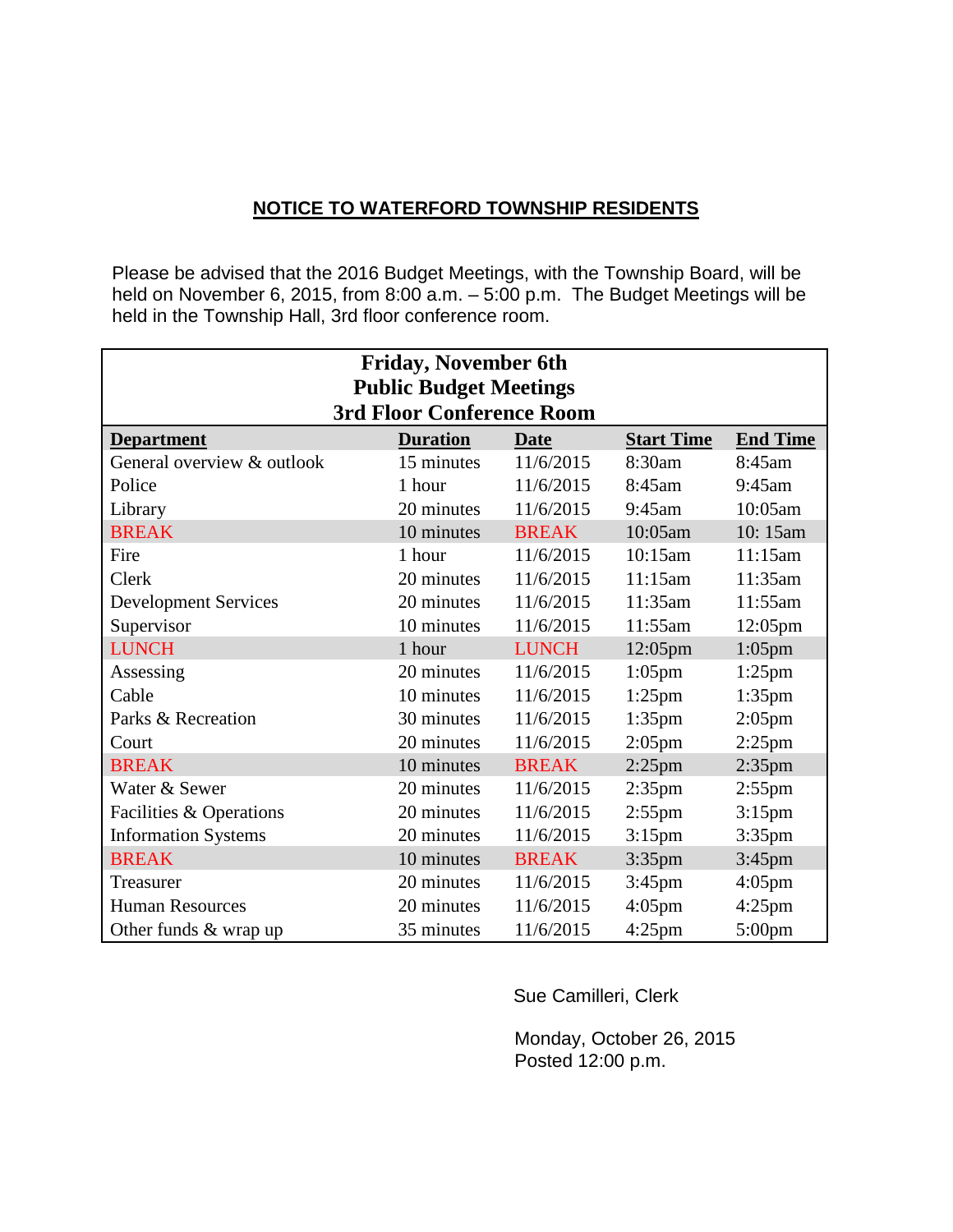# **Charter Township of Waterford**  *Proposed* **FY 2016 Budget**

Submitted by: Gary Wall, Township Supervisor

Township Board Gary Wall, Supervisor Sue Camilleri, Clerk Margaret Birch, Treasurer Anthony M. Bartolotta, Trustee Julie Brown, Trustee Karen Joliat, Trustee Donna F. Kelley, Trustee



January 1, 2016 - December 31, 2016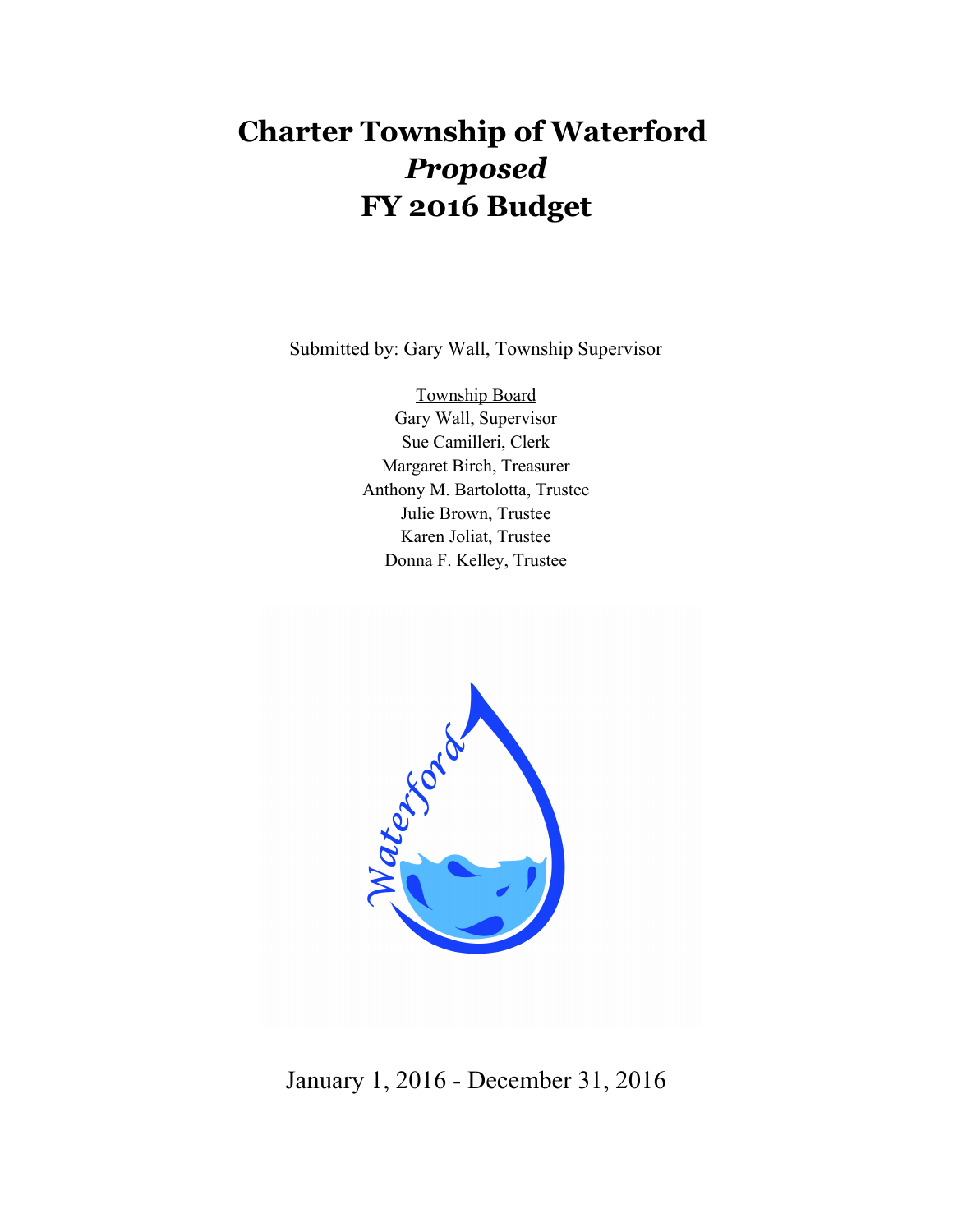

# **TABLE OF CONTENTS**

| <b>GENERAL FUND</b> |  |
|---------------------|--|
|                     |  |
|                     |  |
| <b>Departments</b>  |  |
|                     |  |
|                     |  |
|                     |  |
|                     |  |
|                     |  |
|                     |  |
|                     |  |
|                     |  |
|                     |  |
|                     |  |

#### **Cost Centers**

#### **MAJOR SPECIAL REVENUE FUNDS**

#### OTHER SPECIAL REVENUE FUNDS

#### **ENTERPRISE FUNDS**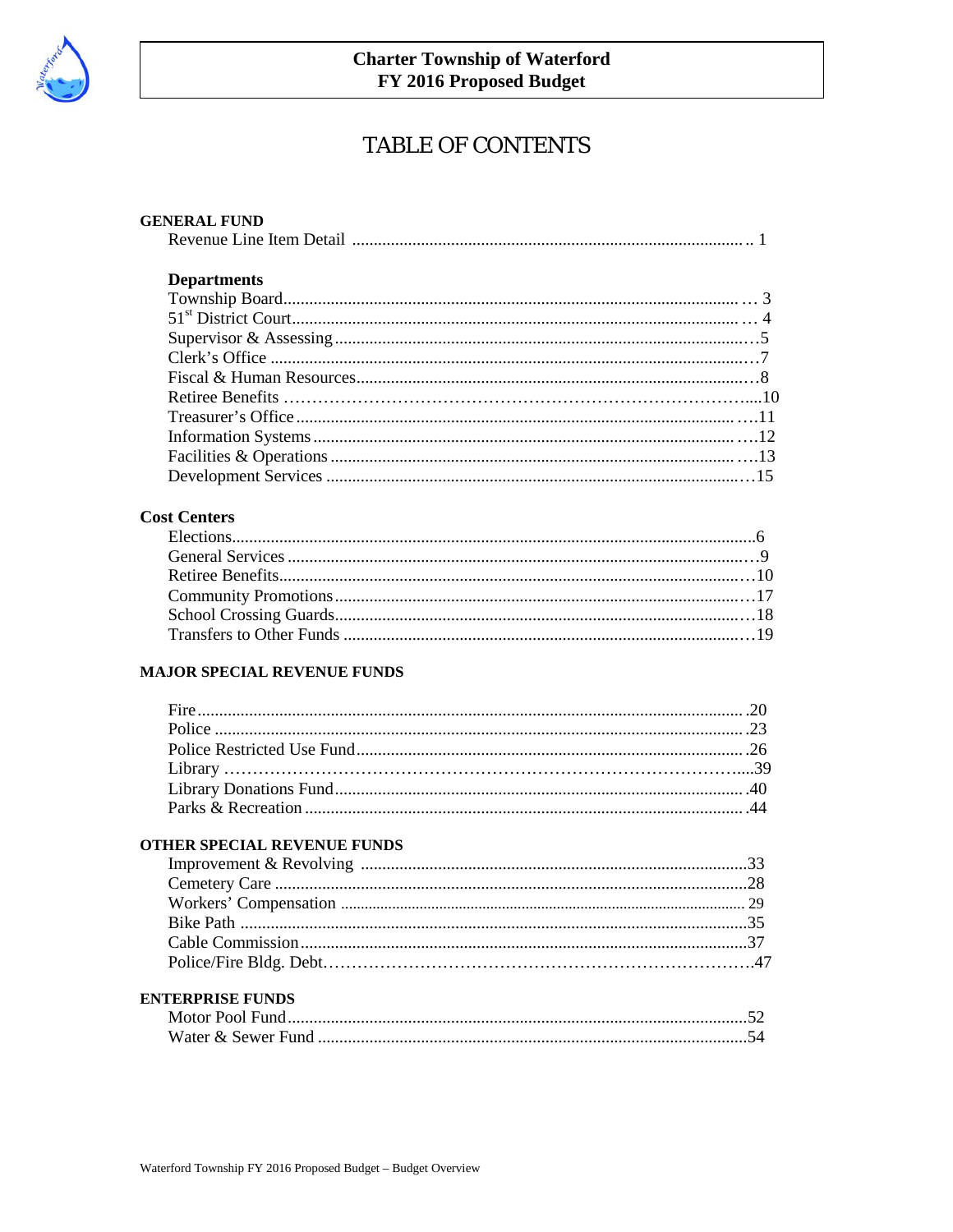

 **GENERAL FUND REVENUES**

|       | <b>Object Project Item Description</b> | FY 2014<br>Actual | FY 2015<br><b>Rev. Budget</b> | FY 2015<br>Actual<br>As of 6/30/15 | Proposed<br>2016 Budget | <b>Dollar</b><br>Change | % Change |               |
|-------|----------------------------------------|-------------------|-------------------------------|------------------------------------|-------------------------|-------------------------|----------|---------------|
| 40200 | <b>CURRENT TAX LEVY</b>                | $-7,214,524$      | $-7,253,139$                  | $-7,281,028$                       | $-7,406,862$            | $-153,723$              | 2.1      | $\%$          |
| 40205 | PERSONAL PROPERTY TAX                  | $-60,885$         | $-50,000$                     | $-28,243$                          | $-35,000$               | 15,000                  | $-30.0$  | $\%$          |
| 40500 | <b>CURRENT ASSMT-STR LIGHT</b>         | $-500,933$        | $-500,000$                    | $-501,272$                         | $-501,000$              | $-1,000$                | 0.2      | $\%$          |
| 40800 | PENALTY & INTR-TAXES                   | $-72,541$         | $-80,000$                     | $-84,000$                          | $-80,000$               | $\boldsymbol{0}$        | 0.0      | $\%$          |
| 45600 | LICENSES - HEATING                     | $-2,070$          | $-1,650$                      | $-825$                             | $-1,650$                | $\mathbf{0}$            | 0.0      | $\%$          |
| 45700 | LICENSES - ELECTRIC                    | $-2,070$          | $-2,000$                      | $-1,005$                           | $-2,000$                | $\boldsymbol{0}$        | 0.0      | $\frac{0}{0}$ |
| 45800 | <b>LICENSES - BUILDERS</b>             | $-1,620$          | $-1,430$                      | $-870$                             | $-1,430$                | $\boldsymbol{0}$        | 0.0      | $\%$          |
| 45900 | LICENSES - PLUMBING                    | $-1,265$          | $-1,540$                      | $-496$                             | $-1,540$                | $\mathbf{0}$            | 0.0      | $\%$          |
| 46300 | PERMITS - BUILDINGS                    | $-339,023$        | $-205,000$                    | $-101,130$                         | $-190,000$              | 15,000                  | $-7.3$   | $\frac{0}{0}$ |
| 46400 | PERMITS - ELECTRICAL                   | $-110,979$        | $-70,000$                     | $-53,380$                          | $-70,000$               | $\mathbf{0}$            | 0.0      | $\frac{0}{0}$ |
| 46500 | PERMITS - HEATING                      | $-83,187$         | $-65,000$                     | $-44,292$                          | $-65,000$               | $\boldsymbol{0}$        | 0.0      | $\%$          |
| 46600 | PERMITS - PLUMBING                     | $-50,688$         | $-45,000$                     | $-21,714$                          | $-45,000$               | $\mathbf{0}$            | 0.0      | $\%$          |
| 46700 | PERMITS - DISMANTELING                 | $-3,795$          | $-2,900$                      | $-4,325$                           | $-2,900$                | $\mathbf{0}$            | 0.0      | $\%$          |
| 47700 | <b>LICENSES - DOG</b>                  | $-2,653$          | $-2,650$                      | $-2,680$                           | $-2,650$                | $\boldsymbol{0}$        | 0.0      | $\frac{0}{0}$ |
| 57401 | ST. REV. SHAR.-SALES TAX               | $-5,442,813$      | $-5,518,693$                  | $-2,603,760$                       | $-5,704,956$            | $-186,263$              | 3.4      | $\frac{0}{0}$ |
| 57406 | ST REV. SHAR.-EVIP                     | $-341,944$        | $-348,834$                    | $-174,417$                         | $-348,834$              | $\boldsymbol{0}$        | 0.0      | $\%$          |
| 57500 | STATE REBATE-JUDGES WAGES              | $-91,448$         | $-91,500$                     | $-22,862$                          | $-91,500$               | $\boldsymbol{0}$        | 0.0      | $\%$          |
| 57601 | DRUG COURT - DIST. CT. GRANT           | $-77,195$         | $-116,468$                    | $-41,878$                          | $-85,000$               | 31,468                  | $-27.0$  | $\frac{0}{0}$ |
| 57602 | JUROR COMPENSATION REIMB - DC          | $-5,700$          | $-5,000$                      | $-3,550$                           | $-5,000$                | $\boldsymbol{0}$        | 0.0      | $\frac{0}{0}$ |
| 60100 | FEES-ZONING BRD/APPEALS                | $-14,133$         | $-10,000$                     | $-6,770$                           | $-12,000$               | $-2,000$                | 20.0     | $\%$          |
| 60110 | FEES - SITE PLAN REVIEW                | $-30,082$         | $-15,000$                     | $-10,023$                          | $-15,000$               | $\boldsymbol{0}$        | 0.0      | $\%$          |
| 60111 | FEES - TEMP USE REVIEW                 | $-2,265$          | $-1,200$                      | $-1,970$                           | $-2,000$                | $-800$                  | 66.7     | $\frac{0}{0}$ |
| 60210 | FEES - EXEMPT HOUSING                  | $-12,623$         | $-12,000$                     | $\mathbf{0}$                       | $-12,000$               | $\boldsymbol{0}$        | 0.0      | $\frac{0}{0}$ |
| 60220 | FEES - ENGIN CONST INSPEC              | $\boldsymbol{0}$  | $-10,000$                     | $\boldsymbol{0}$                   | $-10,000$               | $\boldsymbol{0}$        | 0.0      | $\%$          |
| 60225 | FEES - SITE EVALUATIONS                | $-21,965$         | $-17,000$                     | $-13,010$                          | $-17,000$               | $\boldsymbol{0}$        | $0.0\,$  | $\%$          |
| 60230 | FEES - APPL/PLAN REVIEW                | $-55,773$         | $-50,000$                     | $-23,939$                          | $-40,000$               | 10,000                  | $-20.0$  | $\%$          |
| 60250 | FEES - LOT SPLITS                      | $-2,100$          | $-2,000$                      | $-1,575$                           | $-2,000$                | $\boldsymbol{0}$        | 0.0      | $\%$          |
| 60260 | FEES - WOODLANDS/WETLANDS              | $-5,515$          | $-3,000$                      | $-3,810$                           | $-3,000$                | $\boldsymbol{0}$        | 0.0      | $\%$          |
| 60270 | FEES - REZONE/SPEC. APRV.              | $-7,363$          | $-6,000$                      | $-5,829$                           | $-6,000$                | $\boldsymbol{0}$        | 0.0      | $\%$          |
| 60290 | <b>FEES - REINSPECTION</b>             | $-18,217$         | $-12,000$                     | $-13,558$                          | $-12,000$               | $\boldsymbol{0}$        | 0.0      | $\%$          |
| 60295 | FEES-RENTAL CERT/REGISTRATION          | $-2,184$          | $-2,000$                      | $-1,881$                           | $-2,000$                | $\boldsymbol{0}$        | 0.0      | $\%$          |
| 60296 | FEES-RENTAL CERT/ANNUAL                | $-195,925$        | $-200,000$                    | $-194,330$                         | $-199,000$              | 1,000                   | $-0.5$   | $\%$          |
| 60330 | FEES - CODE ENFORCEMENT                | $-110$            | $-1,000$                      | $\boldsymbol{0}$                   | $-1,000$                | $\boldsymbol{0}$        | 0.0      | $\%$          |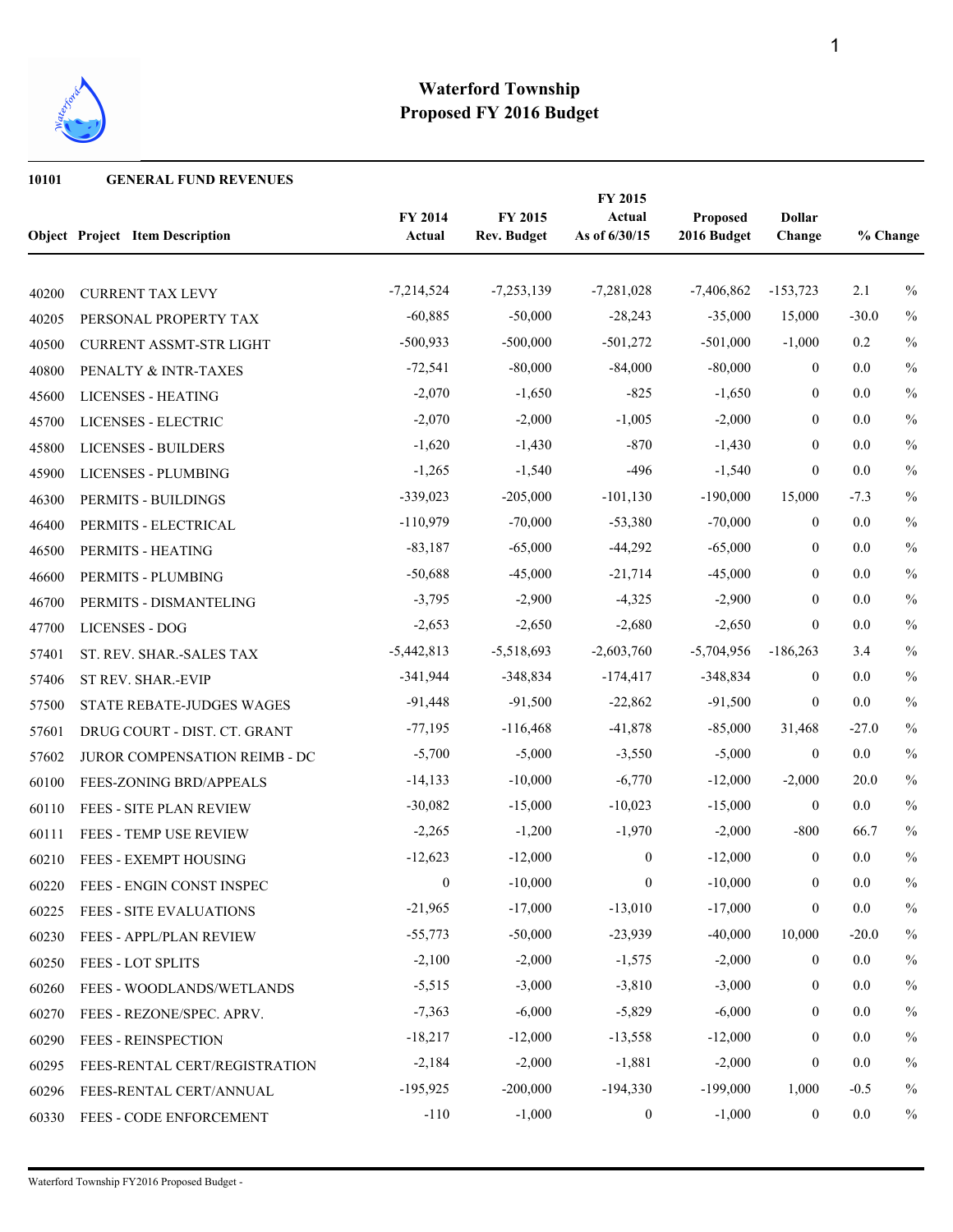

| <b>Total</b> | <b>GENERAL FUND REVENUES</b>     | $-$ \$19,242,809 | $-$18,618,426$ | $-$14,372,792$ | $-$18,868,073$ | $-$ \$249,647  |         | $1.34\%$      |
|--------------|----------------------------------|------------------|----------------|----------------|----------------|----------------|---------|---------------|
| 69400        | <b>REVENUE - OTHER</b>           | $-37,239$        | $-40,000$      | $-8,780$       | $-34,500$      | 5,500          | $-13.8$ | $\frac{0}{0}$ |
| 68920        | AMERICAN TOWER LEASE/CRES LK R   | $-23,642$        | $-26,950$      | $-24,352$      | $-25,060$      | 1,890          | $-7.0$  | $\frac{0}{0}$ |
| 68700        | REFUNDS-REBATES-REIMBURSEMENTS   | $-814,962$       | $-200,000$     | $-767,110$     | $-200,000$     | $\overline{0}$ | $0.0\,$ | $\frac{0}{0}$ |
| 67407        | CONTRIB-COMCAST-AT&T CABLE TV    | $-1,062,344$     | $-1,050,000$   | $-562,905$     | $-1,088,000$   | $-38,000$      | 3.6     | $\frac{0}{0}$ |
| 66401        | <b>INTR. REV.-INVESTMENTS</b>    | $-74,901$        | $-33,041$      | $-29,216$      | $-44,275$      | $-11,234$      | 34.0    | $\frac{0}{0}$ |
| 66200        | <b>FORFEITS - BLDG BDS</b>       | $-22,600$        | $-15,000$      | $-4,100$       | $-12,500$      | 2,500          | $-16.7$ | $\frac{0}{0}$ |
| 65600        | FEES/FINES - DISTRICT CT.        | $-1,113,409$     | $-1,200,000$   | $-529,742$     | $-1,150,000$   | 50,000         | $-4.2$  | $\frac{0}{0}$ |
| 64600        | <b>SALES - ORDIN. &amp; MAPS</b> | $-296$           | $-200$         | $-56$          | $-185$         | 15             | $-7.5$  | $\frac{0}{0}$ |
| 64400        | <b>SALES - CEMETERY LOTS</b>     | $-21,000$        | $-20,000$      | $-13,300$      | $-20,500$      | $-500$         | 2.5     | $\frac{0}{0}$ |
| 64300        | <b>SALES - CEMETERY FOUND.</b>   | $-10,778$        | $-10,000$      | $-8,636$       | $-10,500$      | $-500$         | 5.0     | $\frac{0}{0}$ |
| 64200        | <b>SALES - CEMETERY BURIALS</b>  | $-46,372$        | $-40,000$      | $-31,300$      | $-40,000$      | $\theta$       | 0.0     | $\frac{0}{0}$ |
| 64100        | <b>SALES - ASSETS</b>            | $-13,201$        | $-3,500$       | $-3,464$       | $-3,500$       | $\theta$       | 0.0     | $\frac{0}{0}$ |
| 62900        | <b>CHARGE-MISC. SERVICES</b>     | $-3,518$         | $-2,500$       | $-1,534$       | $-2,500$       | $\theta$       | 0.0     | $\frac{0}{0}$ |
| 62855        | <b>CHARGE - IT SERVICES</b>      | $-33,248$        | $-35,674$      | $\mathbf{0}$   | $-35,674$      | $\theta$       | 0.0     | $\frac{0}{0}$ |
| 62800        | <b>CHARGE-ADMINISTRATION</b>     | $-1,093,557$     | $-1,127,557$   | $-1,127,557$   | $-1,127,557$   | $\overline{0}$ | 0.0     | $\frac{0}{0}$ |
| 62600        | <b>CHARGE-SUMMER TAX BILL</b>    | $-85,295$        | $-82,000$      | $\mathbf{0}$   | $-85,000$      | $-3,000$       | 3.7     | $\frac{0}{0}$ |
| 60335        | FEES - CODE ENF (WEED CONTROL)   | $-12,860$        | $-30,000$      | $-12,318$      | $-15,000$      | 15,000         | $-50.0$ | $\frac{0}{0}$ |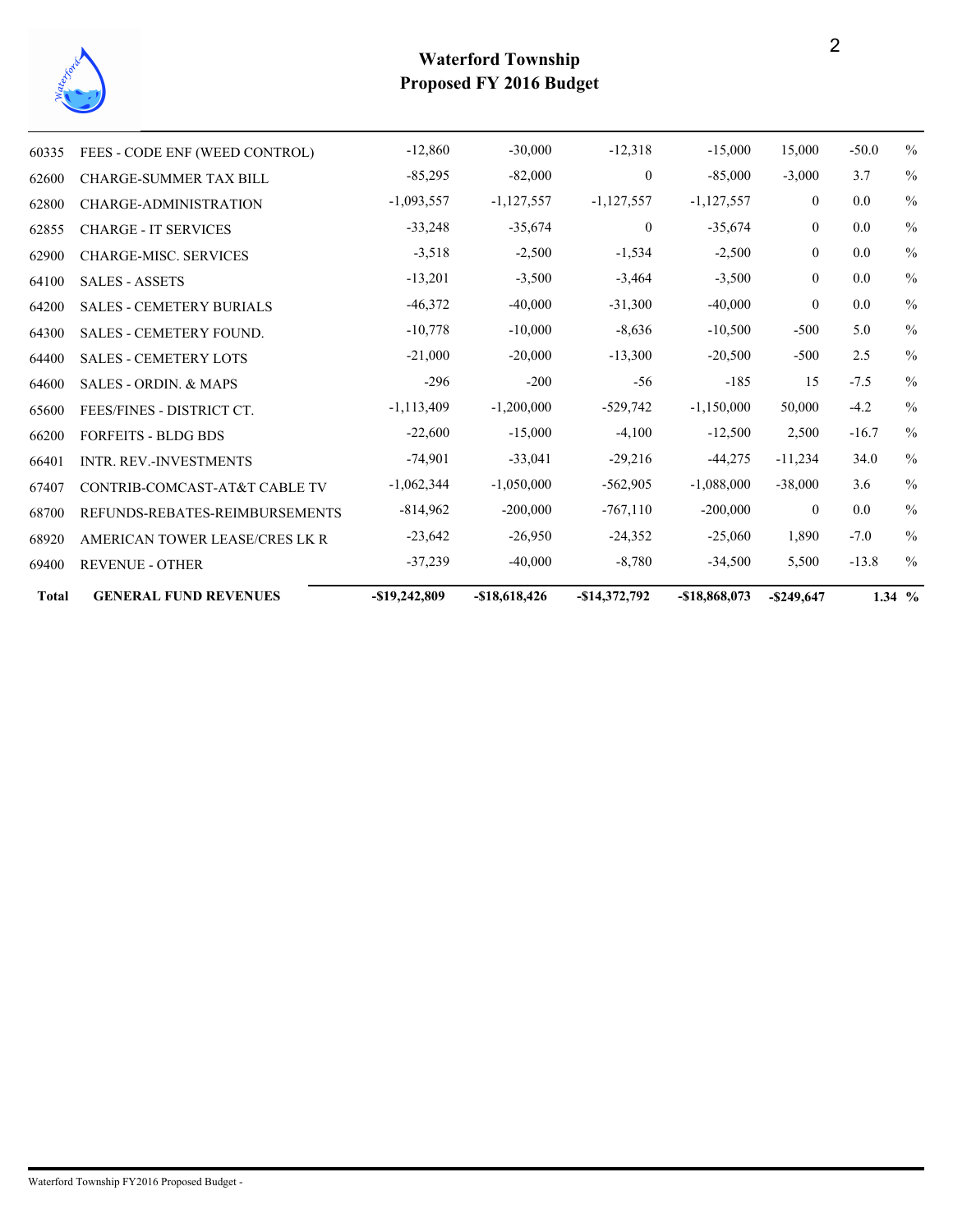

#### **11010 TOWNSHIP BOARD**

|                               | <b>Object Project Item Description</b> | <b>FY 2014</b><br>Actual | <b>Dollar</b><br>Change | % Change        |                 |                 |                  |              |
|-------------------------------|----------------------------------------|--------------------------|-------------------------|-----------------|-----------------|-----------------|------------------|--------------|
| 70300<br>71000<br><b>FICA</b> | WAGES-PT. TIME/TEMP.                   | 43,704<br>3,569          | 48,500<br>3,710         | 21,537<br>1.647 | 48,000<br>3,672 | $-500$<br>$-38$ | $-1.0$<br>$-1.0$ | $\%$<br>$\%$ |
| <b>Total</b>                  | <b>TOWNSHIP BOARD</b>                  | \$47,274                 | \$52,210                | \$23,185        | \$51,672        | $-5538$         |                  | $-1.03$ %    |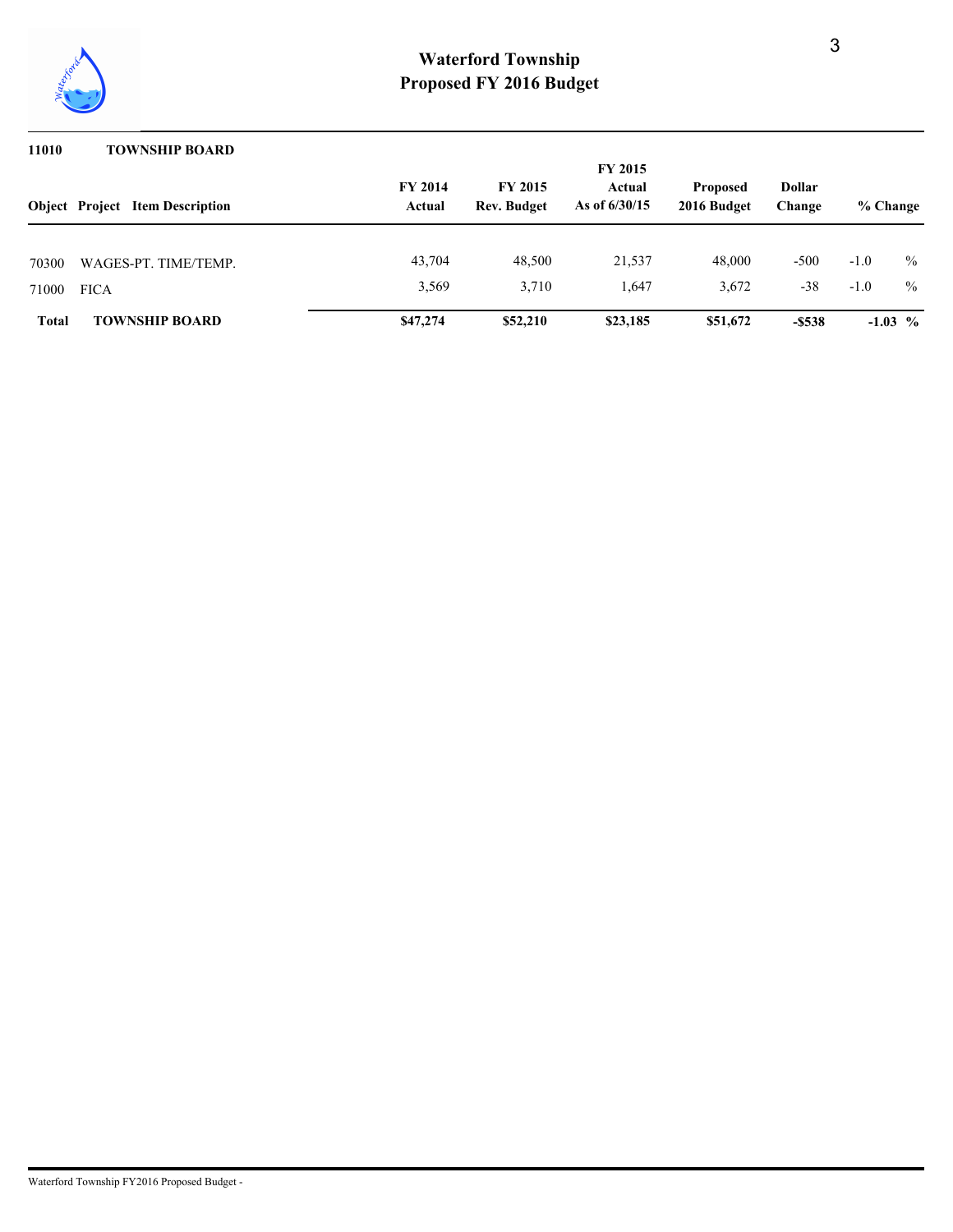

#### **DISTRICT COURT**

|              | <b>Object Project Item Description</b> | FY 2014<br>Actual | FY 2015<br><b>Rev. Budget</b> | FY 2015<br>Actual<br>As of 6/30/15 | <b>Proposed</b><br>2016 Budget | <b>Dollar</b><br>Change | % Change |               |
|--------------|----------------------------------------|-------------------|-------------------------------|------------------------------------|--------------------------------|-------------------------|----------|---------------|
| 70200        | <b>SALARIES</b>                        | 1,130,753         | 1,075,075                     | 469,921                            | 1,075,075                      | $\bf{0}$                | $0.0\,$  | $\%$          |
| 70300        | WAGES-PT. TIME/TEMP.                   | 80,647            | 129,274                       | 44,415                             | 118,874                        | $-10,400$               | $-8.0$   | $\%$          |
| 70700        | FEES - JURY & WITNESS                  | 13,440            | 12,000                        | 7,447                              | 12,000                         | $\mathbf{0}$            | 0.0      | $\%$          |
| 71000        | <b>FICA</b>                            | 88,708            | 86,334                        | 34,952                             | 91,337                         | 5,003                   | 5.8      | $\%$          |
| 71100        | HEALTH INSURANCE                       | 221,994           | 212,875                       | 109,594                            | 220,492                        | 7,617                   | 3.6      | $\%$          |
| 71200        | LIFE INSURANCE                         | 4,663             | 5,479                         | 2,301                              | 5,479                          | $\boldsymbol{0}$        | $0.0\,$  | $\%$          |
| 71300        | <b>DB-RETIREMENT</b>                   | 164,471           | 147,915                       | 82,236                             | 92,571                         | $-55,344$               | $-37.4$  | $\%$          |
| 71350        | RETIREE HLTH TRUST CONTRIB             | 6,900             | 47,150                        | 47,150                             | 70,725                         | 23,575                  | 50.0     | $\%$          |
| 71400        | DENTAL INSURANCE                       | 30,334            | 29,214                        | 14,689                             | 29,608                         | 394                     | 1.3      | $\%$          |
| 71750        | LONG TERM DISABILITY                   | 2,998             | 2,432                         | 1,130                              | 2,432                          | $\overline{0}$          | 0.0      | $\%$          |
| 71780        | DEFINED CONTRIB - EMPLOYER             | 65,249            | 68,867                        | 31,571                             | 68,867                         | $\boldsymbol{0}$        | 0.0      | $\%$          |
| 72000        | TUITION REIMBURSEMENT                  | $\boldsymbol{0}$  | 7,200                         | $\boldsymbol{0}$                   | 7,200                          | $\boldsymbol{0}$        | 0.0      | $\frac{0}{0}$ |
| 72700        | <b>SUPPLIES - OFFICE</b>               | 15,994            | 20,000                        | 5,716                              | 20,000                         | $\boldsymbol{0}$        | 0.0      | $\%$          |
| 72800        | <b>SUPPLIES - POSTAGE</b>              | 7,586             | 12,000                        | 4,506                              | 12,000                         | $\overline{0}$          | 0.0      | $\%$          |
| 73000        | <b>SUPPLIES - COFFEE</b>               | 450               | 500                           | 320                                | 500                            | $\overline{0}$          | 0.0      | $\%$          |
| 73100        | SUPPLIES-BOOKS, MAGS, ECT              | 4,418             | 5,000                         | 2,372                              | 5,000                          | $\boldsymbol{0}$        | 0.0      | $\%$          |
| 76000        | SUPPLIES-OPERATING                     | 2,664             | 3,500                         | 234                                | 3,500                          | $\boldsymbol{0}$        | 0.0      | $\%$          |
| 77700        | SUPPLIES-UNIFORMS                      | 54                | 1,500                         | $\overline{0}$                     | 1,000                          | $-500$                  | $-33.3$  | $\%$          |
| 84100        | <b>SERVICES - LEGAL</b>                | $\mathbf{0}$      | $\boldsymbol{0}$              | 1,406                              | $\boldsymbol{0}$               | $\overline{0}$          | 0.0      | $\%$          |
| 84500        | <b>SERVICES - OTHER PROF.</b>          | 90,665            | 105,000                       | 38,153                             | 105,000                        | $\boldsymbol{0}$        | 0.0      | $\%$          |
| 85750        | COMMUNITY GARDEN EXPENSE               | $-499$            | 2,500                         | 574                                | 2,500                          | $\boldsymbol{0}$        | 0.0      | $\%$          |
| 86000        | <b>MILEAGE</b>                         | 746               | 1,500                         | 215                                | 1,500                          | $\boldsymbol{0}$        | 0.0      | $\%$          |
| 86110        | <b>EQUIPMENT LEASES</b>                | 6,962             | 9,000                         | 4,498                              | 9,000                          | $\overline{0}$          | 0.0      | $\%$          |
| 88602        | DRUG COURT - DIST COURT GRANT          | 90,832            | 99,000                        | 39,714                             | 85,000                         | $-14,000$               | $-14.1$  | $\%$          |
| 89400        | PUB. UTIL.-TELEPHONE                   | 4,892             | 5,430                         | 1,782                              | 5,430                          | $\boldsymbol{0}$        | $0.0\,$  | $\%$          |
| 92140        | CONTR R&M-COMPUTER                     | 32,572            | 37,000                        | 13,108                             | 40,000                         | 3,000                   | 8.1      | $\%$          |
| 92170        | CONTR R&M-OFFICE EQUIP                 | 1,283             | 1,500                         | $\overline{0}$                     | 1,500                          | $\overline{0}$          | 0.0      | $\%$          |
| 95500        | MEMBERSHIPS & DUES                     | 2,735             | 3,500                         | 2,080                              | 3,500                          | $\boldsymbol{0}$        | $0.0\,$  | $\%$          |
| 96000        | TRAVEL & MEALS                         | 2,242             | 4,000                         | 797                                | 4,000                          | $\bf{0}$                | 0.0      | $\%$          |
| 96100        | CONFERENCES & TRAINING                 | 5,216             | 10,000                        | 3,782                              | 10,000                         | $\boldsymbol{0}$        | $0.0\,$  | $\%$          |
| <b>Total</b> | <b>DISTRICT COURT</b>                  | \$2,078,971       | \$2,144,745                   | \$964,663                          | \$2,104,090                    | $-$ \$40,655            |          | $-1.90\%$     |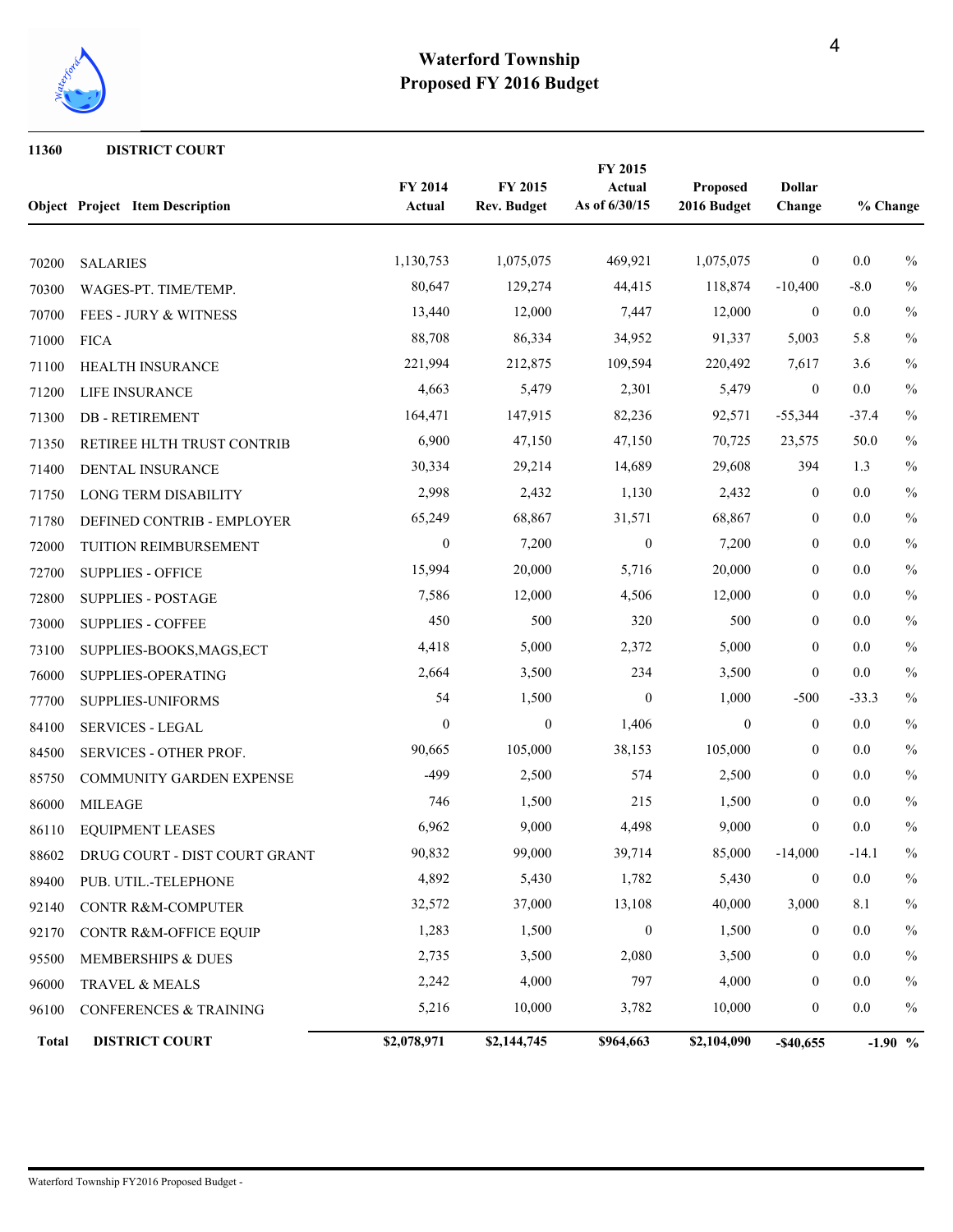

#### **SUPERVISOR/ASSESSING**

|              | <b>Object Project Item Description</b> | FY 2014<br>FY 2015<br>Actual<br><b>Rev. Budget</b> |           |                  |                  | <b>Dollar</b><br>Change | % Change |               |  |
|--------------|----------------------------------------|----------------------------------------------------|-----------|------------------|------------------|-------------------------|----------|---------------|--|
| 70200        | <b>SALARIES</b>                        | 312,864                                            | 335,780   | 145,057          | 334,532          | $-1,248$                | $-0.4$   | $\%$          |  |
| 70300        | WAGES-PT. TIME/TEMP.                   | 92,846                                             | 102,000   | 41,529           | 102,000          | $\overline{0}$          | 0.0      | $\%$          |  |
| 70550        | <b>BOARD OF REVIEW FEES</b>            | 1,920                                              | 3,700     | 1,440            | 3,200            | $-500$                  | $-13.5$  | $\%$          |  |
| 70900        | <b>OVERTIME</b>                        | 333                                                | 500       | $\boldsymbol{0}$ | 450              | $-50$                   | $-10.0$  | $\%$          |  |
| 71000        | <b>FICA</b>                            | 33,035                                             | 33,528    | 14,223           | 33,674           | 146                     | 0.4      | $\%$          |  |
| 71100        | HEALTH INSURANCE                       | 52,611                                             | 38,815    | 22,949           | 39,623           | 808                     | 2.1      | $\%$          |  |
| 71200        | LIFE INSURANCE                         | 1,736                                              | 1,722     | 897              | 1,716            | -6                      | $-0.3$   | $\frac{0}{0}$ |  |
| 71300        | <b>DB-RETIREMENT</b>                   | 44,077                                             | 39,641    | 22,039           | 35,531           | $-4,110$                | $-10.4$  | $\%$          |  |
| 71350        | RETIREE HLTH TRUST CONTRIB             | 1,800                                              | 12,300    | 12,300           | 18,450           | 6,150                   | 50.0     | $\%$          |  |
| 71400        | DENTAL INSURANCE                       | 6,718                                              | 7,967     | 3,418            | 8,075            | 108                     | 1.4      | $\%$          |  |
| 71750        | <b>LONG TERM DISABILITY</b>            | 874                                                | 768       | 344              | 764              | $-4$                    | $-0.5$   | $\%$          |  |
| 71780        | DEFINED CONTRIB - EMPLOYER             | 16,842                                             | 17,623    | 7,395            | 17,478           | $-145$                  | $-0.8$   | $\%$          |  |
| 72700        | <b>SUPPLIES - OFFICE</b>               | 1,771                                              | 2,600     | 1,363            | 2,600            | $\boldsymbol{0}$        | 0.0      | $\%$          |  |
| 72800        | <b>SUPPLIES - POSTAGE</b>              | 17,976                                             | 17,500    | 15,472           | 18,000           | 500                     | 2.9      | $\%$          |  |
| 76000        | SUPPLIES-OPERATING                     | $\boldsymbol{0}$                                   | 3,200     | $\boldsymbol{0}$ | 3,000            | $-200$                  | $-6.3$   | $\%$          |  |
| 77400        | SUPPLIES-GAS & OIL                     | 2,154                                              | 2,200     | 595              | 2,200            | $\boldsymbol{0}$        | $0.0\,$  | $\%$          |  |
| 78600        | SUPPLIES-R&M-VEHICLE                   | 1,644                                              | 900       | 1,506            | 1,400            | 500                     | 55.6     | $\%$          |  |
| 80300        | SERVICES-COMPUTER/COUNTY               | 4,303                                              | 5,000     | 4,299            | 4,900            | $-100$                  | $-2.0$   | $\%$          |  |
| 88000        | <b>LEGAL NOTICES</b>                   | 164                                                | 400       | 191              | 400              | $\mathbf{0}$            | $0.0\,$  | $\%$          |  |
| 89400        | PUB. UTIL.-TELEPHONE                   | 848                                                | 1,900     | 424              | 1,800            | $-100$                  | $-5.3$   | $\%$          |  |
| 92130        | CONTR R&M-VEHICLE                      | $\boldsymbol{0}$                                   | 1,750     | 2,177            | 1,900            | 150                     | 8.6      | $\%$          |  |
| 92170        | CONTR R&M-OFFICE EQUIP                 | $\overline{0}$                                     | 150       | $\boldsymbol{0}$ | 150              | $\boldsymbol{0}$        | $0.0\,$  | $\%$          |  |
| 95400        | MISCELLANEOUS EXPENSE                  | 235                                                | 350       | 193              | 350              | $\mathbf{0}$            | 0.0      | $\%$          |  |
| 95500        | MEMBERSHIPS & DUES                     | 820                                                | 1,150     | 40               | 1,100            | $-50$                   | $-4.3$   | $\%$          |  |
| 96000        | TRAVEL & MEALS                         | $\boldsymbol{0}$                                   | 450       | $\boldsymbol{0}$ | 400              | $-50$                   | $-11.1$  | $\%$          |  |
| 96100        | CONFERENCES & TRAINING                 | 350                                                | 650       | 580              | 650              | $\boldsymbol{0}$        | $0.0\,$  | $\%$          |  |
| 97136        | <b>CAPITAL - VEHICLES</b>              | $\boldsymbol{0}$                                   | 25,000    | 26,486           | $\boldsymbol{0}$ | $-25,000$               | $-100.0$ | $\%$          |  |
| 97340        | CAPITAL - CAPITAL LEASE                | 860                                                | 1,350     | 430              | 1,350            | $\boldsymbol{0}$        | $0.0\,$  | $\%$          |  |
| <b>Total</b> | SUPERVISOR/ASSESSING                   | \$596,780                                          | \$658,894 | \$325,346        | \$635,693        | $-$ \$23,201            |          | $-3.52$ %     |  |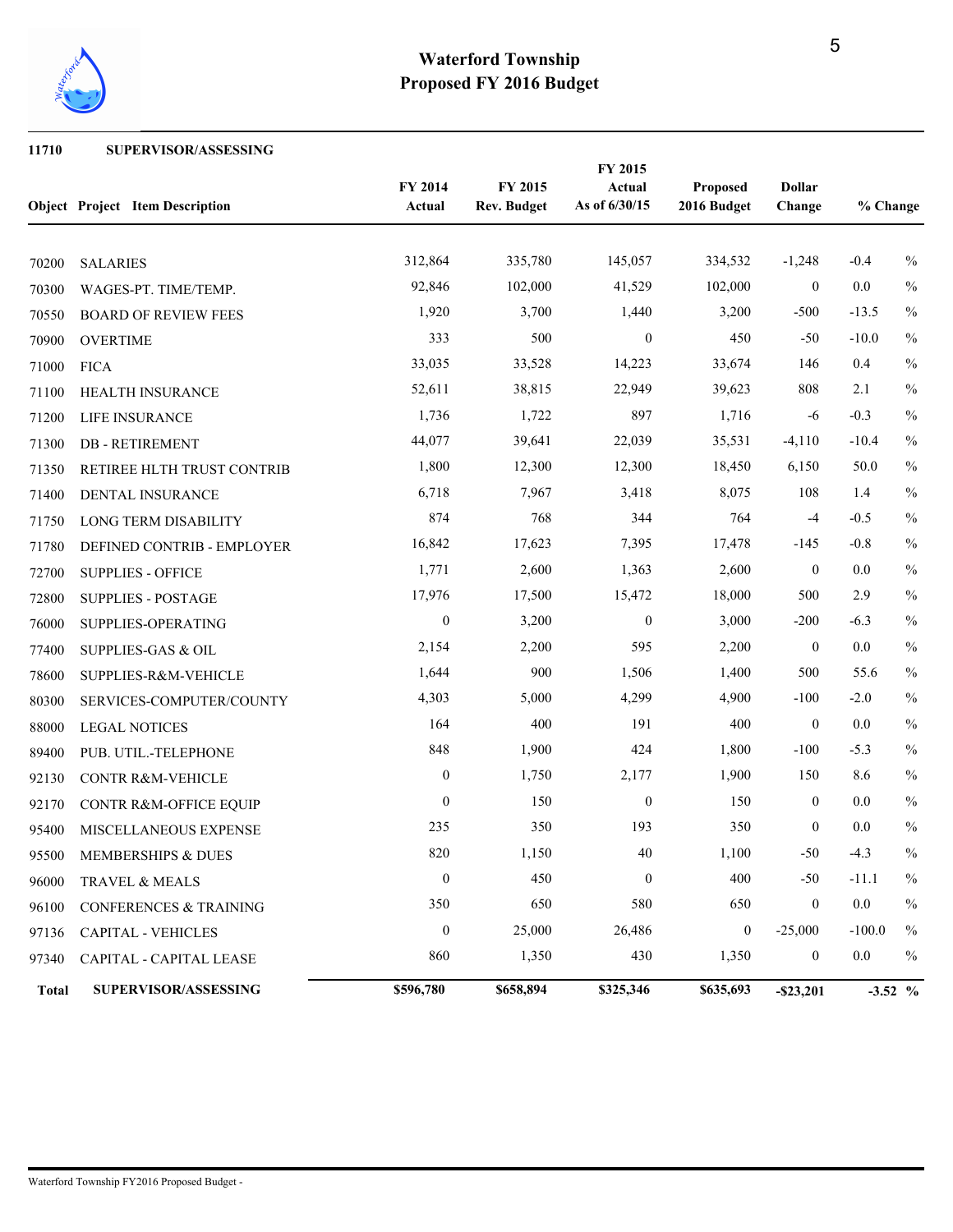

#### **11910 ELECTIONS**

|                |                                         | FY 2015                  |                               |                         |                                |                         |             |               |
|----------------|-----------------------------------------|--------------------------|-------------------------------|-------------------------|--------------------------------|-------------------------|-------------|---------------|
|                | <b>Object</b> Project Item Description  | <b>FY 2014</b><br>Actual | <b>FY 2015</b><br>Rev. Budget | Actual<br>As of 6/30/15 | <b>Proposed</b><br>2016 Budget | <b>Dollar</b><br>Change | % Change    |               |
|                |                                         | 5,174                    | $\boldsymbol{0}$              | 2,350                   | $\mathbf{0}$                   | $\mathbf{0}$            | $0.0\,$     | $\frac{0}{0}$ |
| 70200<br>70300 | <b>SALARIES</b><br>WAGES-PT. TIME/TEMP. | 2,268                    | $\boldsymbol{0}$              | 1,830                   | 9,208                          | 9,208                   | 9,208.0 %   |               |
| 70600          | FEES - ELECTION INSPEC.                 | 48,894                   | $\boldsymbol{0}$              | 22,644                  | 64,084                         | 64,084                  | 64,084.0 %  |               |
| 70900          | <b>OVERTIME</b>                         | 3,756                    | $\boldsymbol{0}$              | 1,017                   | 7,000                          | 7,000                   | $7,000.0\%$ |               |
| 71000          | <b>FICA</b>                             | 849                      | $\theta$                      | 397                     | 705                            | 705                     | 705.0       | $\frac{0}{0}$ |
| 72700          | <b>SUPPLIES - OFFICE</b>                | 5,006                    | 500                           | 717                     | 4,630                          | 4,130                   | 826.0       | $\frac{0}{0}$ |
| 72800          | <b>SUPPLIES - POSTAGE</b>               | 5,065                    | 1,400                         | 2,280                   | 4,340                          | 2,940                   | 210.0       | $\frac{0}{0}$ |
| 76000          | SUPPLIES-OPERATING                      | 8,019                    | 3,000                         | 2,764                   | 2,360                          | $-640$                  | $-21.3$     | $\frac{0}{0}$ |
| 84500          | <b>SERVICES - OTHER PROF.</b>           | 1,399                    | $\mathbf{0}$                  | 4,626                   | 1,100                          | 1,100                   | $1,100.0\%$ |               |
| 88000          | <b>LEGAL NOTICES</b>                    | 951                      | $\boldsymbol{0}$              | 395                     | 1,500                          | 1,500                   | 1,500.0 %   |               |
| 95400          | MISCELLANEOUS EXPENSE                   | 1,137                    | $\boldsymbol{0}$              | 193                     | 3,000                          | 3,000                   | 3,000.0 %   |               |
| <b>Total</b>   | <b>ELECTIONS</b>                        | \$82,517                 | \$4,900                       | \$39,213                | \$97,927                       | \$93,027                | 1,898.51 %  |               |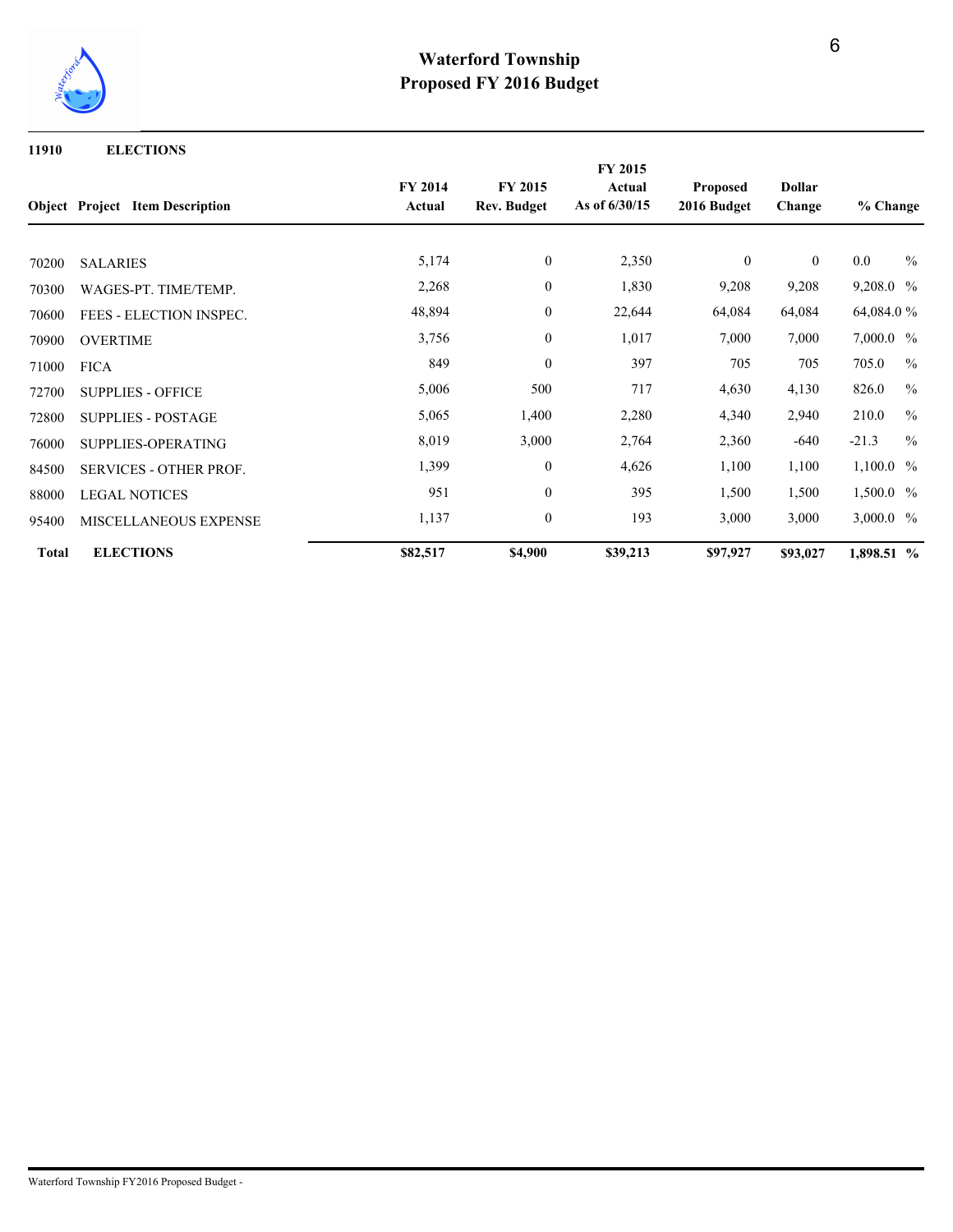

#### **12160 CLERK'S OFFICE**

|              |                                        |                   |                               | FY 2015                 |                         |                         |          |               |
|--------------|----------------------------------------|-------------------|-------------------------------|-------------------------|-------------------------|-------------------------|----------|---------------|
|              | <b>Object Project Item Description</b> | FY 2014<br>Actual | FY 2015<br><b>Rev. Budget</b> | Actual<br>As of 6/30/15 | Proposed<br>2016 Budget | <b>Dollar</b><br>Change | % Change |               |
|              |                                        |                   |                               |                         |                         |                         |          |               |
| 70200        | <b>SALARIES</b>                        | 336,676           | 356,978                       | 160,263                 | 354,898                 | $-2,080$                | $-0.6$   | $\%$          |
| 70300        | WAGES-PT. TIME/TEMP.                   | 19,861            | 20,750                        | 10,581                  | $\mathbf{0}$            | $-20,750$               | $-100.0$ | $\frac{0}{0}$ |
| 70900        | <b>OVERTIME</b>                        | 1,364             | 1,000                         | 602                     | 5,000                   | 4,000                   | 400.0    | $\frac{0}{0}$ |
| 71000        | <b>FICA</b>                            | 28,200            | 27,308                        | 12,557                  | 27,532                  | 224                     | 0.8      | $\frac{0}{0}$ |
| 71100        | HEALTH INSURANCE                       | 65,655            | 72,939                        | 38,271                  | 76,312                  | 3,373                   | 4.6      | $\frac{0}{0}$ |
| 71200        | LIFE INSURANCE                         | 1,713             | 2,043                         | 870                     | 2,043                   | $\mathbf{0}$            | 0.0      | $\frac{0}{0}$ |
| 71300        | <b>DB-RETIREMENT</b>                   | 45,315            | 40,755                        | 22,658                  | 36,647                  | $-4,108$                | $-10.1$  | $\frac{0}{0}$ |
| 71350        | RETIREE HLTH TRUST CONTRIB             | 1,800             | 12,300                        | 12,300                  | 18,450                  | 6,150                   | 50.0     | $\%$          |
| 71400        | DENTAL INSURANCE                       | 7,584             | 7,967                         | 3,845                   | 8,074                   | 107                     | 1.3      | $\frac{0}{0}$ |
| 71750        | <b>LONG TERM DISABILITY</b>            | 995               | 835                           | 387                     | 835                     | $\mathbf{0}$            | 0.0      | $\%$          |
| 71780        | DEFINED CONTRIB - EMPLOYER             | 19,724            | 19,904                        | 9,187                   | 19,904                  | $\mathbf{0}$            | 0.0      | $\frac{0}{0}$ |
| 72700        | <b>SUPPLIES - OFFICE</b>               | 4,305             | 3,500                         | 3,138                   | 4,000                   | 500                     | 14.3     | $\frac{0}{0}$ |
| 72800        | <b>SUPPLIES - POSTAGE</b>              | 3,078             | 5,000                         | 2,549                   | 5,000                   | $\mathbf{0}$            | 0.0      | $\frac{0}{0}$ |
| 84500        | SERVICES - OTHER PROF.                 | 1,668             | 2,750                         | 1,863                   | 3,000                   | 250                     | 9.1      | $\frac{0}{0}$ |
| 88000        | <b>LEGAL NOTICES</b>                   | 1,728             | 2,500                         | 339                     | 2,500                   | $\boldsymbol{0}$        | 0.0      | $\%$          |
| 89400        | PUB. UTIL.-TELEPHONE                   | 477               | 1,320                         | 476                     | 1,320                   | $\boldsymbol{0}$        | 0.0      | $\frac{0}{0}$ |
| 92170        | CONTR R&M-OFFICE EQUIP                 | 2,216             | 1,200                         | $\boldsymbol{0}$        | 1,200                   | $\mathbf{0}$            | 0.0      | $\frac{0}{0}$ |
| 95400        | MISCELLANEOUS EXPENSE                  | 93                | 400                           | $\mathbf{0}$            | 400                     | $\mathbf{0}$            | 0.0      | $\%$          |
| 95500        | MEMBERSHIPS & DUES                     | 684               | 750                           | 274                     | 500                     | $-250$                  | $-33.3$  | $\frac{0}{0}$ |
| 96000        | TRAVEL & MEALS                         | $\mathbf{0}$      | 250                           | 29                      | 250                     | $\theta$                | 0.0      | $\frac{0}{0}$ |
| 96100        | <b>CONFERENCES &amp; TRAINING</b>      | 861               | 2,250                         | 1,047                   | 2,500                   | 250                     | 11.1     | $\%$          |
| 97340        | CAPITAL - CAPITAL LEASE                | 860               | 1,000                         | 430                     | 1,000                   | $\boldsymbol{0}$        | 0.0      | $\frac{0}{0}$ |
| <b>Total</b> | <b>CLERK'S OFFICE</b>                  | \$544,858         | \$583,699                     | \$281,666               | \$571,365               | $-$12,334$              |          | $-2.11\%$     |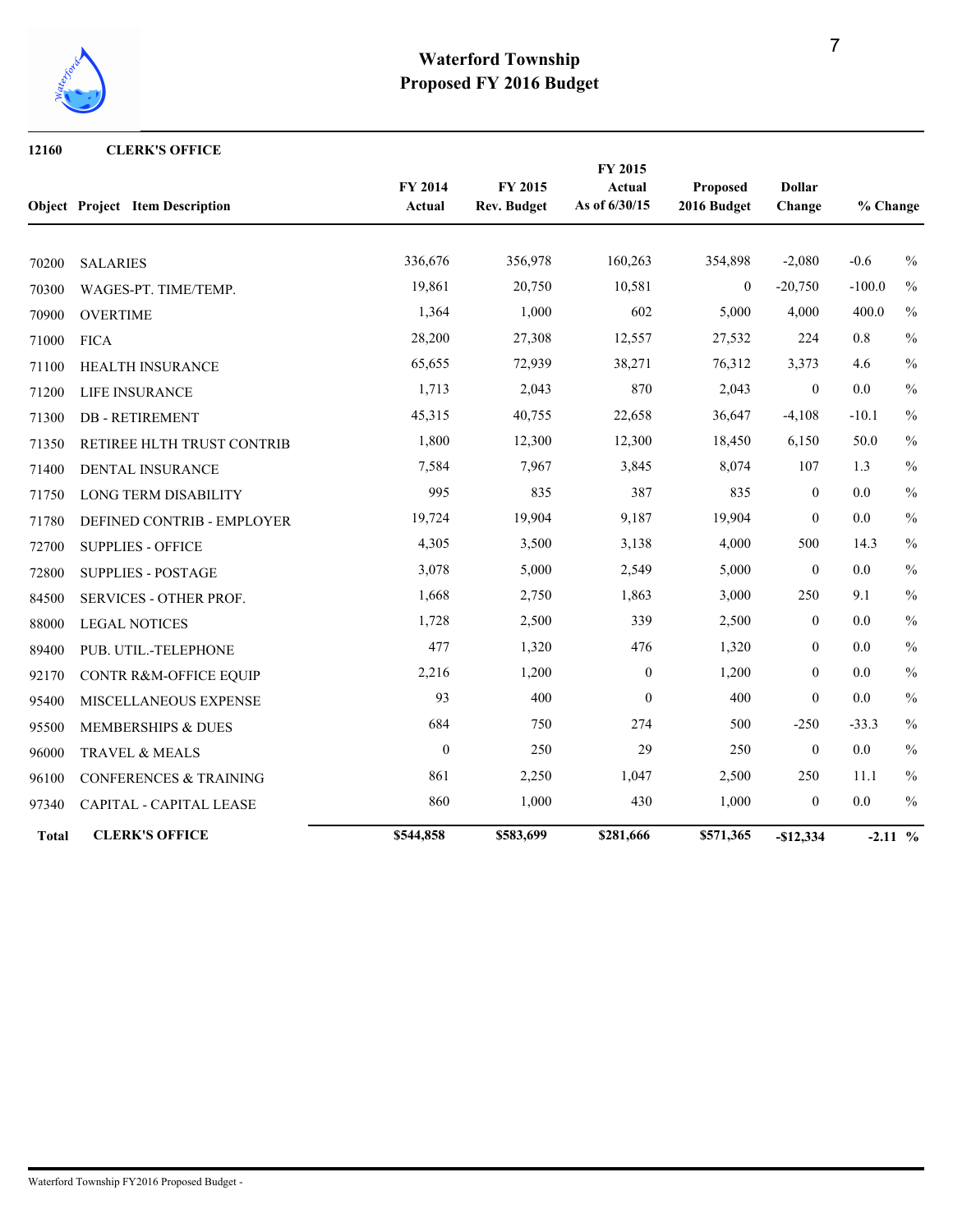

#### **12260 FISCAL & HUMAN RESOURCES**

|              |                                        |                          |                               | FY 2015                 |                                |                         |          |               |
|--------------|----------------------------------------|--------------------------|-------------------------------|-------------------------|--------------------------------|-------------------------|----------|---------------|
|              | <b>Object Project Item Description</b> | <b>FY 2014</b><br>Actual | FY 2015<br><b>Rev. Budget</b> | Actual<br>As of 6/30/15 | <b>Proposed</b><br>2016 Budget | <b>Dollar</b><br>Change | % Change |               |
|              |                                        |                          |                               |                         |                                |                         |          |               |
| 70200        | <b>SALARIES</b>                        | 136,151                  | 139,006                       | 62,592                  | 139,006                        | $\boldsymbol{0}$        | 0.0      | $\frac{0}{0}$ |
| 70900        | <b>OVERTIME</b>                        | 345                      | 900                           | $\overline{0}$          | 750                            | $-150$                  | $-16.7$  | $\%$          |
| 71000        | <b>FICA</b>                            | 10,725                   | 10,703                        | 4,522                   | 10,691                         | $-12$                   | $-0.1$   | $\frac{0}{0}$ |
| 71100        | HEALTH INSURANCE                       | 24,964                   | 25,118                        | 12,463                  | 25,641                         | 523                     | 2.1      | $\frac{0}{0}$ |
| 71200        | LIFE INSURANCE                         | 718                      | 849                           | 360                     | 849                            | $\theta$                | 0.0      | $\%$          |
| 71300        | <b>DB-RETIREMENT</b>                   | 41,296                   | 37,140                        | 20,648                  | 33,927                         | $-3,213$                | $-8.7$   | $\%$          |
| 71350        | RETIREE HLTH TRUST CONTRIB             | 600                      | 4,100                         | 4,100                   | 6,150                          | 2,050                   | 50.0     | $\frac{0}{0}$ |
| 71400        | <b>DENTAL INSURANCE</b>                | 2,563                    | 2,656                         | 1,282                   | 2,692                          | 36                      | 1.4      | $\%$          |
| 71750        | <b>LONG TERM DISABILITY</b>            | 394                      | 325                           | 150                     | 326                            | $\overline{1}$          | 0.3      | $\frac{0}{0}$ |
| 72700        | <b>SUPPLIES - OFFICE</b>               | 102                      | 500                           | 409                     | 625                            | 125                     | 25.0     | $\frac{0}{0}$ |
| 72800        | <b>SUPPLIES - POSTAGE</b>              | 49                       | 175                           | 49                      | 175                            | $\mathbf{0}$            | 0.0      | $\frac{0}{0}$ |
| 88400        | <b>EMPLOYMENT RECRUITMENT</b>          | 1,179                    | 400                           | 225                     | 550                            | 150                     | 37.5     | $\frac{0}{0}$ |
| 89400        | PUB. UTIL.-TELEPHONE                   | 800                      | 800                           | 435                     | 825                            | 25                      | 3.1      | $\frac{0}{0}$ |
| 95400        | MISCELLANEOUS EXPENSE                  | $\mathbf{0}$             | 150                           | $\mathbf{0}$            | 150                            | $\overline{0}$          | 0.0      | $\frac{0}{0}$ |
| 95500        | <b>MEMBERSHIPS &amp; DUES</b>          | 323                      | 350                           | 198                     | 350                            | $\mathbf{0}$            | 0.0      | $\frac{0}{0}$ |
| 96100        | <b>CONFERENCES &amp; TRAINING</b>      | $\boldsymbol{0}$         | 350                           | $\overline{0}$          | 350                            | $\mathbf{0}$            | 0.0      | $\%$          |
| 97132        | <b>CAPITAL - OFFC EQUIP</b>            | $\boldsymbol{0}$         | 500                           | $\boldsymbol{0}$        | 325                            | $-175$                  | $-35.0$  | $\frac{0}{0}$ |
| <b>Total</b> | <b>FISCAL &amp; HUMAN RESOURCES</b>    | \$220,209                | \$224,022                     | \$107,433               | \$223,382                      | $-$ \$640               |          | $-0.29$ %     |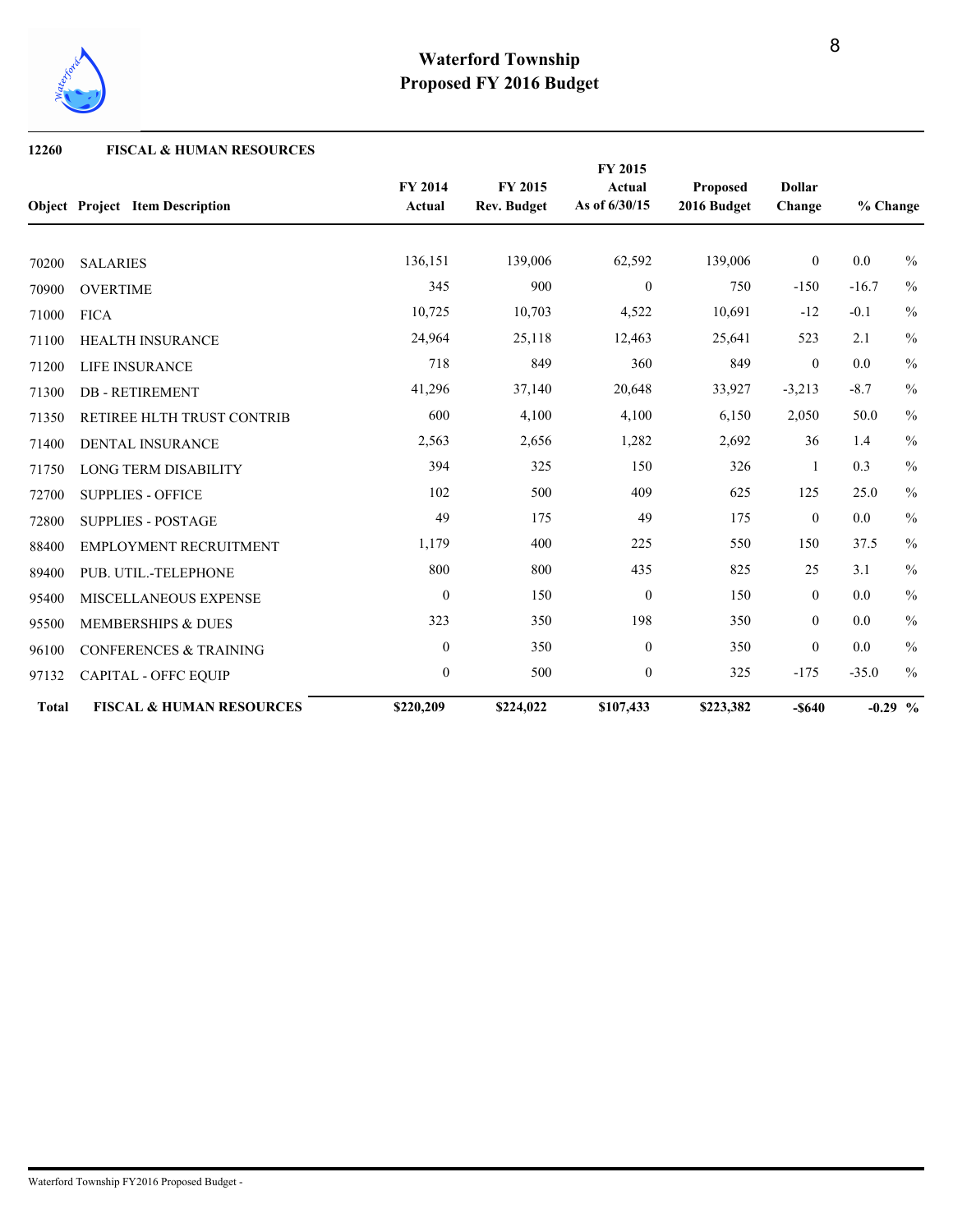

#### **GENERAL SERVICES**

|              | <b>Object Project Item Description</b> | FY 2014<br>Actual | FY 2015<br><b>Rev. Budget</b> | FY 2015<br>Actual<br>As of 6/30/15 | Proposed<br>2016 Budget | <b>Dollar</b><br>Change | % Change  |               |
|--------------|----------------------------------------|-------------------|-------------------------------|------------------------------------|-------------------------|-------------------------|-----------|---------------|
| 71600        | <b>WORKER'S COMP</b>                   | 32,751            | 45,000                        | 44,521                             | 55,000                  | 10,000                  | 22.2      | $\frac{0}{0}$ |
| 71900        | UNEMPLOYMENT COMP INSUR                | 5,037             | 32,500                        | $\overline{0}$                     | 32,500                  | $\overline{0}$          | 0.0       | $\%$          |
| 72000        | TUITION REIMBURSEMENT                  | $\boldsymbol{0}$  | 4,000                         | $\mathbf{0}$                       | 3,000                   | $-1,000$                | $-25.0$   | $\frac{0}{0}$ |
| 72700        | <b>SUPPLIES - OFFICE</b>               | 4,444             | 6,000                         | 1,475                              | 6,500                   | 500                     | 8.3       | $\frac{0}{0}$ |
| 72800        | <b>SUPPLIES - POSTAGE</b>              | 1,503             | 7,000                         | 909                                | 7,000                   | $\overline{0}$          | 0.0       | $\frac{0}{0}$ |
| 72900        | SUPPLIES - COPY MACHINE                | 1,107             | 13,900                        | 1,315                              | 13,900                  | $\boldsymbol{0}$        | 0.0       | $\frac{0}{0}$ |
| 76200        | SUPPLIES-COMPUTER                      | 5,121             | 5,500                         | 921                                | 5,000                   | $-500$                  | $-9.1$    | $\frac{0}{0}$ |
| 80600        | SERV-CTY COMPU/TREAS.                  | 5,099             | 300                           | $\mathbf{0}$                       | 300                     | $\overline{0}$          | 0.0       | $\%$          |
| 81200        | SERVICES-DANG BLDG DEMO &OTHER         | $\boldsymbol{0}$  | 15,000                        | $\mathbf{0}$                       | 15,000                  | $\overline{0}$          | 0.0       | $\frac{0}{0}$ |
| 84100        | <b>SERVICES - LEGAL</b>                | 112,918           | 109,500                       | 33,824                             | 110,000                 | 500                     | 0.5       | $\%$          |
| 84200        | <b>SERVICES - AUDITING</b>             | 61,325            | 59,500                        | 29,830                             | 60,500                  | 1,000                   | 1.7       | $\frac{0}{0}$ |
| 84300        | <b>SERVICES - CONSULTING</b>           | 12,312            | 30,000                        | 4,100                              | 30,000                  | $\overline{0}$          | 0.0       | $\%$          |
| 84500        | SERVICES - OTHER PROF.                 | 6,434             | 42,500                        | 7,527                              | 40,000                  | $-2,500$                | $-5.9$    | $\frac{0}{0}$ |
| 86200        | <b>EMPLOYEE AWARDS</b>                 | 1,096             | 1,150                         | 596                                | 1,500                   | 350                     | 30.4      | $\%$          |
| 86800        | COMPUTER-LICENSING & CONSULT           | 39,066            | 65,250                        | 36,530                             | 35,960                  | $-29,290$               | $-44.9$   | $\%$          |
| 88200        | PRINTING & PUBLISHING                  | 294               | 1,900                         | $\boldsymbol{0}$                   | 1,900                   | $\mathbf{0}$            | 0.0       | $\%$          |
| 88500        | <b>INSURANCE</b>                       | 178,806           | 188,112                       | 176,248                            | 189,993                 | 1,881                   | 1.0       | $\frac{0}{0}$ |
| 89300        | PUB. UTIL.-STRT LIGHT                  | 701,926           | 690,000                       | 328,331                            | 647,000                 | $-43,000$               | $-6.2$    | $\frac{0}{0}$ |
| 92110        | <b>CONTR R&amp;M-TELEPHONE</b>         | 7,930             | 7,500                         | 3,965                              | 7,500                   | $\boldsymbol{0}$        | $0.0\,$   | $\frac{0}{0}$ |
| 92140        | <b>CONTR R&amp;M-COMPUTER</b>          | 158,130           | 171,330                       | 111,277                            | 118,050                 | $-53,280$               | $-31.1$   | $\%$          |
| 95400        | MISCELLANEOUS EXPENSE                  | 7,099             | 9,500                         | 923                                | 8,000                   | $-1,500$                | $-15.8$   | $\frac{0}{0}$ |
| 95460        | <b>BANK SERVICE CHARGES</b>            | 28,640            | 26,500                        | 16,936                             | 26,500                  | $\overline{0}$          | 0.0       | $\frac{0}{0}$ |
| 95500        | MEMBERSHIPS & DUES                     | 19,998            | 22,000                        | 15,077                             | 22,000                  | $\mathbf{0}$            | 0.0       | $\%$          |
| 96500        | TAX ROLL ADJUSTMENTS                   | 36,921            | 55,261                        | 12,628                             | 40,340                  | $-14,921$               | $-27.0$   | $\frac{0}{0}$ |
| 97125        | CAPITAL - PERSONAL PROPERTY            | $\boldsymbol{0}$  | 12,500                        | 13,478                             | $\boldsymbol{0}$        | $-12,500$               | $-100.0$  | $\frac{0}{0}$ |
| 97133        | CAPITAL - COMPUTER EQUIP               | 31,030            | 41,600                        | 18,596                             | 41,000                  | $-600$                  | $-1.4$    | $\%$          |
| 97340        | CAPITAL - CAPITAL LEASE                | 10,618            | 11,500                        | 5,792                              | 11,700                  | 200                     | 1.7       | $\%$          |
| 99901        | CAPITAL PROJECT ALLOCATION             | $\boldsymbol{0}$  | 50,000                        | $\boldsymbol{0}$                   | 50,000                  | $\bf{0}$                | $0.0\,$   | $\%$          |
| <b>Total</b> | <b>GENERAL SERVICES</b>                | \$1,469,606       | \$1,724,803                   | \$864,798                          | \$1,580,143             | $-$144,660$             | $-8.39\%$ |               |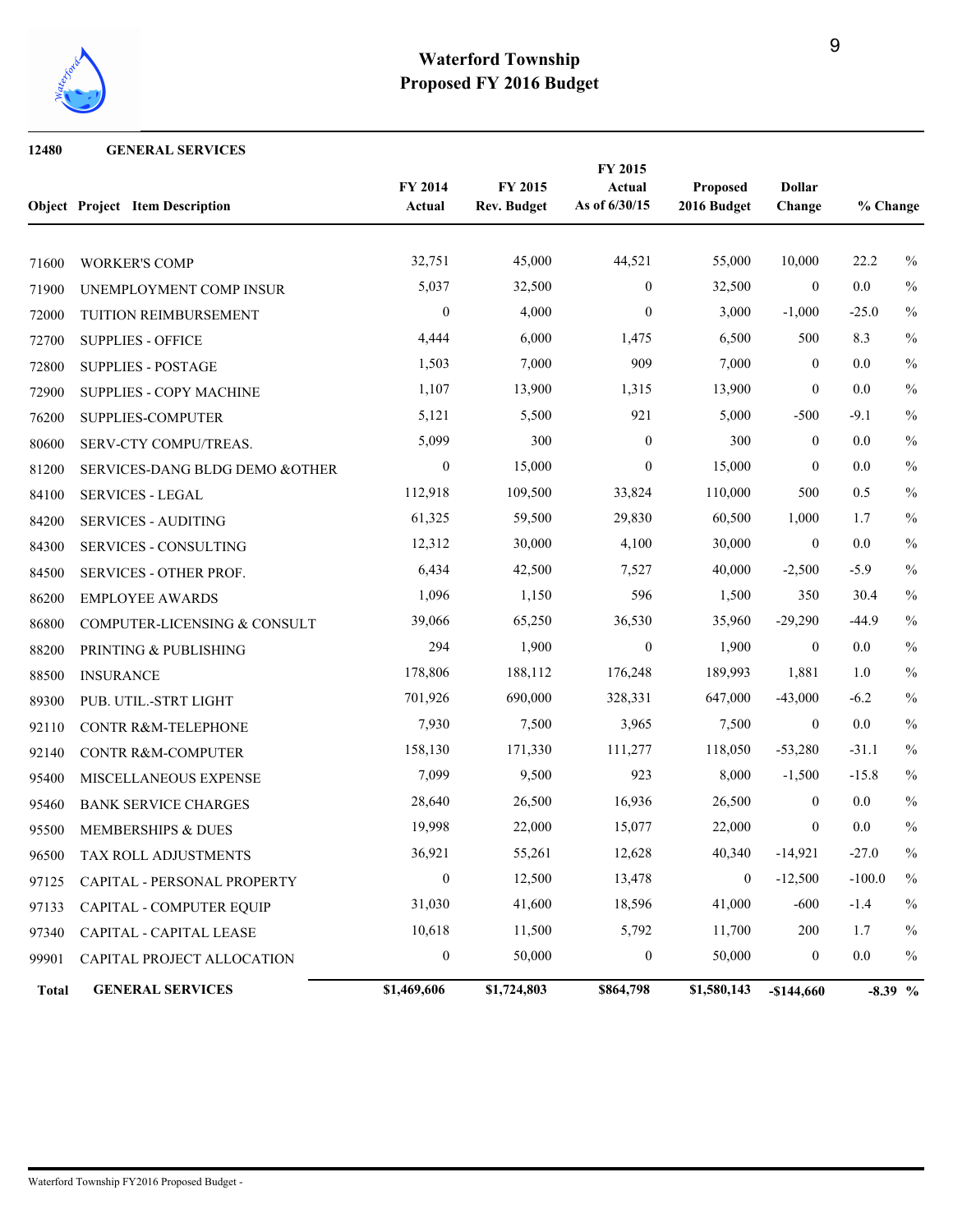

#### **12490 RETIREE BENEFITS**

|              |                                        |                          |                                      | <b>FY 2015</b>            |                                |                         |     |               |
|--------------|----------------------------------------|--------------------------|--------------------------------------|---------------------------|--------------------------------|-------------------------|-----|---------------|
|              | <b>Object</b> Project Item Description | <b>FY 2014</b><br>Actual | <b>FY 2015</b><br><b>Rev. Budget</b> | Actual<br>As of $6/30/15$ | <b>Proposed</b><br>2016 Budget | <b>Dollar</b><br>Change |     | % Change      |
|              |                                        |                          |                                      |                           |                                |                         |     |               |
| 71150        | <b>RETIREE HEALTH</b>                  | 1,036,684                | 1,104,557                            | 633,622                   | 1,203,967                      | 99,410                  | 9.0 | $\frac{0}{0}$ |
| 71250        | RETIREE LIFE INSURANCE                 | 2,040                    | 2,268                                | 1,615                     | 2,268                          | $\boldsymbol{0}$        | 0.0 | $\%$          |
| 71450        | RETIREE DENTAL INSURANCE               | 66,958                   | 69,068                               | 34,551                    | 69,068                         | $\boldsymbol{0}$        | 0.0 | $\frac{0}{0}$ |
| 71550        | RETIREE OPTICAL INSUR.                 | 1,797                    | 4,000                                | 600                       | 4.000                          | $\mathbf{0}$            | 0.0 | $\frac{0}{0}$ |
| <b>Total</b> | <b>RETIREE BENEFITS</b>                | \$1,107,479              | \$1,179,893                          | \$670,388                 | \$1,279,303                    | \$99,410                |     | 8.43 $\%$     |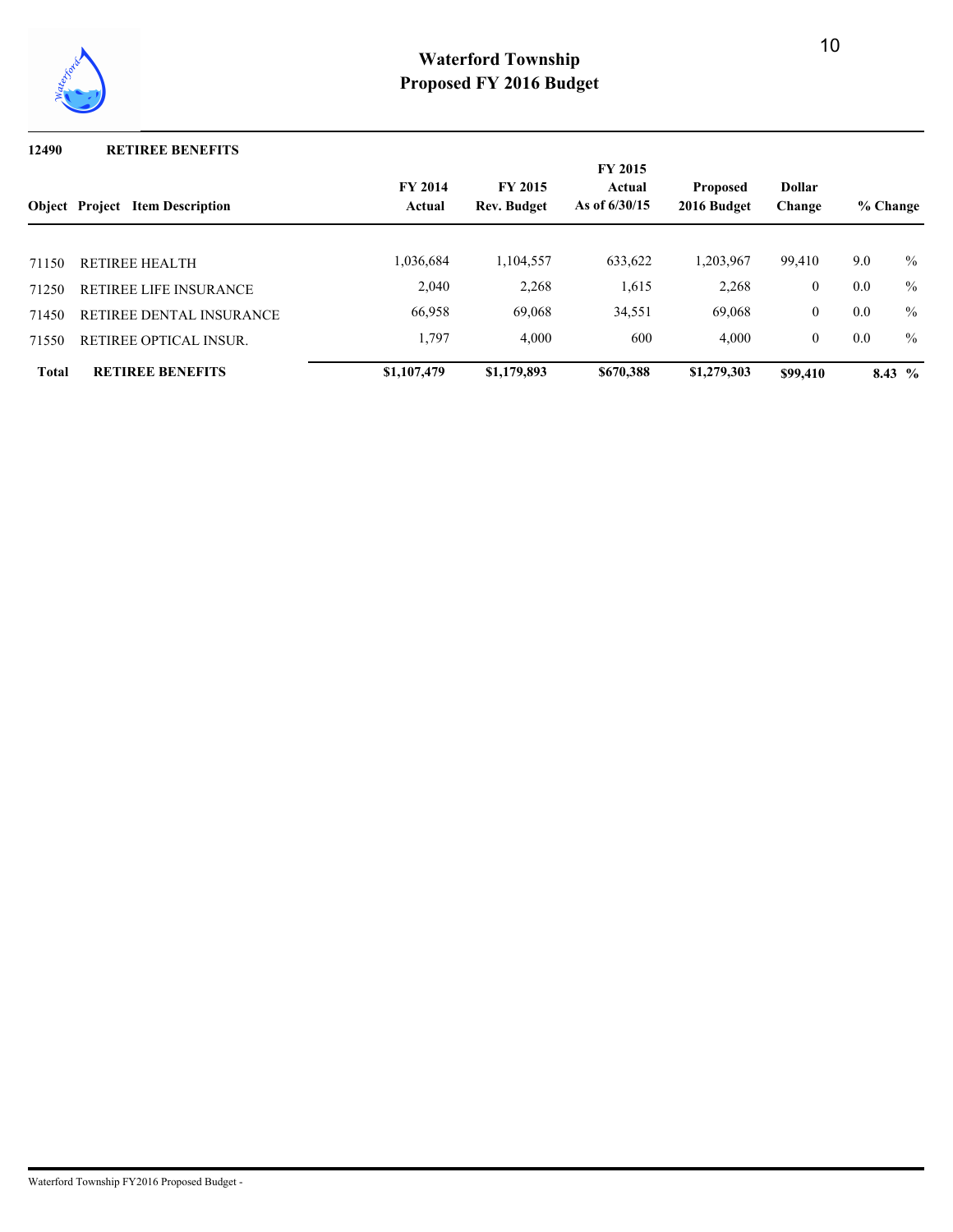

#### **12530 TREASURER'S OFFICE**

|              |                                        |                   |                               | FY 2015                 |                                |                         |          |               |
|--------------|----------------------------------------|-------------------|-------------------------------|-------------------------|--------------------------------|-------------------------|----------|---------------|
|              | <b>Object Project Item Description</b> | FY 2014<br>Actual | FY 2015<br><b>Rev. Budget</b> | Actual<br>As of 6/30/15 | <b>Proposed</b><br>2016 Budget | <b>Dollar</b><br>Change | % Change |               |
|              |                                        |                   |                               |                         |                                |                         |          |               |
| 70200        | <b>SALARIES</b>                        | 353,127           | 365,420                       | 165,000                 | 365,420                        | $\boldsymbol{0}$        | 0.0      | $\frac{0}{0}$ |
| 70300        | WAGES-PT. TIME/TEMP.                   | $\mathbf{0}$      | 16,000                        | 310                     | 16,520                         | 520                     | 3.3      | $\frac{0}{0}$ |
| 70900        | <b>OVERTIME</b>                        | $\mathbf{0}$      | $\boldsymbol{0}$              | $\mathbf{0}$            | 500                            | 500                     | 500.0    | $\frac{0}{0}$ |
| 71000        | <b>FICA</b>                            | 28,474            | 29,179                        | 12,515                  | 29,257                         | 78                      | 0.3      | $\frac{0}{0}$ |
| 71100        | HEALTH INSURANCE                       | 25,814            | 24,315                        | 13,051                  | 25,087                         | 772                     | 3.2      | $\%$          |
| 71200        | LIFE INSURANCE                         | 1,489             | 1,994                         | 748                     | 1,994                          | $\overline{0}$          | 0.0      | $\%$          |
| 71300        | <b>DB-RETIREMENT</b>                   | 84,186            | 75,713                        | 42,093                  | 67,549                         | $-8,164$                | $-10.8$  | $\%$          |
| 71350        | RETIREE HLTH TRUST CONTRIB             | 1,800             | 12,300                        | 12,300                  | 18,450                         | 6,150                   | 50.0     | $\%$          |
| 71400        | DENTAL INSURANCE                       | 6,409             | 6,640                         | 3,204                   | 6,729                          | 89                      | 1.3      | $\%$          |
| 71750        | <b>LONG TERM DISABILITY</b>            | 1,019             | 843                           | 390                     | 843                            | $\boldsymbol{0}$        | 0.0      | $\frac{0}{0}$ |
| 71780        | DEFINED CONTRIB - EMPLOYER             | 7,992             | 8,197                         | 3,783                   | 8,197                          | $\mathbf{0}$            | 0.0      | $\%$          |
| 72700        | <b>SUPPLIES - OFFICE</b>               | 7,136             | 7,000                         | 1,909                   | 7,000                          | $\mathbf{0}$            | 0.0      | $\frac{0}{0}$ |
| 72800        | <b>SUPPLIES - POSTAGE</b>              | 13,830            | 21,000                        | 8,499                   | 21,000                         | $\mathbf{0}$            | 0.0      | $\frac{0}{0}$ |
| 80600        | SERV-CTY COMPU/TREAS.                  | $\mathbf{0}$      | 5,200                         | 5,137                   | 5,200                          | $\mathbf{0}$            | 0.0      | $\%$          |
| 86300        | TAX BILLING EXP.                       | 8,586             | 11,000                        | 1,710                   | 11,000                         | $\mathbf{0}$            | 0.0      | $\%$          |
| 88000        | <b>LEGAL NOTICES</b>                   | $\mathbf{0}$      | 100                           | $\overline{0}$          | 100                            | $\mathbf{0}$            | 0.0      | $\frac{0}{0}$ |
| 89400        | PUB. UTIL.-TELEPHONE                   | 943               | 1,213                         | 507                     | 1,213                          | $\mathbf{0}$            | 0.0      | $\frac{0}{0}$ |
| 92170        | CONTR R&M-OFFICE EQUIP                 | 276               | 500                           | 107                     | 500                            | $\boldsymbol{0}$        | 0.0      | $\%$          |
| 95500        | MEMBERSHIPS & DUES                     | 770               | 770                           | 338                     | 770                            | $\mathbf{0}$            | 0.0      | $\%$          |
| 96000        | TRAVEL & MEALS                         | 140               | 200                           | 40                      | 200                            | $\boldsymbol{0}$        | 0.0      | $\%$          |
| 96100        | <b>CONFERENCES &amp; TRAINING</b>      | $\boldsymbol{0}$  | 700                           | $\mathbf{0}$            | 700                            | $\mathbf{0}$            | 0.0      | $\%$          |
| 97340        | CAPITAL - CAPITAL LEASE                | 1,462             | 1,462                         | 731                     | 1,462                          | $\boldsymbol{0}$        | 0.0      | $\%$          |
| <b>Total</b> | <b>TREASURER'S OFFICE</b>              | \$543,452         | \$589,746                     | \$272,372               | \$589,691                      | $-$ \$55                |          | $-0.01~\%$    |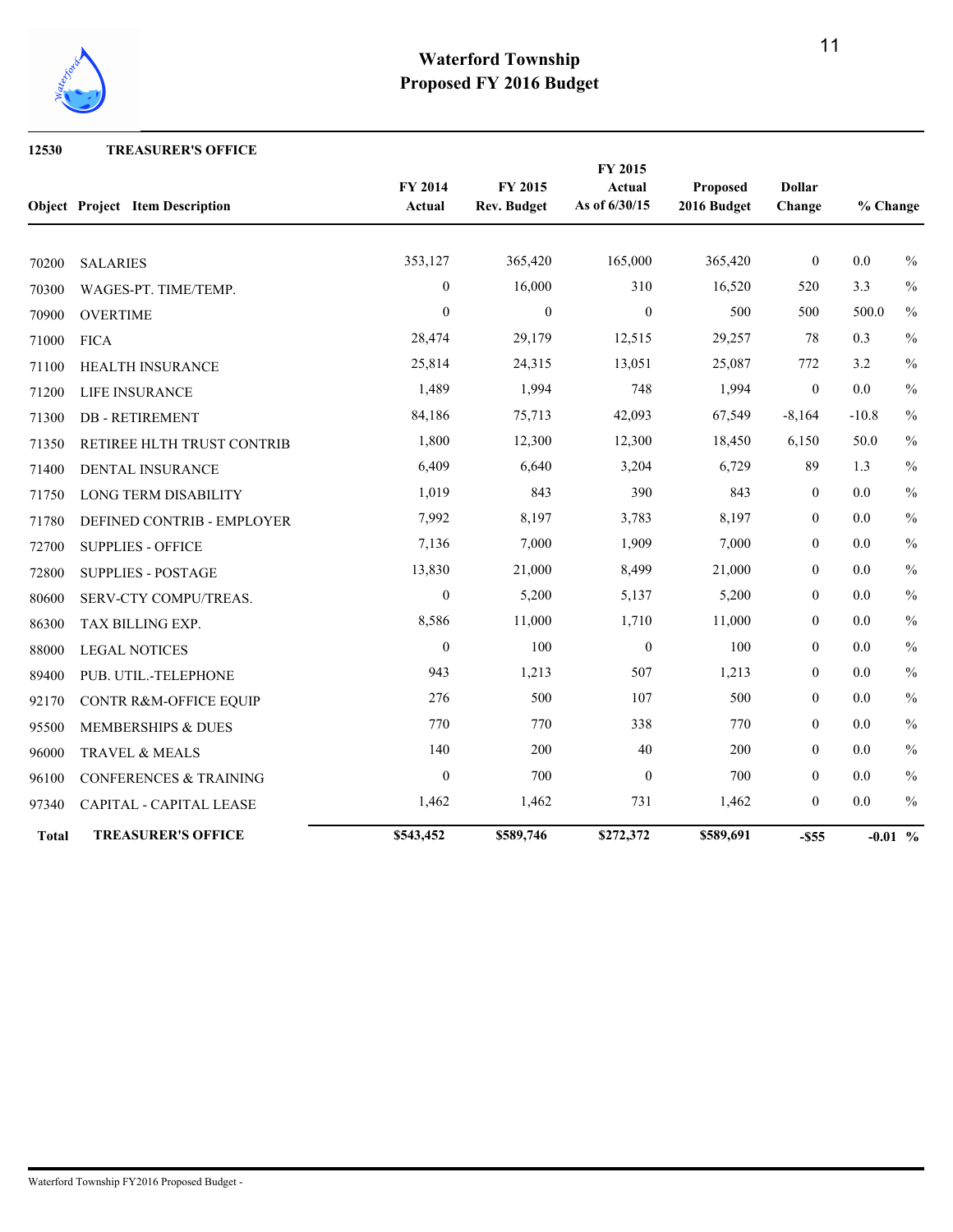

#### **12550 INFORMATION SYSTEMS**

|              | <b>Object Project Item Description</b> | FY 2014<br>Actual | FY 2015<br><b>Rev. Budget</b> | FY 2015<br><b>Actual</b><br>As of 6/30/15 | <b>Proposed</b><br>2016 Budget | <b>Dollar</b><br>Change |         | % Change      |
|--------------|----------------------------------------|-------------------|-------------------------------|-------------------------------------------|--------------------------------|-------------------------|---------|---------------|
| 70200        | <b>SALARIES</b>                        | 213,717           | 222,998                       | 100,435                                   | 222,998                        | $\overline{0}$          | 0.0     | $\frac{0}{0}$ |
| 70900        | <b>OVERTIME</b>                        | 2,600             | 4,000                         | 974                                       | 4,000                          | $\mathbf{0}$            | 0.0     | $\%$          |
| 71000        | <b>FICA</b>                            | 16,965            | 17,060                        | 7,457                                     | 17,060                         | $\theta$                | 0.0     | $\frac{0}{0}$ |
| 71100        | <b>HEALTH INSURANCE</b>                | 21,792            | 32,417                        | 15,524                                    | 34,282                         | 1,865                   | 5.8     | $\frac{0}{0}$ |
| 71200        | LIFE INSURANCE                         | 1,143             | 1,351                         | 573                                       | 1,351                          | $\boldsymbol{0}$        | 0.0     | $\frac{0}{0}$ |
| 71350        | RETIREE HLTH TRUST CONTRIB             | 900               | 6,150                         | 6,150                                     | 9,225                          | 3,075                   | 50.0    | $\frac{0}{0}$ |
| 71400        | DENTAL INSURANCE                       | 3,845             | 3,984                         | 1,923                                     | 4,037                          | 53                      | 1.3     | $\frac{0}{0}$ |
| 71750        | <b>LONG TERM DISABILITY</b>            | 624               | 518                           | 252                                       | 518                            | $\mathbf{0}$            | 0.0     | $\%$          |
| 71780        | DEFINED CONTRIB - EMPLOYER             | 26,043            | 25,734                        | 11,877                                    | 25,734                         | $\overline{0}$          | 0.0     | $\frac{0}{0}$ |
| 72700        | <b>SUPPLIES - OFFICE</b>               | 235               | 400                           | 32                                        | 400                            | $\mathbf{0}$            | 0.0     | $\frac{0}{0}$ |
| 72800        | <b>SUPPLIES - POSTAGE</b>              | 17                | 100                           | 71                                        | 100                            | $\mathbf{0}$            | 0.0     | $\%$          |
| 76400        | SUPPLIES-TOOLS                         | $\mathbf{0}$      | 100                           | $\mathbf{0}$                              | 100                            | $\mathbf{0}$            | 0.0     | $\frac{0}{0}$ |
| 77400        | <b>SUPPLIES-GAS &amp; OIL</b>          | $\mathbf{0}$      | 300                           | $\overline{0}$                            | 300                            | $\mathbf{0}$            | 0.0     | $\frac{0}{0}$ |
| 86000        | <b>MILEAGE</b>                         | 56                | 150                           | $\overline{0}$                            | 50                             | $-100$                  | $-66.7$ | $\%$          |
| 89400        | PUB. UTIL.-TELEPHONE                   | 2,546             | 3,000                         | 1,179                                     | 3,000                          | $\mathbf{0}$            | 0.0     | $\frac{0}{0}$ |
| 96000        | TRAVEL & MEALS                         | $\boldsymbol{0}$  | 355                           | $\boldsymbol{0}$                          | 355                            | $\mathbf{0}$            | 0.0     | $\frac{0}{0}$ |
| 96100        | <b>CONFERENCES &amp; TRAINING</b>      | $\Omega$          | 10,000                        | $\theta$                                  | 10,000                         | $\theta$                | 0.0     | $\%$          |
| 97340        | CAPITAL - CAPITAL LEASE                | 258               | 258                           | 129                                       | 258                            | $\mathbf{0}$            | 0.0     | $\frac{0}{0}$ |
| <b>Total</b> | <b>INFORMATION SYSTEMS</b>             | \$290,741         | \$328,875                     | \$146,576                                 | \$333,768                      | \$4,893                 |         | 1.49 $%$      |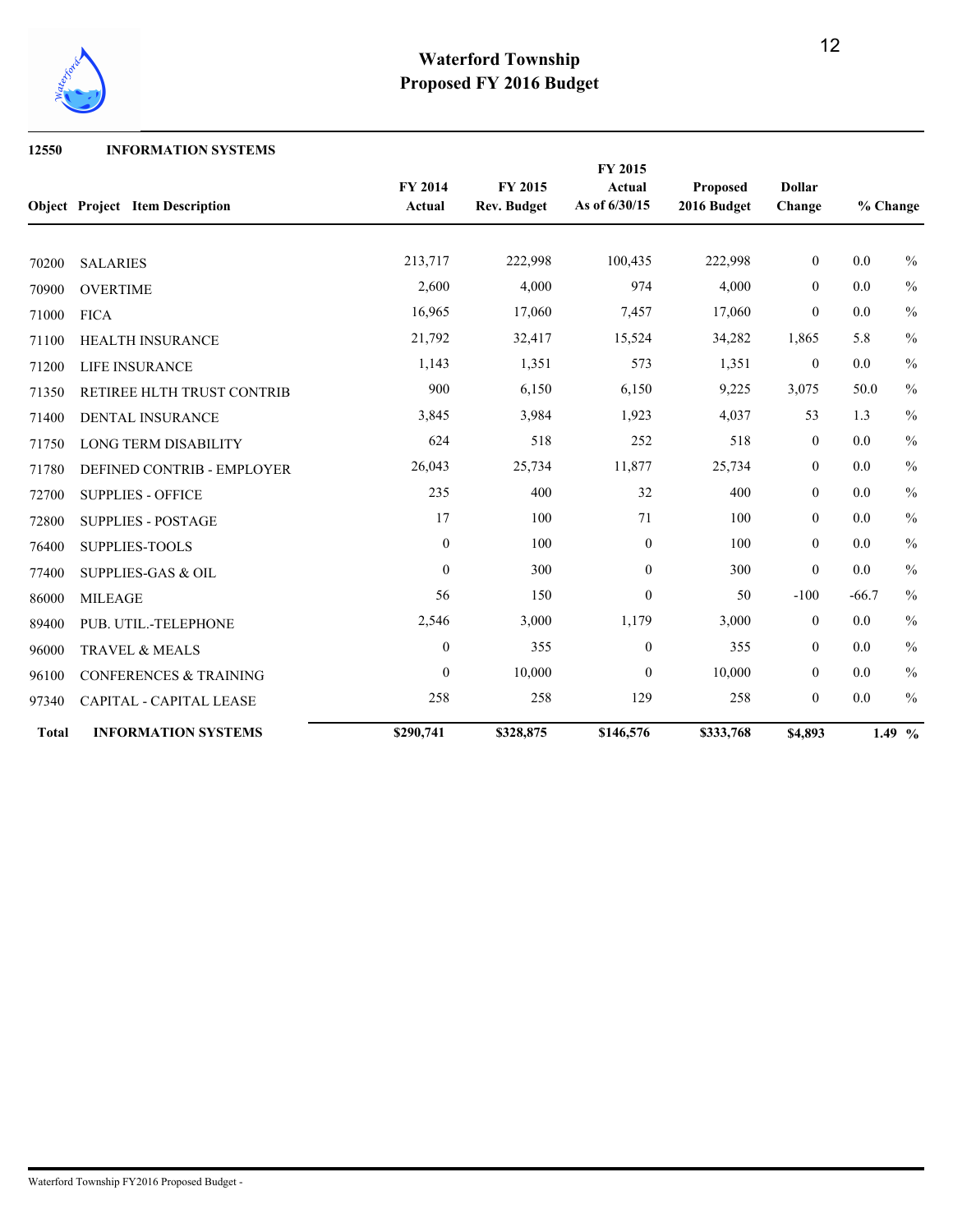

#### **FACILITIES/OPERATION**

|       | <b>Object Project Item Description</b> | FY 2014<br>Actual | FY 2015<br><b>Rev. Budget</b> | FY 2015<br>Actual<br>As of 6/30/15 | Proposed<br>2016 Budget | <b>Dollar</b><br>Change | % Change  |               |
|-------|----------------------------------------|-------------------|-------------------------------|------------------------------------|-------------------------|-------------------------|-----------|---------------|
| 70200 | <b>SALARIES</b>                        | 339,981           | 367,990                       | 166,657                            | 404,761                 | 36,771                  | 10.0      | $\frac{0}{0}$ |
| 70300 | WAGES-PT. TIME/TEMP.                   | 4,922             | 16,500                        | 2,296                              | 16,500                  | $\mathbf{0}$            | $0.0\,$   | $\%$          |
| 70900 | <b>OVERTIME</b>                        | 29,368            | 25,000                        | 22,193                             | 20,000                  | $-5,000$                | $-20.0$   | $\%$          |
| 71000 | <b>FICA</b>                            | 30,057            | 31,000                        | 14,416                             | 33,756                  | 2,756                   | 8.9       | $\%$          |
| 71100 | HEALTH INSURANCE                       | 68,672            | 80,000                        | 34,053                             | 92,005                  | 12,005                  | 15.0      | $\%$          |
| 71200 | LIFE INSURANCE                         | 1,627             | 1,776                         | 802                                | 1,785                   | 9                       | 0.5       | $\%$          |
| 71300 | <b>DB-RETIREMENT</b>                   | 127,902           | 115,027                       | 63,951                             | 91,899                  | $-23,128$               | $-20.1$   | $\frac{0}{0}$ |
| 71350 | RETIREE HLTH TRUST CONTRIB             | 2,400             | 15,375                        | 15,375                             | 23,063                  | 7,688                   | 50.0      | $\%$          |
| 71400 | DENTAL INSURANCE                       | 8,652             | 8,652                         | 4,326                              | 10,384                  | 1,732                   | 20.0      | $\frac{0}{0}$ |
| 71750 | LONG TERM DISABILITY                   | 1,193             | 950                           | 469                                | 950                     | $\mathbf{0}$            | $0.0\,$   | $\frac{0}{0}$ |
| 71780 | DEFINED CONTRIB - EMPLOYER             | $\boldsymbol{0}$  | $\boldsymbol{0}$              | $\boldsymbol{0}$                   | 4,709                   | 4,709                   | 4,709.0 % |               |
| 72000 | TUITION REIMBURSEMENT                  | $\overline{0}$    | $\boldsymbol{0}$              | $\mathbf{0}$                       | 2,000                   | 2,000                   | 2,000.0 % |               |
| 72700 | <b>SUPPLIES - OFFICE</b>               | 141               | 500                           | 190                                | 500                     | $\mathbf{0}$            | 0.0       | $\%$          |
| 72800 | <b>SUPPLIES - POSTAGE</b>              | $\overline{0}$    | 200                           | $\boldsymbol{0}$                   | 200                     | $\boldsymbol{0}$        | 0.0       | $\%$          |
| 76000 | SUPPLIES-OPERATING                     | 9,640             | 10,000                        | 4,145                              | 10,000                  | $\boldsymbol{0}$        | $0.0\,$   | $\%$          |
| 76400 | SUPPLIES-TOOLS                         | 1,587             | 3,000                         | 1,096                              | 2,500                   | $-500$                  | $-16.7$   | $\%$          |
| 77400 | <b>SUPPLIES-GAS &amp; OIL</b>          | 12,206            | 15,000                        | 3,757                              | 15,000                  | $\mathbf{0}$            | 0.0       | $\%$          |
| 77700 | SUPPLIES-UNIFORMS                      | 3,231             | 3,000                         | 1,598                              | 3,000                   | $\mathbf{0}$            | 0.0       | $\%$          |
| 78100 | SUPPLIES-R&M-BLDG                      | 11,170            | 10,000                        | 3,311                              | 10,000                  | $\boldsymbol{0}$        | $0.0\,$   | $\%$          |
| 78200 | SUPPLIES-R&M-EQUIPMENT                 | 1,130             | 6,000                         | 289                                | 4,000                   | $-2,000$                | $-33.3$   | $\%$          |
| 78300 | SUPPLIES-R&M-GROUNDS                   | 20,615            | 25,000                        | 20,642                             | 25,000                  | $\boldsymbol{0}$        | $0.0\,$   | $\%$          |
| 78310 | <b>SUPPLIES - R&amp;M CEMETERIES</b>   | 4,396             | 9,000                         | 3,018                              | 7,500                   | $-1,500$                | $-16.7$   | $\%$          |
| 78600 | SUPPLIES-R&M-VEHICLE                   | 16,737            | 10,000                        | 9,390                              | 13,000                  | 3,000                   | 30.0      | $\%$          |
| 81300 | PHYSICAL EXAMS                         | $\boldsymbol{0}$  | 100                           | $\boldsymbol{0}$                   | 100                     | $\boldsymbol{0}$        | 0.0       | $\%$          |
| 84500 | SERVICES - OTHER PROF.                 | 301               | 3,000                         | 400                                | 1,750                   | $-1,250$                | $-41.7$   | $\frac{0}{0}$ |
| 86100 | <b>VEHICLE EXPENSES</b>                | $\boldsymbol{0}$  | $\boldsymbol{0}$              | 288                                | 8,500                   | 8,500                   | 8,500.0 % |               |
| 89000 | PUBLIC UTILITIES                       | 113,053           | 150,000                       | 53,207                             | 125,000                 | $-25,000$               | $-16.7$   | $\%$          |
| 89400 | PUB. UTIL.-TELEPHONE                   | 11,377            | 9,000                         | 2,193                              | 9,000                   | $\boldsymbol{0}$        | 0.0       | $\%$          |
| 92120 | CONTR. R&M-RADIO                       | $\boldsymbol{0}$  | 1,000                         | $\boldsymbol{0}$                   | 400                     | $-600$                  | $-60.0$   | $\%$          |
| 92130 | CONTR R&M-VEHICLE                      | 9,145             | 12,000                        | 1,339                              | 10,000                  | $-2,000$                | $-16.7$   | $\%$          |
| 92170 | CONTR R&M-OFFICE EQUIP                 | $\boldsymbol{0}$  | 400                           | $\boldsymbol{0}$                   | 400                     | $\bf{0}$                | 0.0       | $\%$          |
| 92190 | CONTR R&M-BUILDING                     | 74,178            | 170,000                       | 27,931                             | 102,000                 | $-68,000$               | $-40.0$   | $\%$          |
| 92210 | CONTR R&M-GROUNDS                      | 45,319            | 50,000                        | 16,076                             | 50,000                  | $\mathbf{0}$            | 0.0       | $\frac{0}{0}$ |
| 92215 | CONTRACT R&M - CEMETERIES              | 17,037            | 15,000                        | 6,245                              | 15,000                  | $\boldsymbol{0}$        | 0.0       | $\%$          |
| 95400 | MISCELLANEOUS EXPENSE                  | 300               | 500                           | 465                                | 500                     | $\bf{0}$                | 0.0       | $\%$          |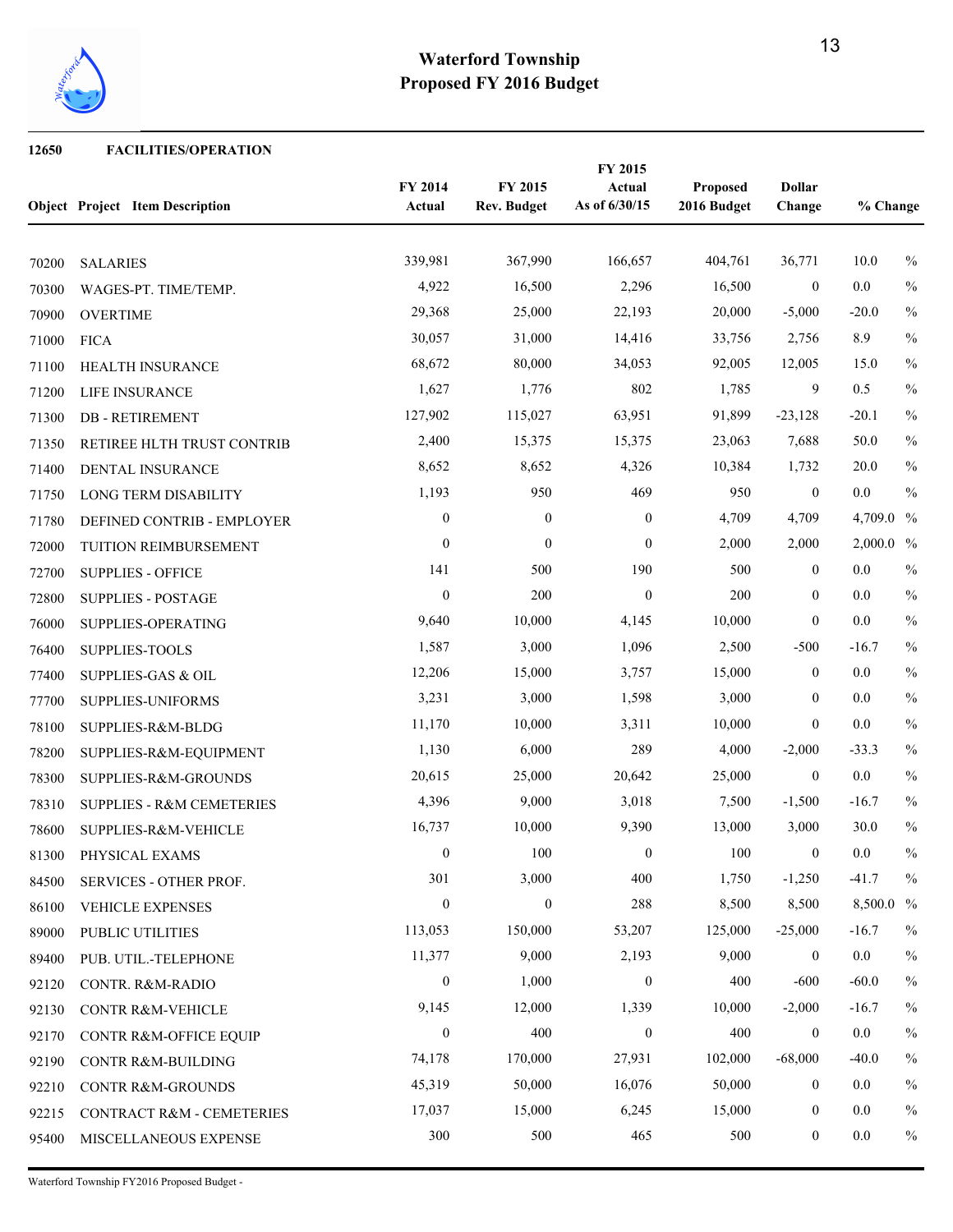

| 97136 | <b>CAPITAL - VEHICLES</b>          | 0                | 40,000 | 33,510           | $\mathbf{0}$ | $-40.000$      | $-100.0$ | $\%$ |
|-------|------------------------------------|------------------|--------|------------------|--------------|----------------|----------|------|
| 97130 | CAPITAL - RADIO EOUIP              | 0                | 500    |                  | 500          | 0              | 0.0      | $\%$ |
| 97125 | <b>CAPITAL - PERSONAL PROPERTY</b> | 0                | 500    | $\mathbf{0}$     | 500          | 0              | 0.0      | $\%$ |
| 96100 | CONFERENCES & TRAINING             | 0                | 500    | $\mathbf{0}$     | 500          | 0              | 0.0      | $\%$ |
| 96000 | TRAVEL & MEALS                     | $\boldsymbol{0}$ | 100    | $\boldsymbol{0}$ | 100          | $\overline{0}$ | 0.0      | $\%$ |
| 95500 | MEMBERSHIPS & DUES                 | 393              | 400    | 393              | 400          | $\overline{0}$ | 0.0      | $\%$ |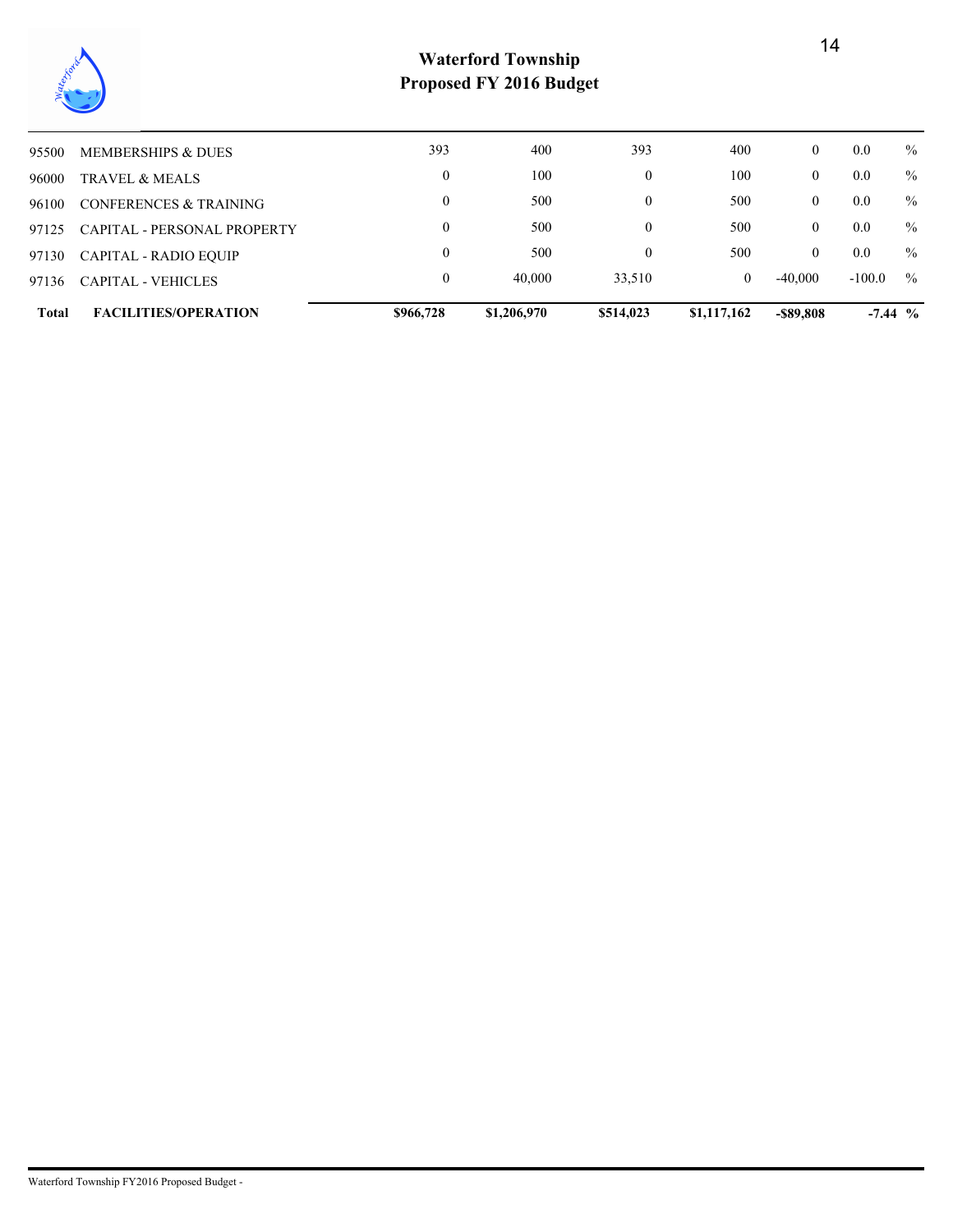

#### **DEVELOPMENT SERVICES**

|       | <b>Object Project Item Description</b> | FY 2014<br>Actual | FY 2015<br><b>Rev. Budget</b> | FY 2015<br>Actual<br>As of 6/30/15 | Proposed<br>2016 Budget | <b>Dollar</b><br>Change | % Change  |               |
|-------|----------------------------------------|-------------------|-------------------------------|------------------------------------|-------------------------|-------------------------|-----------|---------------|
| 70200 | <b>SALARIES</b>                        | 507,025           | 554,001                       | 239,487                            | 509,855                 | $-44,146$               | $-8.0$    | $\frac{0}{0}$ |
| 70300 | WAGES-PT. TIME/TEMP.                   | 23,529            | 25,150                        | 3,424                              | 25,150                  | $\overline{0}$          | 0.0       | $\frac{0}{0}$ |
| 70500 | BRD MEMBER FEES-PLANNING               | 1,860             | 1,600                         | 300                                | 1,600                   | $\mathbf{0}$            | 0.0       | $\frac{0}{0}$ |
| 70560 | FEES - ZONING BOARD                    | 780               | 1,600                         | $\mathbf{0}$                       | 2,940                   | 1,340                   | 83.8      | $\frac{0}{0}$ |
| 70900 | <b>OVERTIME</b>                        | 2,188             | 3,000                         | $\overline{0}$                     | 3,000                   | $\mathbf{0}$            | 0.0       | $\frac{0}{0}$ |
| 71000 | <b>FICA</b>                            | 42,419            | 45,008                        | 18,067                             | 40,092                  | $-4,916$                | $-10.9$   | $\frac{0}{0}$ |
| 71100 | HEALTH INSURANCE                       | 112,118           | 117,030                       | 55,273                             | 119,275                 | 2,245                   | 1.9       | $\frac{0}{0}$ |
| 71200 | LIFE INSURANCE                         | 2,225             | 2,836                         | 1,158                              | 2,736                   | $-100$                  | $-3.5$    | $\frac{0}{0}$ |
| 71300 | <b>DB-RETIREMENT</b>                   | 141,102           | 126,899                       | 70,551                             | 100,562                 | $-26,337$               | $-20.8$   | $\frac{0}{0}$ |
| 71350 | RETIREE HLTH TRUST CONTRIB             | 2,700             | 20,500                        | 20,500                             | 30,750                  | 10,250                  | 50.0      | $\%$          |
| 71400 | DENTAL INSURANCE                       | 9,036             | 10,357                        | 4,999                              | 11,438                  | 1,081                   | 10.4      | $\frac{0}{0}$ |
| 71700 | SICK & VACATION PAY                    | $\boldsymbol{0}$  | 11,452                        | $\mathbf{0}$                       | 11,232                  | $-220$                  | $-1.9$    | $\frac{0}{0}$ |
| 71750 | <b>LONG TERM DISABILITY</b>            | 1,389             | 1,216                         | 577                                | 1,224                   | 8                       | 0.7       | $\frac{0}{0}$ |
| 71780 | DEFINED CONTRIB - EMPLOYER             | 8,107             | 13,057                        | 5,350                              | 18,040                  | 4,983                   | 38.2      | $\frac{0}{0}$ |
| 72700 | <b>SUPPLIES - OFFICE</b>               | 2,216             | 1,500                         | 1,435                              | 1,700                   | 200                     | 13.3      | $\frac{0}{0}$ |
| 72800 | <b>SUPPLIES - POSTAGE</b>              | 2,974             | 2,000                         | 2,071                              | 2,200                   | 200                     | 10.0      | $\%$          |
| 76000 | SUPPLIES-RENTAL INSPECT/OPERAT         | 1,010             | 1,000                         | 1,295                              | 1,400                   | 400                     | 40.0      | $\frac{0}{0}$ |
| 77400 | <b>SUPPLIES-GAS &amp; OIL</b>          | 3,180             | 6,500                         | 1,270                              | 6,500                   | $\overline{0}$          | 0.0       | $\frac{0}{0}$ |
| 78600 | SUPPLIES-R&M-VEHICLE                   | 5,482             | 4,000                         | 15                                 | 4,000                   | $\mathbf{0}$            | 0.0       | $\frac{0}{0}$ |
| 84500 | SERVICES - OTHER PROF.                 | 10,845            | 2,000                         | 667                                | 2,000                   | $\overline{0}$          | 0.0       | $\%$          |
| 86000 | <b>MILEAGE</b>                         | $\boldsymbol{0}$  | 100                           | $\mathbf{0}$                       | 100                     | $\overline{0}$          | 0.0       | $\frac{0}{0}$ |
| 86100 | <b>VEHICLE EXPENSES</b>                | $\mathbf{0}$      | $\boldsymbol{0}$              | $\mathbf{0}$                       | 5,300                   | 5,300                   | 5,300.0 % |               |
| 88000 | <b>LEGAL NOTICES</b>                   | 1,044             | 1,000                         | 753                                | 1,700                   | 700                     | 70.0      | $\frac{0}{0}$ |
| 88200 | PRINTING & PUBLISHING                  | 3,598             | 1,000                         | 149                                | 1,000                   | $\boldsymbol{0}$        | 0.0       | $\frac{0}{0}$ |
| 89400 | PUB. UTIL.-TELEPHONE                   | 2,849             | 3,000                         | 1,509                              | 3,000                   | $\boldsymbol{0}$        | $0.0\,$   | $\frac{0}{0}$ |
| 92130 | <b>CONTR R&amp;M-VEHICLE</b>           | 3,137             | 5,000                         | 166                                | 5,000                   | $\boldsymbol{0}$        | $0.0\,$   | $\%$          |
| 92140 | CONTR R&M-COMPUTER                     | $\boldsymbol{0}$  | 4,800                         | 2,680                              | 4,800                   | $\boldsymbol{0}$        | 0.0       | $\%$          |
| 92170 | CONTR R&M-OFFICE EQUIP                 | 2,257             | 3,200                         | 1,005                              | 3,200                   | $\boldsymbol{0}$        | $0.0\,$   | $\%$          |
| 95400 | MISCELLANEOUS EXPENSE                  | $\boldsymbol{0}$  | 100                           | $\boldsymbol{0}$                   | 500                     | 400                     | 400.0     | $\frac{0}{0}$ |
| 95500 | MEMBERSHIPS & DUES                     | 345               | 1,000                         | $\mathbf{0}$                       | 1,000                   | $\mathbf{0}$            | 0.0       | $\%$          |
| 96000 | TRAVEL & MEALS                         | 306               | 750                           | 298                                | 750                     | $\boldsymbol{0}$        | 0.0       | $\%$          |
| 96100 | CONFERENCES & TRAINING                 | 5,503             | 5,000                         | 1,218                              | 7,000                   | 2,000                   | 40.0      | $\%$          |
| 97132 | <b>CAPITAL - OFFC EQUIP</b>            | 229               | 500                           | $\boldsymbol{0}$                   | 500                     | $\boldsymbol{0}$        | $0.0\,$   | $\%$          |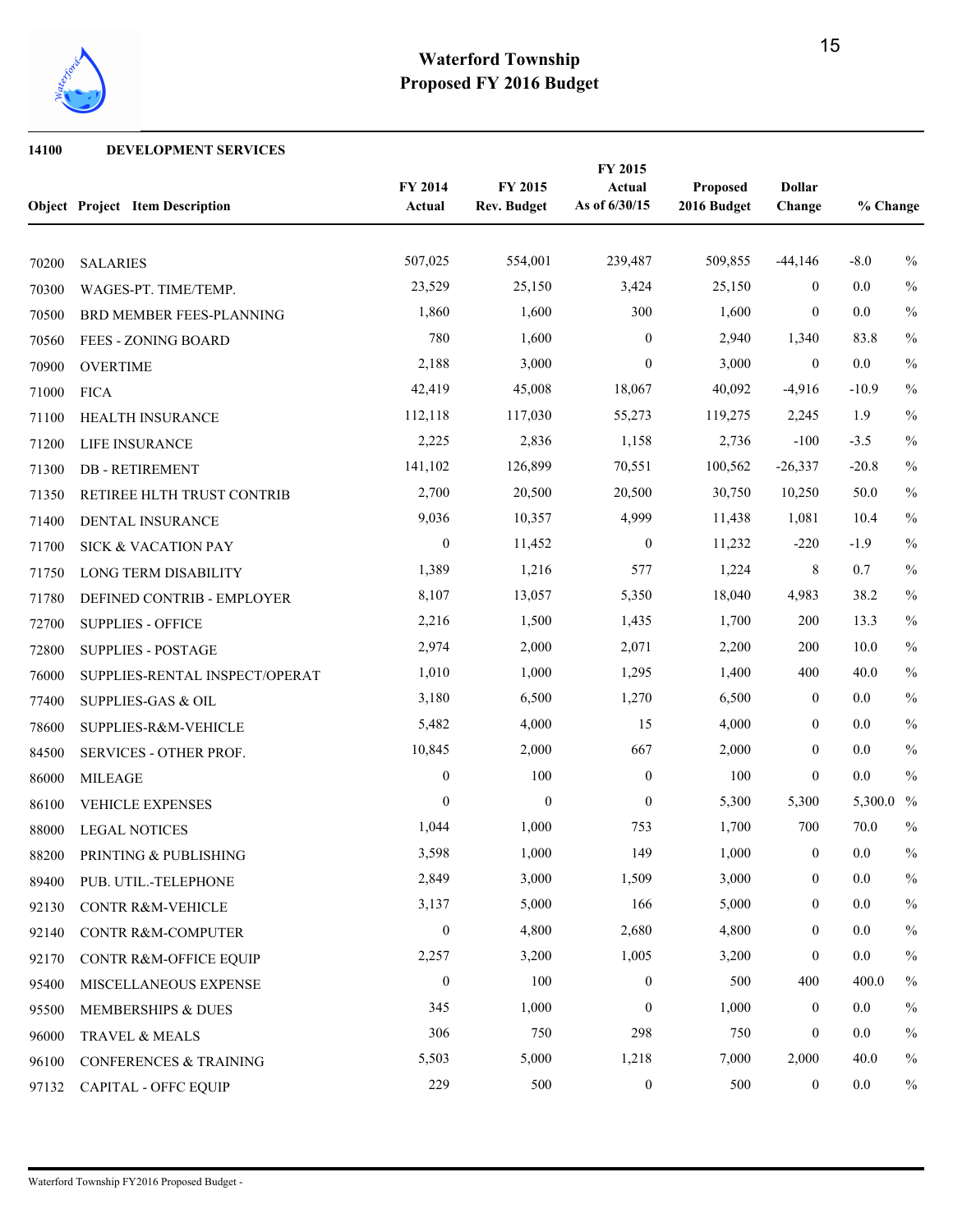

| Total | <b>DEVELOPMENT SERVICES</b> | \$899,454 | \$976,156 | \$434,217 | \$929,544 | $-$ \$46,612 | $-4.78$ % |
|-------|-----------------------------|-----------|-----------|-----------|-----------|--------------|-----------|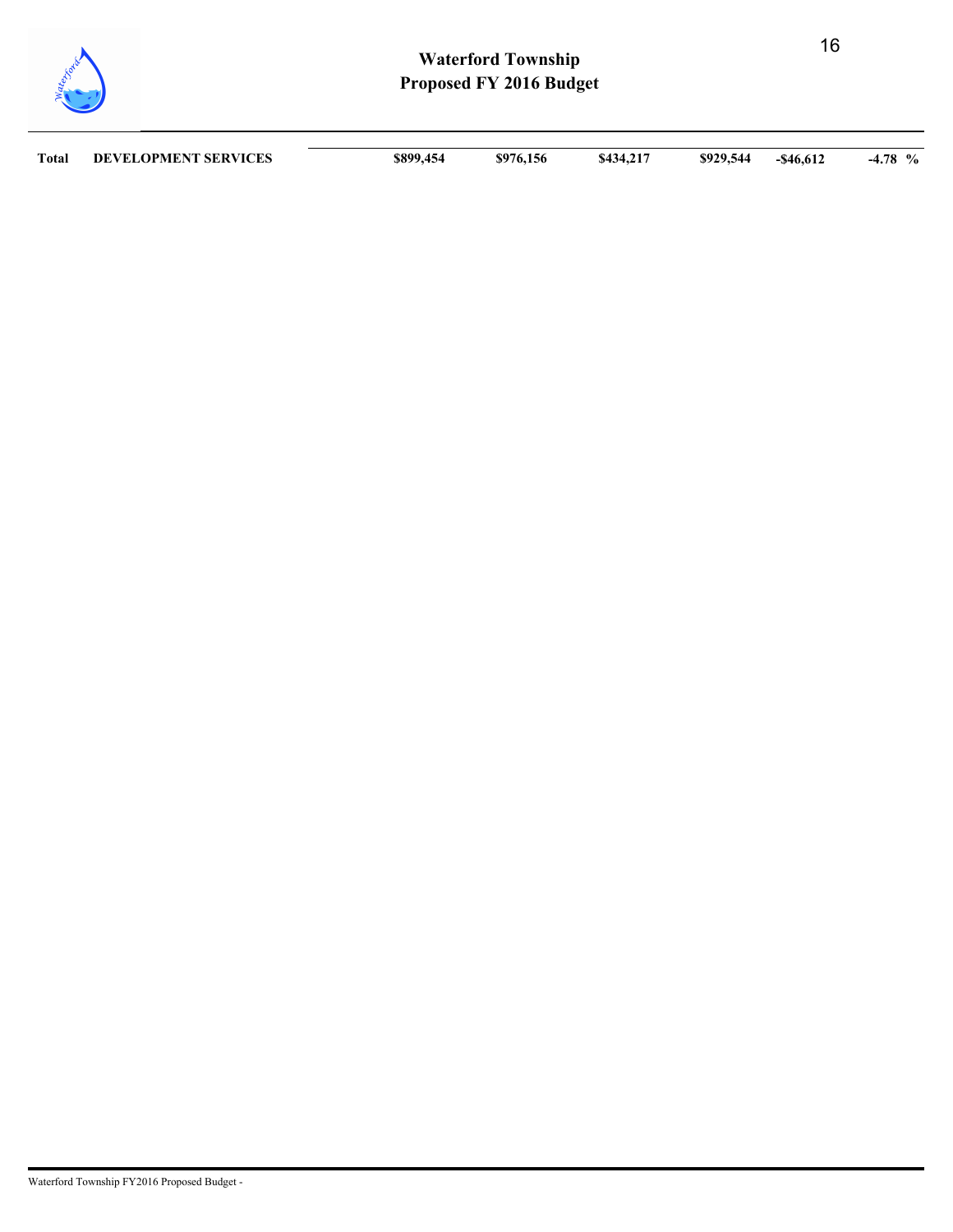

#### **17470 COMMUNITY PROMOTIONS**

|              |                                        |                          |                                      | <b>FY 2015</b>            |                                |                         |          |               |
|--------------|----------------------------------------|--------------------------|--------------------------------------|---------------------------|--------------------------------|-------------------------|----------|---------------|
|              | <b>Object</b> Project Item Description | <b>FY 2014</b><br>Actual | <b>FY 2015</b><br><b>Rev. Budget</b> | Actual<br>As of $6/30/15$ | <b>Proposed</b><br>2016 Budget | <b>Dollar</b><br>Change | % Change |               |
|              |                                        |                          |                                      |                           |                                |                         |          |               |
| 87100        | <b>BEAUTIFICATION PROGRAM</b>          | 4,359                    | 4,500                                | 2,717                     | 4,500                          | $\overline{0}$          | 0.0      | $\frac{0}{0}$ |
| 87300        | YOUTH ASSIST, GRANT                    | 7,500                    | 7,500                                | 7,500                     | 7,500                          | $\overline{0}$          | 0.0      | $\frac{0}{0}$ |
| 87500        | <b>SENIOR CITIZEN CENTER</b>           | 40,000                   | 40,000                               | 40,000                    | 40,000                         | $\overline{0}$          | 0.0      | $\frac{0}{0}$ |
| 87700        | RECYCLING PROGRAM                      | 5,046                    | 5,000                                | 2,521                     | 5,000                          | $\overline{0}$          | 0.0      | $\frac{0}{0}$ |
| 96410        | ENVIRONMENTAL PROJECTS                 | 10,395                   | 16,000                               | $\mathbf{0}$              | 18,000                         | 2,000                   | 12.5     | $\frac{0}{0}$ |
| <b>Total</b> | <b>COMMUNITY PROMOTIONS</b>            | \$67,300                 | \$73,000                             | \$52,739                  | \$75,000                       | \$2,000                 |          | $2.74\degree$ |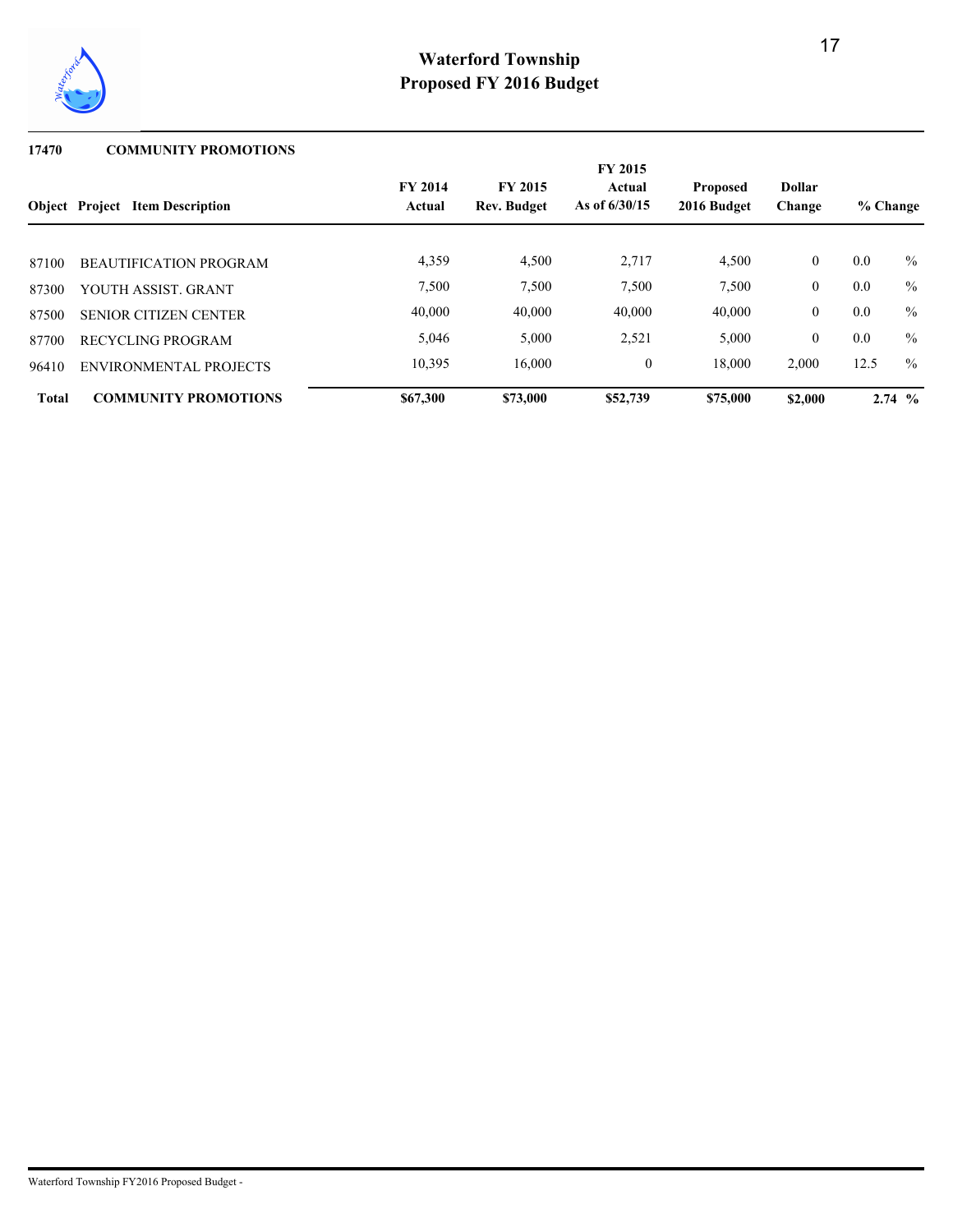

| 17480        | <b>SCHOOL CROSSING GUARDS</b>          |                          |                                      |                           |                                |                         |            |               |
|--------------|----------------------------------------|--------------------------|--------------------------------------|---------------------------|--------------------------------|-------------------------|------------|---------------|
|              |                                        |                          |                                      | <b>FY 2015</b>            |                                |                         |            |               |
|              | <b>Object</b> Project Item Description | <b>FY 2014</b><br>Actual | <b>FY 2015</b><br><b>Rev. Budget</b> | Actual<br>As of $6/30/15$ | <b>Proposed</b><br>2016 Budget | <b>Dollar</b><br>Change | % Change   |               |
|              |                                        |                          |                                      |                           |                                |                         |            |               |
| 70300        | WAGES-PT. TIME/TEMP.                   | 35,432                   | 50,000                               | 18,868                    | 40,000                         | $-10,000$               | $-20.0$    | $\frac{0}{0}$ |
| 71000        | <b>FICA</b>                            | 2,796                    | 4.000                                | 1.444                     | 3.060                          | $-940$                  | $-23.5$    | $\frac{0}{0}$ |
| <b>Total</b> | <b>SCHOOL CROSSING GUARDS</b>          | \$38,229                 | \$54,000                             | \$20,312                  | \$43,060                       | $-\$10.940$             | $-20.26$ % |               |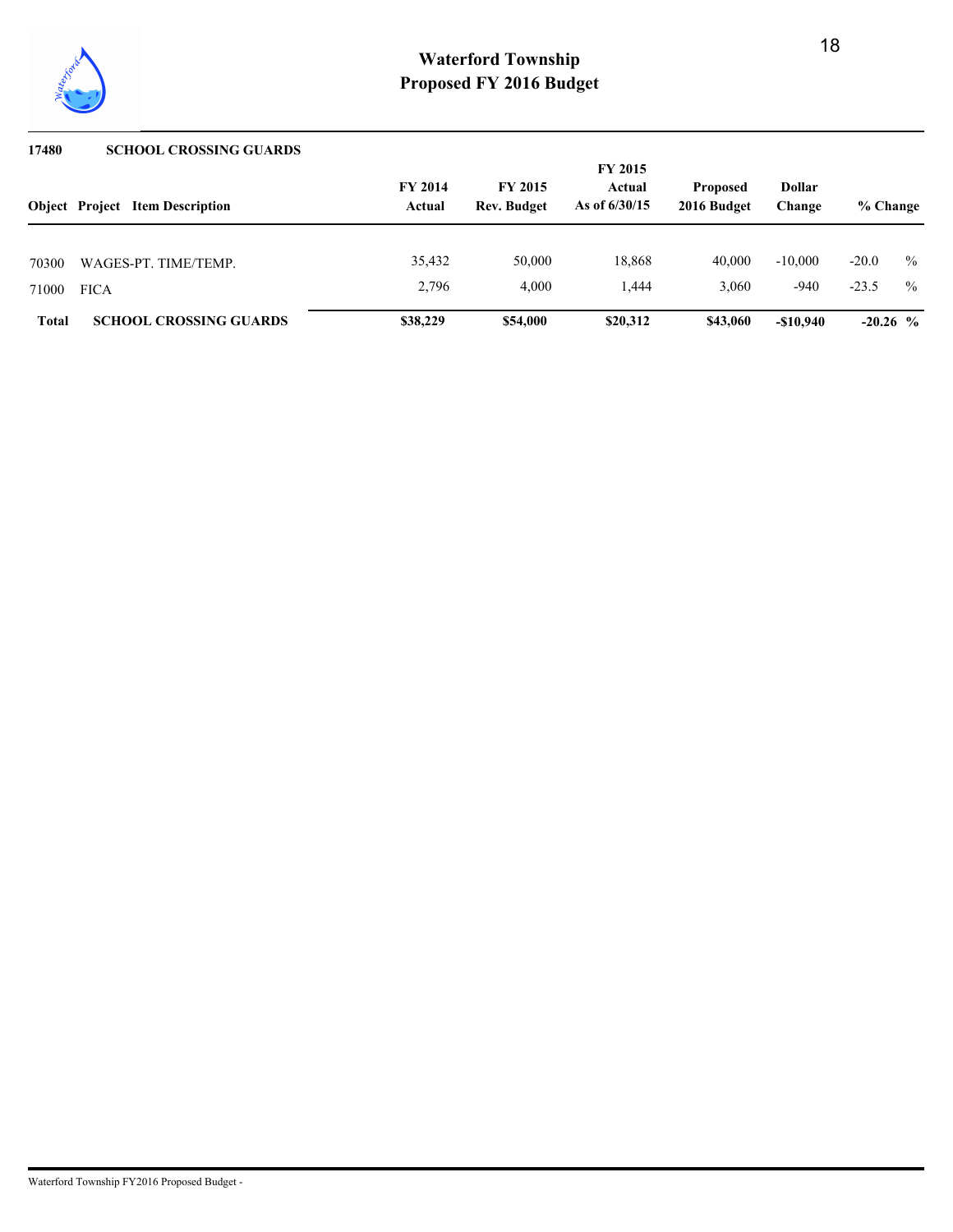

#### **19650 TRANSFERS T/OTHER FUNDS**

|              | <b>Object</b> Project Item Description | <b>FY 2014</b><br>Actual | <b>FY 2015</b><br><b>Rev. Budget</b> | FY 2015<br>Actual<br>As of 6/30/15 | <b>Proposed</b><br>2016 Budget | <b>Dollar</b><br>Change | % Change |               |
|--------------|----------------------------------------|--------------------------|--------------------------------------|------------------------------------|--------------------------------|-------------------------|----------|---------------|
|              |                                        |                          |                                      |                                    |                                |                         |          |               |
| 85600        | <b>CONTINGENCY</b>                     | $\mathbf{0}$             | 200,000                              | $\overline{0}$                     | 200,000                        | $\overline{0}$          | 0.0      | $\%$          |
| 99012        | PRINC EXP -2012 REFUNDING BOND         | $\boldsymbol{0}$         | 107,932                              | $\mathbf{0}$                       | 111,305                        | 3,373                   | 3.1      | $\frac{0}{0}$ |
| 99203        | <b>INTR EXP - 2012 REFUNDING BOND</b>  | 23,370                   | 22,135                               | 11,067                             | 20,250                         | $-1,885$                | $-8.5$   | $\frac{0}{0}$ |
| 99300        | <b>AGENT FEES</b>                      | 22                       | 25                                   | $\overline{0}$                     | 25                             | $\theta$                | 0.0      | $\frac{0}{0}$ |
| 99903        | <b>TRANSFER - FIRE FUND</b>            | 1,775,000                | 1,977,500                            | 1,977,500                          | 1,977,500                      | $\overline{0}$          | 0.0      | $\frac{0}{0}$ |
| 99904        | <b>TRANSFER - POLICE FUND</b>          | 5,125,000                | 5,375,000                            | 5,375,000                          | 5,775,000                      | 400,000                 | 7.4      | $\frac{0}{0}$ |
| 99908        | <b>TRANSFER-CEMETERY FUND</b>          | 5,000                    | 10,000                               | 10,000                             | 10,000                         | $\overline{0}$          | 0.0      | $\frac{0}{0}$ |
| 99911        | <b>TRANSFER - IMPRV. REVL.</b>         | 415,000                  | 195,000                              | 195,000                            | 135,000                        | $-60,000$               | $-30.8$  | $\frac{0}{0}$ |
| 99913        | <b>INTEREST - DPW BUILDING</b>         | 44,792                   | 40,908                               | 40,908                             | 38,879                         | $-2,029$                | $-5.0$   | $\frac{0}{0}$ |
| 99914        | <b>TRANSFER - PARKS &amp; REC</b>      | $\mathbf{0}$             | 300,000                              | 300,000                            | 275,000                        | $-25,000$               | $-8.3$   | $\frac{0}{0}$ |
| 99916        | <b>TRANSF - PRINC. DPW BUILDING</b>    | 63,763                   | 67,646                               | 67,646                             | 69,675                         | 2,029                   | 3.0      | $\frac{0}{0}$ |
| 99918        | <b>TRANSFER - WORKERS COMP</b>         | 5,000                    | 10,000                               | 10,000                             | 10,000                         | $\overline{0}$          | 0.0      | $\frac{0}{0}$ |
| <b>Total</b> | <b>TRANSFERS T/OTHER FUNDS</b>         | \$7,456,947              | \$8,306,146                          | \$7,987,121                        | \$8,622,634                    | \$316,488               |          | 3.81 %        |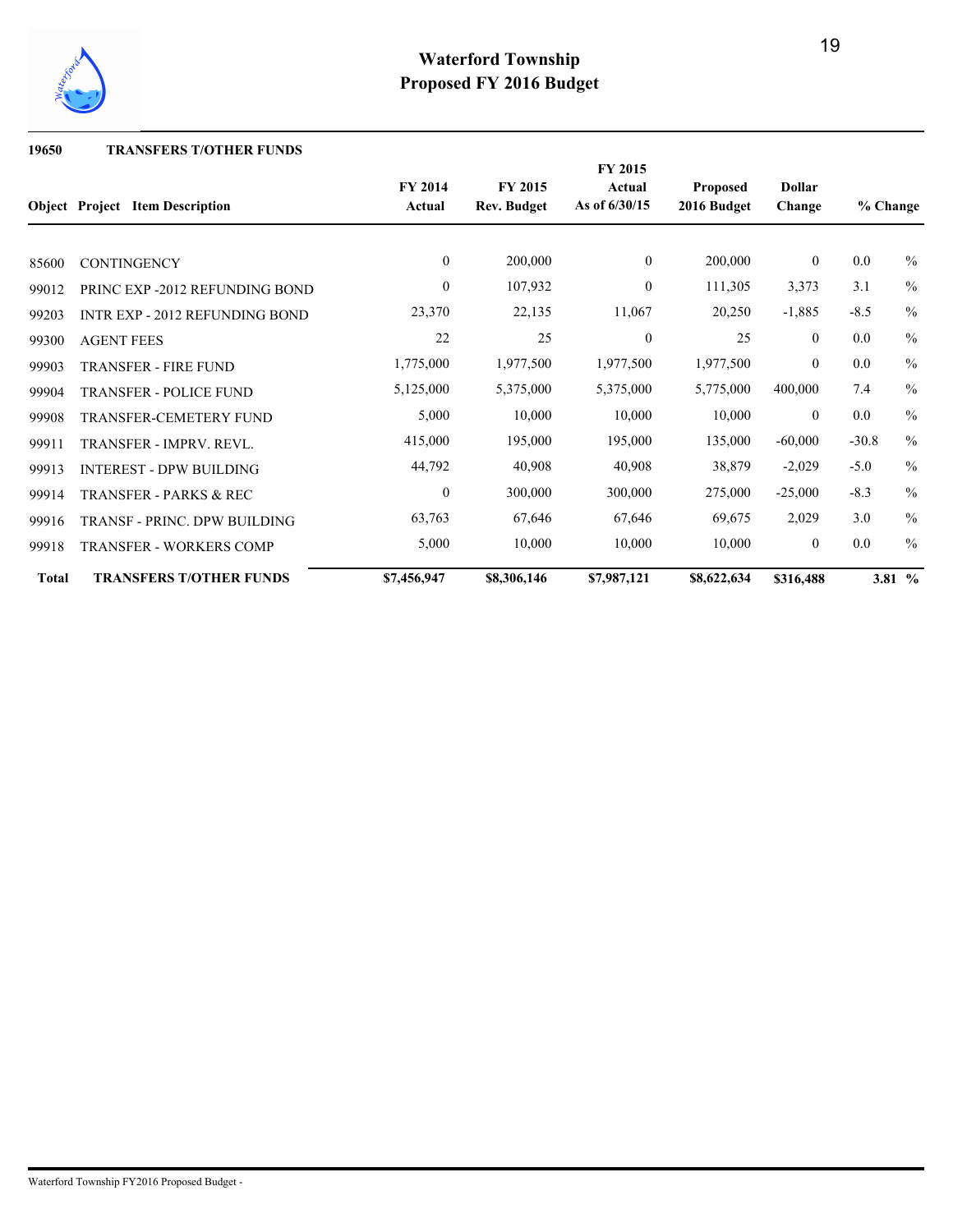

#### **20601 FIRE DEPARTMENT REVENUES**

|              |                                        |                   |                                      | FY 2015                 |                         |                         |            |               |
|--------------|----------------------------------------|-------------------|--------------------------------------|-------------------------|-------------------------|-------------------------|------------|---------------|
|              | <b>Object Project Item Description</b> | FY 2014<br>Actual | <b>FY 2015</b><br><b>Rev. Budget</b> | Actual<br>As of 6/30/15 | Proposed<br>2016 Budget | <b>Dollar</b><br>Change | % Change   |               |
|              |                                        |                   |                                      |                         |                         |                         |            |               |
| 40600        | <b>MILLAGE I</b>                       | $-1,888,996$      | $-1,900,746$                         | $-1,900,747$            | $-1,924,960$            | $-24,214$               | 1.3        | $\frac{0}{0}$ |
| 40700        | <b>MILLAGE II</b>                      | $-1,888,996$      | $-1,900,746$                         | $-1,900,747$            | $-1,924,960$            | $-24,214$               | 1.3        | $\%$          |
| 40900        | <b>MILLAGE III</b>                     | $-1,189,913$      | $-1,197,319$                         | $-1,197,319$            | $-1,212,725$            | $-15,406$               | 1.3        | $\frac{0}{0}$ |
| 53300        | FEDERAL GRANT                          | $-3,196,834$      | $-2,456,883$                         | $-1,081,892$            | $\overline{0}$          | 2,456,883               | $-100.0$   | $\%$          |
| 56700        | <b>STATE GRANT REV-PONT FIRE</b>       | $-117,289$        | $-18,685$                            | $-17,309$               | $\overline{0}$          | 18,685                  | $-100.0$   | $\frac{0}{0}$ |
| 60210        | <b>FEES - EXEMPT HOUSING</b>           | $-8,628$          | $-8,600$                             | $\mathbf{0}$            | $-8,600$                | $\overline{0}$          | 0.0        | $\%$          |
| 60340        | FEES - COST RECOVERY ORD.              | $-6,610$          | $-8,000$                             | $-5,580$                | $-8,000$                | $\overline{0}$          | 0.0        | $\frac{0}{0}$ |
| 60342        | <b>FEES - CLASS REGISTRATION</b>       | $-57,150$         | $-50,000$                            | $-24,390$               | $-50,000$               | $\overline{0}$          | 0.0        | $\frac{0}{0}$ |
| 62702        | CHARGE-FIRE PROTECT/LK ANGL.           | $-210,000$        | $-210,000$                           | $-105,000$              | $-210,000$              | $\theta$                | 0.0        | $\frac{0}{0}$ |
| 62704        | CHARGE-FIRE PROTECT/PONTIAC            | $-6,200,000$      | $-6,200,000$                         | $-3,100,000$            | $-6,484,167$            | $-284,167$              | 4.6        | $\frac{0}{0}$ |
| 62710        | <b>CHARGE-EMS FEES</b>                 | $-1,725,760$      | $-1,600,000$                         | $-874,705$              | $-1,600,000$            | $\overline{0}$          | 0.0        | $\%$          |
| 64100        | <b>SALES - ASSETS</b>                  | $-4,434$          | $-54,000$                            | $-14,432$               | $-25,000$               | 29,000                  | $-53.7$    | $\frac{0}{0}$ |
| 66400        | <b>INTEREST REVENUE</b>                | $-45,568$         | $-26,493$                            | $-15,836$               | $-35,410$               | $-8,917$                | 33.7       | $\frac{0}{0}$ |
| 67402        | <b>CONTRIB-GENERAL FUND</b>            | $-1,775,000$      | $-1,977,500$                         | $-1,977,500$            | $-1,977,500$            | $\overline{0}$          | 0.0        | $\frac{0}{0}$ |
| 67411        | <b>CONTRIB-FIRE PREVENTION</b>         | $-5,404$          | $-10,000$                            | $-303$                  | $\boldsymbol{0}$        | 10,000                  | $-100.0$   | $\frac{0}{0}$ |
| 68700        | REFUNDS-REBATES-REIMBURSEMENTS         | $-2,210$          | $\boldsymbol{0}$                     | $\mathbf{0}$            | $-10$                   | $-10$                   | $-10.0$    | $\frac{0}{0}$ |
| 69400        | <b>REVENUE - OTHER</b>                 | $-58,653$         | $-50,000$                            | $-17,594$               | $-50,000$               | $\overline{0}$          | 0.0        | $\frac{0}{0}$ |
| <b>Total</b> | <b>FIRE DEPARTMENT REVENUES</b>        | $-$18,381,446$    | $-$17,668,972$                       | $-$12,233,354$          | $-$ \$15,511,332        | \$2,157,640             | $-12.21$ % |               |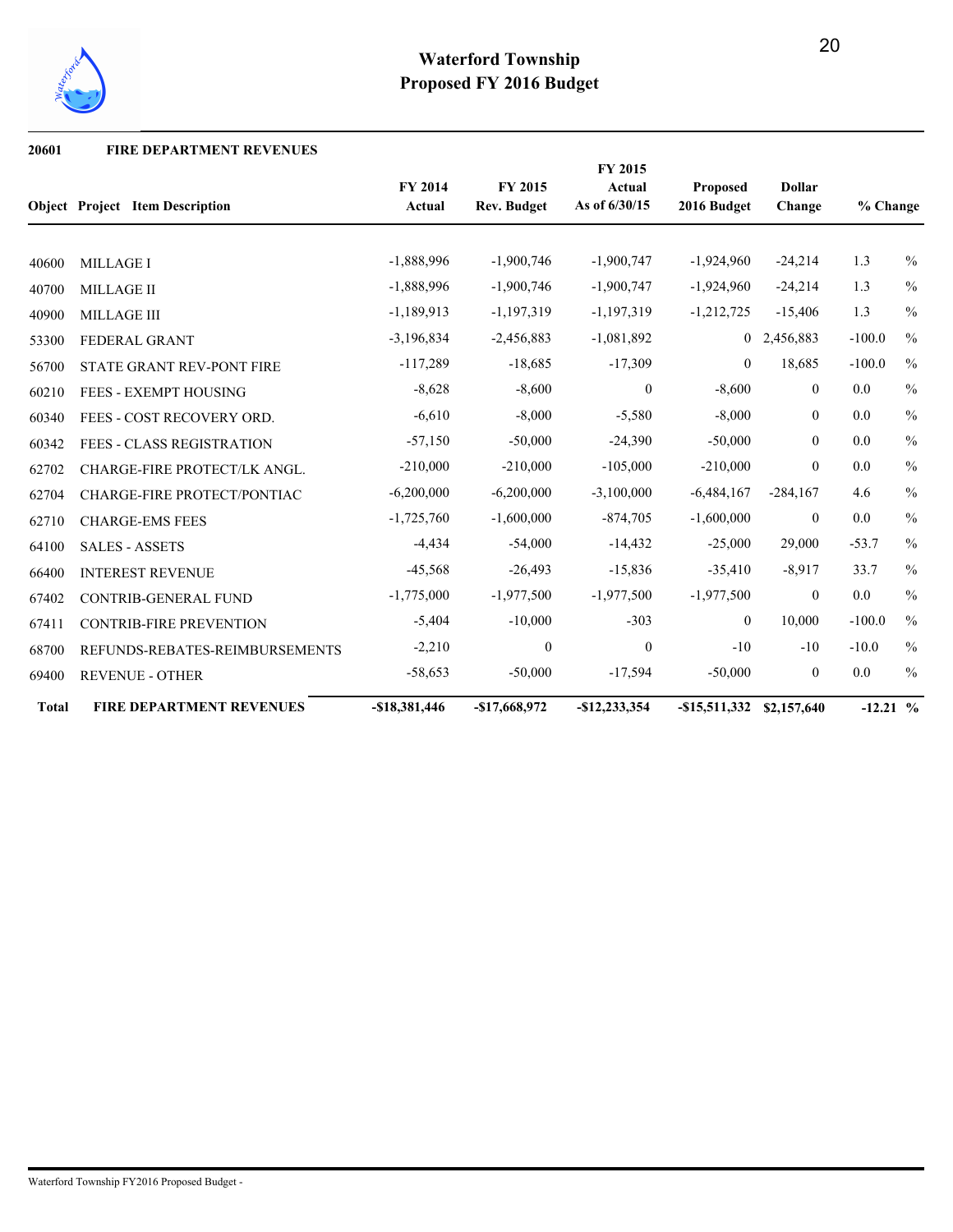

#### **FIRE DEPARTMENT**

|       | <b>Object Project Item Description</b> | FY 2014<br>Actual | FY 2015<br><b>Rev. Budget</b> | FY 2015<br>Actual<br>As of 6/30/15 | Proposed<br>2016 Budget | <b>Dollar</b><br>Change | % Change  |               |
|-------|----------------------------------------|-------------------|-------------------------------|------------------------------------|-------------------------|-------------------------|-----------|---------------|
| 70200 | <b>SALARIES</b>                        | 8,440,820         | 8,732,343                     | 3,954,895                          |                         | 7,060,729 -1,671,614    | $-19.1$   | $\frac{0}{0}$ |
| 70300 | WAGES-PT. TIME/TEMP.                   | 233               | 1,000                         | $\overline{0}$                     | 45,000                  | 44,000                  | 4,400.0 % |               |
| 70900 | <b>OVERTIME</b>                        | 926,024           | 1,054,260                     | 432,334                            | 862,550                 | $-191,710$              | $-18.2$   | $\%$          |
| 71000 | <b>FICA</b>                            | 732,549           | 696,501                       | 331,088                            | 610,573                 | $-85,928$               | $-12.3$   | $\%$          |
| 71100 | HEALTH INSURANCE                       | 1,678,360         | 1,545,114                     | 765,420                            | 1,319,752               | $-225,362$              | $-14.6$   | $\%$          |
| 71150 | FIRE - RETIREE HEALTH                  | 649,652           | 760,470                       | 420,608                            | 829,000                 | 68,530                  | 9.0       | $\%$          |
| 71200 | LIFE INSURANCE                         | 35,759            | 35,833                        | 17,871                             | 26,650                  | $-9,183$                | $-25.6$   | $\frac{0}{0}$ |
| 71250 | RETIREE LIFE INSURANCE                 | 502               | 432                           | 278                                | 450                     | 18                      | 4.2       | $\%$          |
| 71300 | <b>DB-RETIREMENT</b>                   | 1,864,598         | 1,795,020                     | 932,299                            | 1,659,096               | $-135,924$              | $-7.6$    | $\frac{0}{0}$ |
| 71350 | RETIREE HLTH TRUST CONTRIB             | 19,500            | 131,190                       | 131,190                            | 196,785                 | 65,595                  | 50.0      | $\frac{0}{0}$ |
| 71400 | DENTAL INSURANCE                       | 175,489           | 184,844                       | 85,662                             | 131,888                 | $-52,956$               | $-28.6$   | $\%$          |
| 71450 | RETIREE DENTAL INSURANCE               | 23,517            | 20,493                        | 13,242                             | 20,500                  | 7                       | 0.0       | $\%$          |
| 71550 | RETIREE OPTICAL INSUR.                 | 300               | 1,750                         | 300                                | 1,750                   | $\mathbf{0}$            | 0.0       | $\%$          |
| 71600 | <b>WORKER'S COMP</b>                   | 175,197           | 132,500                       | 99,925                             | 143,000                 | 10,500                  | 7.9       | $\%$          |
| 71750 | <b>LONG TERM DISABILITY</b>            | 19,735            | 13,208                        | 10,091                             | 13,200                  | $-8$                    | $-0.1$    | $\%$          |
| 71782 | DEFINED CONTRIB 2 - EMPLOYER           | 608,398           | 634,160                       | 289,837                            | 535,346                 | $-98,814$               | $-15.6$   | $\%$          |
| 71792 | RETIREE HSA - EMPLOYER CONTRIB         | 152,104           | 158,541                       | 72,459                             | 133,835                 | $-24,706$               | $-15.6$   | $\%$          |
| 71800 | FIREMEN FOOD ALLOWANCE                 | 175,066           | 147,500                       | $\overline{0}$                     | 127,500                 | $-20,000$               | $-13.6$   | $\%$          |
| 71900 | UNEMPLOYMENT COMP INSUR                | 242,364           | 201,947                       | 77,857                             | $\boldsymbol{0}$        | $-201,947$              | $-100.0$  | $\%$          |
| 72000 | TUITION REIMBURSEMENT                  | $\boldsymbol{0}$  | 10,325                        | 10,325                             | 10,000                  | $-325$                  | $-3.1$    | $\frac{0}{0}$ |
| 72700 | <b>SUPPLIES - OFFICE</b>               | 5,220             | 6,000                         | 3,503                              | 5,300                   | $-700$                  | $-11.7$   | $\frac{0}{0}$ |
| 76000 | SUPPLIES-OPERATING                     | 755               | 4,000                         | 958                                | 5,300                   | 1,300                   | 32.5      | $\%$          |
| 76200 | SUPPLIES-COMPUTER                      | 169               | 5,000                         | $\mathbf{0}$                       | 5,300                   | 300                     | 6.0       | $\frac{0}{0}$ |
| 76500 | FIRE TRAINING-IN HOUSE                 | 12,439            | 15,000                        | 5,047                              | 15,000                  | $\mathbf{0}$            | 0.0       | $\frac{0}{0}$ |
| 76700 | <b>FIRE INVESTIGATION</b>              | 4,701             | 12,000                        | 839                                | 12,600                  | 600                     | $5.0\,$   | $\%$          |
| 76800 | <b>SUPPLIES &amp;TRAINING-EMS</b>      | 99,318            | 110,000                       | 34,891                             | 120,000                 | 10,000                  | 9.1       | $\%$          |
| 77400 | <b>SUPPLIES-GAS &amp; OIL</b>          | 127,987           | 120,000                       | 45,566                             | 147,000                 | 27,000                  | 22.5      | $\%$          |
| 77700 | SUPPLIES-UNIFORMS                      | 21,774            | 30,000                        | 20,934                             | 35,000                  | 5,000                   | 16.7      | $\%$          |
| 78100 | SUPPLIES-STATIONS                      | 21,839            | 20,000                        | 11,389                             | 23,500                  | 3,500                   | 17.5      | $\%$          |
| 78600 | SUPPLIES-R&M-APPARATUS                 | 121,552           | 120,000                       | 80,768                             | 140,000                 | 20,000                  | 16.7      | $\%$          |
| 80100 | SERVICES-LAUNDRY                       | $\boldsymbol{0}$  | 100                           | $\bf{0}$                           | 100                     | $\boldsymbol{0}$        | 0.0       | $\%$          |
| 81300 | PHYSICAL EXAMS                         | 26,089            | 20,000                        | 10,198                             | 30,000                  | 10,000                  | 50.0      | $\%$          |
| 84100 | <b>SERVICES - LEGAL</b>                | 20,713            | 15,000                        | 16,729                             | 20,000                  | 5,000                   | 33.3      | $\%$          |
| 84200 | <b>SERVICES - AUDITING</b>             | 6,300             | 6,300                         | 6,300                              | 6,650                   | 350                     | 5.6       | $\%$          |
| 84500 | SERVICES - OTHER PROF.                 | 155,599           | 155,000                       | 77,304                             | 162,750                 | 7,750                   | 5.0       | $\%$          |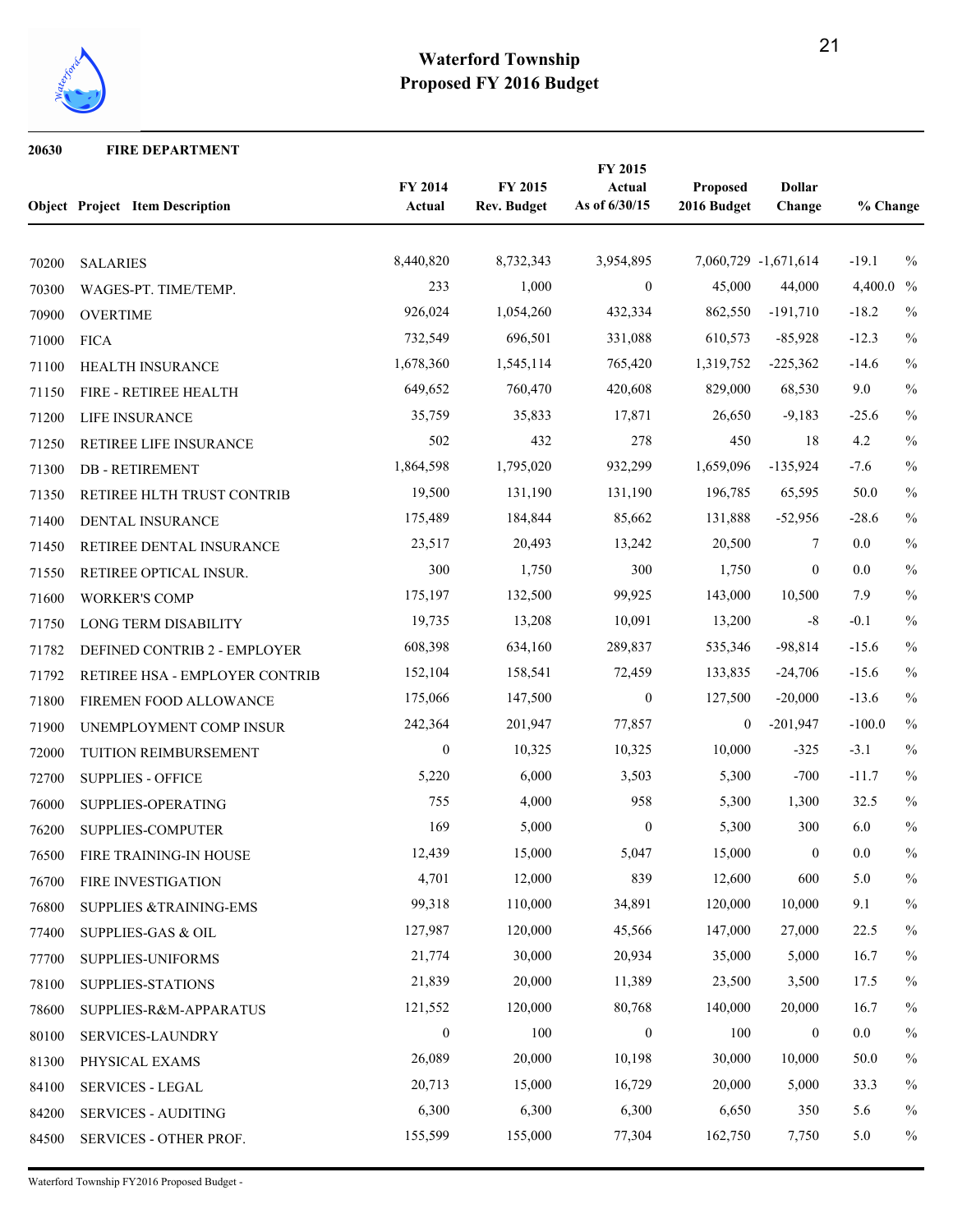

| <b>Total</b> | <b>FIRE DEPARTMENT</b>                   | \$17,426,578     | \$17,889,161     | \$8,541,509      | \$15,522,197 - \$2,366,964 |                  | $-13.23$ %   |               |
|--------------|------------------------------------------|------------------|------------------|------------------|----------------------------|------------------|--------------|---------------|
| 99901        | CAPITAL PROJECT ALLOCATION               | $\boldsymbol{0}$ | 50,000           | $\boldsymbol{0}$ | 50,000                     | $\boldsymbol{0}$ | $0.0\,$      | $\%$          |
| 97340        | CAPITAL - CAPITAL LEASE                  | 3,482            | 3,000            | 1,741            | 3,000                      | $\boldsymbol{0}$ | $0.0\,$      | $\%$          |
| 97133        | CAPITAL - COMPUTER EQUIP                 | 1,320            | 3,500            | $\boldsymbol{0}$ | 6,000                      | 2,500            | 71.4         | $\%$          |
| 97132        | <b>CAPITAL - FURN &amp; OFFICE EQUIP</b> | $\boldsymbol{0}$ | $\boldsymbol{0}$ | $\boldsymbol{0}$ | 1,000                      | 1,000            | $1,000.0~\%$ |               |
| 97131        | CAPITAL - FIRE GEAR EQUIPMENT            | 19,953           | 20,000           | 17,070           | 21,000                     | 1,000            | 5.0          | $\frac{0}{0}$ |
| 97130        | <b>CAPITAL - FIRE RADIOS</b>             | 4,846            | 3,000            | 72               | 6,000                      | 3,000            | 100.0        | $\frac{0}{0}$ |
| 97127        | CAPITAL - SCBA SELF CON BREATH           | $\boldsymbol{0}$ | $\boldsymbol{0}$ | $\boldsymbol{0}$ | 10,000                     | 10,000           | $10,000.0\%$ |               |
| 97107        | CAP - FACIL & OTHER IMPR/PONT            | 7,560            | 18,685           | 18,682           | $\mathbf{0}$               | $-18,685$        | $-100.0$     | $\frac{0}{0}$ |
| 97106        | CAPITAL - BLDG IMRPV                     | $\boldsymbol{0}$ | 50,000           | $\overline{0}$   | 50,000                     | $\mathbf{0}$     | $0.0\,$      | $\%$          |
| 96500        | TAX ROLL ADJUSTMENTS                     | 24,634           | 38,682           | 8,692            | 35,000                     | $-3,682$         | $-9.5$       | $\frac{0}{0}$ |
| 96320        | COMMUNITY PROMO & FIRE PREVENT           | 5,026            | 2,500            | 168              | 10,000                     | 7,500            | 300.0        | $\frac{0}{0}$ |
| 96100        | <b>CONFERENCES &amp; TRAINING</b>        | 10,741           | 8,000            | 1,187            | 10,000                     | 2,000            | 25.0         | $\frac{0}{0}$ |
| 96000        | TRAVEL & MEALS                           | 521              | 1,500            | 1,311            | 2,000                      | 500              | 33.3         | $\%$          |
| 95500        | MEMBERSHIPS & DUES                       | 6,273            | 9,500            | 5,851            | 10,500                     | 1,000            | 10.5         | $\frac{0}{0}$ |
| 95200        | <b>BUILDING RENT</b>                     | 1                | -1               | -1               | -1                         | $\boldsymbol{0}$ | $0.0\,$      | $\frac{0}{0}$ |
| 92230        | R & M-SCBA SELF CONT BREATH AP           | 30,818           | 34,000           | 15,546           | 35,000                     | 1,000            | 2.9          | $\frac{0}{0}$ |
| 92200        | R&M-FIRE GEAR EQUIPMENT                  | 13,789           | 18,000           | 10,073           | 18,000                     | $\boldsymbol{0}$ | 0.0          | $\frac{0}{0}$ |
| 92190        | CONTRACTED-STATION MAINTENANCE           | 79,622           | 75,000           | 26,600           | 87,000                     | 12,000           | 16.0         | $\%$          |
| 92170        | CONTR R&M-OFFICE EQUIP                   | 355              | 500              | 214              | 550                        | 50               | 10.0         | $\%$          |
| 92140        | CONTR R&M-COMPUTER                       | 9,256            | 11,000           | 7,403            | 16,600                     | 5,600            | 50.9         | $\%$          |
| 92130        | <b>CONTR R&amp;M-APPARATUS</b>           | 78,568           | 90,000           | 37,500           | 95,000                     | 5,000            | 5.6          | $\%$          |
| 92120        | <b>R&amp;M-FIRE RADIOS</b>               | 2,052            | 4,500            | 1,896            | 5,400                      | 900              | 20.0         | $\%$          |
| 92110        | R&M-TELEPHONE                            | 1,782            | 1,500            | 891              | 1,600                      | 100              | 6.7          | $\frac{0}{0}$ |
| 89400        | PUB. UTIL.-TELEPHONE                     | 19,197           | 20,000           | 8,912            | 21,000                     | 1,000            | 5.0          | $\frac{0}{0}$ |
| 89000        | PUBLIC UTILITIES                         | 196,274          | 155,000          | 96,109           | 164,000                    | 9,000            | 5.8          | $\frac{0}{0}$ |
| 88500        | <b>INSURANCE</b>                         | 162,773          | 184,920          | 171,671          | 187,000                    | 2,080            | 1.1          | $\frac{0}{0}$ |
| 86800        | COMPUTER-LICENSING & CONSULT             | 21,733           | 18,500           | 7,162            | 17,900                     | $-600$           | $-3.2$       | $\frac{0}{0}$ |
| 86100        | <b>VEHICLE &amp; APPARATUS EXPENSE</b>   | 173,231          | 142,042          | 142,042          | 142,042                    | $\mathbf{0}$     | $0.0\,$      | $\frac{0}{0}$ |
| 85600        | <b>CONTINGENCY</b>                       | $\boldsymbol{0}$ | 20,000           | $\boldsymbol{0}$ | 50,000                     | 30,000           | 150.0        | $\frac{0}{0}$ |
| 84700        | <b>SERVICES - VOLUN FIREMEN</b>          | 2,283            | 3,000            | 240              | 3,150                      | 150              | 5.0          | $\frac{0}{0}$ |
| 84600        | <b>SERVICES - CIVIL SERVICE</b>          | 5,865            | 7,000            | 371              | 7,350                      | 350              | 5.0          | $\frac{0}{0}$ |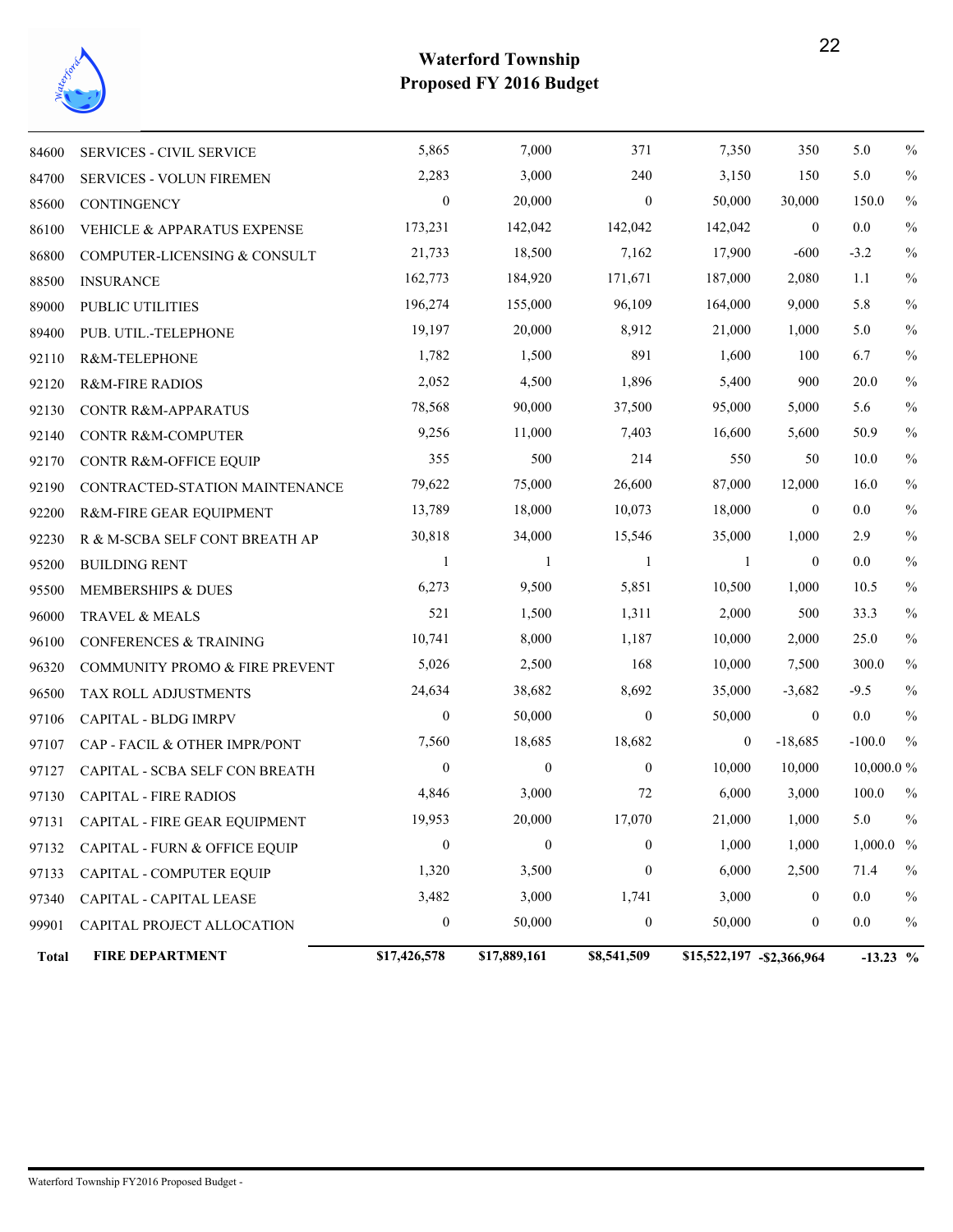

#### **20701 POLICE DEPARTMENT REVENUE**

|              |                                        |                          |                               | FY 2015                 |                         |                         |          |               |
|--------------|----------------------------------------|--------------------------|-------------------------------|-------------------------|-------------------------|-------------------------|----------|---------------|
|              | <b>Object Project Item Description</b> | FY 2014<br><b>Actual</b> | FY 2015<br><b>Rev. Budget</b> | Actual<br>As of 6/30/15 | Proposed<br>2016 Budget | <b>Dollar</b><br>Change | % Change |               |
|              |                                        |                          |                               |                         |                         |                         |          |               |
| 40600        | <b>MILLAGE I</b>                       | $-2,833,418$             | $-2,827,514$                  | $-2,851,045$            | $-2,887,440$            | $-59,926$               | 2.1      | $\frac{0}{0}$ |
| 40700        | MILLAGE II                             | $-2,833,418$             | $-2,827,514$                  | $-2,851,045$            | $-2,887,440$            | $-59,926$               | 2.1      | $\%$          |
| 53300        | FED GRANT - POLICE                     | $-121,966$               | $-135,250$                    | $-16,137$               | $-85,000$               | 50,250                  | $-37.2$  | $\frac{0}{0}$ |
| 56700        | STATE GRANT - POLICE.                  | $-75,436$                | $-50,000$                     | $-14,151$               | $-50,000$               | $\mathbf{0}$            | 0.0      | $\%$          |
| 57000        | <b>OMNIBUS FORFEITURE FUNDS</b>        | $-5,753$                 | $-7,000$                      | $-3,360$                | $-5,000$                | 2,000                   | $-28.6$  | $\%$          |
| 57700        | <b>LIQUOR LICENSE REBATE</b>           | $-35,663$                | $-35,000$                     | $-385$                  | $-35,500$               | $-500$                  | 1.4      | $\frac{0}{0}$ |
| 58000        | N.E.T. REIMBURSEMENT                   | $-9,742$                 | $-10,000$                     | $\mathbf{0}$            | $\overline{0}$          | 10,000                  | $-100.0$ | $\frac{0}{0}$ |
| 60120        | <b>FEES - ALARM ORDINANCE</b>          | $-20,825$                | $-20,000$                     | $-8,875$                | $-20,000$               | $\boldsymbol{0}$        | 0.0      | $\%$          |
| 60130        | FEES - ABANDON AUTOS                   | $-7,705$                 | $-4,000$                      | $-14,900$               | $-7,000$                | $-3,000$                | 75.0     | $\%$          |
| 60210        | FEES - EXEMPT HOUSING                  | $-9,842$                 | $-10,300$                     | $\theta$                | $-10,500$               | $-200$                  | 1.9      | $\frac{0}{0}$ |
| 60340        | FEES - COST RECOVERY ORD.              | $-46,460$                | $-46,000$                     | $-21,875$               | $-46,000$               | $\boldsymbol{0}$        | 0.0      | $\%$          |
| 60350        | <b>FEES - WARRANT</b>                  | $-100$                   | $-250$                        | $-20$                   | $-100$                  | 150                     | $-60.0$  | $\%$          |
| 62900        | <b>CHARGE-MISC. SERVICES</b>           | $-51,374$                | $-45,000$                     | $-18,467$               | $-45,000$               | $\mathbf{0}$            | 0.0      | $\frac{0}{0}$ |
| 64100        | <b>SALES - ASSETS</b>                  | $-3,597$                 | $-5,500$                      | $-16,546$               | $-7,500$                | $-2,000$                | 36.4     | $\%$          |
| 64700        | SALES - CONFISC. PROP.                 | $\boldsymbol{0}$         | $-500$                        | $-471$                  | $\mathbf{0}$            | 500                     | $-100.0$ | $\%$          |
| 66400        | <b>INTEREST REVENUE</b>                | $-55,900$                | $-29,142$                     | $-18,353$               | $-38,962$               | $-9,820$                | 33.7     | $\frac{0}{0}$ |
| 67402        | <b>CONTRIB-GENERAL FUND</b>            | $-5,125,000$             | $-5,375,000$                  | $-5,375,000$            | $-5,775,000$            | $-400,000$              | 7.4      | $\%$          |
| 68700        | REFUNDS-REBATES-REIMBURSEMENTS         | $\boldsymbol{0}$         | $-250$                        | $\mathbf{0}$            | $-250$                  | $\overline{0}$          | 0.0      | $\%$          |
| 69000        | <b>HOLD TAGS</b>                       | $-42,175$                | $-50,000$                     | $-14,145$               | $-50,000$               | $\mathbf{0}$            | 0.0      | $\frac{0}{0}$ |
| 69350        | REVENUE - SCHOOLS LIAISON              | $-90,679$                | $-135,250$                    | $-26,968$               | $-180,000$              | $-44,750$               | 33.1     | $\frac{0}{0}$ |
| 69400        | <b>REVENUE - OTHER</b>                 | $-21,315$                | $-15,000$                     | $-13,575$               | $-18,000$               | $-3,000$                | 20.0     | $\%$          |
| <b>Total</b> | POLICE DEPARTMENT REVENUE              | -\$11,390,368            | $-$11,628,470$                | $-$11,265,318$          | $-$12,148,692$          | $-$ \$520,222           |          | 4.47 %        |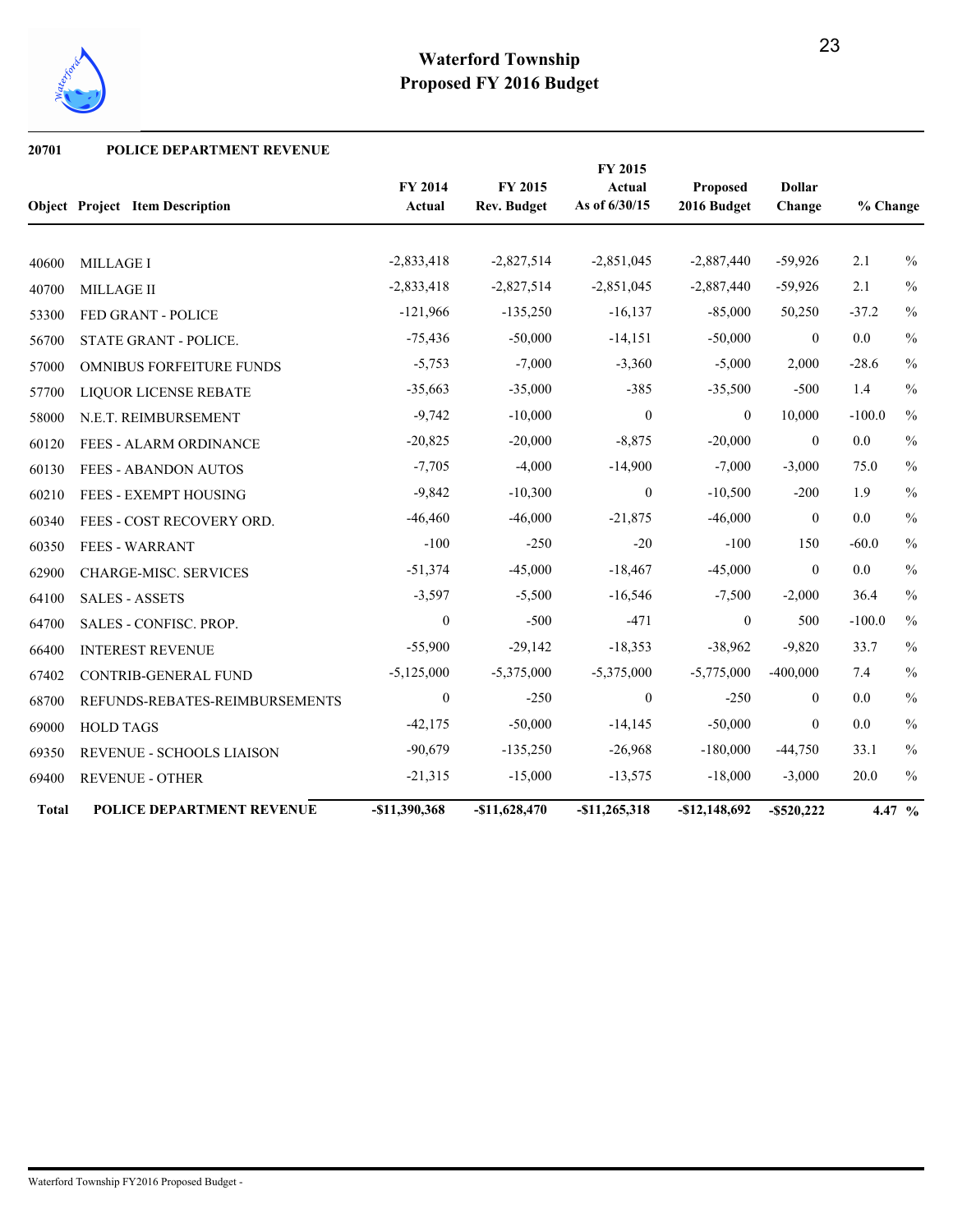

#### **POLICE DEPARTMENT**

|       | <b>Object Project Item Description</b> | FY 2014<br>Actual | FY 2015<br><b>Rev. Budget</b> | FY 2015<br>Actual<br>As of 6/30/15 | Proposed<br>2016 Budget | <b>Dollar</b><br>Change | % Change |               |
|-------|----------------------------------------|-------------------|-------------------------------|------------------------------------|-------------------------|-------------------------|----------|---------------|
| 70200 | <b>SALARIES</b>                        | 4,306,123         | 4,529,935                     | 1,906,690                          | 4,691,190               | 161,255                 | 3.6      | $\frac{0}{0}$ |
| 70300 | WAGES-PT. TIME/TEMP.                   | 359,640           | 369,522                       | 152,935                            | 345,000                 | $-24,522$               | $-6.6$   | $\%$          |
| 70900 | <b>OVERTIME</b>                        | 322,866           | 375,000                       | 173,725                            | 375,000                 | $\boldsymbol{0}$        | $0.0\,$  | $\%$          |
| 70901 | <b>COURT TIME</b>                      | 25,882            | 60,000                        | 7,056                              | 40,000                  | $-20,000$               | $-33.3$  | $\%$          |
| 71000 | <b>FICA</b>                            | 389,918           | 408,079                       | 168,101                            | 417,016                 | 8,937                   | 2.2      | $\%$          |
| 71100 | HEALTH INSURANCE                       | 766,847           | 760,404                       | 364,516                            | 851,536                 | 91,132                  | 12.0     | $\%$          |
| 71150 | RETIREE HEALTH                         | 1,721,975         | 1,873,989                     | 973,204                            | 2,042,648               | 168,659                 | 9.0      | $\frac{0}{0}$ |
| 71200 | LIFE INSURANCE                         | 12,262            | 19,781                        | 6,222                              | 20,819                  | 1,038                   | 5.2      | $\%$          |
| 71250 | RETIREE LIFE INSURANCE                 | 697               | 540                           | 365                                | 540                     | $\mathbf{0}$            | $0.0\,$  | $\%$          |
| 71300 | <b>DB-RETIREMENT</b>                   | 1,718,611         | 1,645,320                     | 859,306                            | 1,650,271               | 4,951                   | 0.3      | $\%$          |
| 71350 | RETIREE HLTH TRUST CONTRIB             | 19,200            | 145,540                       | 145,540                            | 218,310                 | 72,770                  | 50.0     | $\%$          |
| 71400 | DENTAL INSURANCE                       | 81,071            | 85,653                        | 40,908                             | 91,514                  | 5,861                   | 6.8      | $\frac{0}{0}$ |
| 71450 | RETIREE DENTAL INSURANCE               | 46,658            | 48,230                        | 23,974                             | 48,230                  | $\boldsymbol{0}$        | 0.0      | $\%$          |
| 71500 | OPTICAL INSURANCE                      | 12,279            | 7,755                         | 4,017                              | 12,450                  | 4,695                   | 60.5     | $\%$          |
| 71550 | RETIREE OPTICAL INSUR.                 | 688               | 1,000                         | 300                                | 1,000                   | $\mathbf{0}$            | 0.0      | $\%$          |
| 71600 | <b>WORKER'S COMP</b>                   | 53,762            | 100,000                       | 79,447                             | 100,000                 | $\boldsymbol{0}$        | 0.0      | $\%$          |
| 71750 | LONG TERM DISABILITY                   | 11,583            | 9,719                         | 4,585                              | 10,298                  | 579                     | 6.0      | $\%$          |
| 71780 | DEFINED CONTRIB - EMPLOYER             | 31,214            | 40,702                        | 18,435                             | 43,481                  | 2,779                   | 6.8      | $\%$          |
| 71782 | DEFINED CONTRIB 2 - EMPLOYER           | $\boldsymbol{0}$  | 5,900                         | $\boldsymbol{0}$                   | 6,000                   | 100                     | 1.7      | $\%$          |
| 71792 | RETIREE HSA - EMPLOYER CONTRIB         | $\boldsymbol{0}$  | 1,480                         | $\overline{0}$                     | $\mathbf{0}$            | $-1,480$                | $-100.0$ | $\%$          |
| 72000 | TUITION REIMBURSEMENT                  | 9,170             | 5,100                         | 5,273                              | 9,000                   | 3,900                   | 76.5     | $\%$          |
| 72700 | <b>SUPPLIES - OFFICE</b>               | 5,184             | 8,000                         | 1,947                              | 7,000                   | $-1,000$                | $-12.5$  | $\%$          |
| 72800 | <b>SUPPLIES - POSTAGE</b>              | $-429$            | 2,500                         | 628                                | 2,700                   | 200                     | $8.0\,$  | $\frac{0}{0}$ |
| 72900 | SUPPLIES - COPY MACHINE                | 1,500             | 2,000                         | $\boldsymbol{0}$                   | 2,000                   | $\boldsymbol{0}$        | 0.0      | $\frac{0}{0}$ |
| 76000 | SUPPLIES-OPERATING                     | 28,239            | 23,500                        | 8,322                              | 23,500                  | $\boldsymbol{0}$        | $0.0\,$  | $\%$          |
| 76200 | SUPPLIES-COMPUTER                      | 5,886             | 6,000                         | 4,576                              | 7,000                   | 1,000                   | 16.7     | $\%$          |
| 76600 | SUPPLIES-CRIME PREVENTION              | 5,988             | 500                           | $\boldsymbol{0}$                   | 500                     | $\boldsymbol{0}$        | $0.0\,$  | $\%$          |
| 76700 | SUPPLIES-ENFORCEMENT                   | 1,078             | 14,000                        | $\boldsymbol{0}$                   | 9,500                   | $-4,500$                | $-32.1$  | $\%$          |
| 77400 | <b>SUPPLIES-GAS &amp; OIL</b>          | 130,078           | 132,500                       | 40,165                             | 130,000                 | $-2,500$                | $-1.9$   | $\%$          |
| 77700 | SUPPLIES-UNIFORMS                      | 30,460            | 39,500                        | 18,301                             | 35,000                  | $-4,500$                | $-11.4$  | $\frac{0}{0}$ |
| 78100 | SUPPLIES-R&M-BLDG                      | 11,544            | 8,000                         | 4,405                              | 9,000                   | 1,000                   | 12.5     | $\%$          |
| 78600 | SUPPLIES-R&M-VEHICLE                   | 81,213            | 60,000                        | 23,812                             | 54,000                  | $-6,000$                | $-10.0$  | $\%$          |
| 81300 | PHYSICAL EXAMS                         | 12,120            | 12,000                        | 713                                | 10,000                  | $-2,000$                | $-16.7$  | $\%$          |
| 84100 | <b>SERVICES - LEGAL</b>                | 253,461           | 163,500                       | 132,833                            | 185,000                 | 21,500                  | 13.1     | $\%$          |
| 84200 | <b>SERVICES - AUDITING</b>             | 5,460             | 5,460                         | 5,460                              | 5,750                   | 290                     | 5.3      | $\%$          |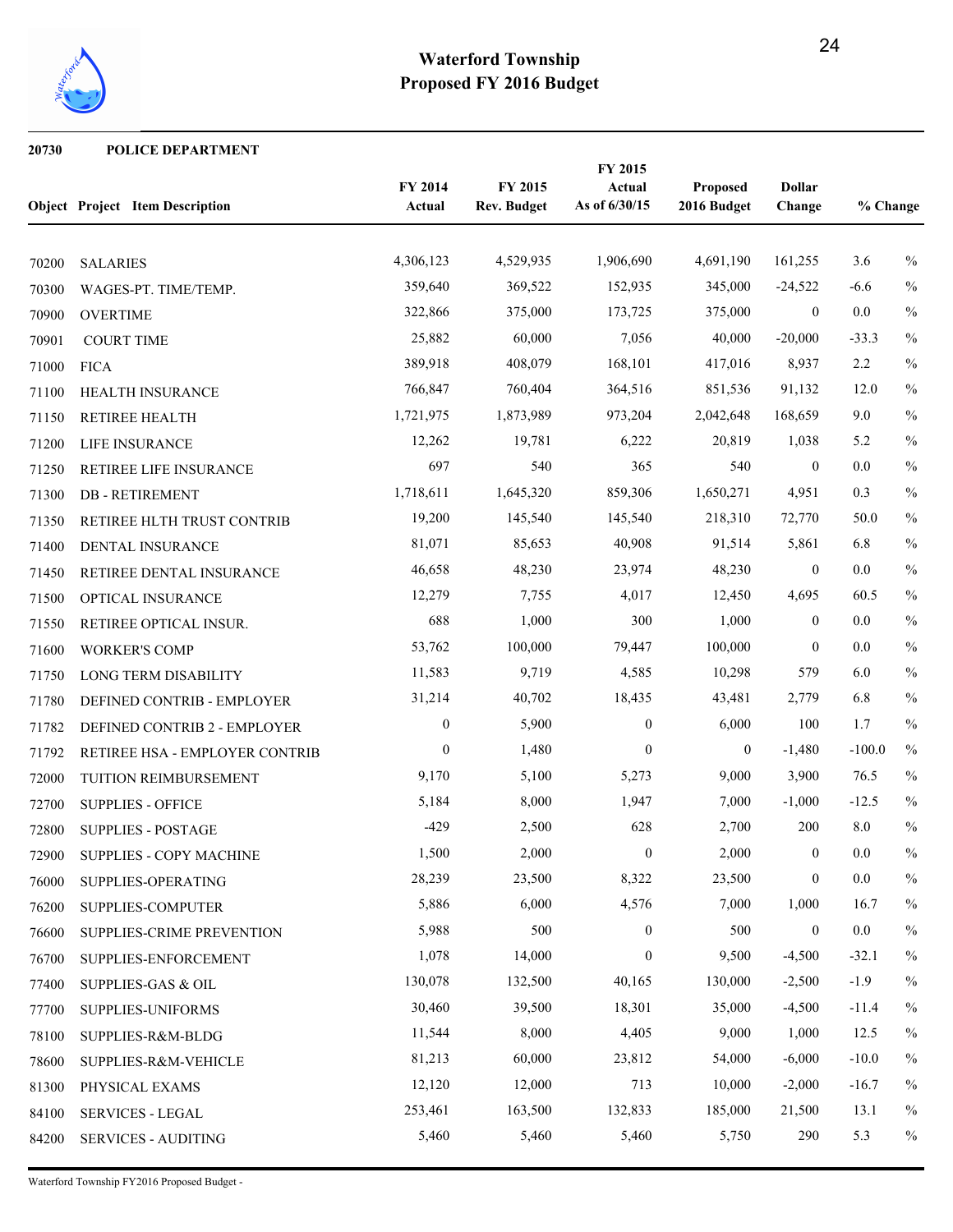

| <b>Total</b>   | <b>POLICE DEPARTMENT</b>                     | \$11,313,686     | \$12,004,991     | \$5,683,646               | \$12,369,295   | \$364,304                        |            | 3.03 $%$              |
|----------------|----------------------------------------------|------------------|------------------|---------------------------|----------------|----------------------------------|------------|-----------------------|
| 97340          | CAPITAL - CAPITAL LEASE                      | 18,144           | 9,000            | 3,767                     | 18,000         | 9,000                            | 100.0      | $\frac{0}{0}$         |
| 97139          | <b>CAPITAL - TELEPHONE EQUIP</b>             | $\boldsymbol{0}$ | 5,000            | $\boldsymbol{0}$          | 5,000          | $\boldsymbol{0}$                 | 0.0        | $\frac{0}{0}$         |
| 97136          | <b>CAPITAL - VEHICLES</b>                    | 49,690           | 105,000          | 5,716                     | $\overline{0}$ | $-105,000$                       | $-100.0$   | $\frac{0}{0}$         |
| 97133          | CAPITAL - COMPUTER EQUIP                     | 83,944           | 44,375           | 4,536                     | 30,000         | $-14,375$                        | $-32.4$    | $\frac{0}{0}$         |
| 97131          | CAPITAL - OPER EQUIP                         | 42,834           | 32,000           | 846                       | 30,000         | $-2,000$                         | $-6.3$     | $\frac{0}{0}$         |
| 97106          | CAPITAL - BLDG IMRPV                         | 17,595           | 35,000           | $\theta$                  | 28,000         | $-7,000$                         | $-20.0$    | $\frac{0}{0}$         |
| 97102          | CAPITAL - LAND IMPRV.                        | $\overline{0}$   | 6,000            | $\boldsymbol{0}$          | 2,500          | $-3,500$                         | $-58.3$    | $\frac{0}{0}$         |
| 96700          | DRUG ENFORCEMENT EXPENSES                    | $\mathbf{0}$     | 3,500            | $\boldsymbol{0}$          | 1,500          | $-2,000$                         | $-57.1$    | $\frac{0}{0}$         |
| 96500          | TAX ROLL ADJUSTMENTS                         | 28,099           | 50,237           | 9,915                     | 36,673         | $-13,564$                        | $-27.0$    | $\frac{0}{0}$         |
| 96320          | <b>COMMUNITY PROMOTIONS</b>                  | $\boldsymbol{0}$ | 2,000            | $\boldsymbol{0}$          | 2,000          | $\boldsymbol{0}$                 | $0.0\,$    | $\frac{0}{0}$         |
| 96100          | <b>CONFERENCES &amp; TRAINING</b>            | 7,019            | 14,500           | 4,238                     | 10,000         | $-4,500$                         | $-31.0$    | $\%$                  |
| 96000          | TRAVEL & MEALS                               | 3,434            | 6,500            | 1,754                     | 5,000          | $-1,500$                         | $-23.1$    | $\frac{0}{0}$         |
| 95500          | MEMBERSHIPS & DUES                           | 5,535            | 3,200            | 758                       | 3,200          | $\theta$                         | 0.0        | $\frac{0}{0}$         |
| 92190          | <b>CONTR R&amp;M-BUILDING</b>                | 18,325           | 25,000           | 6,101                     | 25,000         | $\mathbf{0}$                     | 0.0        | $\frac{0}{0}$         |
| 92170          | CONTR R&M-OFFICE EQUIP                       | 4,581            | 3,800            | 2,584                     | 3,800          | $\mathbf{0}$                     | $0.0\,$    | $\frac{0}{0}$         |
| 92140          | CONTR R&M-COMPUTER                           | 84,288           | 95,000           | 55,329                    | 105,240        | 10,240                           | 10.8       | $\frac{0}{0}$         |
| 92130          | <b>CONTR R&amp;M-VEHICLE</b>                 | 38,712           | 45,000           | 25,789                    | 45,000         | $\theta$                         | 0.0        | $\frac{0}{0}$         |
| 92120          | <b>CONTR. R&amp;M-RADIO</b>                  | 811              | 3,000            | 79                        | 2,500          | $-500$                           | $-16.7$    | $\frac{0}{0}$         |
| 92110          | <b>CONTR R&amp;M-TELEPHONE</b>               | 5,552            | 6,000            | 2,311                     | 6,000          | $\boldsymbol{0}$                 | 0.0        | $\frac{0}{0}$         |
| 89400          | PUB. UTIL.-TELEPHONE                         | 26,557           | 25,000           | 13,143                    | 26,000         | 1,000                            | 4.0        | $\frac{0}{0}$         |
| 89000          | PUBLIC UTILITIES                             | 81,083           | 75,000           | 39,088                    | 78,000         | 3,000                            | 4.0        | $\frac{0}{0}$         |
| 88500          | <b>INSURANCE</b>                             | 301,014          | 345,270          | 317,482                   | 348,724        | 3,454                            | 1.0        | $\frac{0}{0}$         |
| 88200          | PRINTING & PUBLISHING                        | 2,904            | 5,000            | 2,064                     | 5,000          | $\boldsymbol{0}$                 | $0.0\,$    | $\frac{0}{0}$         |
| 86800          | COMPUTER-LICENSING & CONSULT                 | 29,635           | 25,000           | 7,514                     | 19,405         | $-5,595$                         | $-22.4$    | $\%$                  |
| 86500          | PRISONER CARE                                | $\mathbf{0}$     | 7,000            | $\theta$                  | 5,000          | $-2,000$                         | $-28.6$    | $\frac{0}{0}$         |
| 85600<br>86100 | <b>CONTINGENCY</b><br><b>VEHICLE EXPENSE</b> | 20               | $\boldsymbol{0}$ | $\mathbf{0}$              | 15,000         | 15,000                           | 15,000.0%  |                       |
| 84600          | <b>SERVICES - CIVIL SERVICE</b>              | $\boldsymbol{0}$ | 50,000           | $\boldsymbol{0}$          | 50,000         | $\mathbf{0}$                     | 0.0        | $\frac{0}{0}$         |
| 84500          | <b>SERVICES - OTHER PROF.</b>                | 610<br>1,069     | 500<br>7,000     | $\boldsymbol{0}$<br>4,872 | 500<br>7,000   | $\boldsymbol{0}$<br>$\mathbf{0}$ | 0.0<br>0.0 | $\frac{0}{0}$<br>$\%$ |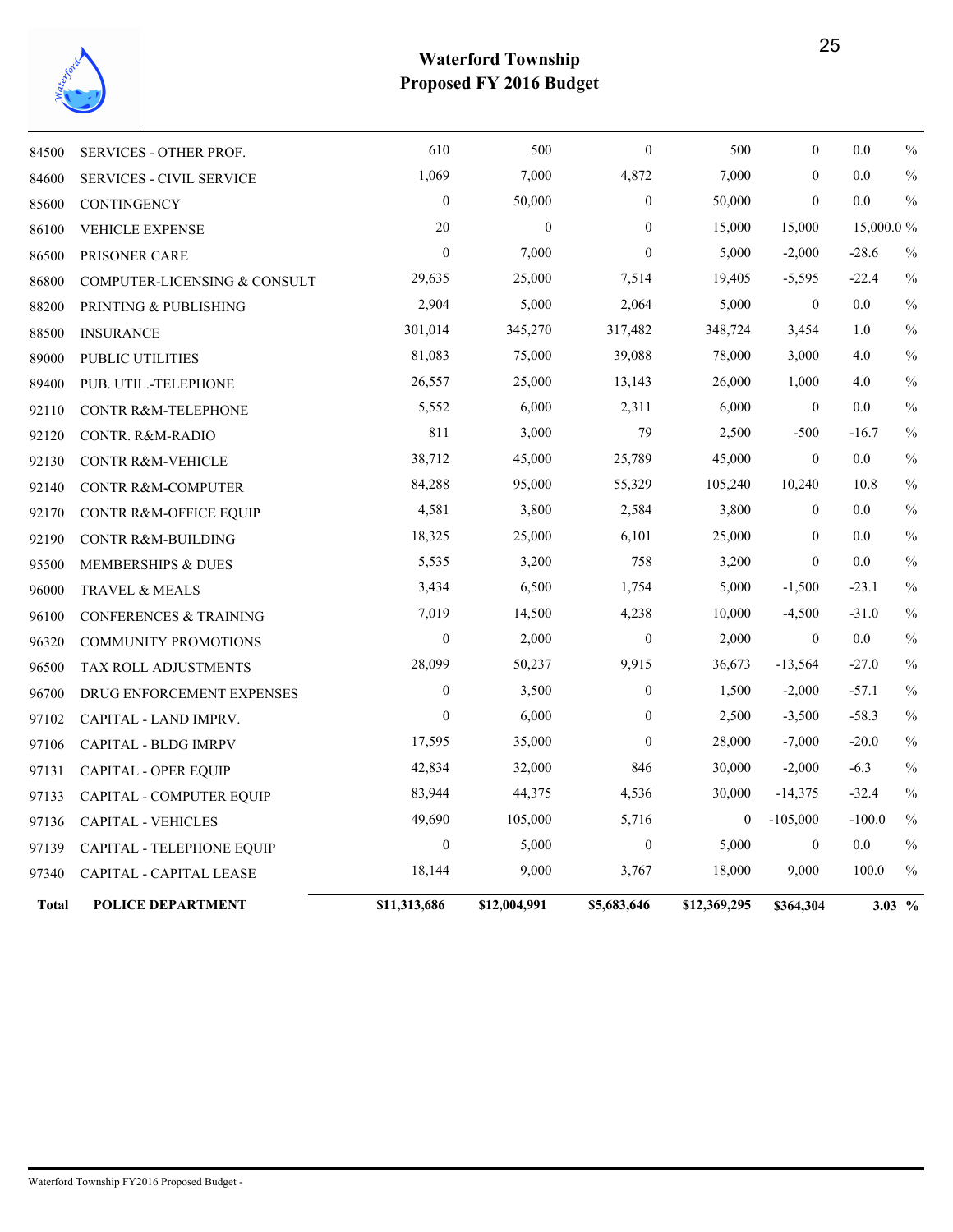

#### **20801 POLICE RETRICTED USE REV**

|              |                                        |                          |                                      | <b>FY 2015</b>            |                                |                         |          |          |
|--------------|----------------------------------------|--------------------------|--------------------------------------|---------------------------|--------------------------------|-------------------------|----------|----------|
|              | <b>Object</b> Project Item Description | <b>FY 2014</b><br>Actual | <b>FY 2015</b><br><b>Rev. Budget</b> | Actual<br>As of $6/30/15$ | <b>Proposed</b><br>2016 Budget | <b>Dollar</b><br>Change | % Change |          |
|              |                                        | $-9.968$                 | $-13,000$                            | $-5,255$                  | $-13,000$                      | $\overline{0}$          | 0.0      | $\%$     |
| 57300        | <b>CRIMINAL JUSTICE</b>                |                          |                                      |                           |                                |                         |          |          |
| 57350        | <b>PSAP TRAINING</b>                   | $-13,374$                | $-10,000$                            | $-5,397$                  | $-10,000$                      | $\mathbf{0}$            | 0.0      | $\%$     |
| 64100        | <b>SALES-ASSETS/STATE SEIZ MONIES</b>  | $-3,090$                 | $-20,000$                            | $\mathbf{0}$              | $-20,000$                      | $\mathbf{0}$            | 0.0      | $\%$     |
| 64900        | STATE DRUG SEIZURE MONIES              | $-373,246$               | $-90,000$                            | $-192, 119$               | $-90,000$                      | $\overline{0}$          | 0.0      | $\%$     |
| 64901        | FEDERAL DRUG SEIZURE FDS               | $-53,624$                | $-115,000$                           | $-58,828$                 | $-115,000$                     | $\Omega$                | 0.0      | $\%$     |
| 66400        | <b>INTR - ST. DRUG SEIZURE - OPS</b>   | $\boldsymbol{0}$         | $-3,312$                             | $\mathbf{0}$              | $-4,427$                       | $-1,115$                | 33.7     | $\%$     |
| <b>Total</b> | <b>POLICE RETRICTED USE REV</b>        | $-$ \$453,302            | $-$ \$251,312                        | $-$ \$261,599             | $-$ \$252,427                  | $-$1,115$               |          | $0.44\%$ |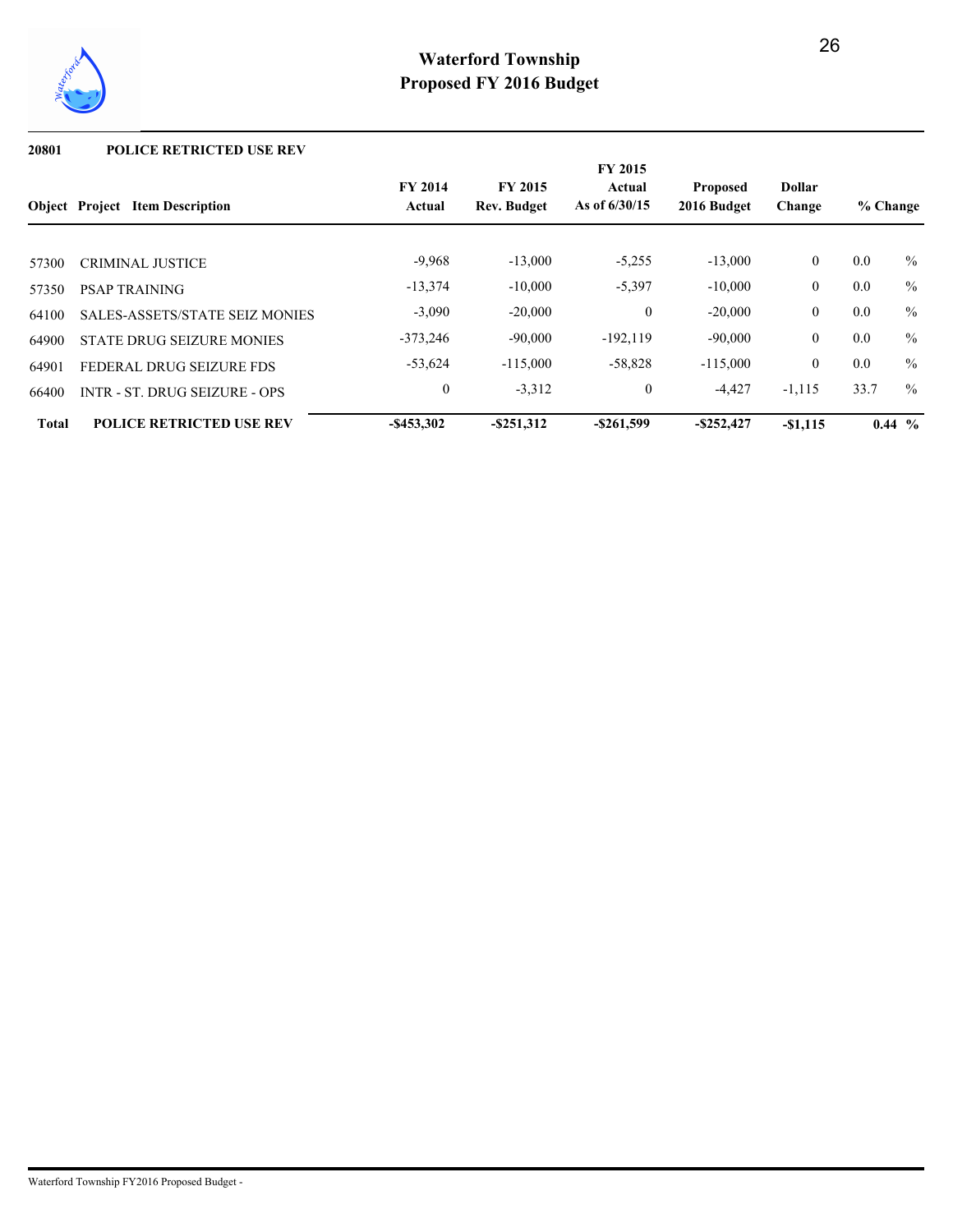

#### **20830 POLICE RETRICTED USE EXP**

|              |                                        |                          |                               | FY 2015                   |                                |                         |     |               |
|--------------|----------------------------------------|--------------------------|-------------------------------|---------------------------|--------------------------------|-------------------------|-----|---------------|
|              | <b>Object Project Item Description</b> | <b>FY 2014</b><br>Actual | <b>FY 2015</b><br>Rev. Budget | Actual<br>As of $6/30/15$ | <b>Proposed</b><br>2016 Budget | <b>Dollar</b><br>Change |     | % Change      |
| 96300        | <b>CRIMINAL JUSTICE TRAINING</b>       | 21,779                   | 10,000                        | 17,262                    | 10,000                         | $\overline{0}$          | 0.0 | $\%$          |
| 96325        | <b>COMMUNITY POLICING EXPENSES</b>     | $\mathbf{0}$             | 10,000                        | $\overline{0}$            | 10,000                         | $\overline{0}$          | 0.0 | $\frac{0}{0}$ |
| 96350        | <b>PSAP TRAINING</b>                   | 5,428                    | 8,000                         | 1,964                     | 8,000                          | $\overline{0}$          | 0.0 | $\frac{0}{0}$ |
| 96400        | STATE DRUG SEIZURE EXPENSE             | 363,367                  | 30,000                        | 4,296                     | 30,000                         | $\overline{0}$          | 0.0 | $\frac{0}{0}$ |
| 96420        | FED. DRUG SEIZURE EXP.                 | 9,295                    | 75,000                        | 1,117                     | 75,000                         | $\overline{0}$          | 0.0 | $\frac{0}{0}$ |
| 97133        | CAPITAL - COMPUTER EQUIPMENT           | $\mathbf{0}$             | 10,000                        | $\theta$                  | 10,000                         | $\overline{0}$          | 0.0 | $\frac{0}{0}$ |
| 97136        | <b>CAPITAL - VEHICLES</b>              | 16,944                   | 237,000                       | 239,609                   | 237,000                        | $\overline{0}$          | 0.0 | $\frac{0}{0}$ |
| <b>Total</b> | <b>POLICE RETRICTED USE EXP</b>        | \$416,813                | \$380,000                     | \$264,248                 | \$380,000                      | \$0                     |     | $0.00\%$      |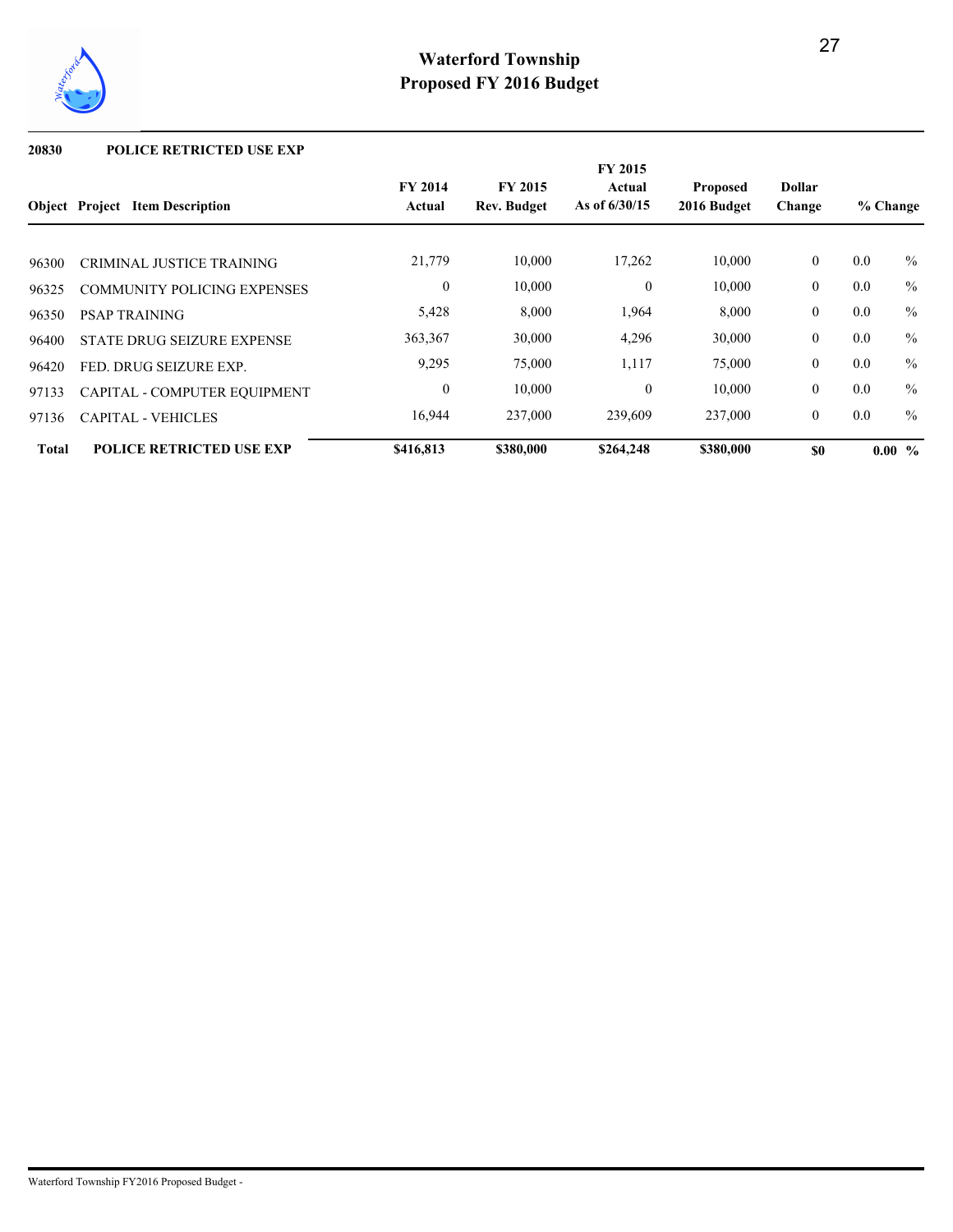

#### **20901 CEMETERY FUND REVENUES**

|              | <b>Object Project Item Description</b> | <b>FY 2014</b><br>Actual | <b>FY 2015</b><br><b>Rev. Budget</b> | <b>FY 2015</b><br>Actual<br>As of $6/30/15$ | <b>Proposed</b><br>2016 Budget | <b>Dollar</b><br>Change | % Change |          |
|--------------|----------------------------------------|--------------------------|--------------------------------------|---------------------------------------------|--------------------------------|-------------------------|----------|----------|
|              |                                        |                          |                                      |                                             |                                | $\theta$                |          |          |
| 64401        | <b>SALES-PERPETUAL CARE</b>            | $-5,800$                 | $-5,500$                             | $-2.000$                                    | $-5,500$                       |                         | 0.0      | $\%$     |
| 66400        | <b>INTEREST REVENUE</b>                | $-1,273$                 | $-662$                               | $-412$                                      | $-885$                         | $-223$                  | 33.7     | $\%$     |
| 67402        | CONTRIB-GENERAL FUND                   | $-5,000$                 | $-10,000$                            | $-10,000$                                   | $-10,000$                      | $\theta$                | 0.0      | $\%$     |
| <b>Total</b> | <b>CEMETERY FUND REVENUES</b>          | $-$12,073$               | $-\$16.162$                          | $-$12,412$                                  | $-$16,385$                     | $-$ \$223               |          | 1.38 $%$ |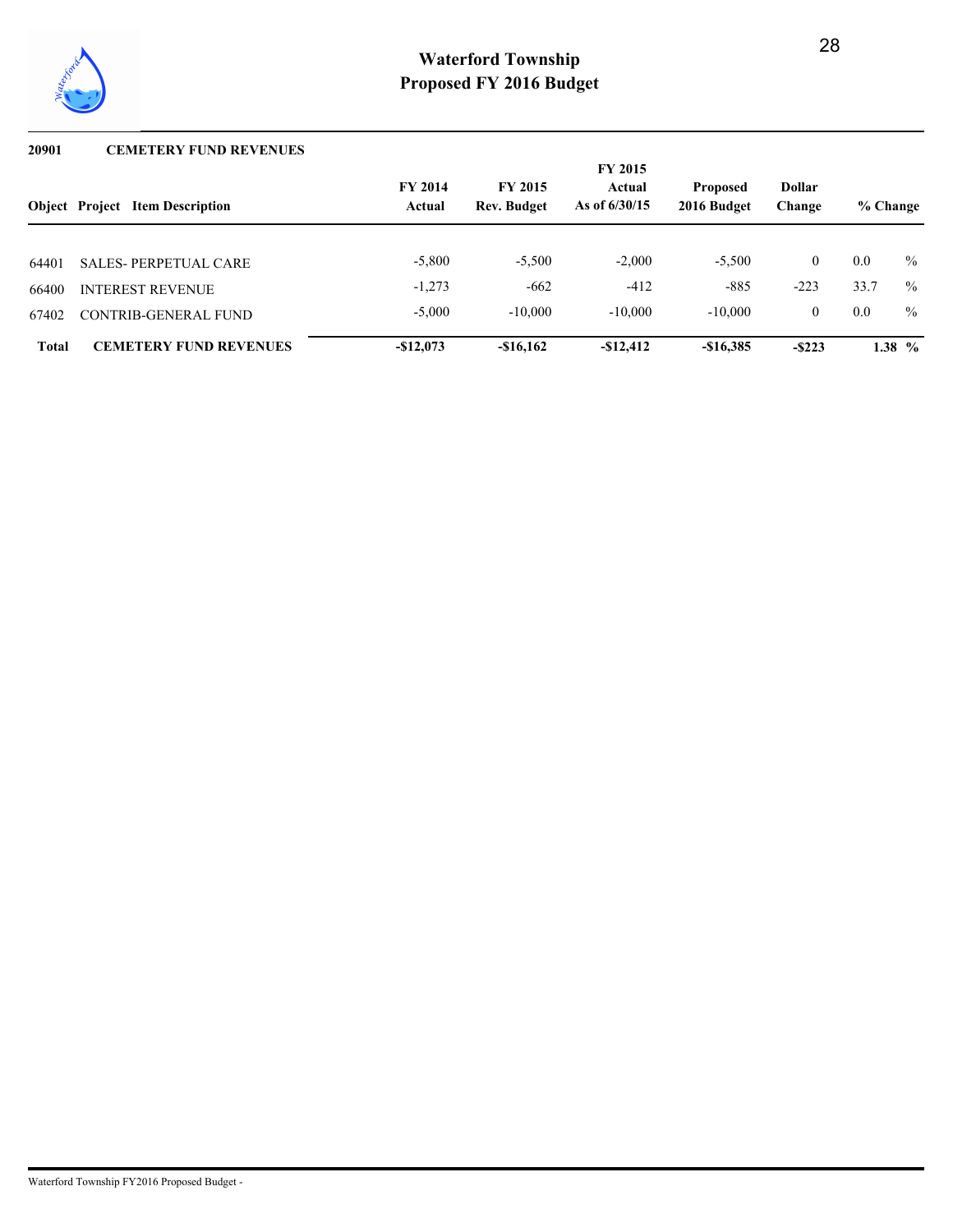

| 21501        | <b>WORKERS COMP. REVENUES</b>          |                          |                                      |                                             |                                |                         |            |      |
|--------------|----------------------------------------|--------------------------|--------------------------------------|---------------------------------------------|--------------------------------|-------------------------|------------|------|
|              | <b>Object</b> Project Item Description | <b>FY 2014</b><br>Actual | <b>FY 2015</b><br><b>Rev. Budget</b> | <b>FY 2015</b><br>Actual<br>As of $6/30/15$ | <b>Proposed</b><br>2016 Budget | <b>Dollar</b><br>Change | % Change   |      |
| 66401        | <b>INTR. REV.-INVESTMENTS</b>          | $-534$                   | $-3.500$                             | $-3.264$                                    | $-9.740$                       | $-6.240$                | 178.3      | $\%$ |
| 67421        | CONTRIB-WORKERS COMP.                  | $-5.000$                 | $-10,000$                            | $-10,000$                                   | $-10.000$                      | $\Omega$                | 0.0        | $\%$ |
| <b>Total</b> | <b>WORKERS COMP. REVENUES</b>          | $-$ \$5,534              | $-\$13,500$                          | $-$13,264$                                  | $-\$19,740$                    | $-$ \$6,240             | 46.22 $\%$ |      |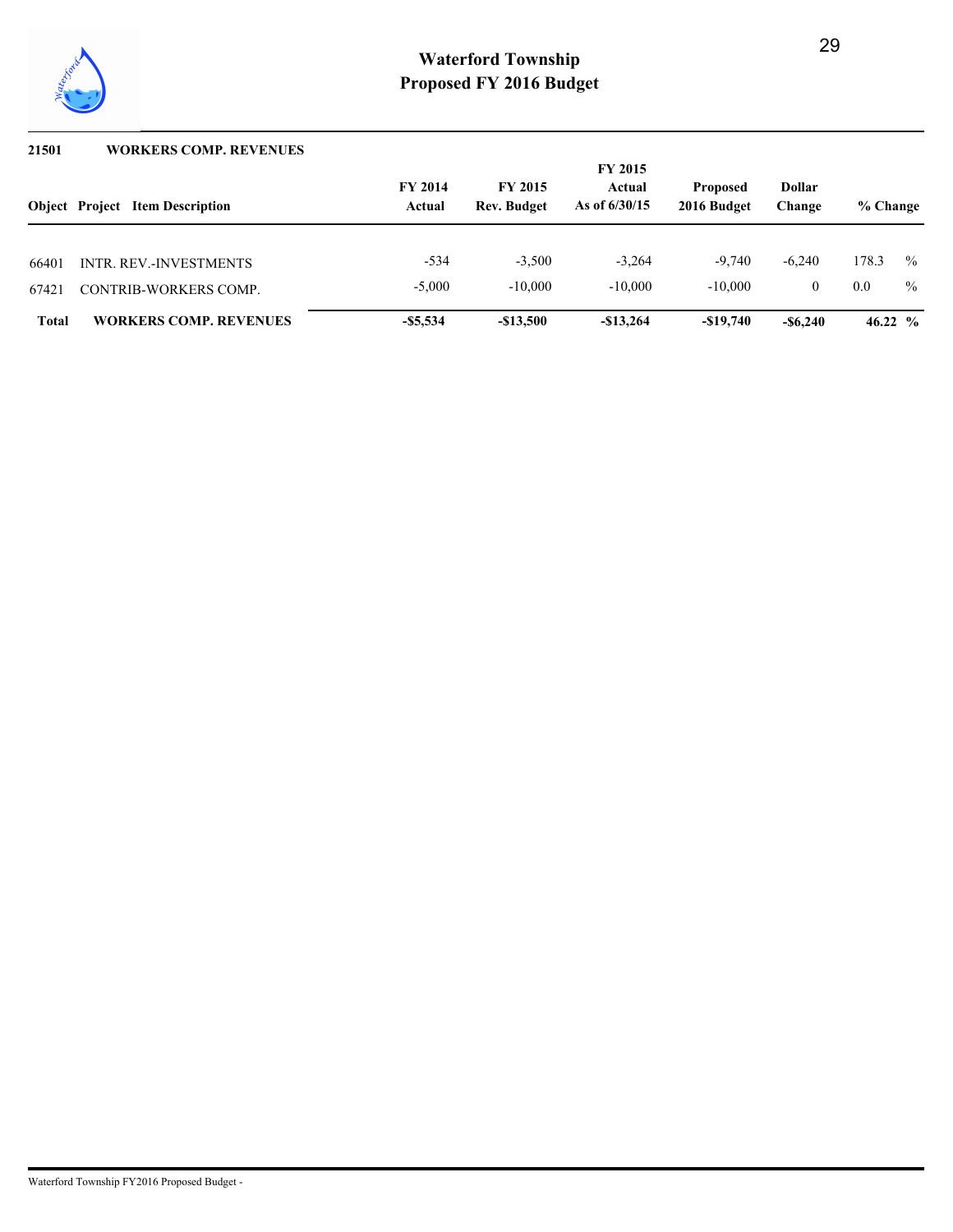

| 21530        | <b>WORKERS COMPENSATION</b>            |                          |                                      |                                             |                                |                         |          |               |
|--------------|----------------------------------------|--------------------------|--------------------------------------|---------------------------------------------|--------------------------------|-------------------------|----------|---------------|
|              | <b>Object</b> Project Item Description | <b>FY 2014</b><br>Actual | <b>FY 2015</b><br><b>Rev. Budget</b> | <b>FY 2015</b><br>Actual<br>As of $6/30/15$ | <b>Proposed</b><br>2016 Budget | <b>Dollar</b><br>Change | % Change |               |
| 95460        | <b>BANK SERVICE CHARGES</b>            | 683                      | 750                                  | $\theta$                                    | 750                            |                         | 0.0      | $\frac{0}{0}$ |
| <b>Total</b> | <b>WORKERS COMPENSATION</b>            | \$683                    | \$750                                | \$0                                         | \$750                          | \$0                     |          | $0.00\%$      |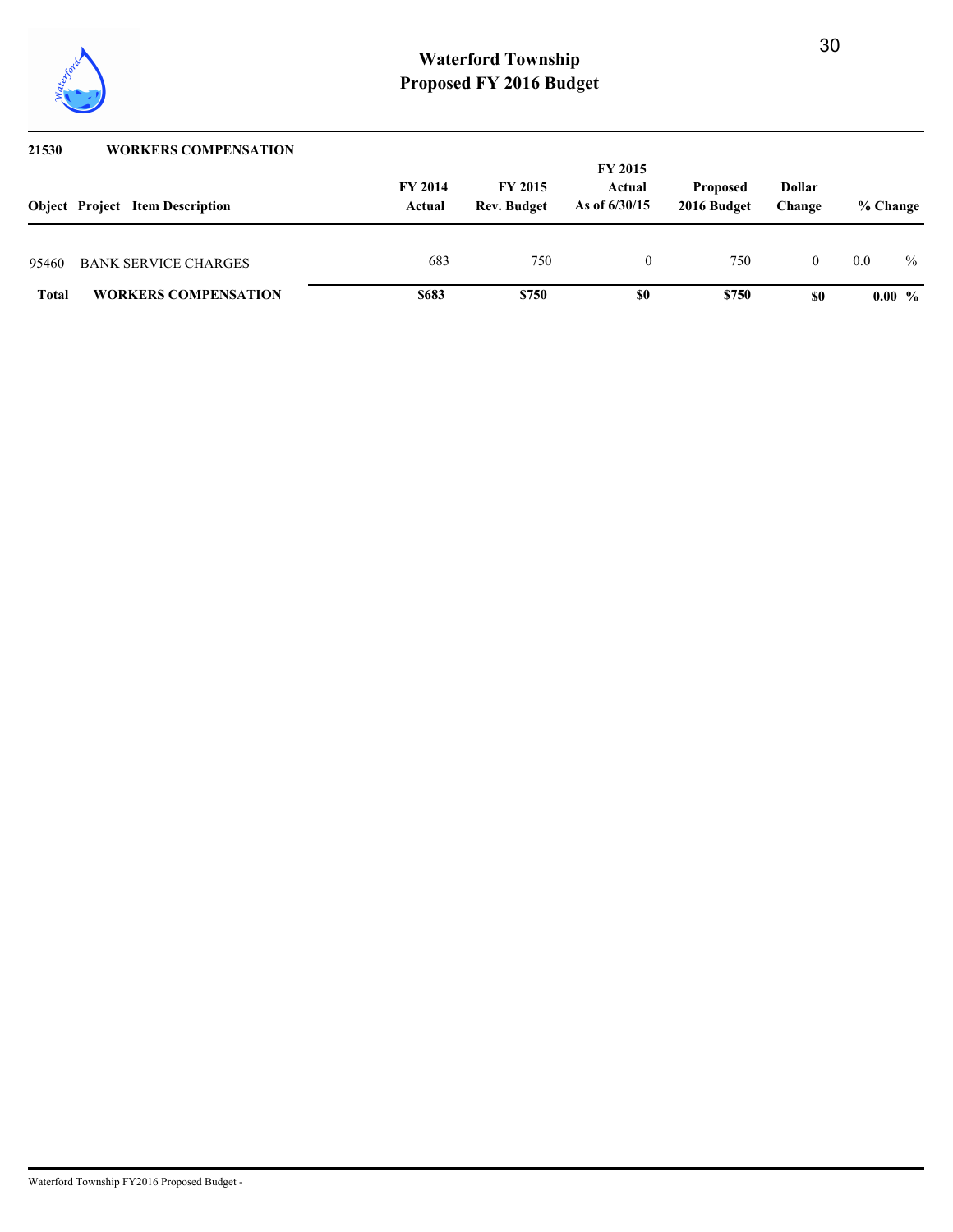

| 24301        | <b>ECONOMIC DEV. REVENUES</b>          |                |                    |                          |                 |               |          |            |
|--------------|----------------------------------------|----------------|--------------------|--------------------------|-----------------|---------------|----------|------------|
|              | <b>Object</b> Project Item Description | <b>FY 2014</b> | <b>FY 2015</b>     | <b>FY 2015</b><br>Actual | <b>Proposed</b> | <b>Dollar</b> |          |            |
|              |                                        | Actual         | <b>Rev. Budget</b> | As of $6/30/15$          | 2016 Budget     | Change        | % Change |            |
| 66400        | <b>INTEREST REVENUE</b>                | $-772$         | $-464$             | $-227$                   | $-620$          | $-156$        | 33.6     | $\%$       |
| <b>Total</b> | <b>ECONOMIC DEV. REVENUES</b>          | $-5772$        | $-$ \$464          | $-$ \$227                | $-$ \$620       | $-$156$       |          | 33.62 $\%$ |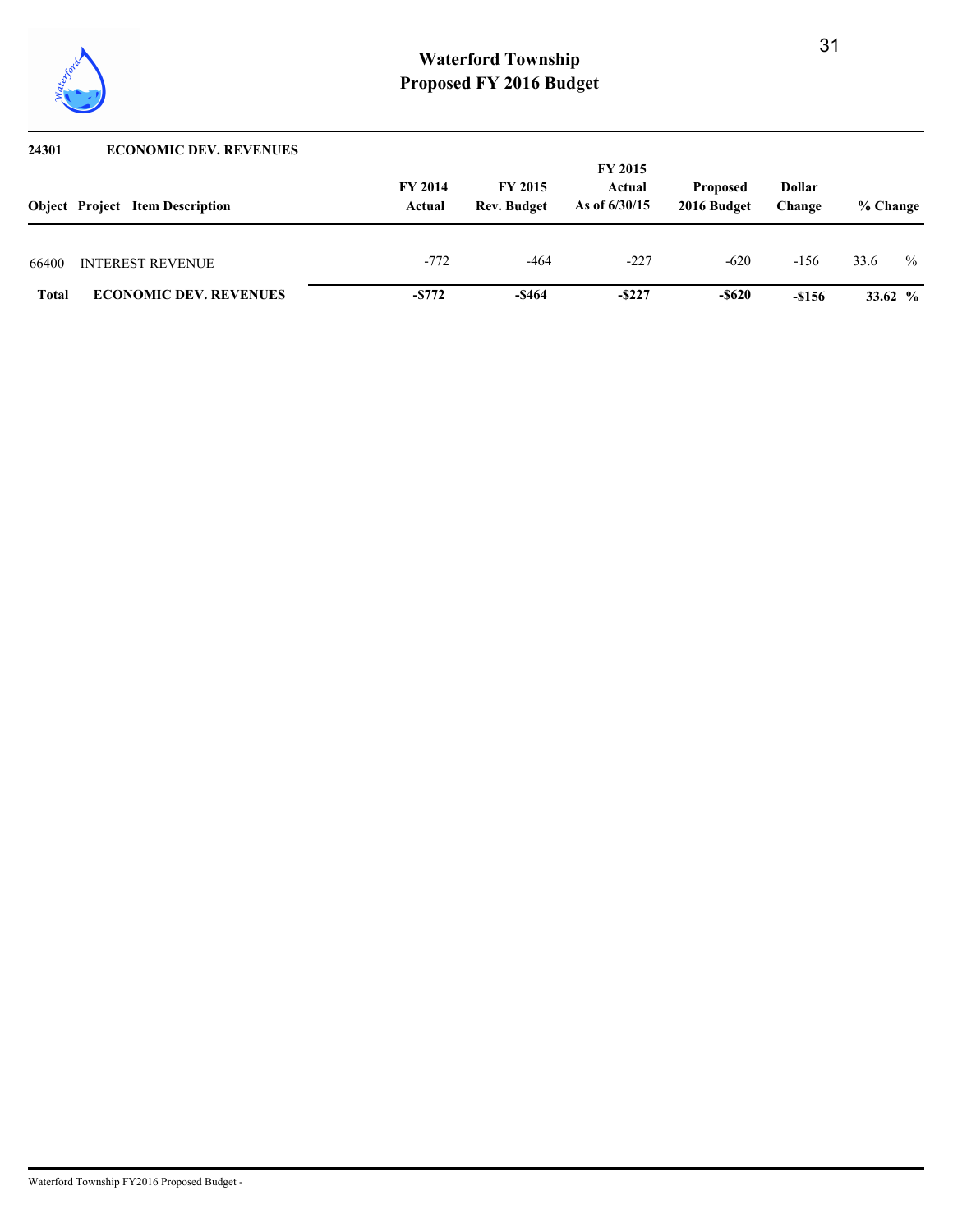

#### **24370 ECONOMIC DEVELOPMENT**

|              |                                        | <b>FY 2015</b><br><b>FY 2014</b><br><b>FY 2015</b><br><b>Dollar</b><br>Actual<br><b>Proposed</b> |                    |                 |             |          |          |          |
|--------------|----------------------------------------|--------------------------------------------------------------------------------------------------|--------------------|-----------------|-------------|----------|----------|----------|
|              | <b>Object Project Item Description</b> | Actual                                                                                           | <b>Rev. Budget</b> | As of $6/30/15$ | 2016 Budget | Change   | % Change |          |
| 70555        | <b>FEES - EDC BOARD</b>                | $\theta$                                                                                         | 10                 | $\theta$        | 10          | $\theta$ | 0.0      | $\%$     |
| 84500        | <b>SERVICES - OTHER PROF.</b>          | 1,150                                                                                            | 950                | $\Omega$        | 950         | $\theta$ | 0.0      | $\%$     |
| 88000        | <b>LEGAL NOTICES</b>                   | $\theta$                                                                                         | 300                | $\theta$        | 300         | $\theta$ | 0.0      | $\%$     |
| <b>Total</b> | <b>ECONOMIC DEVELOPMENT</b>            | \$1,150                                                                                          | \$1,260            | \$0             | \$1,260     | \$0      |          | $0.00\%$ |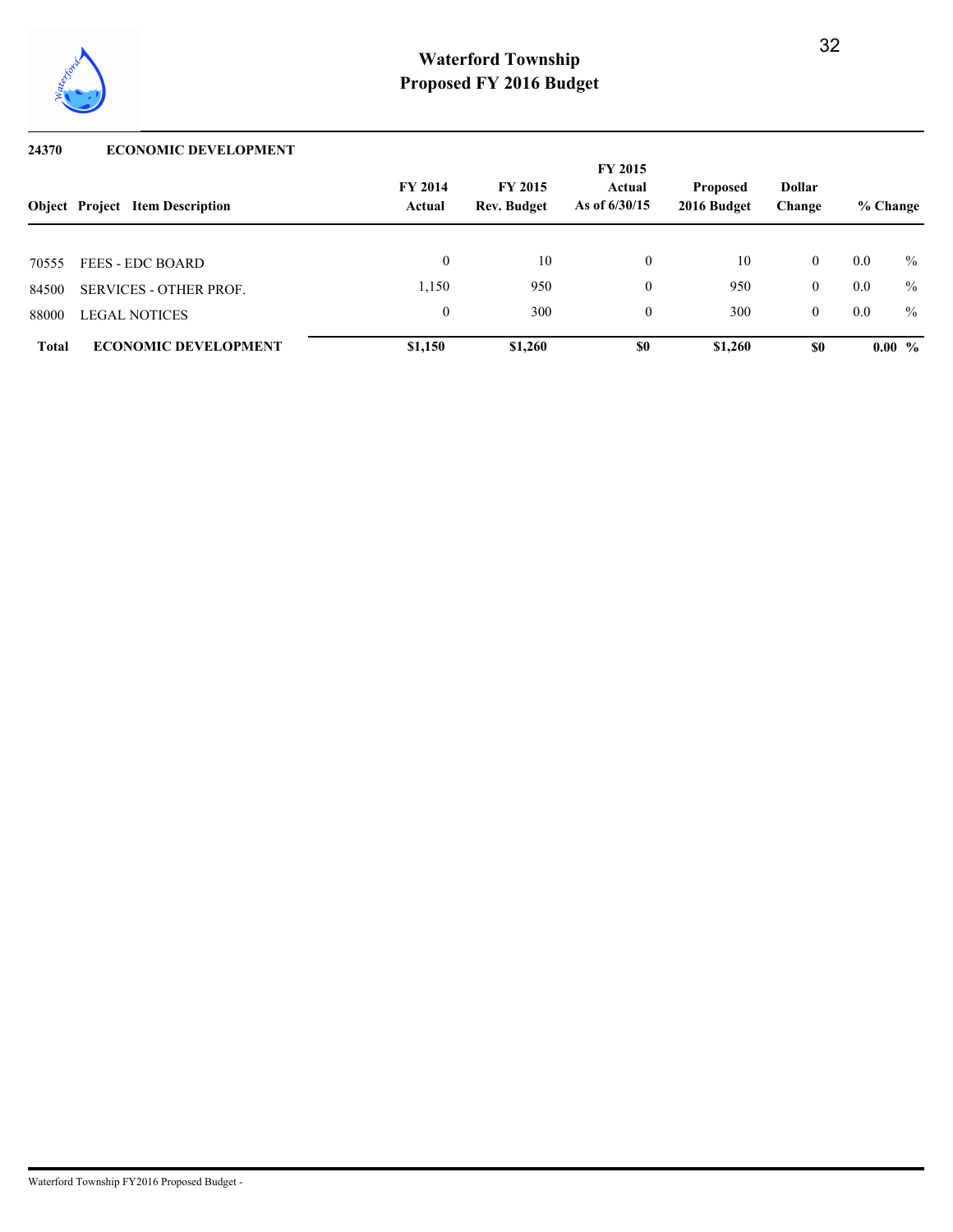

#### **24601 IMPRV. REVL. REVENUES**

|              | <b>Object Project</b><br><b>Item Description</b> | <b>FY 2014</b><br>Actual | <b>Dollar</b><br>Change | % Change      |               |           |            |               |
|--------------|--------------------------------------------------|--------------------------|-------------------------|---------------|---------------|-----------|------------|---------------|
|              |                                                  |                          |                         |               |               |           |            |               |
| 46905        | PERMITS - RIGHT OF WAY                           | $-23,564$                | $-25,000$               | $\mathbf{0}$  | $-25.000$     | $\theta$  | 0.0        | $\frac{0}{0}$ |
| 58200        | <b>GRANTS - OTHER</b>                            | $-61,122$                | $-18,848$               | $\mathbf{0}$  | $-45,000$     | $-26,152$ | 138.8      | $\frac{0}{0}$ |
| 66400        | <b>INTEREST REVENUE</b>                          | $-17,252$                | $-10,597$               | $-5,423$      | $-14,168$     | $-3,571$  | 33.7       | $\%$          |
| 67402        | CONTRIB-GENERAL FUND                             | $-415,000$               | $-195.000$              | $-195.000$    | $-135,000$    | 60,000    | $-30.8$    | $\%$          |
| <b>Total</b> | <b>IMPRV. REVL. REVENUES</b>                     | $-$ \$516,938            | $-$ \$249,445           | $-$ \$200,423 | $-$ \$219,168 | \$30,277  | $-12.14$ % |               |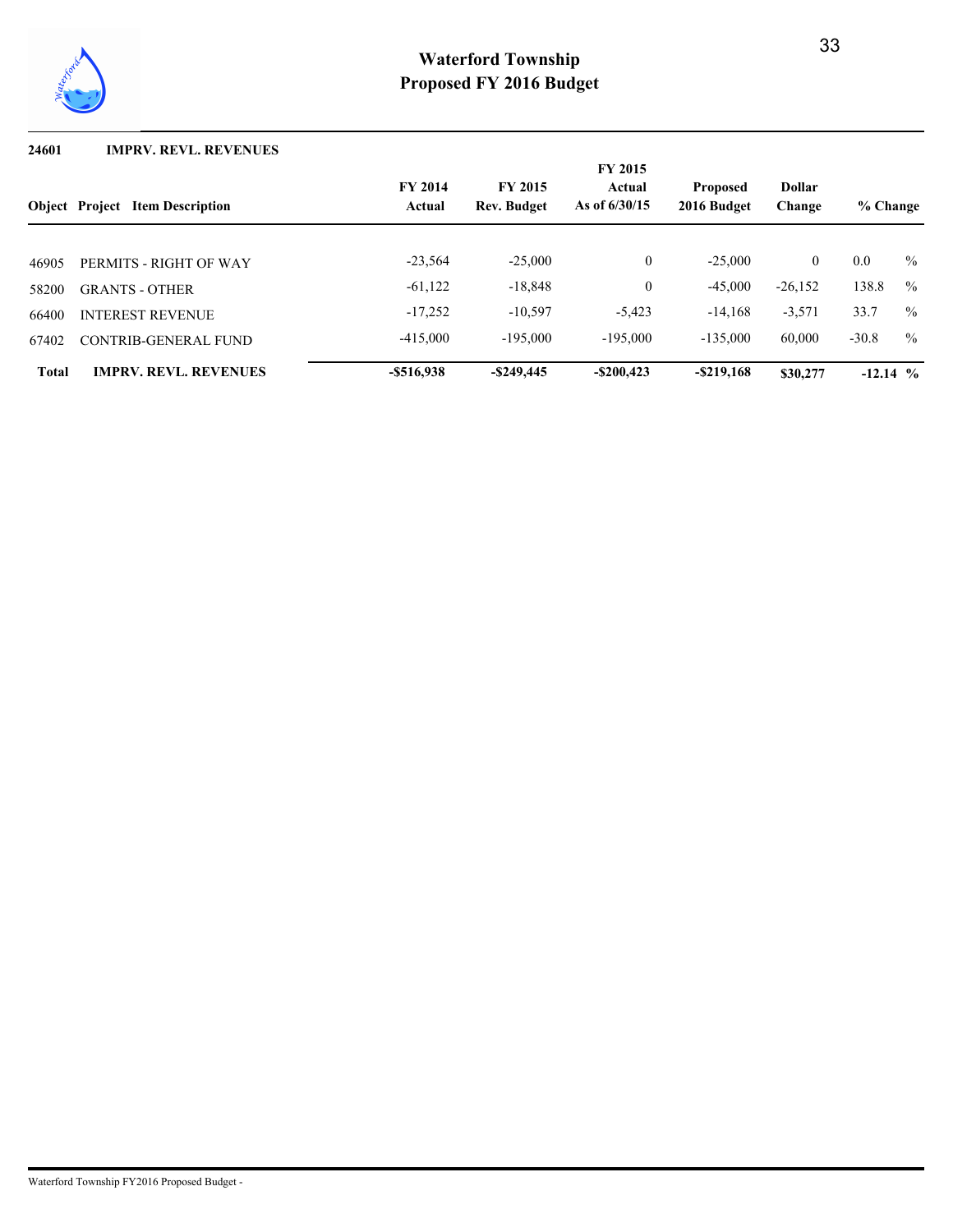

## **24690 IMPROVMENT REVOLVING**

|              |                                        |                  |                    | FY 2015          |                 |                |            |               |
|--------------|----------------------------------------|------------------|--------------------|------------------|-----------------|----------------|------------|---------------|
|              |                                        | FY 2014          | FY 2015            | Actual           | <b>Proposed</b> | <b>Dollar</b>  |            |               |
|              | <b>Object Project Item Description</b> | Actual           | <b>Rev. Budget</b> | As of 6/30/15    | 2016 Budget     | Change         | % Change   |               |
|              |                                        |                  |                    |                  |                 |                |            |               |
| 77200        | <b>SUPPLIES-TRAFFIC SIGNS</b>          | 7,732            | 10,000             | 2,935            | 10,000          | $\overline{0}$ | 0.0        | $\frac{0}{0}$ |
| 84500        | <b>SERVICES - OTHER PROF.</b>          | 27,239           | 16,000             | 4,617            | 10,000          | $-6,000$       | $-37.5$    | $\frac{0}{0}$ |
| 92230        | REPAIR & MAINT. - PED PATHWAYS         | $\mathbf{0}$     |                    | $\mathbf{0}$     |                 | $\overline{0}$ | 0.0        | $\frac{0}{0}$ |
| 95380        | <b>DRAINS - COUNTY ASSESSED</b>        | $\mathbf{0}$     | 30,000             | 9,500            | 30,000          | $\overline{0}$ | 0.0        | $\frac{0}{0}$ |
| 95390        | <b>DRAINS - MISC EXPENSES</b>          | $\boldsymbol{0}$ | 15,000             | $\boldsymbol{0}$ | 15,000          | $\overline{0}$ | 0.0        | $\frac{0}{0}$ |
| 95400        | <b>MISCELLANEOUS EXPENSE</b>           | 17,329           | 10,000             | 730              | 10,000          | $\overline{0}$ | 0.0        | $\frac{0}{0}$ |
| 95420        | <b>EXPENSES - SPECIAL PROJECT</b>      | 41               | 500                | $\boldsymbol{0}$ | 500             | $\overline{0}$ | 0.0        | $\frac{0}{0}$ |
| 95900        | HESS/HATH. PK EXPENSE                  | $\theta$         | 25,000             | 15,900           | $\overline{0}$  | $-25,000$      | $-100.0$   | $\frac{0}{0}$ |
| 96730        | ROAD MATCH EXP - PONT LK RD            | 104,299          | 10,430             | $\theta$         | $\overline{0}$  | $-10,430$      | $-100.0$   | $\frac{0}{0}$ |
| 97000        | <b>CAPITAL - INFRASTRUCTURE</b>        | 257,725          | 124,429            | 126,189          | 18,000          | $-106,429$     | $-85.5$    | $\frac{0}{0}$ |
| 97005        | <b>CAPITAL - PED PATHWAYS</b>          | $\mathbf{0}$     | 45,000             | $\overline{0}$   | 45,000          | $\overline{0}$ | 0.0        | $\frac{0}{0}$ |
| 97010        | <b>CAPITAL - INFRA/PRESERVATION</b>    | $\theta$         | $\theta$           | $\overline{0}$   | 160,000         | 160,000        | 160,000.0% |               |
| 97102        | CAPITAL - LAND IMPRV.                  | $\theta$         | 75,000             | $\theta$         | 60,000          | $-15,000$      | $-20.0$    | $\frac{0}{0}$ |
| 97104        | <b>CAPITAL - BUILDINGS</b>             | 36,821           | 167,745            | 133,051          | $\overline{0}$  | $-167,745$     | $-100.0$   | $\frac{0}{0}$ |
| 97139        | CAPITAL - TELECOMM. EQUIPMENT          | $\mathbf{0}$     | $\mathbf{0}$       | $\overline{0}$   | 45,000          | 45,000         | 45,000.0 % |               |
| <b>Total</b> | <b>IMPROVMENT REVOLVING</b>            | \$451,184        | \$529,105          | \$292,922        | \$403,501       | $-$125,604$    | $-23.74$ % |               |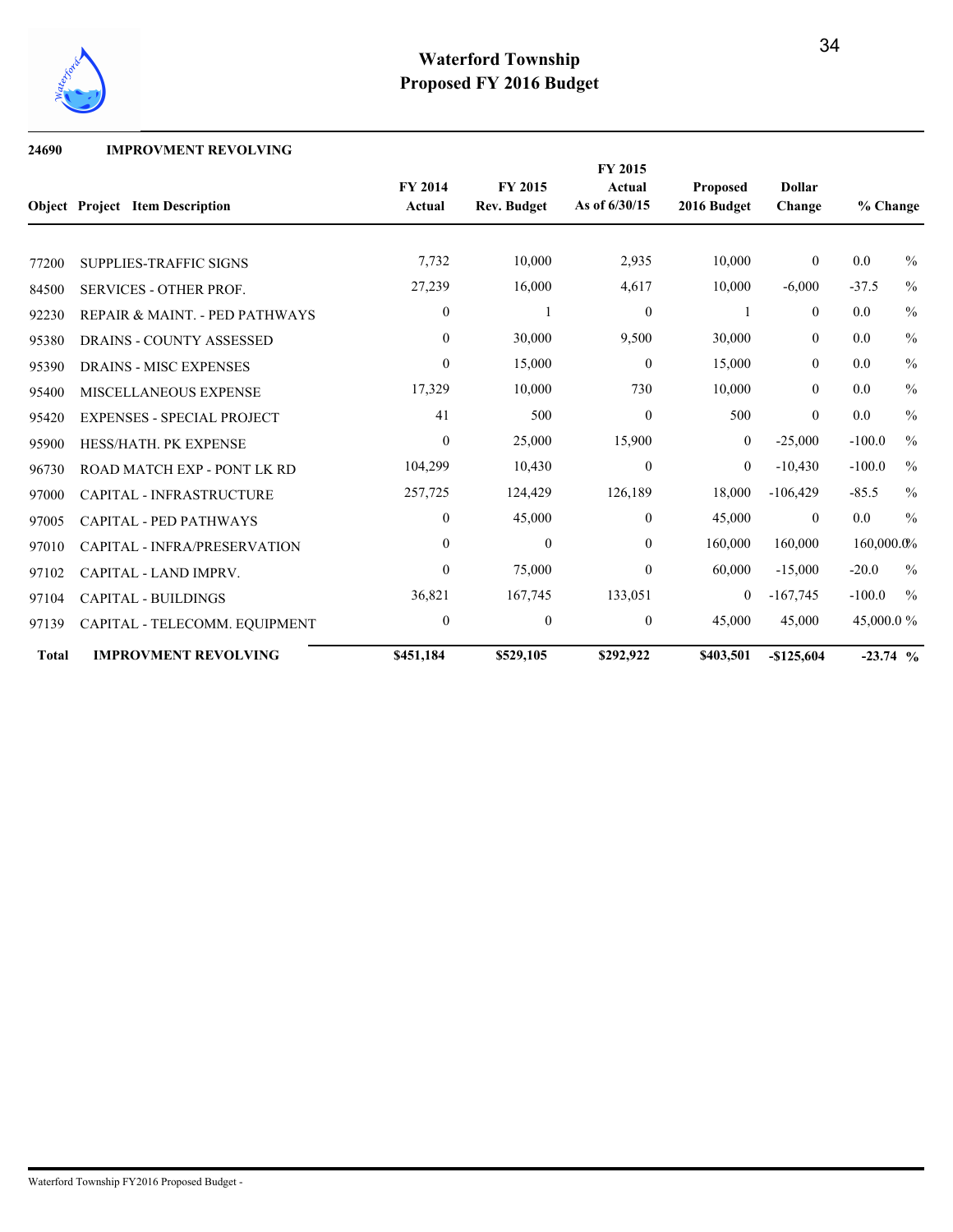

| 24701        | <b>BIKE PATH REVENUES</b>              |                          |                                      |                                             |                                |                         |                           |
|--------------|----------------------------------------|--------------------------|--------------------------------------|---------------------------------------------|--------------------------------|-------------------------|---------------------------|
|              | <b>Object</b> Project Item Description | <b>FY 2014</b><br>Actual | <b>FY 2015</b><br><b>Rev. Budget</b> | <b>FY 2015</b><br>Actual<br>As of $6/30/15$ | <b>Proposed</b><br>2016 Budget | <b>Dollar</b><br>Change | % Change                  |
| 66400        | INTEREST REVENUE                       | $-921$                   | $-450$                               | $-218$                                      | 0                              | 450                     | $\frac{0}{0}$<br>$-100.0$ |
| <b>Total</b> | <b>BIKE PATH REVENUES</b>              | $-$ \$921                | $-$ \$450                            | $-$ \$218                                   | \$0                            | \$450                   | $-100.00\%$               |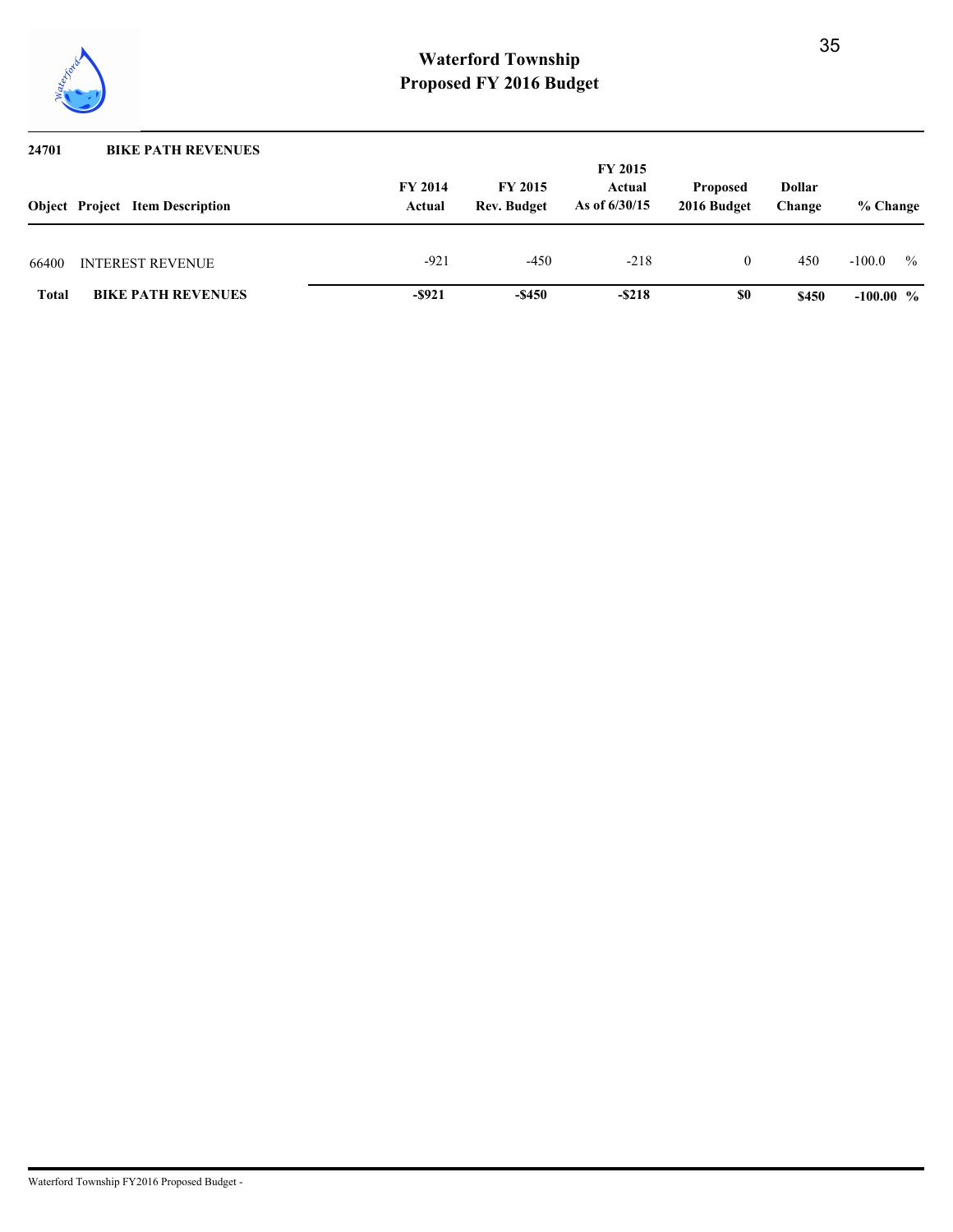

| 24790        | <b>BIKE PATH EXPENSES</b>              |                          |                                      |                                             |                                |                         |             |               |
|--------------|----------------------------------------|--------------------------|--------------------------------------|---------------------------------------------|--------------------------------|-------------------------|-------------|---------------|
|              | <b>Object</b> Project Item Description | <b>FY 2014</b><br>Actual | <b>FY 2015</b><br><b>Rev. Budget</b> | <b>FY 2015</b><br>Actual<br>As of $6/30/15$ | <b>Proposed</b><br>2016 Budget | <b>Dollar</b><br>Change | % Change    |               |
| 95460        | <b>BANK SERVICE CHARGES</b>            |                          | 50                                   | 0                                           | $\overline{0}$                 | $-50$                   | $-100.0$    | $\frac{0}{0}$ |
| 97141        | CAPITAL - BIKE PATH CONST              | 25,600                   | 92.280                               | 215                                         | $\theta$                       | $-92.280$               | $-100.0$    | $\frac{0}{0}$ |
| <b>Total</b> | <b>BIKE PATH EXPENSES</b>              | \$25,600                 | \$92,330                             | \$215                                       | \$0                            | $-$ \$92,330            | $-100.00 %$ |               |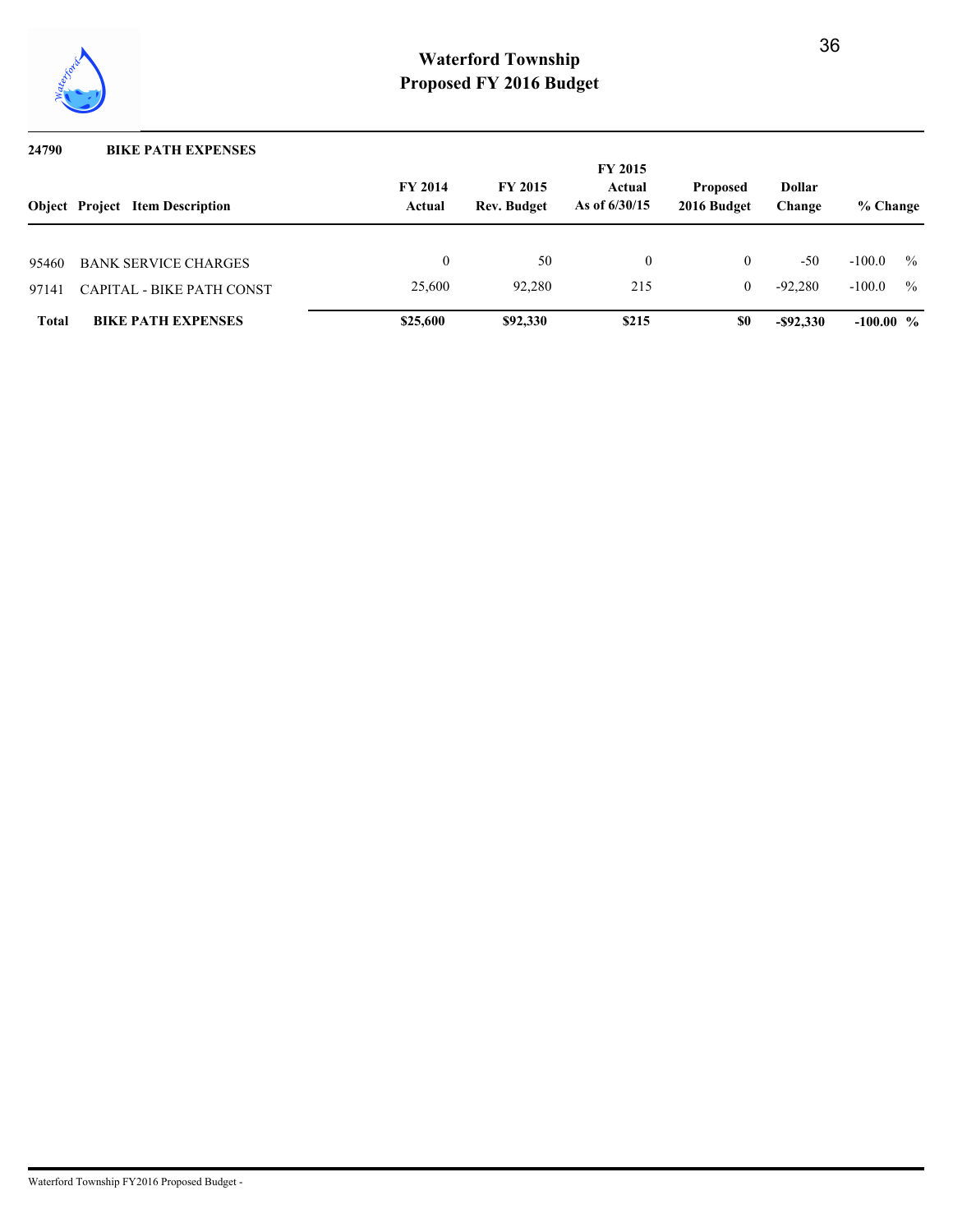

## **25001 CABLE COMMISSION REVENUES**

|              |                                        |                          |                                      | FY 2015                   |                                |                         |          |               |
|--------------|----------------------------------------|--------------------------|--------------------------------------|---------------------------|--------------------------------|-------------------------|----------|---------------|
|              | <b>Object Project Item Description</b> | <b>FY 2014</b><br>Actual | <b>FY 2015</b><br><b>Rev. Budget</b> | Actual<br>As of $6/30/15$ | <b>Proposed</b><br>2016 Budget | <b>Dollar</b><br>Change | % Change |               |
|              |                                        |                          |                                      |                           |                                |                         |          |               |
| 62900        | PEG FEES - COMCAST                     | $-272.945$               | $-169,000$                           | $-154.484$                | $-173,553$                     | $-4,553$                | 2.7      | $\%$          |
| 62901        | PEG FEES - AT&T                        | $\overline{0}$           | $-122,370$                           | $\mathbf{0}$              | $-139,051$                     | $-16,681$               | 13.6     | $\frac{0}{0}$ |
| 66400        | <b>INTEREST REVENUE</b>                | $-5,554$                 | $-1,970$                             | $-1,901$                  | $-2,634$                       | -664                    | 33.7     | $\%$          |
| 67407        | <b>FRANCHISE FEES - COMCAST</b>        | $-131,301$               | $-87,085$                            | $-69,573$                 | $-95,454$                      | $-8,369$                | 9.6      | $\frac{0}{0}$ |
| 67409        | <b>FRANCHISE FEES - AT&amp;T</b>       | $\overline{0}$           | $-37,300$                            | $\overline{0}$            | $-39.019$                      | $-1,719$                | 4.6      | $\%$          |
| <b>Total</b> | <b>CABLE COMMISSION REVENUES</b>       | $-$ \$409,799            | $-$ \$417,725                        | $-$ \$225,958             | $-$ \$449,711                  | $-$ \$31,986            |          | 7.66 $%$      |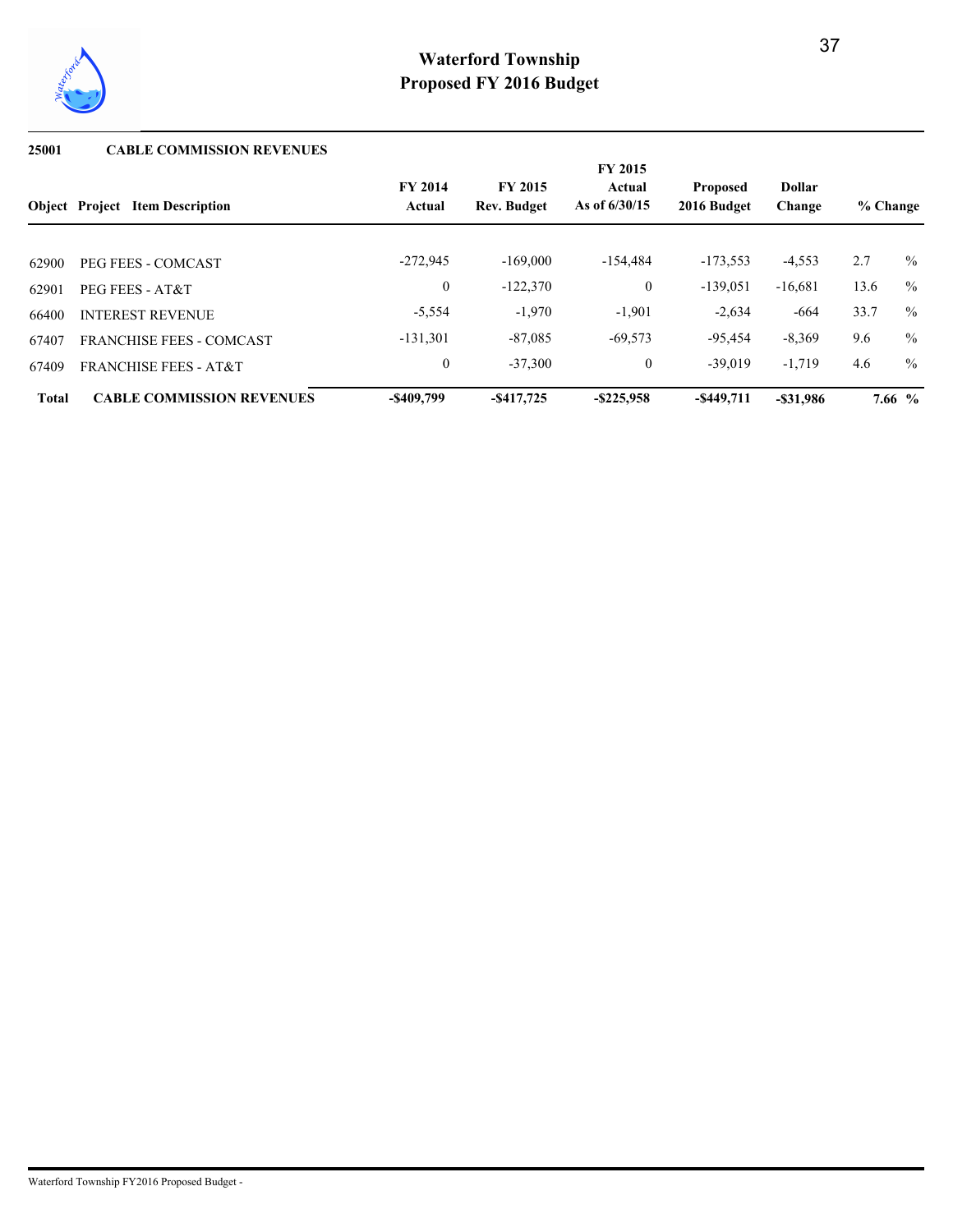

## **25090 CABLE COMMISSION EXPENSES**

|              |                                        |                   |                               | FY 2015                 |                                |                         |              |               |
|--------------|----------------------------------------|-------------------|-------------------------------|-------------------------|--------------------------------|-------------------------|--------------|---------------|
|              | <b>Object Project Item Description</b> | FY 2014<br>Actual | FY 2015<br><b>Rev. Budget</b> | Actual<br>As of 6/30/15 | <b>Proposed</b><br>2016 Budget | <b>Dollar</b><br>Change | % Change     |               |
|              |                                        |                   |                               |                         |                                |                         |              |               |
| 70300        | WAGES-PT. TIME/TEMP.                   | 38,533            | 31,636                        | 14,353                  | 36,883                         | 5,247                   | 16.6         | $\frac{0}{0}$ |
| 70570        | CABLE COMM. PER DIEM FEES              | 750               | 1,260                         | 600                     | 1,080                          | $-180$                  | $-14.3$      | $\frac{0}{0}$ |
| 71000        | <b>FICA</b>                            | 3,087             | 2,421                         | 1,098                   | 2,822                          | 401                     | 16.6         | $\frac{0}{0}$ |
| 72700        | <b>SUPPLIES - OFFICE</b>               | 172               | 450                           | 51                      | 460                            | 10                      | 2.2          | $\frac{0}{0}$ |
| 72800        | <b>SUPPLIES - POSTAGE</b>              | 137               | 100                           | $\overline{0}$          | 100                            | $\overline{0}$          | 0.0          | $\frac{0}{0}$ |
| 73100        | SUPPLIES-BOOKS, MAGS, ECT              | $\theta$          | 50                            | $\Omega$                | 50                             | $\theta$                | 0.0          | $\frac{0}{0}$ |
| 76000        | SUPPLIES-OPERATING                     | 773               | 350                           | $\overline{0}$          | 350                            | $\overline{0}$          | $0.0\,$      | $\frac{0}{0}$ |
| 77400        | <b>SUPPLIES-GAS &amp; OIL</b>          | 256               | 300                           | 89                      | $\overline{0}$                 | $-300$                  | $-100.0$     | $\frac{0}{0}$ |
| 84100        | <b>SERVICES - LEGAL</b>                | 12,074            | 2,895                         | 1,250                   | 3,000                          | 105                     | 3.6          | $\frac{0}{0}$ |
| 84200        | <b>SERVICES - AUDITING</b>             | 900               | 900                           | 900                     | 900                            | $\mathbf{0}$            | 0.0          | $\frac{0}{0}$ |
| 84905        | <b>SERVICES - PEG</b>                  | 80,000            | 95,000                        | 47,500                  | 174,000                        | 79,000                  | 83.2         | $\frac{0}{0}$ |
| 84920        | PEG ALLOCATION - WSD                   | 66,316            | 97,115                        | 48,558                  | 102,990                        | 5,875                   | 6.0          | $\frac{0}{0}$ |
| 86000        | <b>MILEAGE</b>                         | $\overline{0}$    | 50                            | $\overline{0}$          | $\overline{0}$                 | $-50$                   | $-100.0$     | $\frac{0}{0}$ |
| 87905        | <b>CABLE UTILIZATION GRANTS</b>        | $\boldsymbol{0}$  | $\mathbf{0}$                  | $\boldsymbol{0}$        | 5,000                          | 5,000                   | $5,000.0\%$  |               |
| 87950        | <b>CABLE SCHOLARSHIPS</b>              | $\theta$          | $\theta$                      | $\theta$                | 4,000                          | 4,000                   | 4,000.0 $\%$ |               |
| 88500        | <b>INSURANCE</b>                       | 2,580             | 2,960                         | 2,762                   | 2,960                          | $\mathbf{0}$            | 0.0          | $\frac{0}{0}$ |
| 89400        | PUB. UTIL.-TELEPHONE                   | 123               | 150                           | 62                      | 150                            | $\overline{0}$          | 0.0          | $\frac{0}{0}$ |
| 92130        | <b>CONTR R&amp;M-VEHICLE</b>           | $\theta$          | 500                           | $\theta$                | 500                            | $\Omega$                | 0.0          | $\frac{0}{0}$ |
| 92140        | CONTR R&M-COMPUTER                     | 9,361             | 11,138                        | 2,353                   | 9,720                          | $-1,418$                | $-12.7$      | $\frac{0}{0}$ |
| 92200        | CONTR R&M-OPER EQUIP                   | 200               | 1,350                         | $\overline{0}$          | 1,350                          | $\mathbf{0}$            | 0.0          | $\frac{0}{0}$ |
| 95500        | <b>MEMBERSHIPS &amp; DUES</b>          | 565               | 680                           | 680                     | 680                            | $\mathbf{0}$            | $0.0\,$      | $\frac{0}{0}$ |
| 96100        | <b>CONFERENCES &amp; TRAINING</b>      | 30                | 2,633                         | 1,647                   | 2,200                          | $-433$                  | $-16.4$      | $\frac{0}{0}$ |
| 97131        | <b>CAPITAL - OPER EQUIP</b>            | 17,033            | 194,577                       | 73,196                  | $\overline{0}$                 | $-194,577$              | $-100.0$     | $\frac{0}{0}$ |
| 97133        | CAPITAL - COMPUTER EQUIPMENT           | 4,284             | 6,600                         | $\boldsymbol{0}$        | 6,900                          | 300                     | 4.5          | $\frac{0}{0}$ |
| 97340        | CAPITAL - CAPITAL LEASE                | 271               | 275                           | 136                     | 275                            | $\mathbf{0}$            | 0.0          | $\%$          |
| <b>Total</b> | <b>CABLE COMMISSION EXPENSES</b>       | \$237,444         | \$453,390                     | \$195,233               | \$356,370                      | -\$97,020               | $-21.40%$    |               |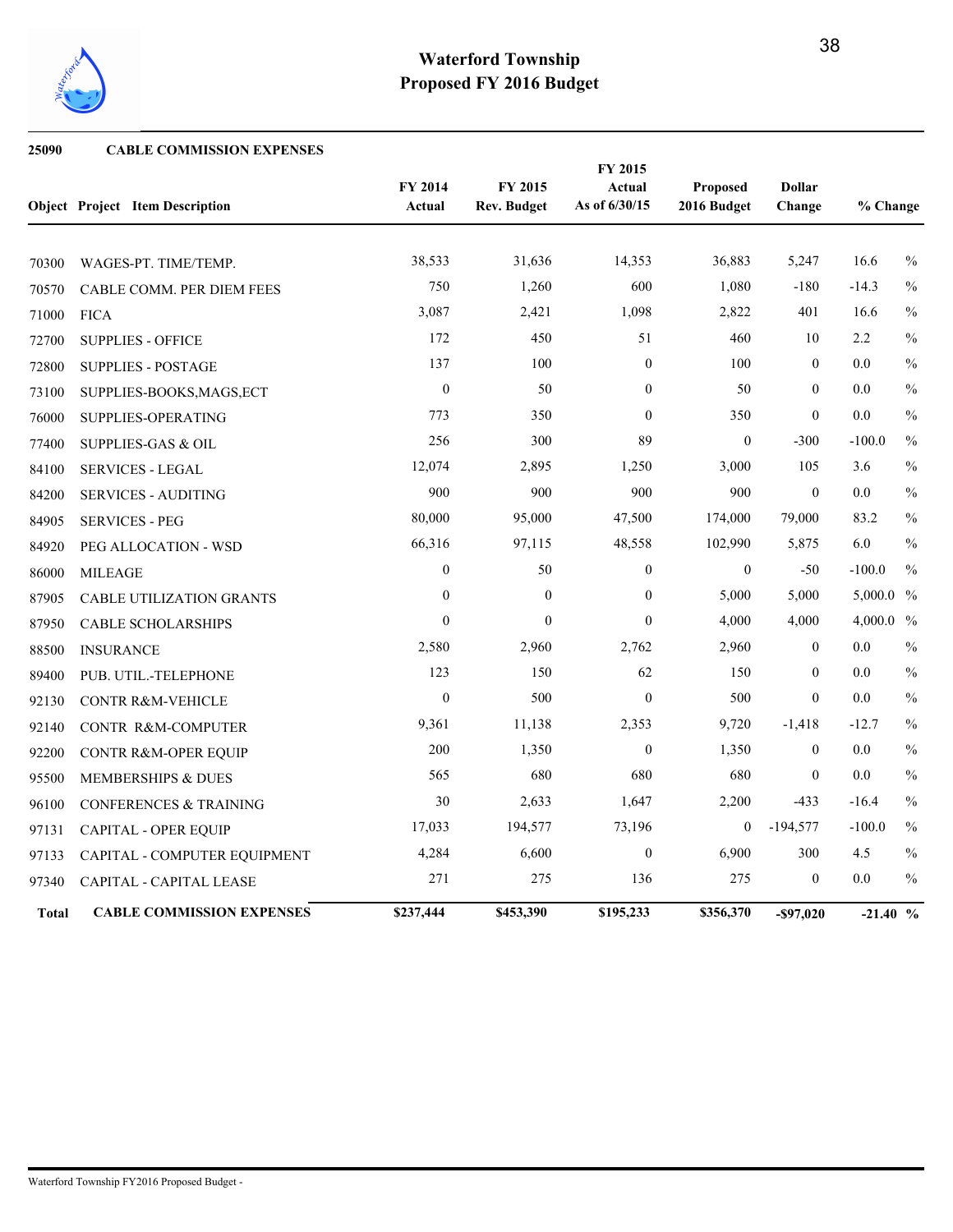

**27001 LIBRARY REVENUES**

|              |                                        |                |                    | <b>FY 2015</b>   |                 |                |          |                   |
|--------------|----------------------------------------|----------------|--------------------|------------------|-----------------|----------------|----------|-------------------|
|              |                                        | <b>FY 2014</b> | <b>FY 2015</b>     | Actual           | <b>Proposed</b> | <b>Dollar</b>  |          |                   |
|              | <b>Object</b> Project Item Description | Actual         | <b>Rev. Budget</b> | As of $6/30/15$  | 2016 Budget     | Change         | % Change |                   |
| 40600        | <b>MILLAGE I</b>                       | $-1,722,231$   | $-1,720,153$       | $-1,732,950$     | $-1,755,179$    | $-35,026$      | 2.0      | $\frac{0}{0}$     |
| 57600        | <b>STATE AID - LIBRARY</b>             | $-42,434$      | $-40,000$          | $-20,995$        | $-40,000$       | $\overline{0}$ | 0.0      | $\frac{0}{0}$     |
| 58200        | <b>GRANTS - OTHER</b>                  | $\theta$       | $-4,000$           | $-1,823$         | $-2,400$        | 1,600          | $-40.0$  | $\frac{0}{0}$     |
| 60210        | <b>FEES - EXEMPT HOUSING</b>           | $-2,991$       | $-2,500$           | $\mathbf{0}$     | $-3,000$        | $-500$         | 20.0     | $\frac{0}{0}$     |
| 64100        | <b>SALES - ASSETS</b>                  | $-1,396$       | $-1,500$           | $\boldsymbol{0}$ | $\overline{0}$  | 1,500          | $-100.0$ | $\frac{0}{0}$     |
| 65900        | <b>FEES/FINES - LIBR. BOOKS</b>        | $-42,065$      | $-49,000$          | $-23,322$        | $-49,000$       | $\overline{0}$ | 0.0      | $\frac{0}{0}$     |
| 66000        | <b>ST. PENAL FINES/LIBRARY</b>         | $-108,183$     | $-100,200$         | $\overline{0}$   | $-111,549$      | $-11,349$      | 11.3     | $\frac{0}{0}$     |
| 66400        | <b>INTEREST REVENUE</b>                | $-19,466$      | $-9,008$           | $-6,634$         | $-12,043$       | $-3,035$       | 33.7     | $\frac{0}{0}$     |
| <b>Total</b> | <b>LIBRARY REVENUES</b>                | $-$1,938,766$  | $-$1,926,361$      | $-$1,785,723$    | $-$1,973,171$   | $-$ \$46,810   |          | $2.43\frac{6}{6}$ |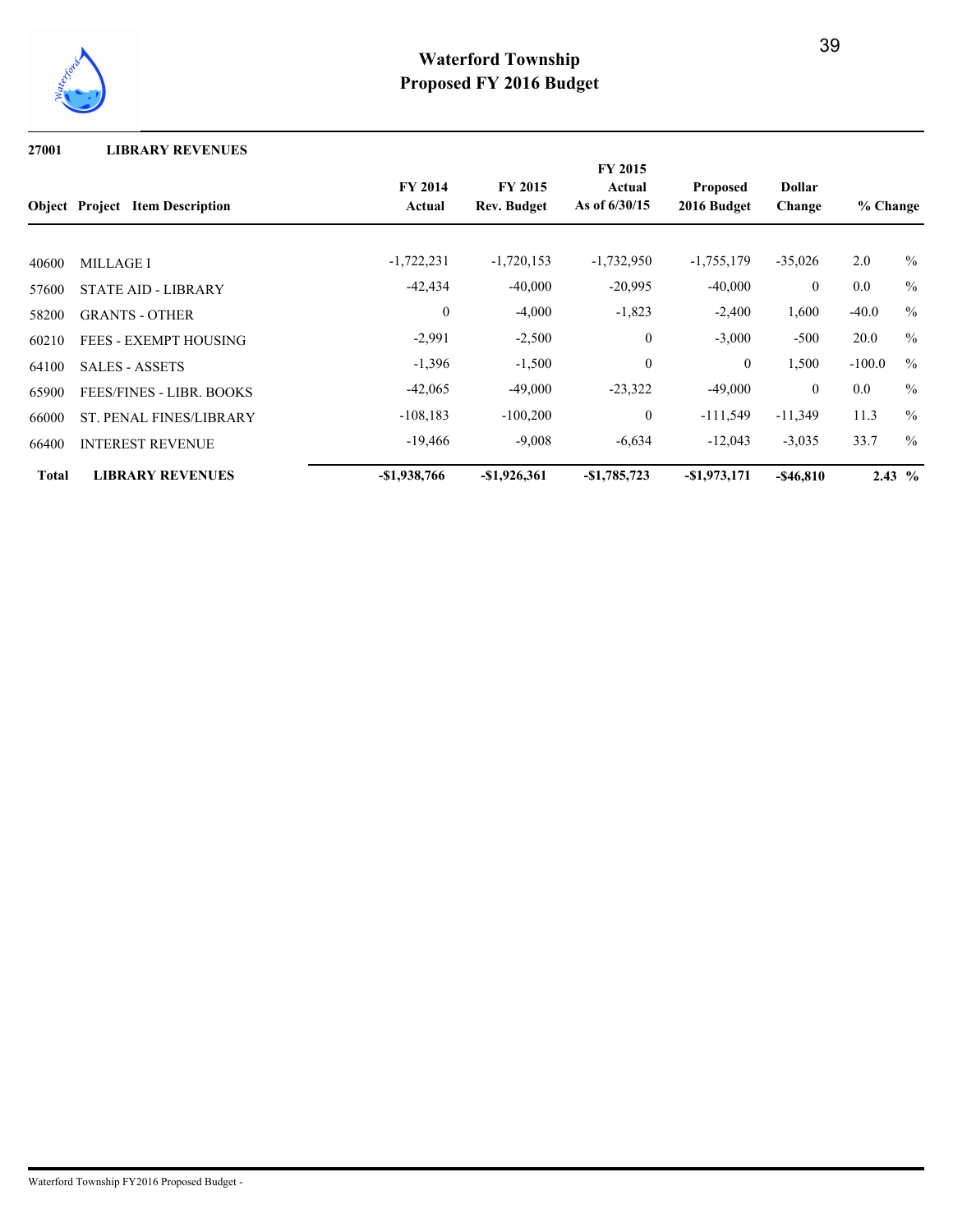

| 27101        | <b>LIBRARY DONATIONS</b>               |                          |                                      |                           |                                |                  |            |               |
|--------------|----------------------------------------|--------------------------|--------------------------------------|---------------------------|--------------------------------|------------------|------------|---------------|
|              |                                        |                          |                                      | <b>FY 2015</b>            |                                |                  |            |               |
|              | <b>Object</b> Project Item Description | <b>FY 2014</b><br>Actual | <b>FY 2015</b><br><b>Rev. Budget</b> | Actual<br>As of $6/30/15$ | <b>Proposed</b><br>2016 Budget | Dollar<br>Change | % Change   |               |
| 67408        | <b>CONTRIB-LIBR DONATIONS</b>          | $-28,606$                | $-28,000$                            | $-5.935$                  | $-18,000$                      | 10.000           | $-35.7$    | $\frac{0}{0}$ |
| <b>Total</b> | <b>LIBRARY DONATIONS</b>               | $-$ \$28,606             | $-$ \$28,000                         | $-$ \$5,935               | $-\$18.000$                    | \$10,000         | $-35.71\%$ |               |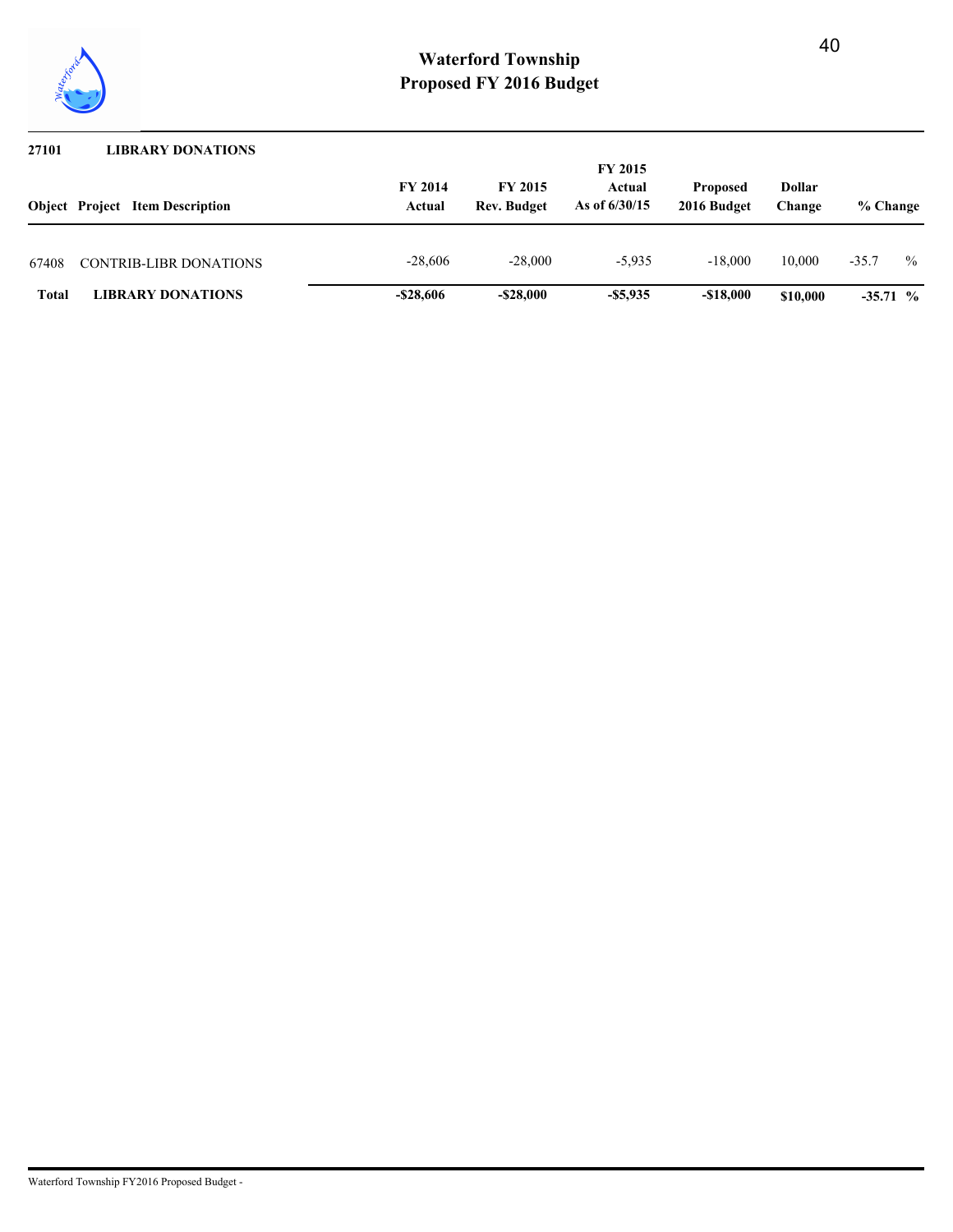

### **27190 LIBRARY DONATIONS**

|              | <b>Object Project Item Description</b> | <b>FY 2014</b><br>Actual | <b>FY 2015</b><br><b>Rev. Budget</b> | <b>FY 2015</b><br>Actual<br>As of 6/30/15 | <b>Proposed</b><br>2016 Budget | <b>Dollar</b><br>Change | % Change  |               |
|--------------|----------------------------------------|--------------------------|--------------------------------------|-------------------------------------------|--------------------------------|-------------------------|-----------|---------------|
| 73100        | SUPPLIES-BOOKS, MAGS, ECT              | 21,087                   | 35,115                               | 14,988                                    | 31,750                         | $-3,365$                | $-9.6$    | $\frac{0}{0}$ |
| 86800        | COMPUTER-LICENSING & CONSULT           | $\overline{0}$           | 2,000                                | $\mathbf{0}$                              | 2,000                          | $\mathbf{0}$            | $0.0\,$   | $\frac{0}{0}$ |
| 97132        | <b>CAPITAL - OFFC EQUIP</b>            | $\mathbf{0}$             | 10,500                               | $\mathbf{0}$                              | 36.000                         | 25,500                  | 242.9     | $\frac{0}{0}$ |
| 97133        | <b>CAPITAL - COMPUTER EQUIP</b>        | $\overline{0}$           | 9,800                                | 1,078                                     | 2,000                          | $-7,800$                | $-79.6$   | $\frac{0}{0}$ |
| 97200        | CAPITAL - LIBRARY BOOKS REF MT         | 198                      | 2,500                                | 281                                       | 2,500                          | $\mathbf{0}$            | 0.0       | $\frac{0}{0}$ |
| <b>Total</b> | <b>LIBRARY DONATIONS</b>               | \$21,285                 | \$59,915                             | \$16,347                                  | \$74,250                       | \$14,335                | $23.93\%$ |               |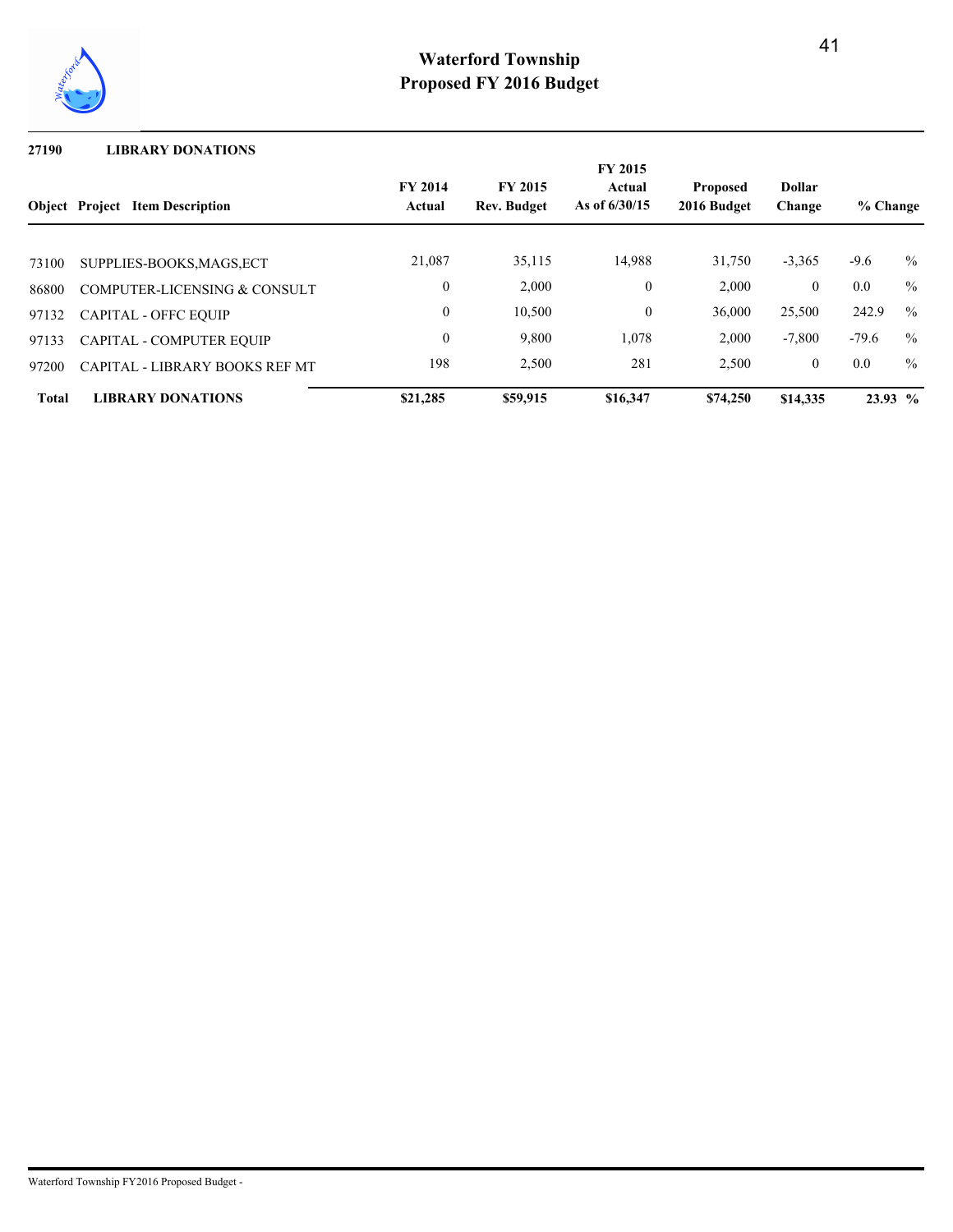

 **LIBRARY EXPENSES**

|       | <b>Object Project Item Description</b> | FY 2014<br>Actual | FY 2015<br><b>Rev. Budget</b> | FY 2015<br>Actual<br>As of 6/30/15 | Proposed<br>2016 Budget | <b>Dollar</b><br>Change | % Change |               |
|-------|----------------------------------------|-------------------|-------------------------------|------------------------------------|-------------------------|-------------------------|----------|---------------|
| 70200 | <b>SALARIES</b>                        | 611,085           | 678,992                       | 298,437                            | 699,000                 | 20,008                  | 2.9      | $\frac{0}{0}$ |
| 70300 | WAGES-PT. TIME/TEMP.                   | 221,921           | 248,905                       | 93,709                             | 247,405                 | $-1,500$                | $-0.6$   | $\%$          |
| 70900 | <b>OVERTIME</b>                        | 25,008            | 30,158                        | 11,169                             | 40,210                  | 10,052                  | 33.3     | $\%$          |
| 71000 | <b>FICA</b>                            | 66,149            | 73,291                        | 30,115                             | 74,984                  | 1,693                   | 2.3      | $\%$          |
| 71100 | HEALTH INSURANCE                       | 135,461           | 148,042                       | 69,441                             | 151,105                 | 3,063                   | 2.1      | $\%$          |
| 71150 | RETIREE HEALTH                         | 43,899            | 60,814                        | 38,348                             | 66,287                  | 5,473                   | 9.0      | $\frac{0}{0}$ |
| 71200 | LIFE INSURANCE                         | 2,739             | 3,201                         | 1,392                              | 3,432                   | 231                     | 7.2      | $\frac{0}{0}$ |
| 71250 | RETIREE LIFE INSURANCE                 | 188               | 220                           | 91                                 | 220                     | $\mathbf{0}$            | 0.0      | $\%$          |
| 71300 | <b>DB-RETIREMENT</b>                   | 189,255           | 170,205                       | 94,628                             | 139,099                 | $-31,106$               | $-18.3$  | $\frac{0}{0}$ |
| 71350 | RETIREE HLTH TRUST CONTRIB             | 3,600             | 26,650                        | 26,650                             | 39,975                  | 13,325                  | 50.0     | $\%$          |
| 71400 | DENTAL INSURANCE                       | 14,740            | 16,662                        | 8,331                              | 18,841                  | 2,179                   | 13.1     | $\frac{0}{0}$ |
| 71450 | RETIREE DENTAL INSURANCE               | 6,249             | 6,474                         | 3,315                              | 6,600                   | 126                     | 1.9      | $\%$          |
| 71550 | RETIREE OPTICAL INSUR.                 | 100               | 500                           | $\boldsymbol{0}$                   | 300                     | $-200$                  | $-40.0$  | $\frac{0}{0}$ |
| 71600 | <b>WORKER'S COMP</b>                   | 4,321             | 40,000                        | 4,162                              | 4,500                   | $-35,500$               | $-88.8$  | $\frac{0}{0}$ |
| 71750 | LONG TERM DISABILITY                   | 1,683             | 1,574                         | 686                                | 1,635                   | 61                      | 3.9      | $\frac{0}{0}$ |
| 71780 | DEFINED CONTRIB - EMPLOYER             | 2,794             | 7,639                         | 4,327                              | 30,751                  | 23,112                  | 302.6    | $\%$          |
| 72700 | <b>SUPPLIES - OFFICE</b>               | 13,254            | 11,750                        | 2,321                              | 10,010                  | $-1,740$                | $-14.8$  | $\frac{0}{0}$ |
| 72800 | <b>SUPPLIES - POSTAGE</b>              | 408               | 318                           | 179                                | 340                     | 22                      | 6.9      | $\frac{0}{0}$ |
| 73100 | SUPPLIES-BOOKS, MAGS, ECT              | 57,346            | 86,610                        | 37,057                             | 88,454                  | 1,844                   | 2.1      | $\frac{0}{0}$ |
| 76000 | SUPPLIES-OPERATING                     | 7,373             | 11,403                        | 2,625                              | 8,050                   | $-3,353$                | $-29.4$  | $\%$          |
| 76200 | SUPPLIES-COMPUTER                      | 2,183             | 6,880                         | 430                                | 5,880                   | $-1,000$                | $-14.5$  | $\frac{0}{0}$ |
| 77400 | <b>SUPPLIES-GAS &amp; OIL</b>          | 375               | 500                           | 115                                | 500                     | $\mathbf{0}$            | 0.0      | $\frac{0}{0}$ |
| 78600 | SUPPLIES-R&M-VEHICLE                   | $\boldsymbol{0}$  | 300                           | $\boldsymbol{0}$                   | 300                     | $\mathbf{0}$            | 0.0      | $\frac{0}{0}$ |
| 80100 | SERVICES-LAUNDRY                       | 49                | 150                           | 62                                 | 165                     | 15                      | 10.0     | $\%$          |
| 80200 | SERVICES - W.O.L.F.                    | 15,096            | 16,500                        | 5,239                              | 16,000                  | $-500$                  | $-3.0$   | $\%$          |
| 81300 | PHYSICAL EXAMS                         | 30                | 300                           | 105                                | 300                     | $\mathbf{0}$            | $0.0\,$  | $\%$          |
| 84100 | <b>SERVICES - LEGAL</b>                | 60                | 500                           | $\boldsymbol{0}$                   | 500                     | $\bf{0}$                | 0.0      | $\%$          |
| 84200 | <b>SERVICES - AUDITING</b>             | 3,465             | 3,465                         | 3,465                              | 3,675                   | 210                     | 6.1      | $\%$          |
| 84500 | SERVICES - OTHER PROF.                 | 3,658             | 5,870                         | 2,770                              | 5,870                   | $\mathbf{0}$            | 0.0      | $\frac{0}{0}$ |
| 84800 | <b>SERVICES - ADMINISTRATION</b>       | 50,000            | 50,000                        | 50,000                             | 50,000                  | $\mathbf{0}$            | 0.0      | $\frac{0}{0}$ |
| 85600 | <b>CONTINGENCY</b>                     | 14,414            | 25,000                        | 6,060                              | 8,000                   | $-17,000$               | $-68.0$  | $\%$          |
| 86800 | COMPUTER-LICENSING & CONSULT           | 4,774             | 12,500                        | 1,092                              | 15,860                  | 3,360                   | 26.9     | $\%$          |
| 88500 | <b>INSURANCE</b>                       | 17,201            | 19,730                        | 18,147                             | 19,927                  | 197                     | 1.0      | $\%$          |
| 89000 | PUBLIC UTILITIES                       | 44,690            | 51,000                        | 25,142                             | 51,000                  | $\boldsymbol{0}$        | 0.0      | $\%$          |
| 89400 | PUB. UTIL.-TELEPHONE                   | 1,643             | 1,900                         | 822                                | 1,650                   | $-250$                  | $-13.2$  | $\%$          |

Waterford Township FY2016 Proposed Budget -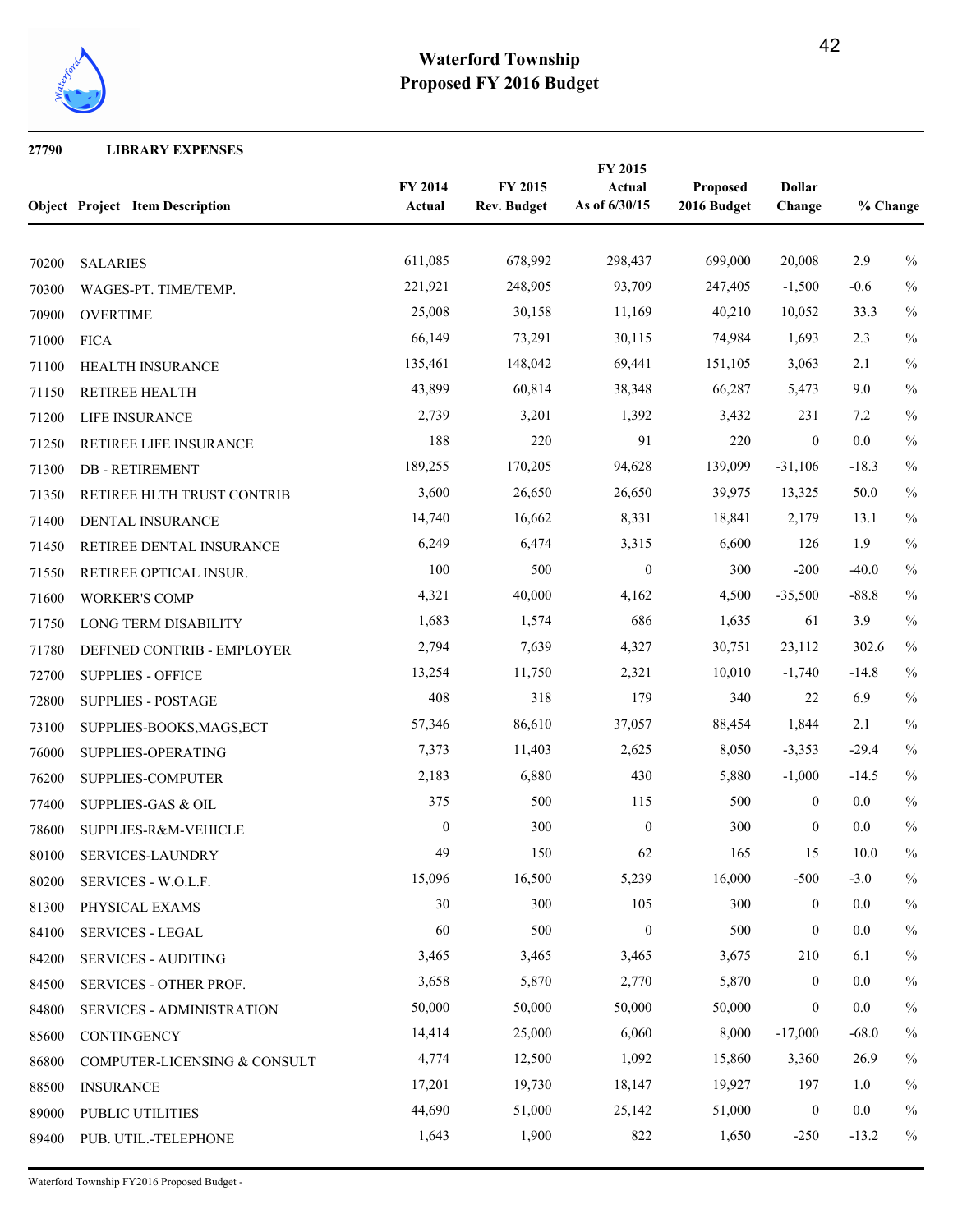

| <b>MISCELLANEOUS EXPENSE</b><br><b>EXP FOR GRANTS</b><br><b>BANK SERVICE CHARGES</b><br><b>MEMBERSHIPS &amp; DUES</b><br><b>CONFERENCES &amp; TRAINING</b><br><b>COMMUNITY PROMOTIONS</b><br><b>TAX ROLL ADJUSTMENTS</b><br><b>CAPITAL - BLDG IMRPV</b><br><b>CAPITAL - OFFC EQUIP</b><br>CAPITAL - COMPUTER EQUIPMENT<br>CAPITAL - LIBRARY BOOKS REF MT<br>CAPITAL - CAPITAL LEASE | 38,497<br>208<br>$\boldsymbol{0}$<br>20<br>3,285<br>427<br>$\boldsymbol{0}$<br>8,540<br>$\boldsymbol{0}$<br>384<br>266<br>77,013<br>2,395 | 47,000<br>500<br>4,000<br>150<br>5,000<br>3,500<br>2,200<br>19,768<br>223,700<br>1,000<br>32,480<br>103,500<br>7,699 | $30\,$<br>2,525<br>25<br>2,819<br>289<br>767<br>3,013<br>12,118<br>$\boldsymbol{0}$<br>1,169<br>37,426<br>3,413 | 51,310<br>500<br>2,400<br>150<br>5,170<br>4,700<br>1,200<br>14,431<br>45,243<br>1,000<br>31,100<br>100,099<br>7,699 | 4,310<br>$\overline{0}$<br>$-1,600$<br>$\overline{0}$<br>170<br>1,200<br>$-1,000$<br>$-5,337$<br>$-178,457$<br>$\mathbf{0}$<br>$-1,380$<br>$-3,401$<br>$\mathbf{0}$ | 9.2<br>$0.0\,$<br>$-40.0$<br>$0.0\,$<br>3.4<br>34.3<br>$-45.5$<br>$-27.0$<br>$-79.8$<br>$0.0\,$<br>$-4.2$<br>$-3.3$<br>$0.0\,$ | $\%$<br>$\frac{0}{0}$<br>$\%$<br>$\%$<br>$\frac{0}{0}$<br>$\frac{0}{0}$<br>$\%$<br>$\%$<br>$\%$<br>$\%$<br>$\frac{0}{0}$<br>$\frac{0}{0}$<br>$\frac{0}{0}$<br>$\frac{0}{0}$ |
|-------------------------------------------------------------------------------------------------------------------------------------------------------------------------------------------------------------------------------------------------------------------------------------------------------------------------------------------------------------------------------------|-------------------------------------------------------------------------------------------------------------------------------------------|----------------------------------------------------------------------------------------------------------------------|-----------------------------------------------------------------------------------------------------------------|---------------------------------------------------------------------------------------------------------------------|---------------------------------------------------------------------------------------------------------------------------------------------------------------------|--------------------------------------------------------------------------------------------------------------------------------|-----------------------------------------------------------------------------------------------------------------------------------------------------------------------------|
|                                                                                                                                                                                                                                                                                                                                                                                     |                                                                                                                                           |                                                                                                                      |                                                                                                                 |                                                                                                                     |                                                                                                                                                                     |                                                                                                                                |                                                                                                                                                                             |
|                                                                                                                                                                                                                                                                                                                                                                                     |                                                                                                                                           |                                                                                                                      |                                                                                                                 |                                                                                                                     |                                                                                                                                                                     |                                                                                                                                |                                                                                                                                                                             |
|                                                                                                                                                                                                                                                                                                                                                                                     |                                                                                                                                           |                                                                                                                      |                                                                                                                 |                                                                                                                     |                                                                                                                                                                     |                                                                                                                                |                                                                                                                                                                             |
|                                                                                                                                                                                                                                                                                                                                                                                     |                                                                                                                                           |                                                                                                                      |                                                                                                                 |                                                                                                                     |                                                                                                                                                                     |                                                                                                                                |                                                                                                                                                                             |
|                                                                                                                                                                                                                                                                                                                                                                                     |                                                                                                                                           |                                                                                                                      |                                                                                                                 |                                                                                                                     |                                                                                                                                                                     |                                                                                                                                |                                                                                                                                                                             |
|                                                                                                                                                                                                                                                                                                                                                                                     |                                                                                                                                           |                                                                                                                      |                                                                                                                 |                                                                                                                     |                                                                                                                                                                     |                                                                                                                                |                                                                                                                                                                             |
|                                                                                                                                                                                                                                                                                                                                                                                     |                                                                                                                                           |                                                                                                                      |                                                                                                                 |                                                                                                                     |                                                                                                                                                                     |                                                                                                                                |                                                                                                                                                                             |
|                                                                                                                                                                                                                                                                                                                                                                                     |                                                                                                                                           |                                                                                                                      |                                                                                                                 |                                                                                                                     |                                                                                                                                                                     |                                                                                                                                |                                                                                                                                                                             |
|                                                                                                                                                                                                                                                                                                                                                                                     |                                                                                                                                           |                                                                                                                      |                                                                                                                 |                                                                                                                     |                                                                                                                                                                     |                                                                                                                                |                                                                                                                                                                             |
|                                                                                                                                                                                                                                                                                                                                                                                     |                                                                                                                                           |                                                                                                                      |                                                                                                                 |                                                                                                                     |                                                                                                                                                                     |                                                                                                                                |                                                                                                                                                                             |
|                                                                                                                                                                                                                                                                                                                                                                                     |                                                                                                                                           |                                                                                                                      |                                                                                                                 |                                                                                                                     |                                                                                                                                                                     |                                                                                                                                |                                                                                                                                                                             |
|                                                                                                                                                                                                                                                                                                                                                                                     |                                                                                                                                           |                                                                                                                      |                                                                                                                 |                                                                                                                     |                                                                                                                                                                     |                                                                                                                                |                                                                                                                                                                             |
| <b>CONTR R&amp;M-BUILDING</b>                                                                                                                                                                                                                                                                                                                                                       |                                                                                                                                           |                                                                                                                      | 9,743                                                                                                           |                                                                                                                     |                                                                                                                                                                     |                                                                                                                                |                                                                                                                                                                             |
| CONTR R&M-OFFICE EQUIP                                                                                                                                                                                                                                                                                                                                                              | 1,756                                                                                                                                     |                                                                                                                      | 3,618                                                                                                           | 8,609                                                                                                               |                                                                                                                                                                     | 18.8                                                                                                                           |                                                                                                                                                                             |
| <b>CONTR R&amp;M-COMPUTER</b>                                                                                                                                                                                                                                                                                                                                                       | 96,784                                                                                                                                    | 90,308                                                                                                               | 32,314                                                                                                          | 94,365                                                                                                              | 4,057                                                                                                                                                               | 4.5                                                                                                                            | $\%$                                                                                                                                                                        |
| <b>CONTR R&amp;M-VEHICLE</b>                                                                                                                                                                                                                                                                                                                                                        | 470                                                                                                                                       | 200                                                                                                                  |                                                                                                                 | 200                                                                                                                 | $\overline{0}$                                                                                                                                                      | $0.0\,$                                                                                                                        | $\frac{0}{0}$                                                                                                                                                               |
| <b>CONTR R&amp;M-TELEPHONE</b>                                                                                                                                                                                                                                                                                                                                                      | 1,267                                                                                                                                     |                                                                                                                      |                                                                                                                 |                                                                                                                     |                                                                                                                                                                     |                                                                                                                                |                                                                                                                                                                             |
|                                                                                                                                                                                                                                                                                                                                                                                     |                                                                                                                                           |                                                                                                                      | 7,245                                                                                                           | $\mathbf{0}$                                                                                                        |                                                                                                                                                                     | 1,364                                                                                                                          |                                                                                                                                                                             |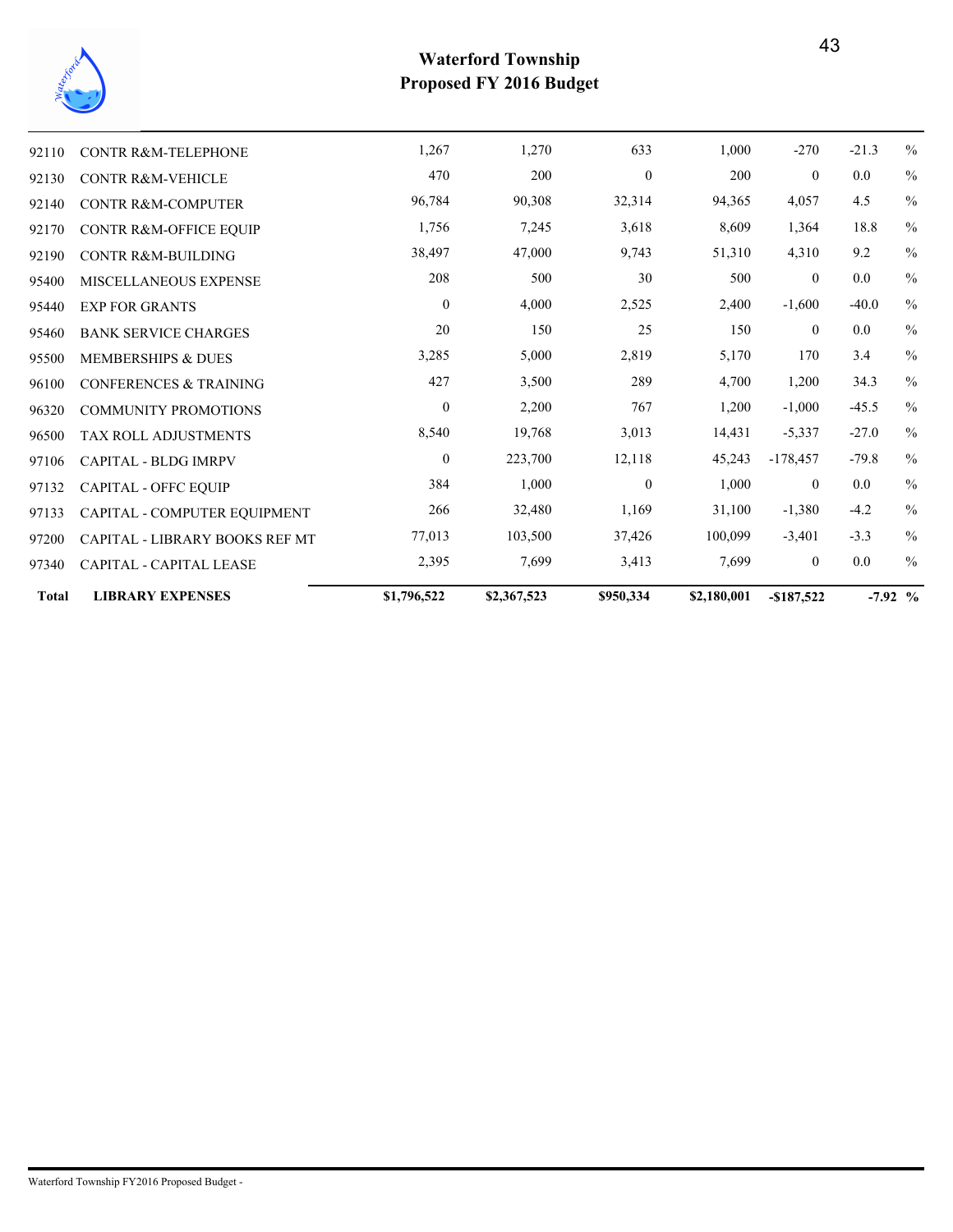

### **28001 PARKS & REC REVENUE**

|              |                                        |                          |                               | FY 2015                   |                                |                         |            |               |
|--------------|----------------------------------------|--------------------------|-------------------------------|---------------------------|--------------------------------|-------------------------|------------|---------------|
|              | <b>Object</b> Project Item Description | <b>FY 2014</b><br>Actual | <b>FY 2015</b><br>Rev. Budget | Actual<br>As of $6/30/15$ | <b>Proposed</b><br>2016 Budget | <b>Dollar</b><br>Change | % Change   |               |
|              |                                        | $\boldsymbol{0}$         | $-942,505$                    | $-950,298$                | $-962,480$                     | $-19,975$               | 2.1        | $\%$          |
| 40600        | <b>MILLAGE I</b>                       |                          |                               |                           |                                |                         |            |               |
| 58200        | <b>GRANTS - OTHER</b>                  | $\theta$                 | $-25,000$                     | $\mathbf{0}$              | $-25,000$                      | $\overline{0}$          | 0.0        | $\frac{0}{0}$ |
| 60140        | <b>FEES - YOUTH ENRICHMENT</b>         | $\mathbf{0}$             | $-583,000$                    | $-329,926$                | $-533,700$                     | 49,300                  | $-8.5$     | $\%$          |
| 64100        | <b>SALES - ASSETS</b>                  | $\theta$                 | $-350$                        | $\mathbf{0}$              | $-350$                         | $\overline{0}$          | 0.0        | $\frac{0}{0}$ |
| 66400        | <b>INTEREST REVENUE</b>                | $\mathbf{0}$             | $-100$                        | $-2,874$                  | $-1,750$                       | $-1,650$                | 1,650.0 %  |               |
| 66701        | <b>RENTALS - WRC</b>                   | $\mathbf{0}$             | $-70,000$                     | $-33,547$                 | $-68,500$                      | 1,500                   | $-2.1$     | $\%$          |
| 67402        | <b>CONTRIB-GENERAL FUND</b>            | $\mathbf{0}$             | $-300,000$                    | $-300,000$                | $-275,000$                     | 25,000                  | $-8.3$     | $\%$          |
| 67406        | <b>CONTRIB-PARKS &amp; REC</b>         | $\boldsymbol{0}$         | $-3,500$                      | 6,552                     | $-3,500$                       | $\mathbf{0}$            | 0.0        | $\frac{0}{0}$ |
| 68500        | CONCESSIONS - P/R                      | $\theta$                 | $-3,500$                      | $-1,618$                  | $-3,000$                       | 500                     | $-14.3$    | $\%$          |
| 69100        | SENIORS EXTENDED TRAVEL                | $\boldsymbol{0}$         | $-21,000$                     | $-26,465$                 | $-24,000$                      | $-3,000$                | 14.3       | $\frac{0}{0}$ |
| <b>Total</b> | <b>PARKS &amp; REC REVENUE</b>         | \$0                      | -\$1,948,955                  | $-$1,638,176$             | $-\$1,897,280$                 | \$51,675                | $-2.65\,%$ |               |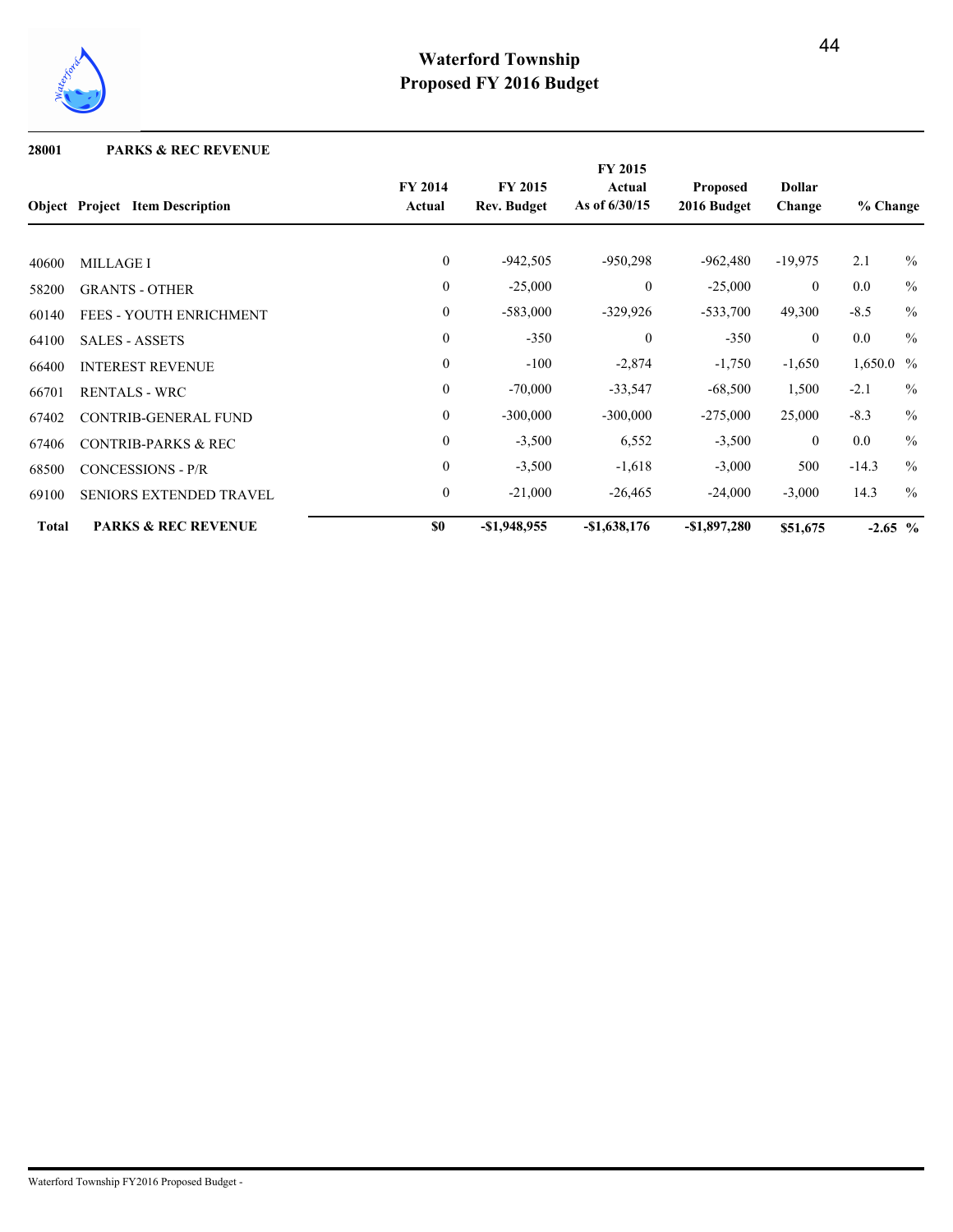

### **PARKS & REC EXPENSES**

|       | <b>Object Project Item Description</b> | FY 2014<br>Actual | FY 2015<br><b>Rev. Budget</b> | FY 2015<br>Actual<br>As of 6/30/15 | Proposed<br>2016 Budget | <b>Dollar</b><br>Change | % Change  |               |
|-------|----------------------------------------|-------------------|-------------------------------|------------------------------------|-------------------------|-------------------------|-----------|---------------|
| 70200 | <b>SALARIES</b>                        | $\boldsymbol{0}$  | 422,873                       | 179,943                            | 422,873                 | $\mathbf{0}$            | $0.0\,$   | $\%$          |
| 70300 | WAGES-PT. TIME/TEMP.                   | $\boldsymbol{0}$  | 162,600                       | 67,047                             | 162,600                 | $\mathbf{0}$            | 0.0       | $\%$          |
| 70325 | WAGES - PART TIME SEASONAL             | $\overline{0}$    | 84,000                        | 12,594                             | 86,000                  | 2,000                   | 2.4       | $\%$          |
| 70350 | WAGES-PT TIME RECR PROG                | $\mathbf{0}$      | 96,000                        | 21,733                             | 90,000                  | $-6,000$                | $-6.3$    | $\%$          |
| 70900 | <b>OVERTIME</b>                        | $\boldsymbol{0}$  | 23,000                        | 13,009                             | 23,000                  | $\mathbf{0}$            | $0.0\,$   | $\%$          |
| 71000 | <b>FICA</b>                            | $\boldsymbol{0}$  | 60,318                        | 22,347                             | 60,705                  | 387                     | 0.6       | $\%$          |
| 71100 | HEALTH INSURANCE                       | $\boldsymbol{0}$  | 62,009                        | 19,092                             | 42,417                  | $-19,592$               | $-31.6$   | $\%$          |
| 71200 | LIFE INSURANCE                         | $\boldsymbol{0}$  | 1,576                         | 701                                | 1,850                   | 274                     | 17.4      | $\frac{0}{0}$ |
| 71300 | <b>DB-RETIREMENT</b>                   | $\boldsymbol{0}$  | 130,220                       | 72,397                             | 94,099                  | $-36,121$               | $-27.7$   | $\%$          |
| 71350 | RETIREE HLTH TRUST CONTRIB             | $\boldsymbol{0}$  | 16,400                        | 16,400                             | 24,600                  | 8,200                   | 50.0      | $\%$          |
| 71400 | DENTAL INSURANCE                       | $\boldsymbol{0}$  | 9,295                         | 3,898                              | 10,766                  | 1,471                   | 15.8      | $\frac{0}{0}$ |
| 71750 | LONG TERM DISABILITY                   | $\overline{0}$    | 802                           | 403                                | 941                     | 139                     | 17.3      | $\%$          |
| 71780 | DEFINED CONTRIB - EMPLOYER             | $\boldsymbol{0}$  | 7,431                         | 3,016                              | 13,573                  | 6,142                   | 82.7      | $\%$          |
| 72700 | <b>SUPPLIES - OFFICE</b>               | $\boldsymbol{0}$  | 3,000                         | 2,227                              | 3,000                   | $\mathbf{0}$            | 0.0       | $\frac{0}{0}$ |
| 72800 | <b>SUPPLIES - POSTAGE</b>              | $\boldsymbol{0}$  | 2,000                         | 1,083                              | 2,000                   | $\mathbf{0}$            | 0.0       | $\%$          |
| 73200 | SUPPLIES-CONCESSIONS                   | $\boldsymbol{0}$  | 500                           | 154                                | 500                     | $\mathbf{0}$            | 0.0       | $\frac{0}{0}$ |
| 77400 | <b>SUPPLIES-GAS &amp; OIL</b>          | $\boldsymbol{0}$  | 10,000                        | 2,396                              | 10,000                  | $\boldsymbol{0}$        | 0.0       | $\%$          |
| 77700 | SUPPLIES-UNIFORMS                      | $\boldsymbol{0}$  | 600                           | $\boldsymbol{0}$                   | 600                     | $\boldsymbol{0}$        | 0.0       | $\%$          |
| 78100 | WAT.REC CENT SUPPLIES-R&M-BLDG         | $\boldsymbol{0}$  | 18,000                        | 3,522                              | 18,000                  | $\mathbf{0}$            | 0.0       | $\%$          |
| 78200 | SUPPLIES-R&M-EQUIPMENT                 | $\mathbf{0}$      | 1,000                         | 251                                | 1,000                   | $\mathbf{0}$            | 0.0       | $\%$          |
| 78300 | HESS FARM SUPPLIES-R&M-GROUNDS         | $\mathbf{0}$      | 19,000                        | 8,069                              | 19,000                  | $\mathbf{0}$            | 0.0       | $\%$          |
| 78600 | SUPPLIES-R&M-VEHICLE                   | $\boldsymbol{0}$  | 7,500                         | 4,769                              | 7,500                   | $\mathbf{0}$            | 0.0       | $\%$          |
| 81300 | PHYSICAL EXAMS                         | $\mathbf{0}$      | 350                           | 240                                | 350                     | $\boldsymbol{0}$        | 0.0       | $\frac{0}{0}$ |
|       | 84100 SERVICES - LEGAL                 | $\theta$          | 650                           | $\theta$                           | 650                     | $\Omega$                | 0.0       | $\%$          |
| 84200 | <b>SERVICES - AUDITING</b>             | $\boldsymbol{0}$  | 2,000                         | 2,000                              | 2,000                   | $\mathbf{0}$            | 0.0       | $\%$          |
| 84500 | SERVICES - OTHER PROF.                 | $\boldsymbol{0}$  | 500                           | $\mathbf{0}$                       | 500                     | $\boldsymbol{0}$        | $0.0\,$   | $\%$          |
| 84800 | <b>SERVICES - ADMINISTRATION</b>       | $\boldsymbol{0}$  | 34,000                        | 34,000                             | 34,000                  | $\boldsymbol{0}$        | 0.0       | $\%$          |
| 85600 | CONTINGENCY                            | $\mathbf{0}$      | 5,000                         | $\overline{0}$                     | 5,000                   | $\mathbf{0}$            | 0.0       | $\%$          |
| 86000 | <b>MILEAGE</b>                         | 0                 | 1,500                         | $\Omega$                           | 1,000                   | $-500$                  | $-33.3$   | $\%$          |
| 86100 | <b>VEHICLE EXPENSE</b>                 | 0                 | $\boldsymbol{0}$              | $\mathbf{0}$                       | 7,831                   | 7,831                   | 7,831.0 % |               |
| 86800 | COMPUTER-LICENSING & CONSULT           | 0                 | $\boldsymbol{0}$              | $\overline{0}$                     | 1,590                   | 1,590                   | 1,590.0 % |               |
| 88200 | PRINTING & PUBLISHING                  | 0                 | 18,000                        | 3,092                              | 18,000                  | $\boldsymbol{0}$        | $0.0\,$   | $\%$          |
| 88500 | <b>INSURANCE</b>                       | $\theta$          | 16,091                        | 14,834                             | 16,252                  | 161                     | 1.0       | $\%$          |
| 89000 | WAT.REC CENTER -PUBLIC UTILITY         | 0                 | 70,000                        | 31,690                             | 70,000                  | $\boldsymbol{0}$        | 0.0       | $\%$          |
| 89400 | PUB. UTIL.-TELEPHONE                   | 0                 | 7,500                         | 3,232                              | 6,500                   | $-1,000$                | $-13.3$   | $\%$          |

Waterford Township FY2016 Proposed Budget -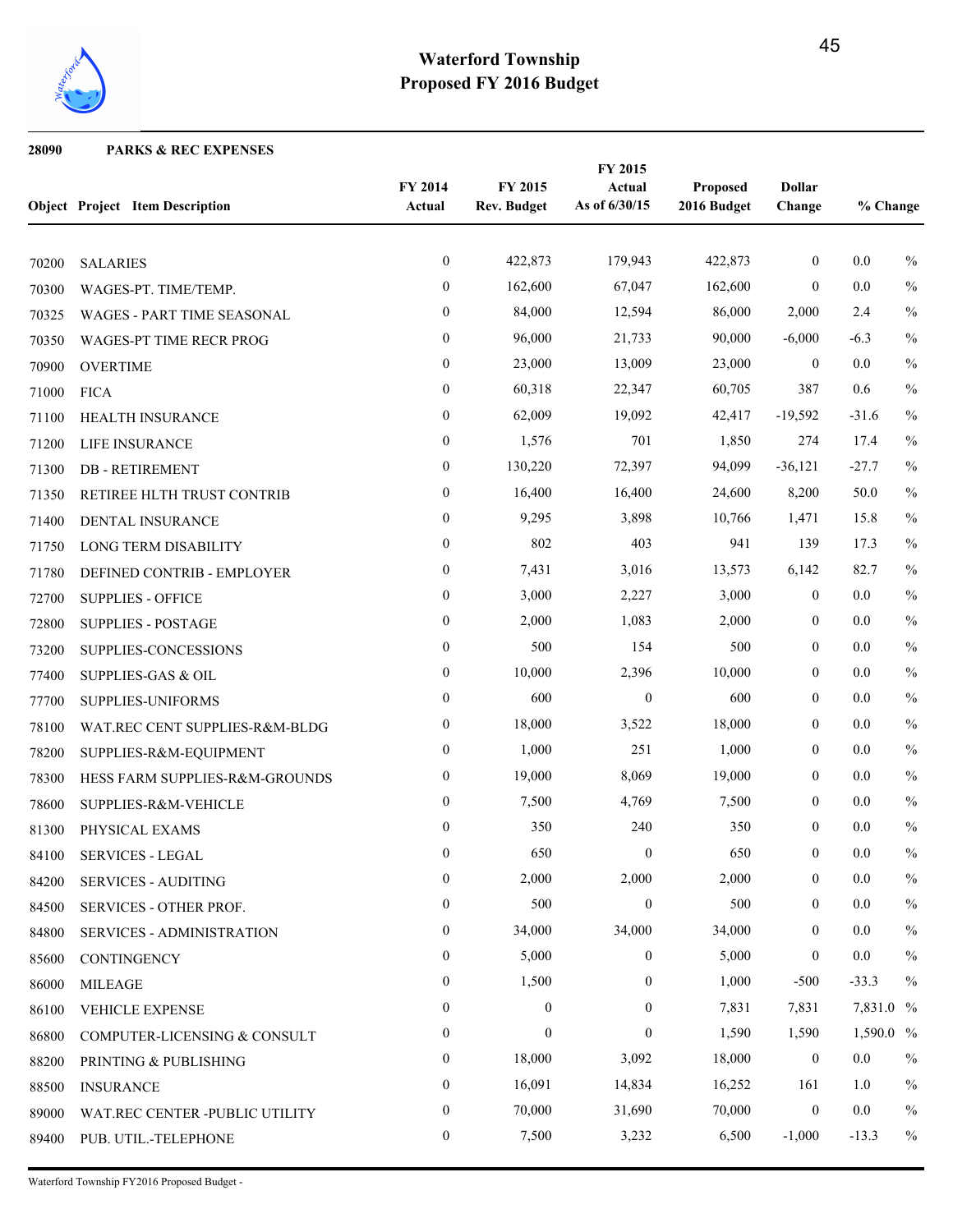

| <b>Total</b> | <b>PARKS &amp; REC EXPENSES</b>          | \$0              | \$1,876,265      | \$693,118        | \$1,837,677 | $-$ \$38,588   | $-2.06$ % |               |
|--------------|------------------------------------------|------------------|------------------|------------------|-------------|----------------|-----------|---------------|
| 99901        | CAPITAL PROJECT ALLOCATION               | $\overline{0}$   | 45,000           | $\mathbf{0}$     | 45,000      | $\overline{0}$ | $0.0\,$   | $\frac{0}{0}$ |
| 97340        | <b>CAPITAL - CAPITAL LEASE</b>           | $\boldsymbol{0}$ | 3,600            | 1,403            | 3,600       | $\overline{0}$ | 0.0       | $\frac{0}{0}$ |
| 97133        | CAPITAL - COMPUTER EQUIPMENT             | $\boldsymbol{0}$ | $\boldsymbol{0}$ | $\boldsymbol{0}$ | 2,600       | 2,600          | 2,600.0 % |               |
| 97107        | CAPITAL - FACIL & OTHER IMPR             | $\boldsymbol{0}$ | 135,000          | 8,353            | 130,000     | $-5,000$       | $-3.7$    | $\frac{0}{0}$ |
| 96500        | <b>TAX ROLL ADJUSTMENTS</b>              | $\overline{0}$   | 100              | 855              | 2,250       | 2,150          | 2,150.0 % |               |
| 96320        | <b>COMMUNITY PROMOTIONS</b>              | $\overline{0}$   | 750              | 663              | 750         | $\overline{0}$ | $0.0\,$   | $\frac{0}{0}$ |
| 96100        | <b>CONFERENCES &amp; TRAINING</b>        | $\overline{0}$   | 2,000            | 447              | 2,000       | $\theta$       | 0.0       | $\frac{0}{0}$ |
| 95600        | REC ACT - YOUTH ENRICHMENT               | $\overline{0}$   | 225,000          | 104,472          | 223,000     | $-2,000$       | $-0.9$    | $\frac{0}{0}$ |
| 95500        | <b>MEMBERSHIPS &amp; DUES</b>            | $\boldsymbol{0}$ | 3,000            | 870              | 3,000       | $\mathbf{0}$   | 0.0       | $\frac{0}{0}$ |
| 95460        | <b>BANK SERVICE CHARGES</b>              | $\overline{0}$   | 150              | $\boldsymbol{0}$ | 150         | $\overline{0}$ | 0.0       | $\frac{0}{0}$ |
| 95440        | <b>EXPENSES - DONATIONS &amp; GRANTS</b> | $\boldsymbol{0}$ | 28,000           | 4,063            | 28,000      | $\overline{0}$ | 0.0       | $\frac{0}{0}$ |
| 95400        | <b>MISCELLANEOUS EXPENSE</b>             | $\overline{0}$   | 1,750            | 481              | 1,750       | $\mathbf{0}$   | 0.0       | $\frac{0}{0}$ |
| 92220        | <b>HESS FARM-CONTR R&amp;M-PARKS</b>     | $\mathbf{0}$     | 90,000           | 17,664           | 89,400      | $-600$         | $-0.7$    | $\frac{0}{0}$ |
| 92190        | WAT REC CEN CONTR R&M-BUILDING           | $\overline{0}$   | 25,000           | 4,528            | 24,400      | $-600$         | $-2.4$    | $\frac{0}{0}$ |
| 92170        | CONTR R&M-OFFICE EQUIP                   | $\overline{0}$   | 3,000            | 607              | 3,000       | $\overline{0}$ | 0.0       | $\frac{0}{0}$ |
| 92140        | <b>CONTR R&amp;M-COMPUTER</b>            | $\overline{0}$   | 12,200           | 3,724            | 12,080      | $-120$         | $-1.0$    | $\frac{0}{0}$ |
| 92130        | <b>CONTR R&amp;M-VEHICLE</b>             | $\mathbf{0}$     | 8,000            | 849              | 8,000       | $\mathbf{0}$   | 0.0       | $\frac{0}{0}$ |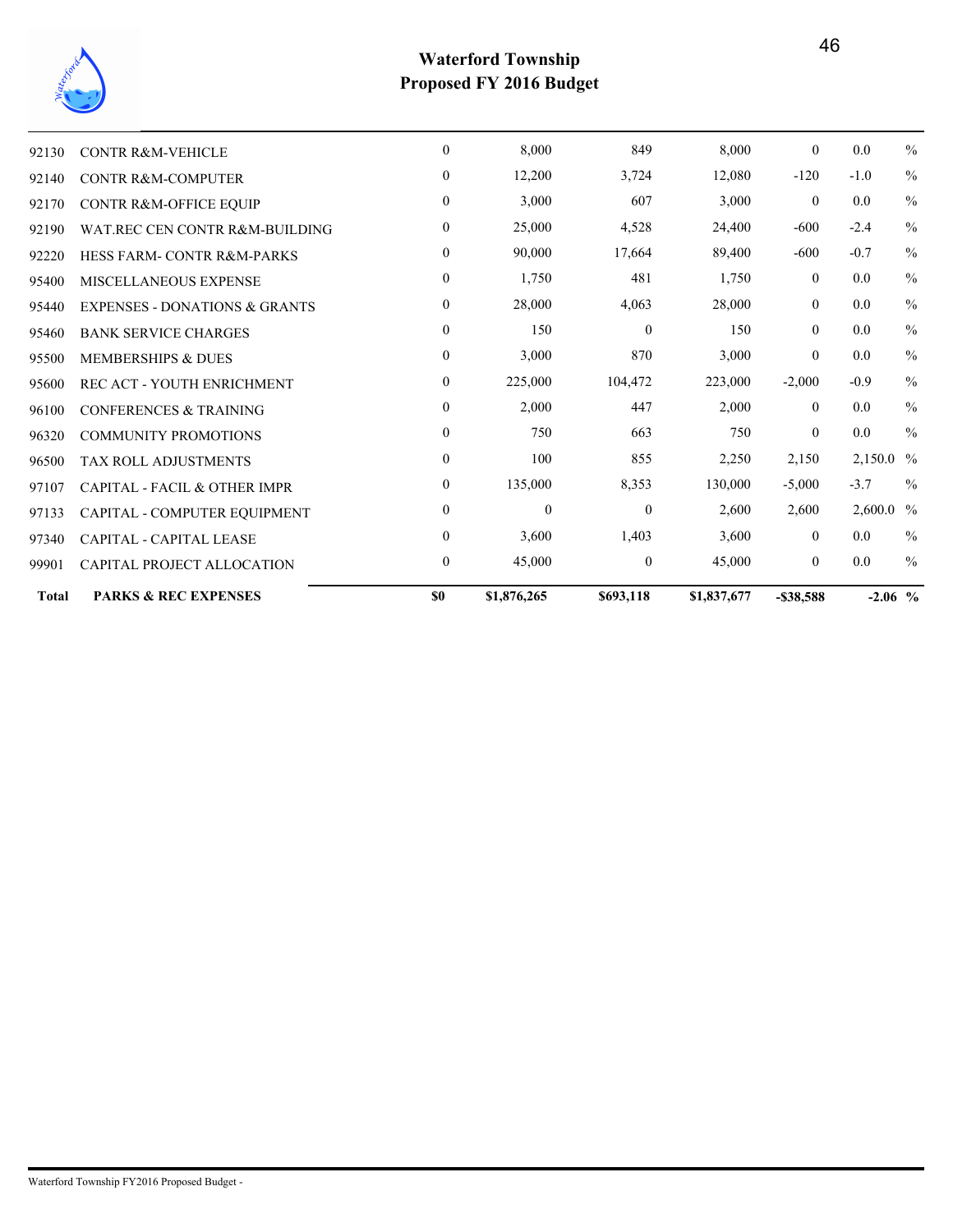

### **30601 P/F DEBT REVENUES**

|              | <b>Object</b> Project Item Description | <b>FY 2014</b><br>Actual | <b>FY 2015</b><br><b>Rev. Budget</b> | <b>FY 2015</b><br>Actual<br>As of $6/30/15$ | <b>Dollar</b><br><b>Proposed</b><br>2016 Budget<br>Change |              | % Change |               |
|--------------|----------------------------------------|--------------------------|--------------------------------------|---------------------------------------------|-----------------------------------------------------------|--------------|----------|---------------|
|              |                                        |                          |                                      |                                             |                                                           |              |          |               |
| 40600        | MILLAGE I                              | $-1,317,036$             | $-1,300,656$                         | $-1,311,366$                                | $-1,328,223$                                              | $-27.567$    | 2.1      | $\%$          |
| 60210        | <b>FEES - EXEMPT HOUSING</b>           | $-2,264$                 | $-1,600$                             | $\overline{0}$                              | $-1,900$                                                  | $-300$       | 18.8     | $\frac{0}{0}$ |
| 66400        | <b>INTEREST REVENUE</b>                | $-36$                    | $-298$                               | $-34$                                       | $-398$                                                    | $-100$       | 33.6     | $\frac{0}{0}$ |
| <b>Total</b> | <b>P/F DEBT REVENUES</b>               | $-$1,319,336$            | $-$1,302,554$                        | $-$1,311,399$                               | $-$1,330,521$                                             | $-$ \$27,967 |          | $2.15\%$      |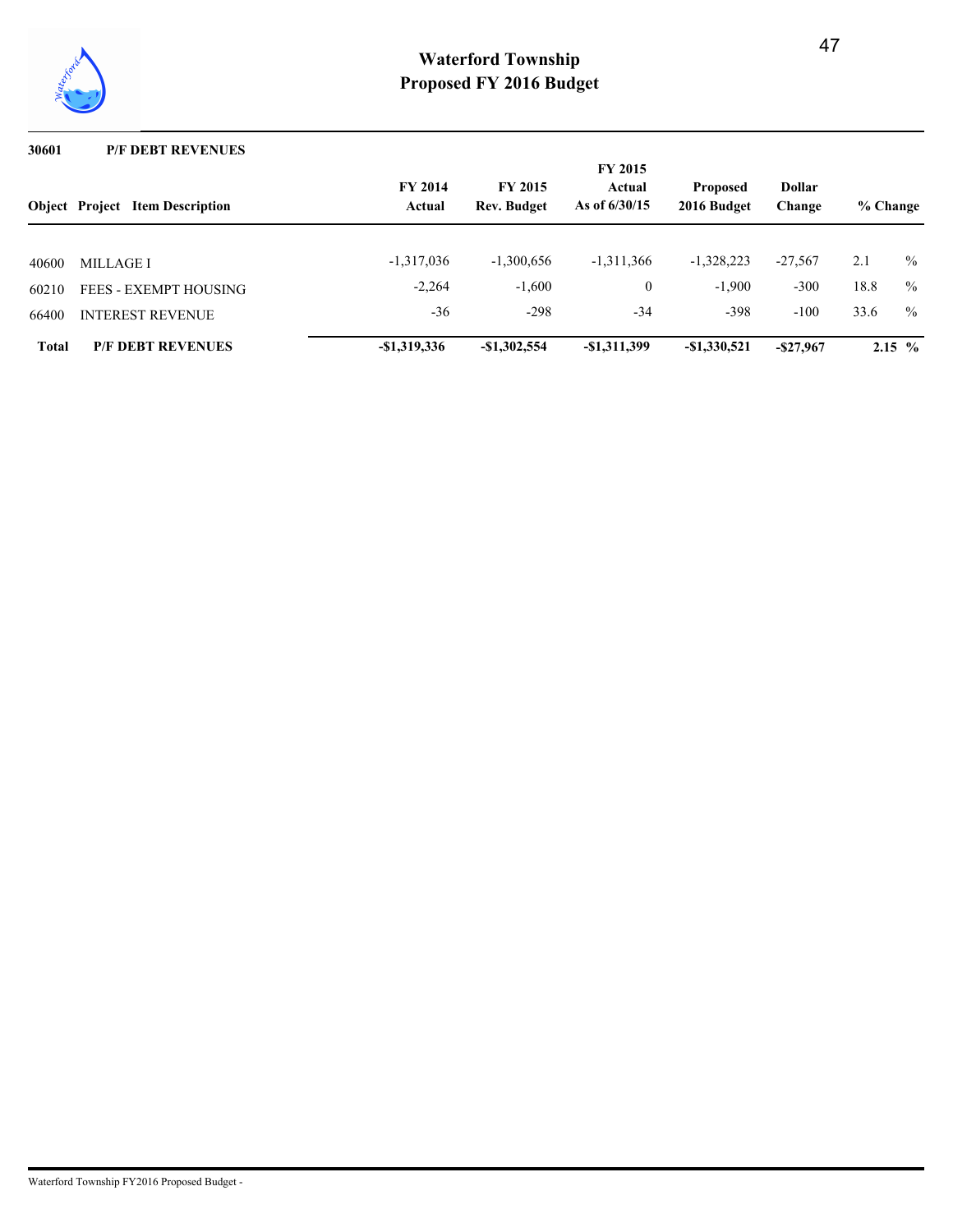

### **30690 P&F BOND DEBT 1998/1999**

|              | <b>Object Project Item Description</b> | <b>FY 2014</b><br><b>FY 2015</b><br>As of $6/30/15$<br><b>Rev. Budget</b><br>Actual |             |              |             |              |         | % Change |
|--------------|----------------------------------------|-------------------------------------------------------------------------------------|-------------|--------------|-------------|--------------|---------|----------|
|              |                                        | 5,497                                                                               | 7,033       | 2,231        | 5,134       | $-1,899$     | $-27.0$ | $\%$     |
| 96500        | <b>TAX ROLL ADJUSTMENTS</b>            |                                                                                     |             |              |             |              |         |          |
| 99015        | Principal - P&F Bonds                  | 1,040,000                                                                           | 1,125,000   | 1,125,000    | 1,200,000   | 75,000       | 6.7     | $\%$     |
| 99221        | Interest - P&F Bonds                   | 170,910                                                                             | 142,075     | 79,475       | 107,200     | $-34,875$    | $-24.5$ | $\%$     |
| 99300        | <b>AGENT FEES</b>                      | 500                                                                                 | 500         | $\mathbf{0}$ | 500         | $\mathbf{0}$ | 0.0     | $\%$     |
| <b>Total</b> | <b>P&amp;F BOND DEBT 1998/1999</b>     | \$1,216,907                                                                         | \$1,274,608 | \$1,206,706  | \$1,312,834 | \$38,226     |         | 3.00 $%$ |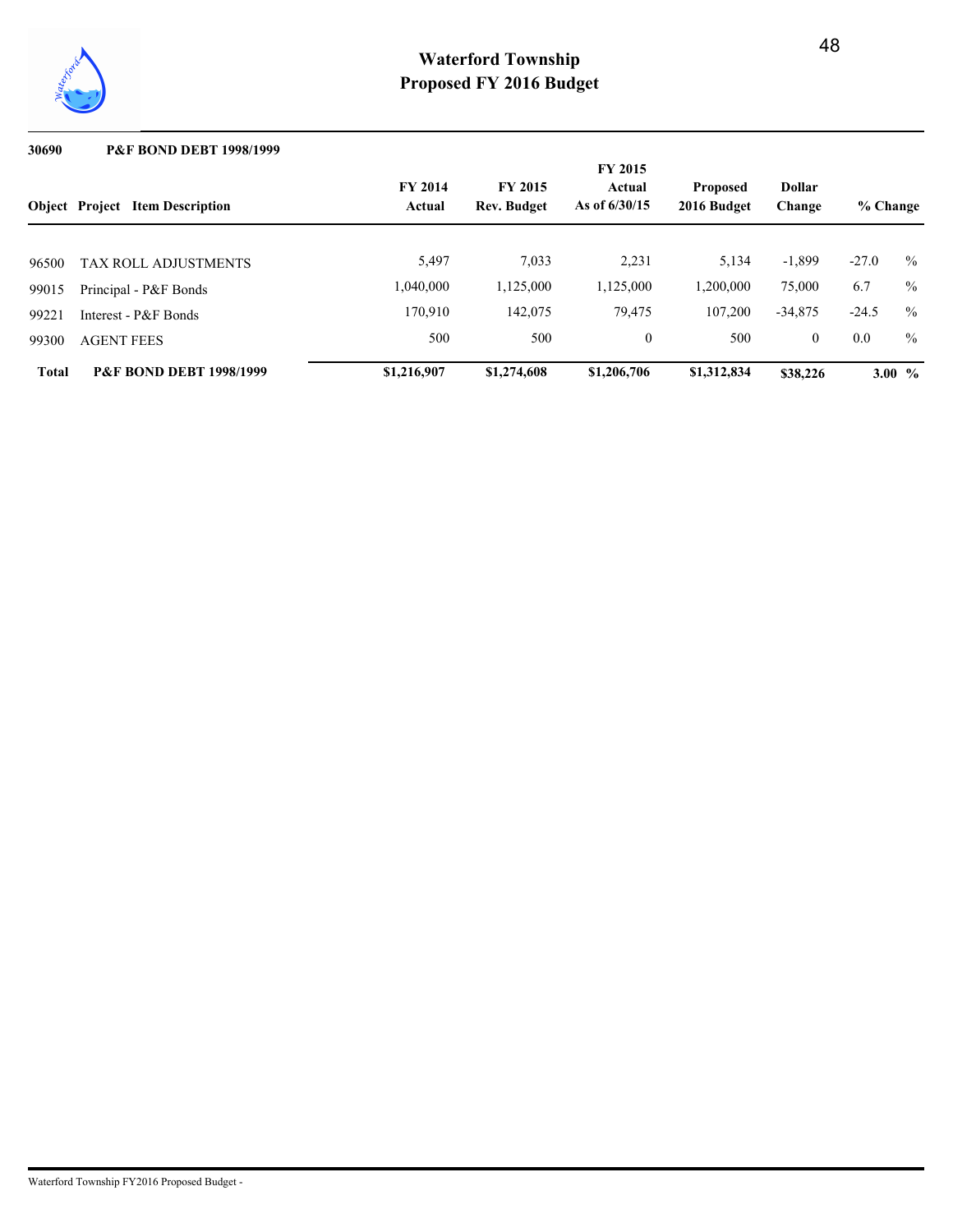

| 31601        | <b>UNEMPLOYMENT INS SVC - REVENUE</b>  |                          |                                      | <b>FY 2015</b>            |                                |                  |          |          |  |  |  |  |  |
|--------------|----------------------------------------|--------------------------|--------------------------------------|---------------------------|--------------------------------|------------------|----------|----------|--|--|--|--|--|
|              | <b>Object</b> Project Item Description | <b>FY 2014</b><br>Actual | <b>FY 2015</b><br><b>Rev. Budget</b> | Actual<br>As of $6/30/15$ | <b>Proposed</b><br>2016 Budget | Dollar<br>Change | % Change |          |  |  |  |  |  |
| 67410        | <b>CONTRIB-OTHER</b>                   | $-242.364$               | $-80.284$                            | -77.857                   | $-80.284$                      |                  | 0.0      | $\%$     |  |  |  |  |  |
| <b>Total</b> | <b>UNEMPLOYMENT INS SVC - REVENUE</b>  | $-$ \$242,364            | -\$80,284                            | $-577,857$                | -\$80,284                      | \$0              |          | $0.00\%$ |  |  |  |  |  |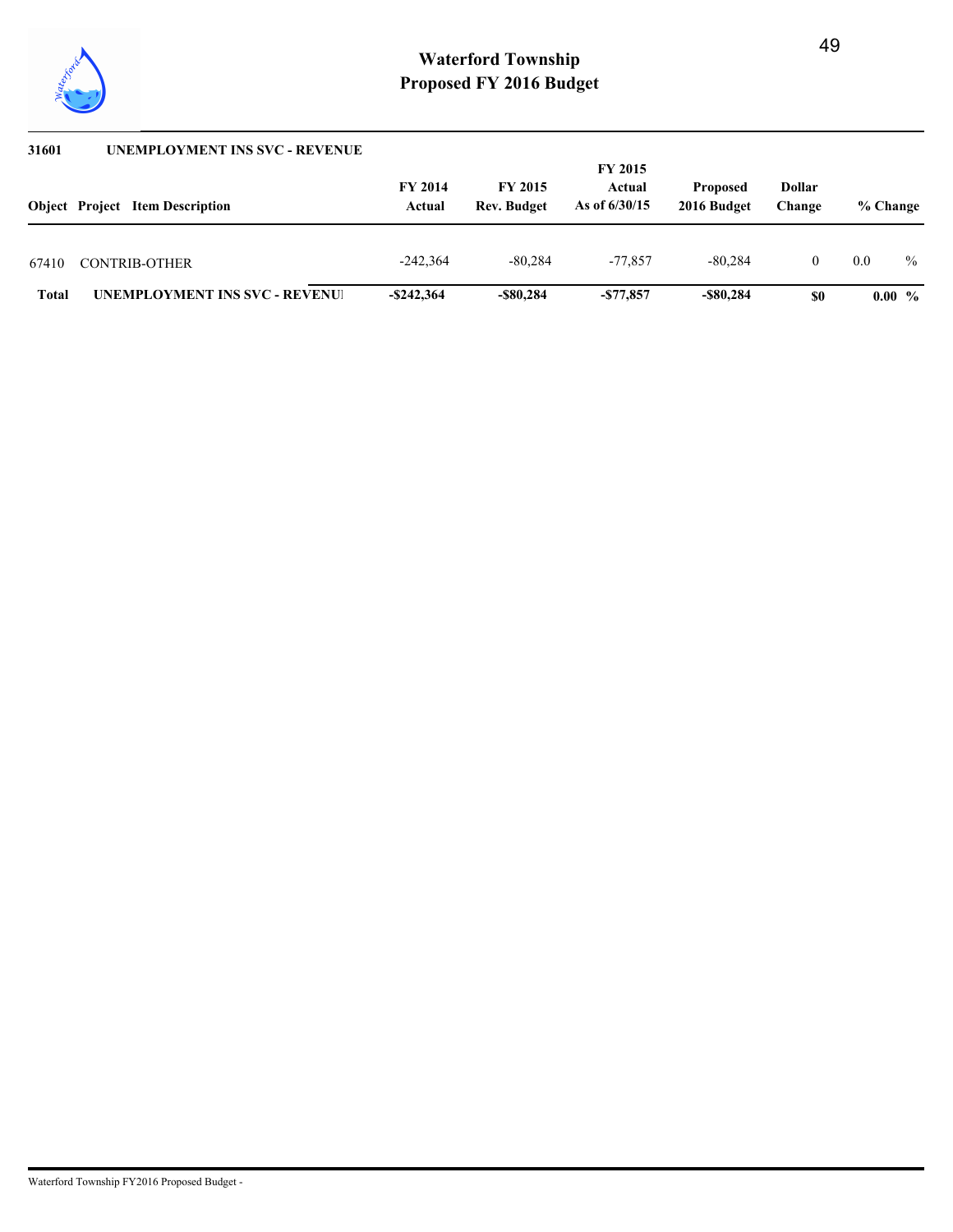

| 31630 | <b>UNEMPLOYMENT INS SVC- EXPENSE</b>   |                          |                                      | <b>FY 2015</b>            |                                |                  |     |               |
|-------|----------------------------------------|--------------------------|--------------------------------------|---------------------------|--------------------------------|------------------|-----|---------------|
|       | <b>Object</b> Project Item Description | <b>FY 2014</b><br>Actual | <b>FY 2015</b><br><b>Rev. Budget</b> | Actual<br>As of $6/30/15$ | <b>Proposed</b><br>2016 Budget | Dollar<br>Change |     | % Change      |
| 71900 | UNEMPLOYMENT COMP INSUR                | 242,439                  | 428,608                              | $\bf{0}$                  | 428.608                        |                  | 0.0 | $\frac{0}{0}$ |
| Total | <b>UNEMPLOYMENT INS SVC- EXPENSE</b>   | \$242,439                | \$428,608                            | \$0                       | \$428,608                      | \$0              |     | $0.00\%$      |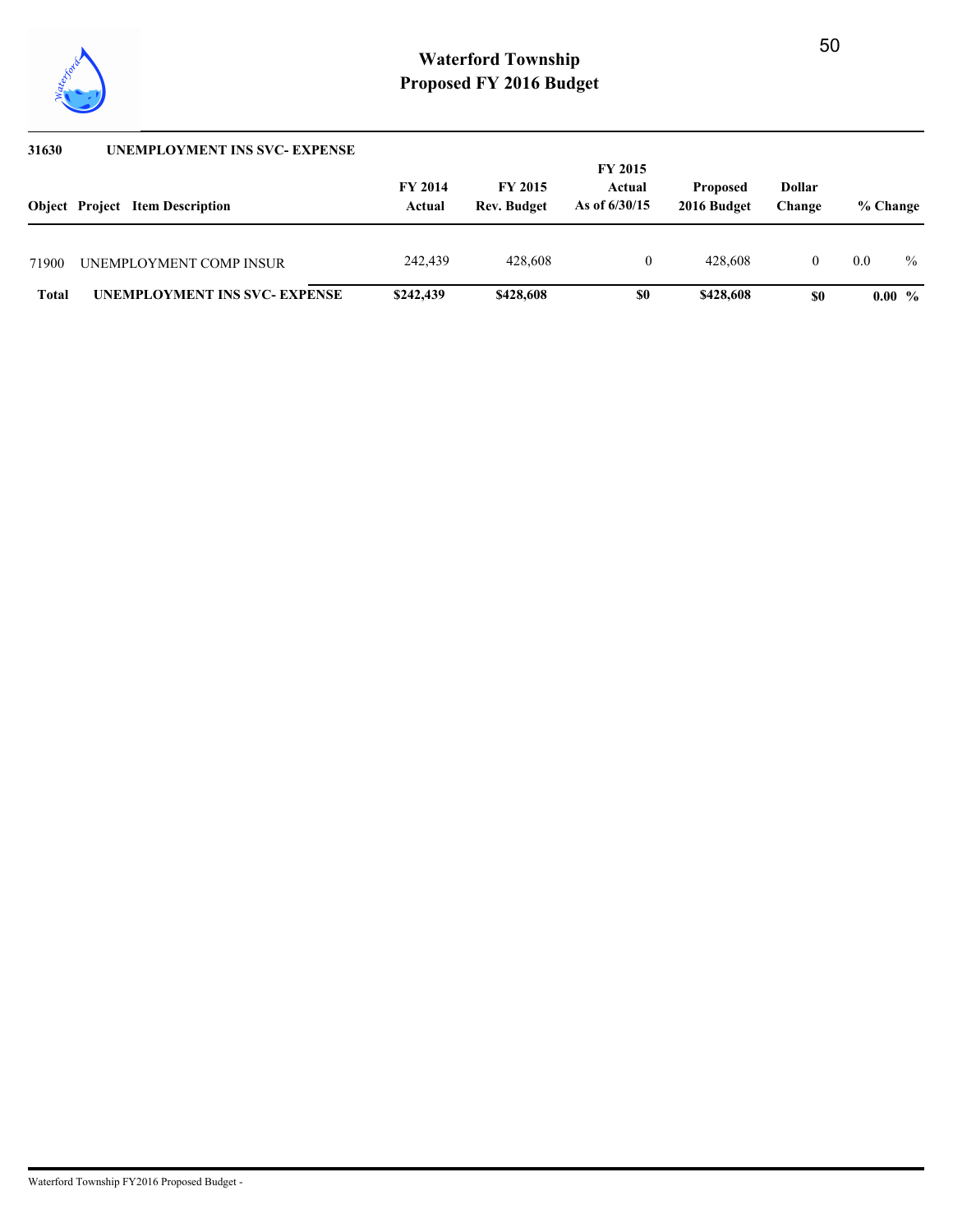

| 33001        | <b>CAPITAL PROJECT REVENUE</b>         |                          |                                      |                           |                                |                  |          |               |
|--------------|----------------------------------------|--------------------------|--------------------------------------|---------------------------|--------------------------------|------------------|----------|---------------|
|              |                                        |                          |                                      | <b>FY 2015</b>            |                                |                  |          |               |
|              | <b>Object</b> Project Item Description | <b>FY 2014</b><br>Actual | <b>FY 2015</b><br><b>Rev. Budget</b> | Actual<br>As of $6/30/15$ | <b>Proposed</b><br>2016 Budget | Dollar<br>Change | % Change |               |
|              |                                        |                          |                                      |                           |                                |                  |          |               |
| 66400        | <b>INTEREST REVENUE - POOLED</b>       | $\Omega$                 |                                      |                           | $-900$                         | -900             | $-900.0$ | $\frac{0}{0}$ |
| <b>Total</b> | <b>CAPITAL PROJECT REVENUE</b>         | \$0                      | \$0                                  | \$0                       | -\$900                         | -\$900           | $0.00\%$ |               |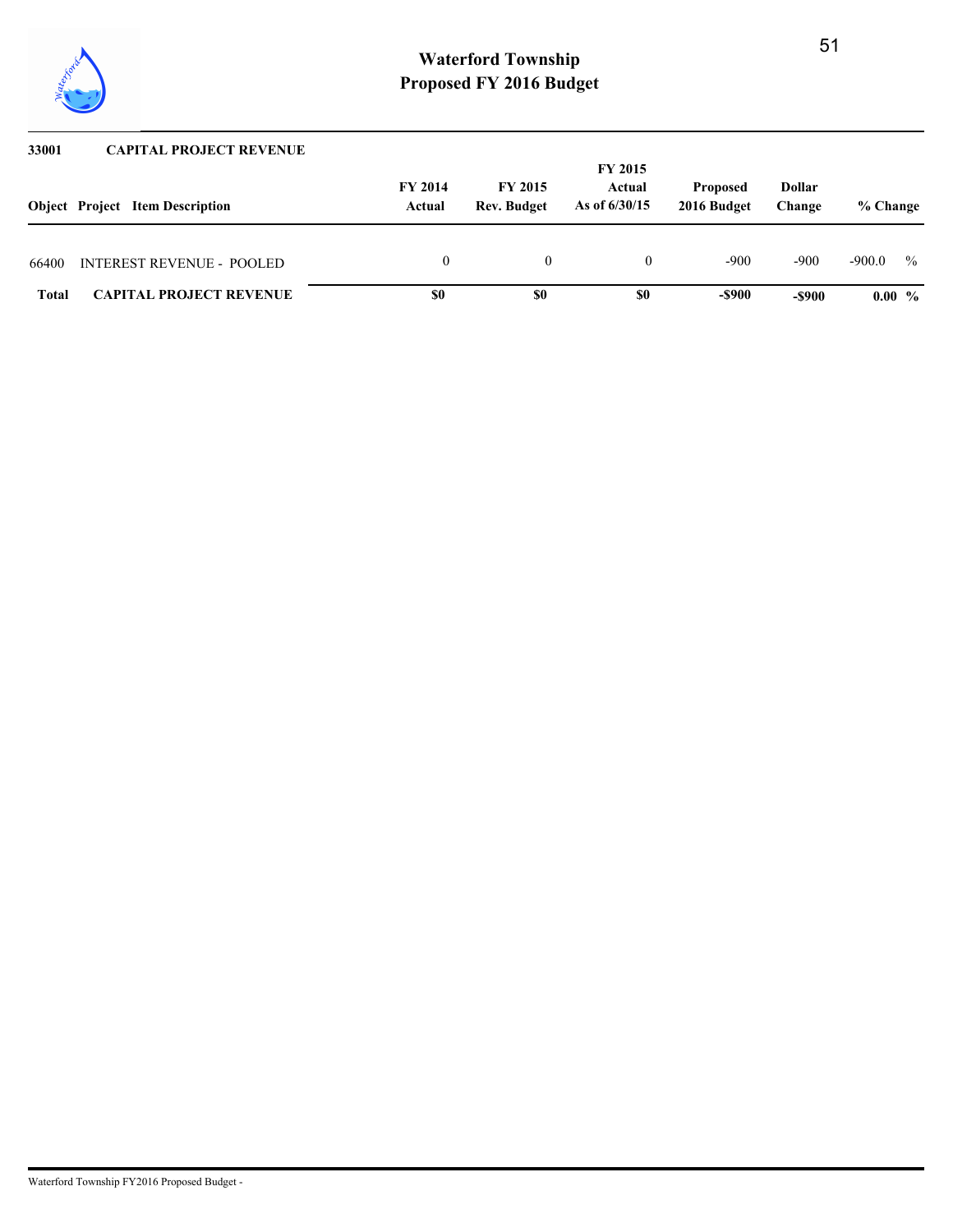

### **36001 MOTOR POOL FUND**

|              | <b>Object Project Item Description</b> | <b>FY 2014</b> | <b>FY 2015</b><br><b>FY 2015</b><br><b>Dollar</b><br>Actual<br><b>Proposed</b><br>As of $6/30/15$<br>2016 Budget<br><b>Rev. Budget</b><br>Actual<br>Change |                |              |                |            |               |  |
|--------------|----------------------------------------|----------------|------------------------------------------------------------------------------------------------------------------------------------------------------------|----------------|--------------|----------------|------------|---------------|--|
|              |                                        |                |                                                                                                                                                            |                |              |                | % Change   |               |  |
| 64100        | <b>SALES - ASSETS</b>                  | $\theta$       | $-4,500$                                                                                                                                                   | $\overline{0}$ | $-4,500$     | $\overline{0}$ | 0.0        | $\frac{0}{0}$ |  |
| 66400        | <b>INTEREST REVENUE - Pooled</b>       | $-3,117$       | $-828$                                                                                                                                                     | $-969$         | $-1.107$     | $-279$         | 33.7       | $\%$          |  |
| 68700        | REVENUE - VEHICLE USE                  | $-173,231$     | $-164.500$                                                                                                                                                 | $-142.042$     | $-142.042$   | 22,458         | $-13.7$    | $\%$          |  |
| <b>Total</b> | <b>MOTOR POOL FUND</b>                 | $-$176,348$    | $-$ \$169,828                                                                                                                                              | $-$ \$143,011  | $-\$147,649$ | \$22,179       | $-13.06$ % |               |  |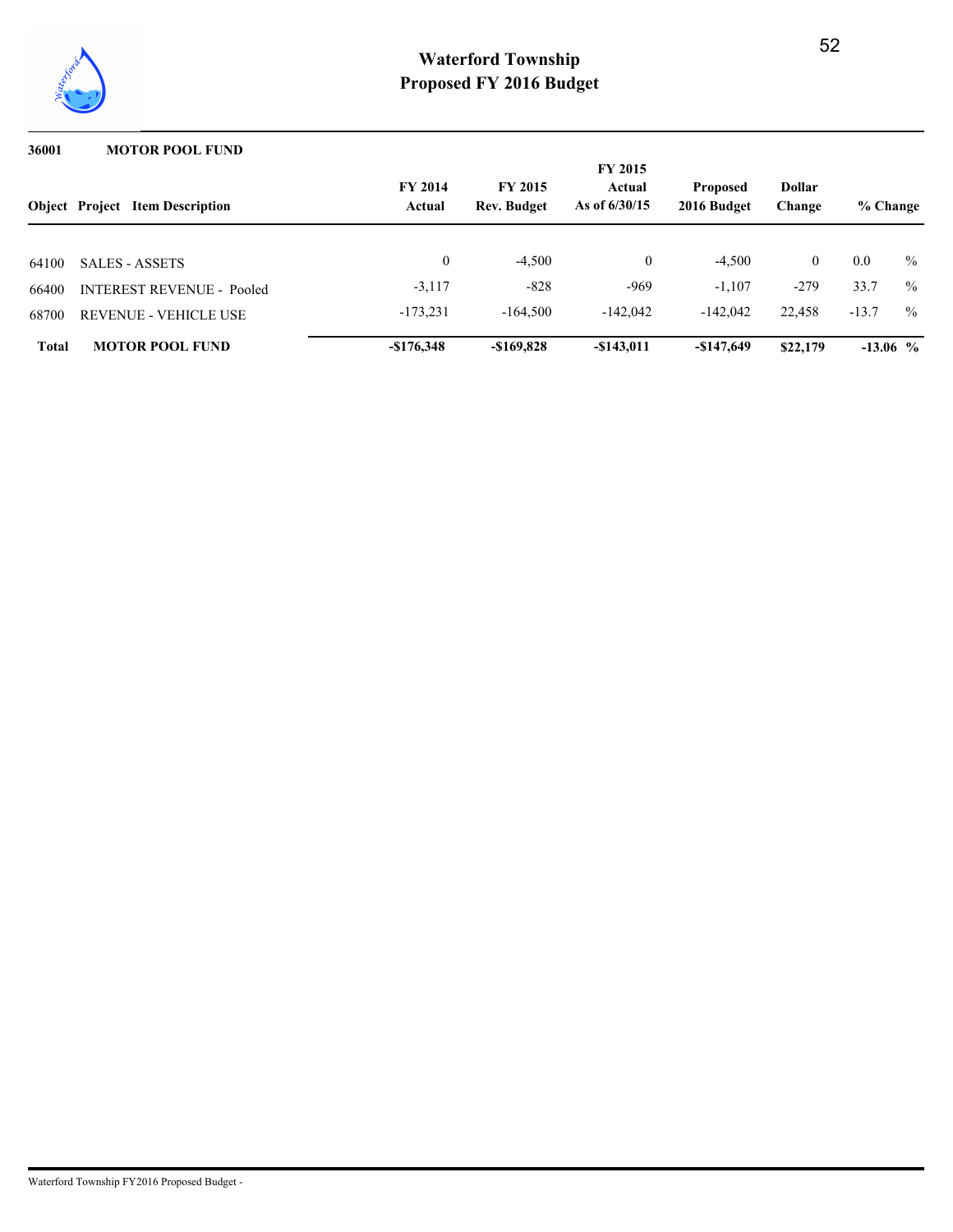

| 36090          | <b>MOTOR POOL FUND</b>                                |                          |                                      |                                             |                                |                         |                   |                                |
|----------------|-------------------------------------------------------|--------------------------|--------------------------------------|---------------------------------------------|--------------------------------|-------------------------|-------------------|--------------------------------|
|                | <b>Object</b> Project Item Description                | <b>FY 2014</b><br>Actual | <b>FY 2015</b><br><b>Rev. Budget</b> | <b>FY 2015</b><br>Actual<br>As of $6/30/15$ | <b>Proposed</b><br>2016 Budget | <b>Dollar</b><br>Change | % Change          |                                |
|                |                                                       |                          |                                      |                                             |                                |                         |                   |                                |
| 97136<br>99200 | <b>CAPITAL - VEHICLES</b><br>INTR EXP-MOTOR POOL FUND | 0                        | 161,505<br>2.995                     | 0<br>2.994                                  | $\bf{0}$<br>12,580             | $-161.505$<br>9,585     | $-100.0$<br>320.0 | $\frac{0}{0}$<br>$\frac{0}{0}$ |
| <b>Total</b>   | <b>MOTOR POOL FUND</b>                                | \$0                      | \$164,500                            | \$2,994                                     | \$12,580                       | $-$ \$151,920           | $-92.35\%$        |                                |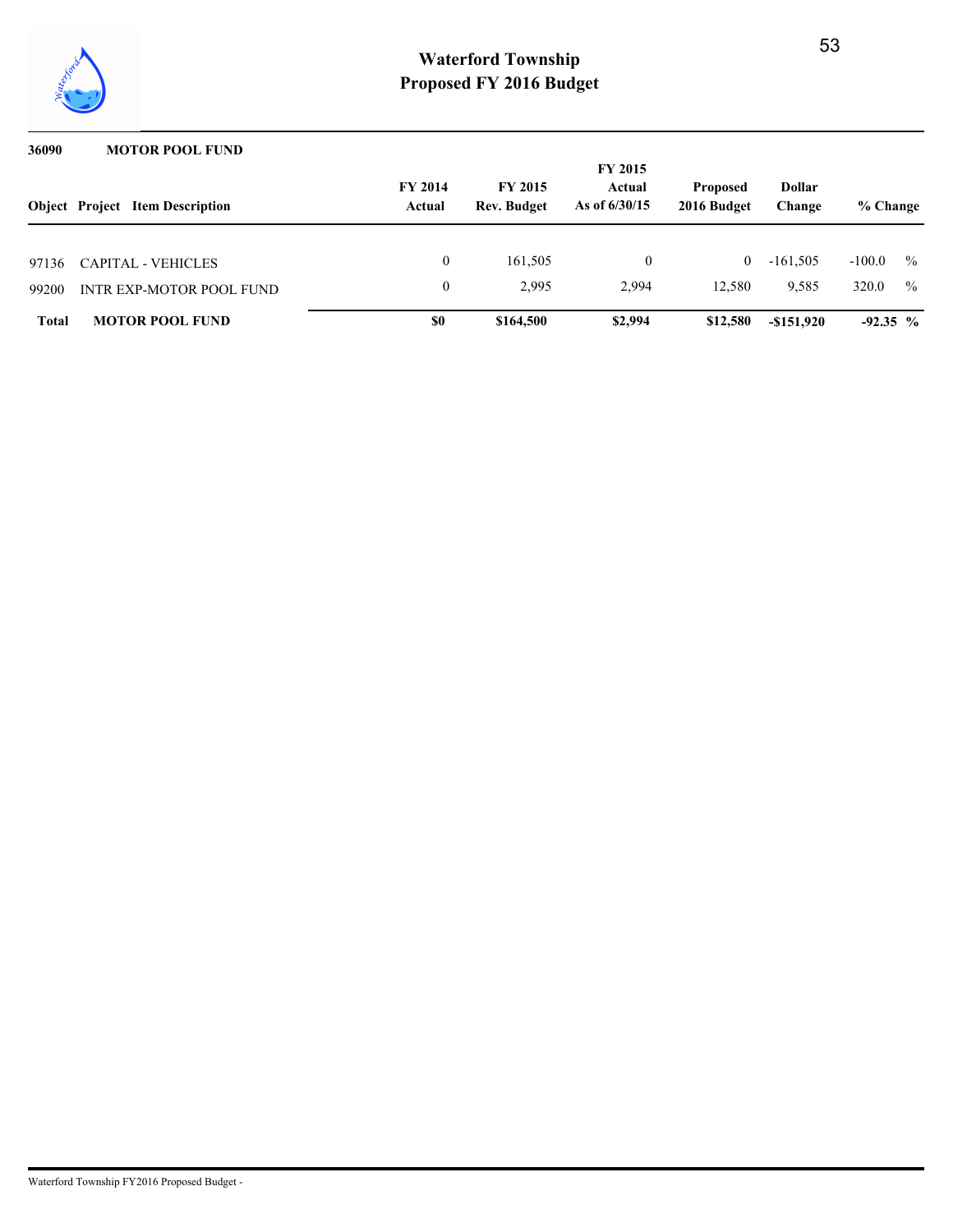

**59001 WATER REVENUES**

|              |                                        |                 |                 | <b>FY 2015</b>  |                 |                  |          |               |
|--------------|----------------------------------------|-----------------|-----------------|-----------------|-----------------|------------------|----------|---------------|
|              |                                        | <b>FY 2014</b>  | <b>FY 2015</b>  | Actual          | <b>Proposed</b> | Dollar           | % Change |               |
|              | <b>Object</b> Project Item Description | Actual          | Rev. Budget     | As of $6/30/15$ | 2016 Budget     | Change           |          |               |
|              |                                        |                 |                 |                 |                 |                  |          |               |
| 64500        | <b>SALES - WATER/METERED</b>           | $-4,347,281$    | $-5,400,000$    | $-1,918,129$    | $-5,400,000$    | $\boldsymbol{0}$ | 0.0      | $\%$          |
| 64800        | <b>SALES - MATERIALS/SERVICE</b>       | $-241,233$      | $-150,000$      | $-63,818$       | $-150,000$      | $\mathbf{0}$     | 0.0      | $\frac{0}{0}$ |
| 65006        | <b>CHARGE - WATER TAP</b>              | $-75,524$       | $-55,000$       | $-42,250$       | $-55,000$       | $\mathbf{0}$     | 0.0      | $\frac{0}{0}$ |
| 65007        | <b>CHARGE - WATER METER</b>            | $-23,415$       | $-30,000$       | $-15,625$       | $-30,000$       | $\boldsymbol{0}$ | 0.0      | $\frac{0}{0}$ |
| 65010        | <b>CHARGE - CAP EQUALIZATION</b>       | $-64,459$       | $-55,000$       | $-30,550$       | $-55,000$       | $\mathbf{0}$     | 0.0      | $\frac{0}{0}$ |
| 66403        | <b>INTR. REV.-ASSMTS.</b>              | $-6,443$        | $-20,000$       | $-8,910$        | $-20,000$       | $\mathbf{0}$     | 0.0      | $\frac{0}{0}$ |
| 66702        | <b>RENTALS - HYDRANT</b>               | $-1,350$        | $-1,800$        | $-300$          | $-1,800$        | $\boldsymbol{0}$ | 0.0      | $\frac{0}{0}$ |
| 69400        | <b>REVENUE - OTHER</b>                 | $-42,823$       | $-2,500$        | $-14,038$       | $-2,500$        | $\boldsymbol{0}$ | 0.0      | $\frac{0}{0}$ |
| <b>Total</b> | <b>WATER REVENUES</b>                  | $-$ \$4,802,528 | $-$ \$5,714,300 | $-$ \$2,093,621 | $-$ \$5,714,300 | <b>SO</b>        |          | $0.00\%$      |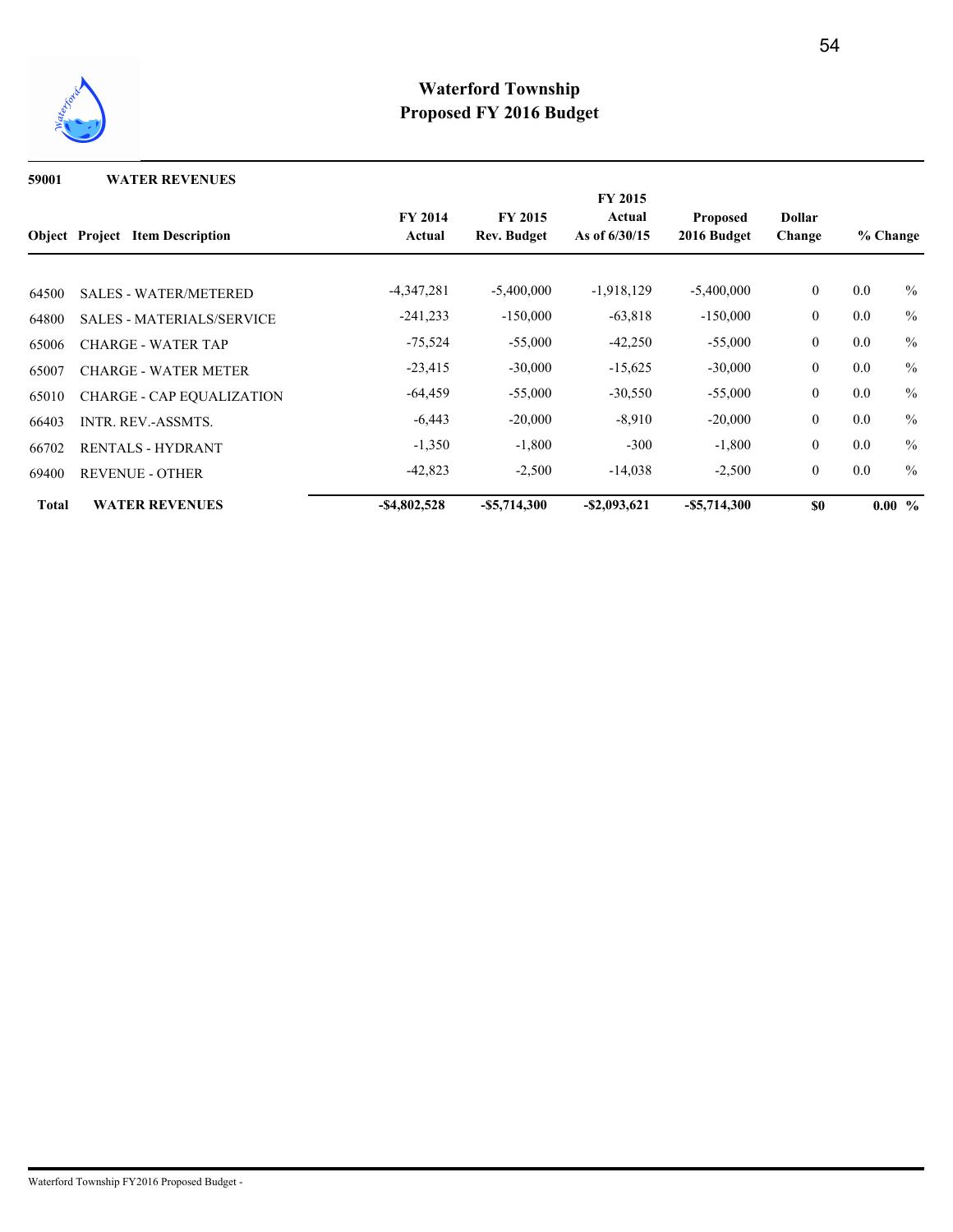

#### **59002 SEWER REVENUES**

|              | <b>Object Project Item Description</b> | <b>FY 2014</b><br>Actual | <b>FY 2015</b><br><b>Rev. Budget</b> | <b>FY 2015</b><br>Actual<br>As of $6/30/15$ | <b>Proposed</b><br>2016 Budget | <b>Dollar</b><br>Change |     | % Change      |
|--------------|----------------------------------------|--------------------------|--------------------------------------|---------------------------------------------|--------------------------------|-------------------------|-----|---------------|
| 46900        | PERMITS - SEWER CONN.                  | $-990$                   | $-500$                               | $-350$                                      | $-500$                         | $\mathbf{0}$            | 0.0 | $\frac{0}{0}$ |
| 65011        | <b>CHARGE - NEW CONNECTION</b>         | $-72,896$                | $-45,000$                            | $-40,564$                                   | $-45,000$                      | $\mathbf{0}$            | 0.0 | $\frac{0}{0}$ |
| 65012        | <b>CHARGE - SEWER USAGE</b>            | $-15,211,866$            | $-15,250,000$                        | $-6.444.451$                                | $-15,250,000$                  | $\mathbf{0}$            | 0.0 | $\frac{0}{0}$ |
| 66403        | <b>INTR. REV.-ASSMTS.</b>              | $-32,239$                | $-60,000$                            | $-33,991$                                   | $-60,000$                      | $\mathbf{0}$            | 0.0 | $\%$          |
| 69400        | <b>REVENUE - OTHER</b>                 | $-10$                    | $-100$                               | $-60$                                       | $-100$                         | $\mathbf{0}$            | 0.0 | $\frac{0}{0}$ |
| <b>Total</b> | <b>SEWER REVENUES</b>                  | $-$15.318.002$           | $-$15,355,600$                       | $-$ \$6,519,416                             | $-$15,355,600$                 | \$0                     |     | $0.00\%$      |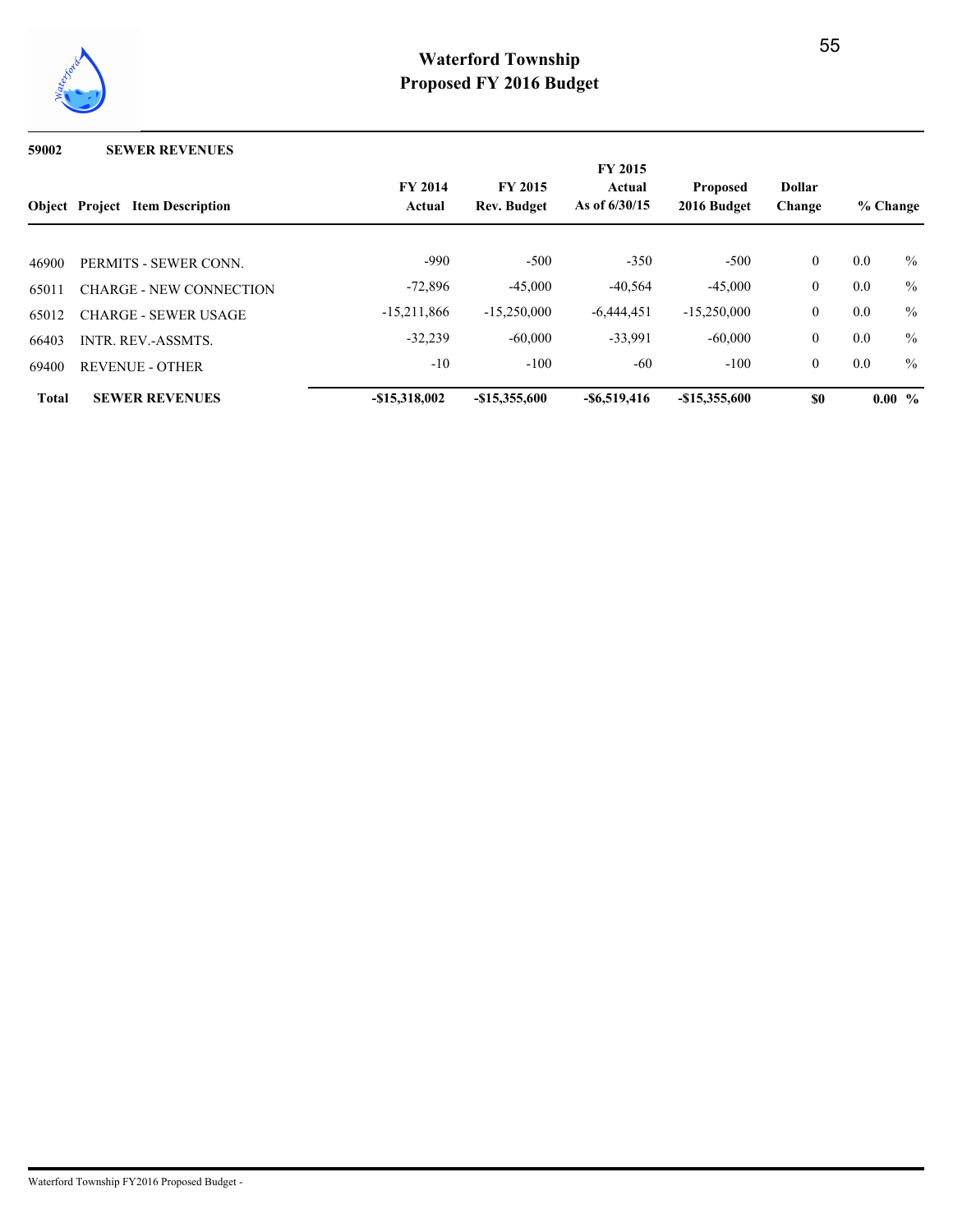

### **59003 WATER/SEWER REVENUES**

|              |                                        | <b>FY 2015</b>           |                                      |                           |                                |                         |          |               |
|--------------|----------------------------------------|--------------------------|--------------------------------------|---------------------------|--------------------------------|-------------------------|----------|---------------|
|              | <b>Object</b> Project Item Description | <b>FY 2014</b><br>Actual | <b>FY 2015</b><br><b>Rev. Budget</b> | Actual<br>As of $6/30/15$ | <b>Proposed</b><br>2016 Budget | <b>Dollar</b><br>Change | % Change |               |
| 56700        | STATE GRANT - WATER & SEWER            | $\boldsymbol{0}$         | $-20,000$                            | $\mathbf{0}$              | $-20,000$                      | $\mathbf{0}$            | 0.0      | $\%$          |
| 64100        | <b>SALES - ASSETS</b>                  | $-5,327$                 | $-1,000$                             | $\mathbf{0}$              | $-1,000$                       | $\mathbf{0}$            | 0.0      | $\frac{0}{0}$ |
| 66100        | <b>PENALTIES</b>                       | $-252,767$               | $-200,000$                           | $-125,614$                | $-235,500$                     | $-35,500$               | 17.8     | $\frac{0}{0}$ |
| 66400        | <b>INTEREST REVENUE</b>                | $-99.961$                | $-86,102$                            | $-49.913$                 | $-115, 115$                    | $-29,013$               | 33.7     | $\frac{0}{0}$ |
| 68920        | <b>CELL TOWER LEASE</b>                | $-135,204$               | $-130,000$                           | $-30,600$                 | $-136,000$                     | $-6,000$                | 4.6      | $\frac{0}{0}$ |
| 69400        | <b>REVENUE - OTHER</b>                 | $-109.699$               | $-120,000$                           | $-108,554$                | $-120,000$                     | $\mathbf{0}$            | 0.0      | $\frac{0}{0}$ |
| <b>Total</b> | <b>WATER/SEWER REVENUES</b>            | $-$ \$602,958            | $-$ \$557,102                        | $-$ \$314,682             | $-$ \$627,615                  | $-$ \$70,513            |          | $12.66~\%$    |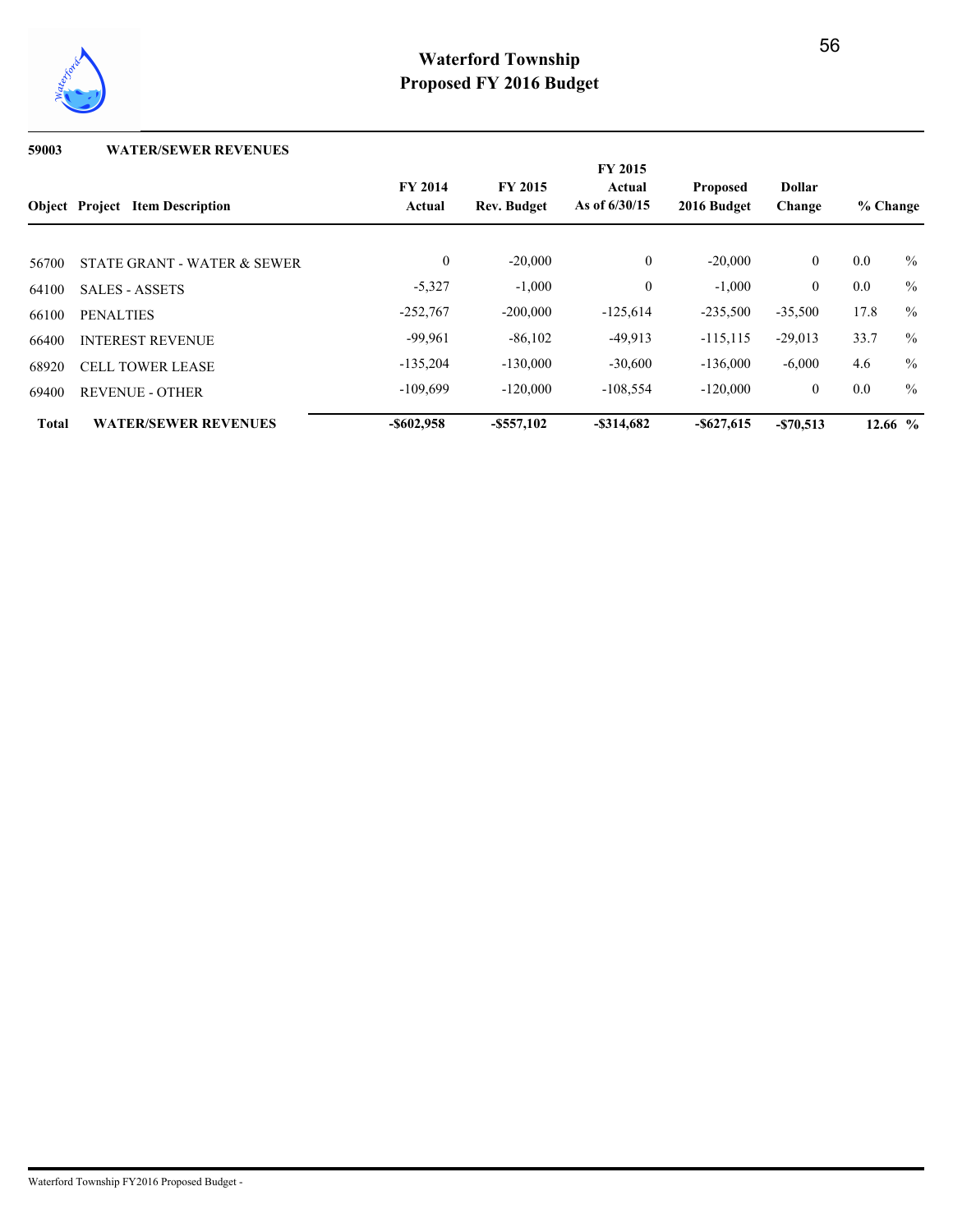

**59041 PUMPING & TREATMENT**

|              |                                        |                          |                               | <b>FY 2015</b>            |                                |                         |          |               |
|--------------|----------------------------------------|--------------------------|-------------------------------|---------------------------|--------------------------------|-------------------------|----------|---------------|
|              | <b>Object</b> Project Item Description | <b>FY 2014</b><br>Actual | <b>FY 2015</b><br>Rev. Budget | Actual<br>As of $6/30/15$ | <b>Proposed</b><br>2016 Budget | <b>Dollar</b><br>Change | % Change |               |
|              |                                        |                          |                               |                           |                                |                         |          |               |
| 70200        | <b>SALARIES</b>                        | 194,411                  | 187,126                       | 86,752                    | 193,000                        | 5,874                   | 3.1      | $\%$          |
| 70900        | <b>OVERTIME</b>                        | 9,731                    | 17,800                        | 12,844                    | 13,000                         | $-4,800$                | $-27.0$  | $\frac{0}{0}$ |
| 71000        | <b>FICA</b>                            | 15,956                   | 15,310                        | 7,577                     | 15,800                         | 490                     | 3.2      | $\frac{0}{0}$ |
| 77100        | <b>SUPPLIES-W/S SYSTEM</b>             | 135,249                  | 193,000                       | 78,631                    | 193,000                        | $\boldsymbol{0}$        | 0.0      | $\frac{0}{0}$ |
| 87900        | <b>WATER SAMPLING</b>                  | 12,629                   | 15,000                        | 8,462                     | 15,000                         | $\boldsymbol{0}$        | 0.0      | $\frac{0}{0}$ |
| 89000        | <b>PUBLIC UTILITIES</b>                | 546,599                  | 610,000                       | 265,258                   | 600,000                        | $-10,000$               | $-1.6$   | $\frac{0}{0}$ |
| 92180        | <b>CONTR R&amp;M-SYSTEM</b>            | 21,175                   | 85,300                        | 7,130                     | 156,000                        | 70,700                  | 82.9     | $\frac{0}{0}$ |
| 92230        | <b>CONTR R&amp;M-WELL</b>              | 1,572                    | 89,000                        | 53,680                    | 120,000                        | 31,000                  | 34.8     | $\frac{0}{0}$ |
| 95400        | MISCELLANEOUS EXPENSE                  | 94                       | 1,000                         | 214                       | 1,000                          | $\mathbf{0}$            | 0.0      | $\frac{0}{0}$ |
| <b>Total</b> | <b>PUMPING &amp; TREATMENT</b>         | \$937,416                | \$1,213,536                   | \$520,547                 | \$1,306,800                    | \$93,264                |          | $7.69\%$      |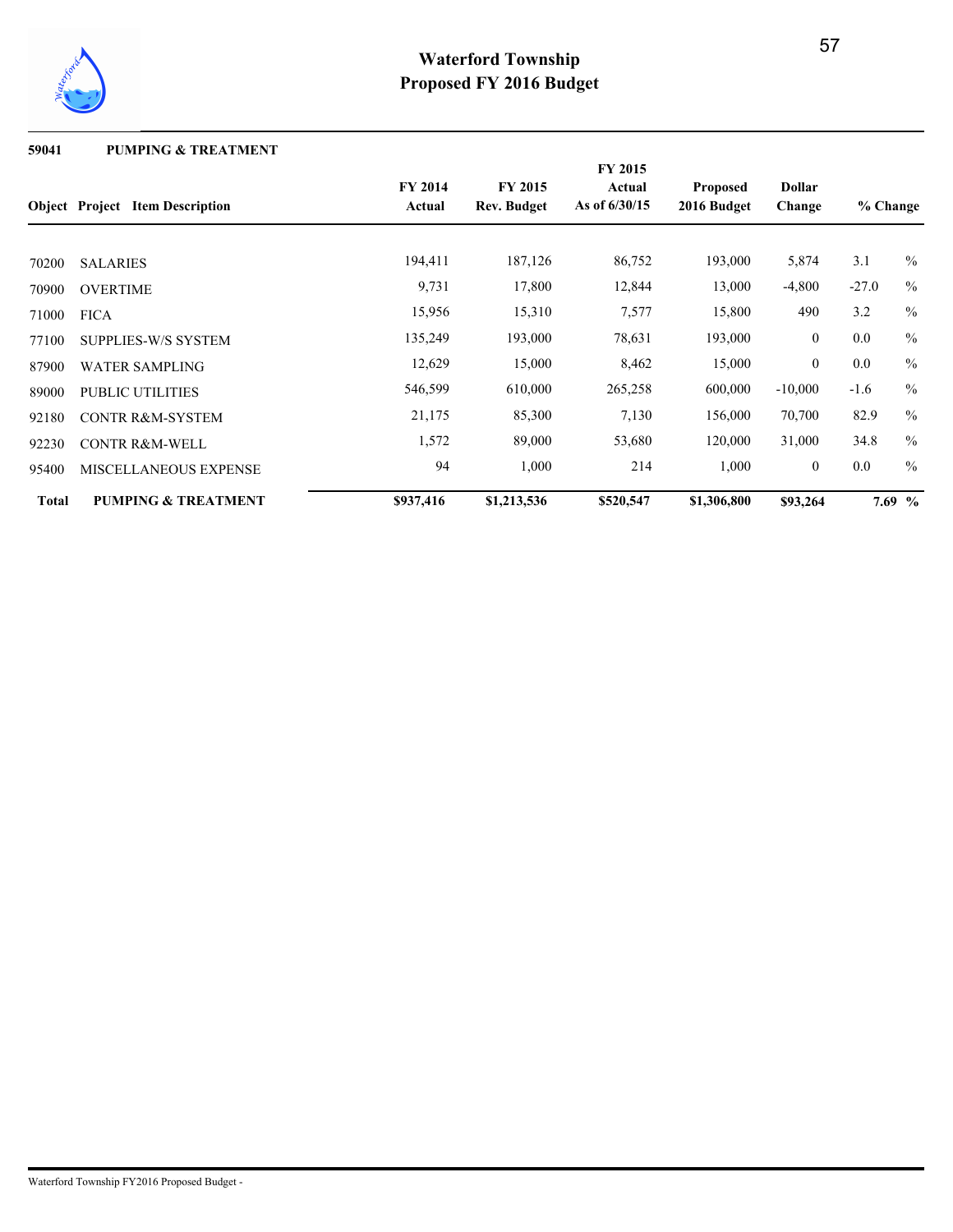

### **59042 WATER DISTRIBUTION**

|              |                                        |                          |                                      | <b>FY 2015</b>            |                                |                         |                                                                                                |               |
|--------------|----------------------------------------|--------------------------|--------------------------------------|---------------------------|--------------------------------|-------------------------|------------------------------------------------------------------------------------------------|---------------|
|              | <b>Object</b> Project Item Description | <b>FY 2014</b><br>Actual | <b>FY 2015</b><br><b>Rev. Budget</b> | Actual<br>As of $6/30/15$ | <b>Proposed</b><br>2016 Budget | <b>Dollar</b><br>Change | % Change<br>$-1.5$<br>$\frac{0}{0}$<br>$0.0\,$<br>$\frac{0}{0}$<br>0.0<br>0.0<br>$\frac{0}{0}$ |               |
|              |                                        |                          |                                      |                           |                                |                         |                                                                                                |               |
| 70200        | <b>SALARIES</b>                        | 314,953                  | 282,700                              | 148,819                   | 278,500                        | $-4,200$                |                                                                                                | $\%$          |
| 70900        | <b>OVERTIME</b>                        | 78,144                   | 50,000                               | 31,344                    | 50,000                         | $\boldsymbol{0}$        |                                                                                                |               |
| 71000        | <b>FICA</b>                            | 30,801                   | 25,452                               | 13,733                    | 25,452                         | $\overline{0}$          |                                                                                                |               |
| 71780        | DEFINED CONTRIB 1 - EMPLOYER           | 7,431                    | 13,500                               | 3,715                     | 13,500                         | $\mathbf{0}$            |                                                                                                |               |
| 77000        | <b>SUPPLIES-TAP MATERIALS</b>          | 2,147                    | 41,000                               | 24,194                    | 35,000                         | $-6,000$                | $-14.6$                                                                                        | $\frac{0}{0}$ |
| 77100        | SUPPLIES-W/S SYSTEM                    | 20,679                   | 42,000                               | 24,920                    | 30,000                         | $-12,000$               | $-28.6$                                                                                        | $\frac{0}{0}$ |
| 95400        | MISCELLANEOUS EXPENSE                  | 38                       | 1,000                                | 398                       | 1,000                          | $\overline{0}$          | $0.0\,$                                                                                        | $\frac{0}{0}$ |
| <b>Total</b> | <b>WATER DISTRIBUTION</b>              | \$454,193                | \$455,652                            | \$247,124                 | \$433,452                      | $-$ \$22,200            |                                                                                                | $-4.87\%$     |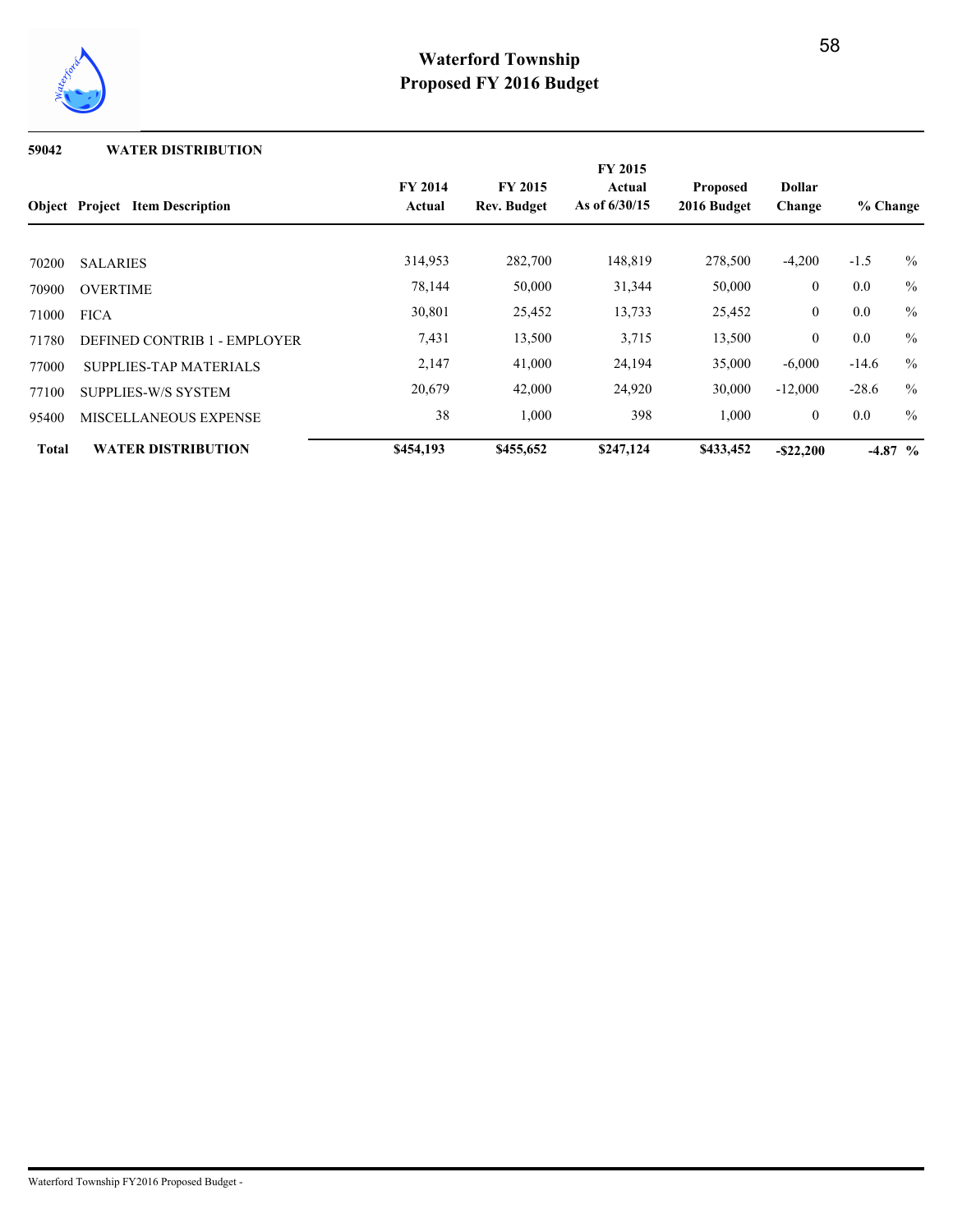

**59043 WATER SERVICES**

|              | <b>Object</b> Project Item Description | <b>FY 2015</b><br>Actual<br>As of $6/30/15$ | <b>Proposed</b><br>2016 Budget | <b>Dollar</b><br>Change | % Change  |                |         |               |
|--------------|----------------------------------------|---------------------------------------------|--------------------------------|-------------------------|-----------|----------------|---------|---------------|
| 70200        | <b>SALARIES</b>                        | 229,081                                     | 233,350                        | 87,658                  | 186,600   | $-46,750$      | $-20.0$ | $\%$          |
| 70900        | <b>OVERTIME</b>                        | 12,777                                      | 10,000                         | 5,712                   | 10,000    | $\overline{0}$ | 0.0     | $\frac{0}{0}$ |
| 71000        | <b>FICA</b>                            | 19,049                                      | 18,808                         | 7,131                   | 15,100    | $-3,708$       | $-19.7$ | $\frac{0}{0}$ |
| 76000        | SUPPLIES-OPERATING                     | 2,937                                       | 8,000                          | 1,945                   | 8,000     | $\overline{0}$ | 0.0     | $\frac{0}{0}$ |
| 76900        | SUPPLIES-METER MATERIALS               | 126                                         | 126,500                        | 47,612                  | 126,500   | $\overline{0}$ | 0.0     | $\%$          |
| 95400        | MISCELLANEOUS EXPENSE                  | 75                                          | 500                            | 260                     | 500       | $\overline{0}$ | 0.0     | $\frac{0}{0}$ |
| <b>Total</b> | <b>WATER SERVICES</b>                  | \$264,045                                   | \$397,158                      | \$150,318               | \$346,700 | $-$ \$50,458   |         | $-12.70$ %    |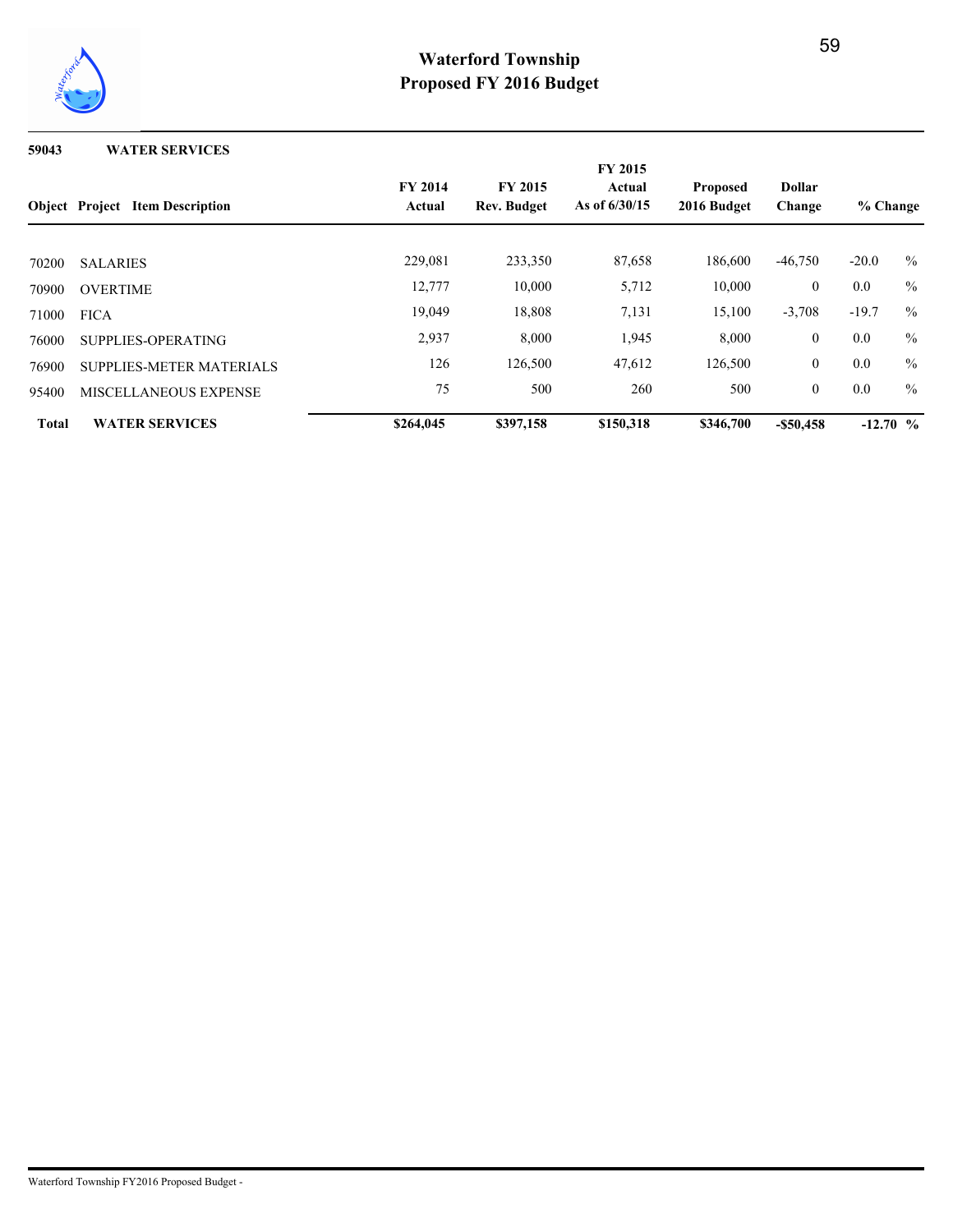

### **WATER/SEWER GEN. ADMIN.**

|       | <b>Object Project Item Description</b> | FY 2014<br>Actual | FY 2015<br><b>Rev. Budget</b> | FY 2015<br>Actual<br>As of 6/30/15 | Proposed<br>2016 Budget | <b>Dollar</b><br>Change | % Change |               |
|-------|----------------------------------------|-------------------|-------------------------------|------------------------------------|-------------------------|-------------------------|----------|---------------|
| 70200 | <b>SALARIES</b>                        | 750,855           | 748,600                       | 353,485                            | 734,700                 | $-13,900$               | $-1.9$   | $\%$          |
| 70300 | WAGES-PT. TIME/TEMP.                   | 20,054            | 23,000                        | 9,927                              | 59,800                  | 36,800                  | 160.0    | $\%$          |
| 70900 | <b>OVERTIME</b>                        | 2,075             | 6,900                         | 3,688                              | 4,000                   | $-2,900$                | $-42.0$  | $\%$          |
| 71000 | <b>FICA</b>                            | 60,077            | 59,104                        | 27,620                             | 59,400                  | 296                     | 0.5      | $\%$          |
| 71100 | HEALTH INSURANCE                       | 490,250           | 460,000                       | 226,790                            | 510,882                 | 50,882                  | 11.1     | $\%$          |
| 71150 | RETIREE HEALTH                         | 352,499           | 372,037                       | 201,745                            | 405,524                 | 33,487                  | 9.0      | $\%$          |
| 71200 | LIFE INSURANCE                         | 9,172             | 11,110                        | 3,858                              | 11,110                  | $\mathbf{0}$            | $0.0\,$  | $\%$          |
| 71250 | RETIREE LIFE INSURANCE                 | 152               | 162                           | 218                                | 200                     | 38                      | 23.5     | $\%$          |
| 71300 | <b>DB-RETIREMENT</b>                   | 528,733           | 475,515                       | 264,367                            | 419,054                 | $-56,461$               | $-11.9$  | $\%$          |
| 71350 | RETIREE HLTH TRUST CONTRIB             | 12,900            | 85,070                        | 85,070                             | 127,605                 | 42,535                  | 50.0     | $\%$          |
| 71400 | DENTAL INSURANCE                       | 51,857            | 58,000                        | 24,728                             | 58,000                  | $\boldsymbol{0}$        | $0.0\,$  | $\%$          |
| 71450 | RETIREE DENTAL INSURANCE               | 18,484            | 21,000                        | 9,976                              | 21,000                  | $\boldsymbol{0}$        | 0.0      | $\%$          |
| 71550 | RETIREE OPTICAL INSUR.                 | 100               | 1,000                         | 284                                | 1,000                   | $\boldsymbol{0}$        | 0.0      | $\%$          |
| 71600 | <b>WORKER'S COMP</b>                   | 157,529           | 25,000                        | 11,197                             | 25,000                  | $\boldsymbol{0}$        | 0.0      | $\frac{0}{0}$ |
| 71750 | LONG TERM DISABILITY                   | 5,975             | 5,200                         | 2,227                              | 5,200                   | $\mathbf{0}$            | 0.0      | $\%$          |
| 71780 | DEFINED CONTRIB - EMPLOYER             | 28,485            | 31,000                        | 11,072                             | 31,000                  | $\boldsymbol{0}$        | $0.0\,$  | $\%$          |
| 72000 | TUITION REIMBURSEMENT                  | 2,249             | 4,000                         | 469                                | 2,000                   | $-2,000$                | $-50.0$  | $\%$          |
| 72700 | <b>SUPPLIES - OFFICE</b>               | 11,263            | 8,000                         | 5,198                              | 10,000                  | 2,000                   | 25.0     | $\%$          |
| 72800 | <b>SUPPLIES - POSTAGE</b>              | 39,712            | 41,000                        | 14,429                             | 43,000                  | 2,000                   | 4.9      | $\%$          |
| 76200 | SUPPLIES-COMPUTER                      | 4,736             | 6,500                         | 3,023                              | 6,500                   | $\mathbf{0}$            | 0.0      | $\%$          |
| 76400 | <b>SUPPLIES-TOOLS</b>                  | 823               | 500                           | $\boldsymbol{0}$                   | 500                     | $\boldsymbol{0}$        | 0.0      | $\frac{0}{0}$ |
| 77400 | <b>SUPPLIES-GAS &amp; OIL</b>          | 70,718            | 65,000                        | 19,443                             | 70,000                  | 5,000                   | 7.7      | $\%$          |
| 77700 | SUPPLIES-UNIFORMS                      | 15,182            | 15,000                        | 6,690                              | 20,000                  | 5,000                   | 33.3     | $\%$          |
|       | 78100 SUPPLIES-R&M-BLDG                | 3,067             | 10,000                        | 7,021                              | 10,000                  | $\theta$                | $0.0\,$  | $\%$          |
| 78200 | SUPPLIES-R&M-EQUIPMENT                 | 17,577            | 50,000                        | 4,965                              | 50,000                  | $\boldsymbol{0}$        | 0.0      | $\%$          |
| 78600 | SUPPLIES-R&M-VEHICLE                   | 34,645            | 25,000                        | 14,577                             | 35,000                  | 10,000                  | 40.0     | $\%$          |
| 81300 | PHYSICAL EXAMS                         | 3,446             | 2,000                         | 654                                | 2,000                   | $\boldsymbol{0}$        | 0.0      | $\%$          |
| 84100 | <b>SERVICES - LEGAL</b>                | $\boldsymbol{0}$  | 4,000                         | $\boldsymbol{0}$                   | 4,000                   | $\boldsymbol{0}$        | $0.0\,$  | $\%$          |
| 84200 | <b>SERVICES - AUDITING</b>             | 29,400            | 29,400                        | 29,400                             | 29,900                  | 500                     | 1.7      | $\%$          |
| 84500 | SERVICES - OTHER PROF.                 | 105,834           | 173,000                       | 43,986                             | 163,000                 | $-10,000$               | $-5.8$   | $\%$          |
| 84800 | <b>SERVICES - ADMINISTRATION</b>       | 1,043,557         | 1,043,557                     | 1,043,639                          | 1,043,557               | $\boldsymbol{0}$        | $0.0\,$  | $\%$          |
| 86800 | COMPUTER-LICENSING & CONSULT           | 53,183            | 117,370                       | 38,104                             | 85,125                  | $-32,245$               | $-27.5$  | $\%$          |
| 88500 | <b>INSURANCE</b>                       | 333,458           | 315,675                       | 290,246                            | 318,833                 | 3,158                   | 1.0      | $\%$          |
| 89000 | PUBLIC UTILITIES                       | 91,011            | 100,000                       | 58,766                             | 100,000                 | $\boldsymbol{0}$        | $0.0\,$  | $\%$          |
| 89400 | PUB. UTIL.-TELEPHONE                   | 49,871            | 37,000                        | 20,245                             | 40,000                  | 3,000                   | 8.1      | $\%$          |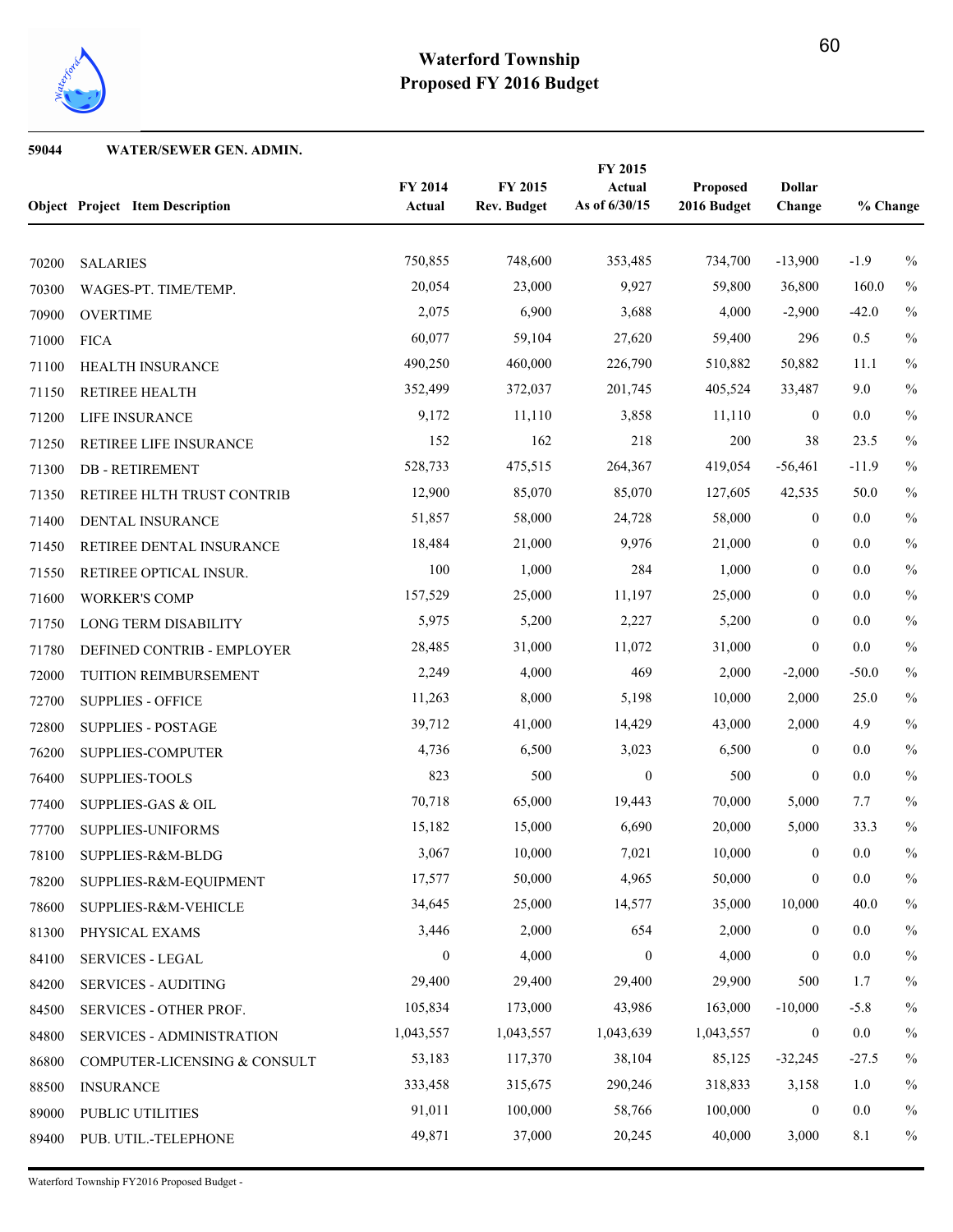

| <b>Total</b> | <b>WATER/SEWER GEN. ADMIN.</b>     | \$4,749,885  | \$4,889,514 | \$3,014,188      | \$5,167,489 | \$277,975      |         | 5.69 %        |
|--------------|------------------------------------|--------------|-------------|------------------|-------------|----------------|---------|---------------|
| 97340        | <b>CAPITAL - CAPITAL LEASE</b>     | 4,878        | 5,000       | 2,439            | 5,000       | $\overline{0}$ | 0.0     | $\frac{0}{0}$ |
| 97136        | <b>CAPITAL - VEHICLES</b>          | $\mathbf{0}$ | 76,000      | 13,478           | 101,000     | 25,000         | 32.9    | $\frac{0}{0}$ |
| 97133        | CAPITAL - COMPUTER EQUIPMENT       | 41,307       | 31,750      | 4,414            | 52,740      | 20,990         | 66.1    | $\%$          |
| 97125        | CAPITAL - PERSONAL PROPERTY        | $\mathbf{0}$ | 500         | $\theta$         | 500         | $\theta$       | 0.0     | $\frac{0}{0}$ |
| 97106        | <b>CAPITAL - BLDG IMPROVEMENTS</b> | 1,000        | 14,000      | 2,370            | 106,000     | 92,000         | 657.1   | $\frac{0}{0}$ |
| 96550        | <b>BAD DEBT - UNCOLLECTIBLE</b>    | $\theta$     | 10,000      | 1,258            | 10,000      | $\overline{0}$ | 0.0     | $\%$          |
| 96500        | <b>TAX ROLL ADJUSTMENTS</b>        | $\mathbf{0}$ | 4,019       | $\boldsymbol{0}$ | 2,934       | $-1,085$       | $-27.0$ | $\frac{0}{0}$ |
| 96100        | <b>CONFERENCES &amp; TRAINING</b>  | 25,620       | 25,000      | 9,459            | 25,000      | $\mathbf{0}$   | 0.0     | $\frac{0}{0}$ |
| 96000        | <b>TRAVEL &amp; MEALS</b>          | 4,847        | 8,000       | 4,222            | 8,000       | $\overline{0}$ | 0.0     | $\frac{0}{0}$ |
| 95460        | <b>BANK SERVICE CHARGES</b>        | 18,423       | 26,000      | 19,486           | 26,000      | $\overline{0}$ | 0.0     | $\frac{0}{0}$ |
| 95450        | <b>REFUNDS &amp; REBATES</b>       | $-366$       | 500         | 366              | 500         | $\overline{0}$ | 0.0     | $\%$          |
| 95400        | MISCELLANEOUS EXPENSE              | 203          | 1,200       | 593              | 1,000       | $-200$         | $-16.7$ | $\frac{0}{0}$ |
| 92190        | <b>CONTR R&amp;M-BUILDING</b>      | 21,521       | 25,000      | 16,612           | 76,000      | 51,000         | 204.0   | $\frac{0}{0}$ |
| 92170        | CONTR R&M-OFFICE EQUIP             | 2,153        | 2,000       | 1,071            | 2,000       | $\overline{0}$ | $0.0\,$ | $\frac{0}{0}$ |
| 92140        | <b>CONTR R&amp;M-COMPUTER</b>      | 169,274      | 182,845     | 70,292           | 180,925     | $-1,920$       | $-1.1$  | $\frac{0}{0}$ |
| 92130        | <b>CONTR R&amp;M-VEHICLE</b>       | 59,559       | 45,000      | 30,004           | 60,000      | 15,000         | 33.3    | $\frac{0}{0}$ |
| 92120        | CONTR. R&M-RADIO                   | 495          | 500         | $\theta$         | 500         | $\theta$       | 0.0     | $\%$          |
| 92110        | <b>CONTR R&amp;M-TELEPHONE</b>     | 2,041        | 2,500       | 1,021            | 2,500       | $\overline{0}$ | 0.0     | $\frac{0}{0}$ |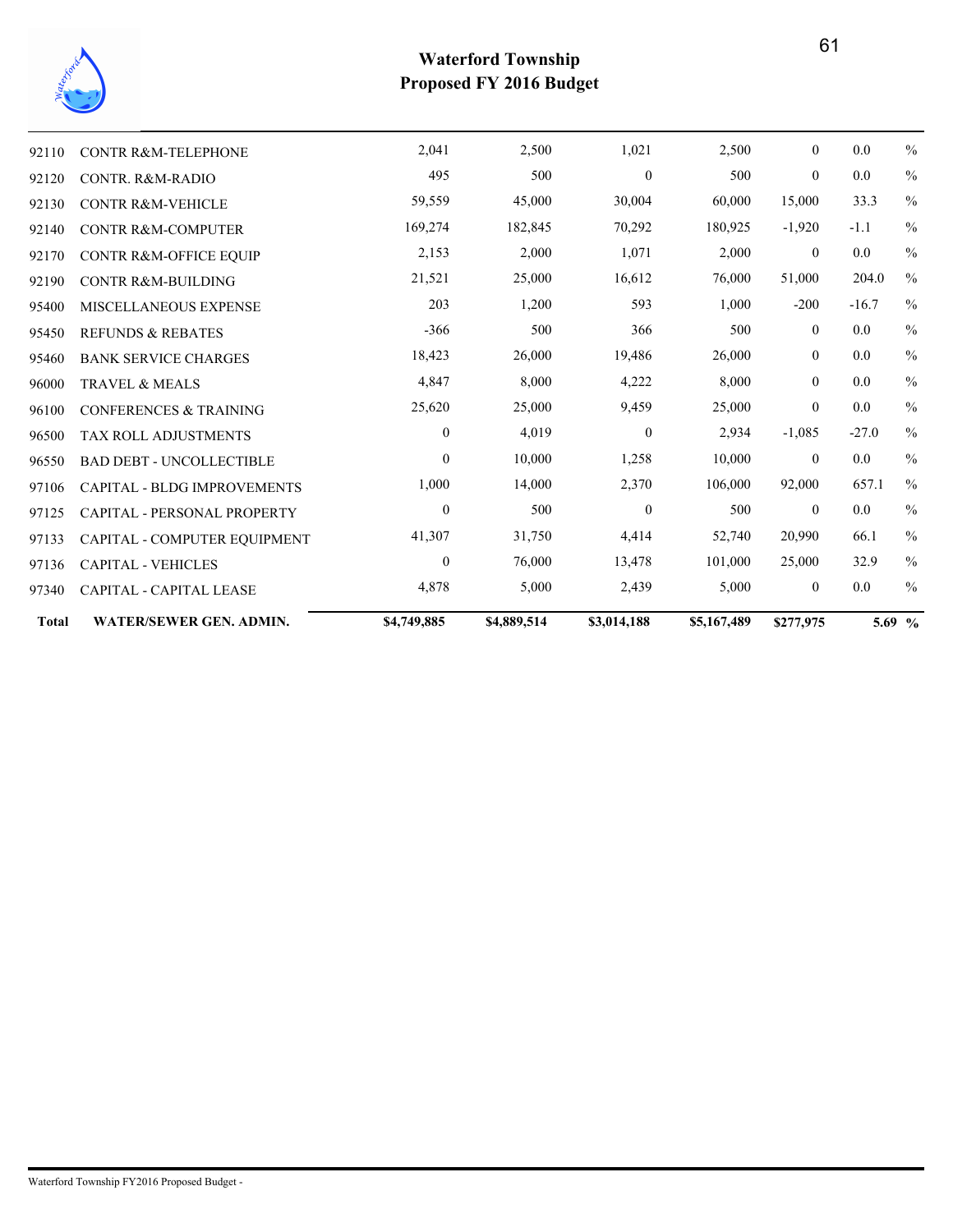

## **59045 WATER CAPITAL IMPROVEMENT**

|              |                                        |                          |                                      | <b>FY 2015</b>            |                                |                         |               |           |  |
|--------------|----------------------------------------|--------------------------|--------------------------------------|---------------------------|--------------------------------|-------------------------|---------------|-----------|--|
|              | <b>Object</b> Project Item Description | <b>FY 2014</b><br>Actual | <b>FY 2015</b><br><b>Rev. Budget</b> | Actual<br>As of $6/30/15$ | <b>Proposed</b><br>2016 Budget | <b>Dollar</b><br>Change | % Change      |           |  |
|              |                                        |                          |                                      |                           |                                |                         |               |           |  |
| 97000        | CAPITAL - INFRASTRUCTURE               | 825                      | 65,126                               | $\mathbf{0}$              | 65,000                         | $-126$                  | $-0.2$        | $\%$      |  |
| 97010        | CAPITAL - INFRA/PRESERVATION           | 156,415                  | 327,000                              | 2,850                     | 291,000                        | $-36,000$               | $-11.0$       | $\%$      |  |
| 97125        | CAPITAL - PERSONAL PROPERTY            | $\mathbf{0}$             | 2,500                                | 1,445                     | 2,500                          | $\overline{0}$          | 0.0           | $\%$      |  |
| 97131        | <b>CAPITAL - OPER EQUIP</b>            | $\mathbf{0}$             | $\mathbf{0}$                         | $\mathbf{0}$              | 14.000                         | 14.000                  | 14,000.0 $\%$ |           |  |
| 97132        | <b>CAPITAL - OFFC EQUIP</b>            | $\mathbf{0}$             | 1,000                                | $\mathbf{0}$              | 1.000                          | $\overline{0}$          | 0.0           | $\%$      |  |
| <b>Total</b> | <b>WATER CAPITAL IMPROVEMENT</b>       | \$157,240                | \$395.626                            | \$4,295                   | \$373,500                      | $-$ \$22,126            |               | $-5.59$ % |  |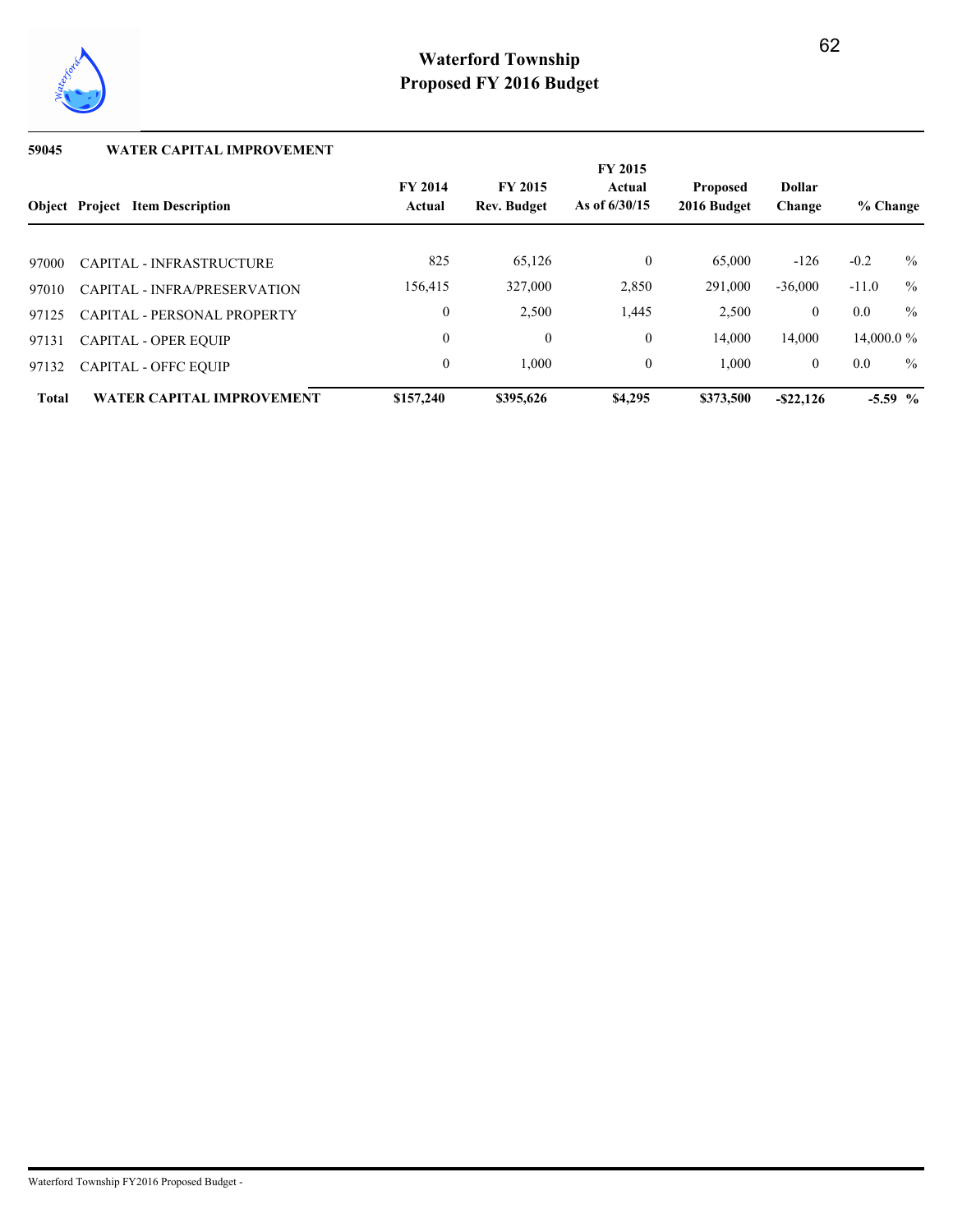

## **59046 WATER DEBT**

|                | <b>Object</b> Project Item Description                 | <b>FY 2014</b><br>Actual | <b>FY 2015</b><br><b>Rev. Budget</b> | <b>FY 2015</b><br>Actual<br>As of $6/30/15$ | <b>Proposed</b><br>2016 Budget | <b>Dollar</b><br>Change | % Change       |                                |
|----------------|--------------------------------------------------------|--------------------------|--------------------------------------|---------------------------------------------|--------------------------------|-------------------------|----------------|--------------------------------|
| 99212<br>99213 | <b>INTR EXP-DWRF 2007</b><br><b>INTR EXP-DWRF 2013</b> | 144.263                  | 135,656<br>83,391                    | 70,006<br>50,008                            | 126.900<br>120.100             | $-8,756$<br>36,709      | $-6.5$<br>44.0 | $\frac{0}{0}$<br>$\frac{0}{0}$ |
| <b>Total</b>   | <b>WATER DEBT</b>                                      | \$144,263                | \$219,047                            | \$120,014                                   | \$247,000                      | \$27,953                |                | $12.76\,%$                     |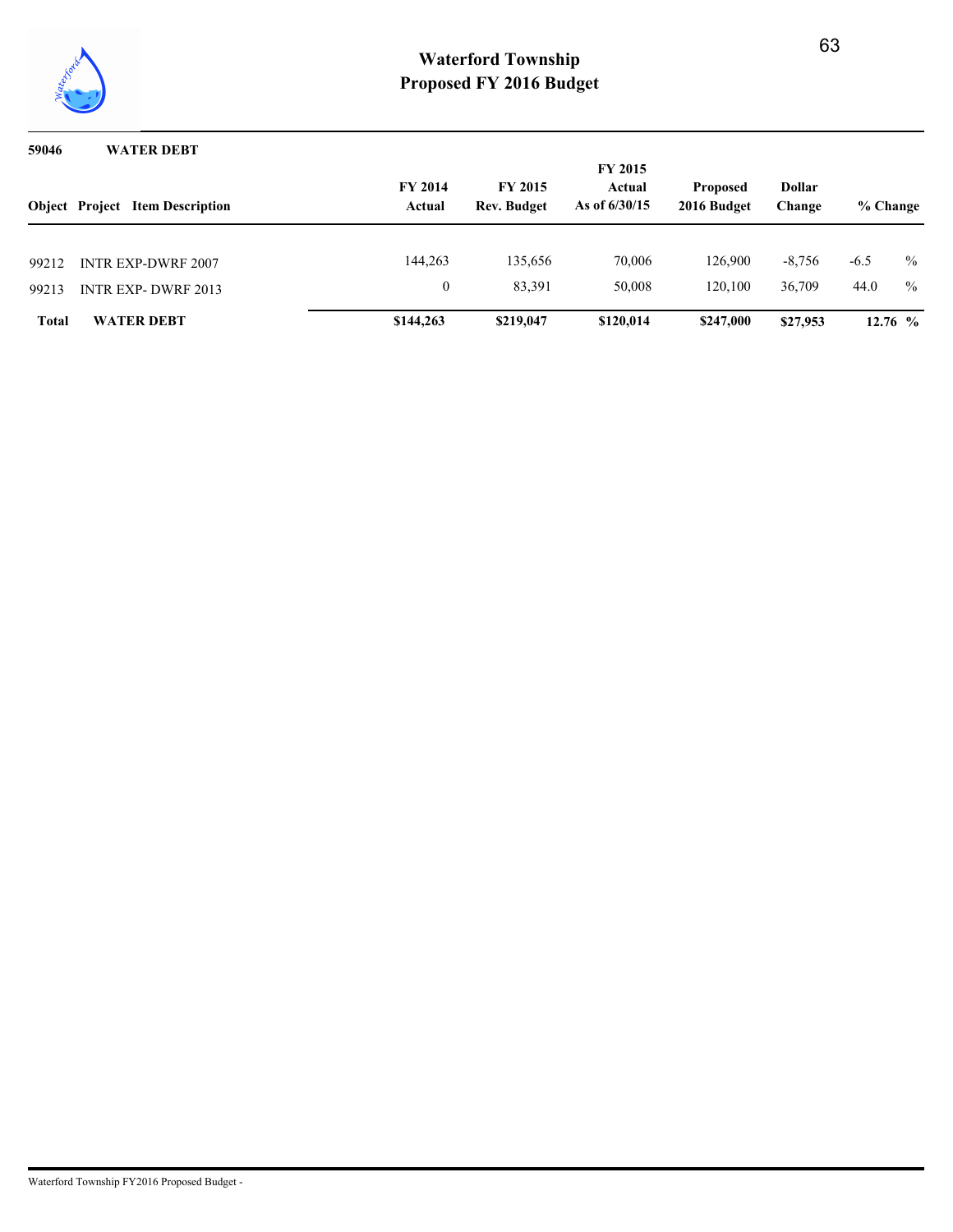

### **59048 WATER ELECTRICAL**

|              |                                        |                          |                                      | <b>FY 2015</b>            |                                |                         |          |               |
|--------------|----------------------------------------|--------------------------|--------------------------------------|---------------------------|--------------------------------|-------------------------|----------|---------------|
|              | <b>Object</b> Project Item Description | <b>FY 2014</b><br>Actual | <b>FY 2015</b><br><b>Rev. Budget</b> | Actual<br>As of $6/30/15$ | <b>Proposed</b><br>2016 Budget | <b>Dollar</b><br>Change | % Change |               |
|              |                                        |                          |                                      |                           |                                |                         |          |               |
| 70200        | <b>SALARIES</b>                        | 122,886                  | 124,800                              | 55,642                    | 124,850                        | 50                      | 0.0      | $\frac{0}{0}$ |
| 70900        | <b>OVERTIME</b>                        | 7,727                    | 9,800                                | 5,476                     | 8,000                          | $-1,800$                | $-18.4$  | $\frac{0}{0}$ |
| 71000        | <b>FICA</b>                            | 9.933                    | 9,930                                | 4,509                     | 10,200                         | 270                     | 2.7      | $\frac{0}{0}$ |
| 76000        | SUPPLIES-OPERATING                     | 1,878                    | 8,000                                | 70                        | 8,000                          | $\overline{0}$          | 0.0      | $\frac{0}{0}$ |
| 95400        | <b>MISCELLANEOUS EXPENSE</b>           | 311                      | 1,000                                | 75                        | 1,000                          | $\overline{0}$          | 0.0      | $\frac{0}{0}$ |
| <b>Total</b> | <b>WATER ELECTRICAL</b>                | \$142,736                | \$153,530                            | \$65,772                  | \$152,050                      | $-\$1.480$              |          | $-0.96$ %     |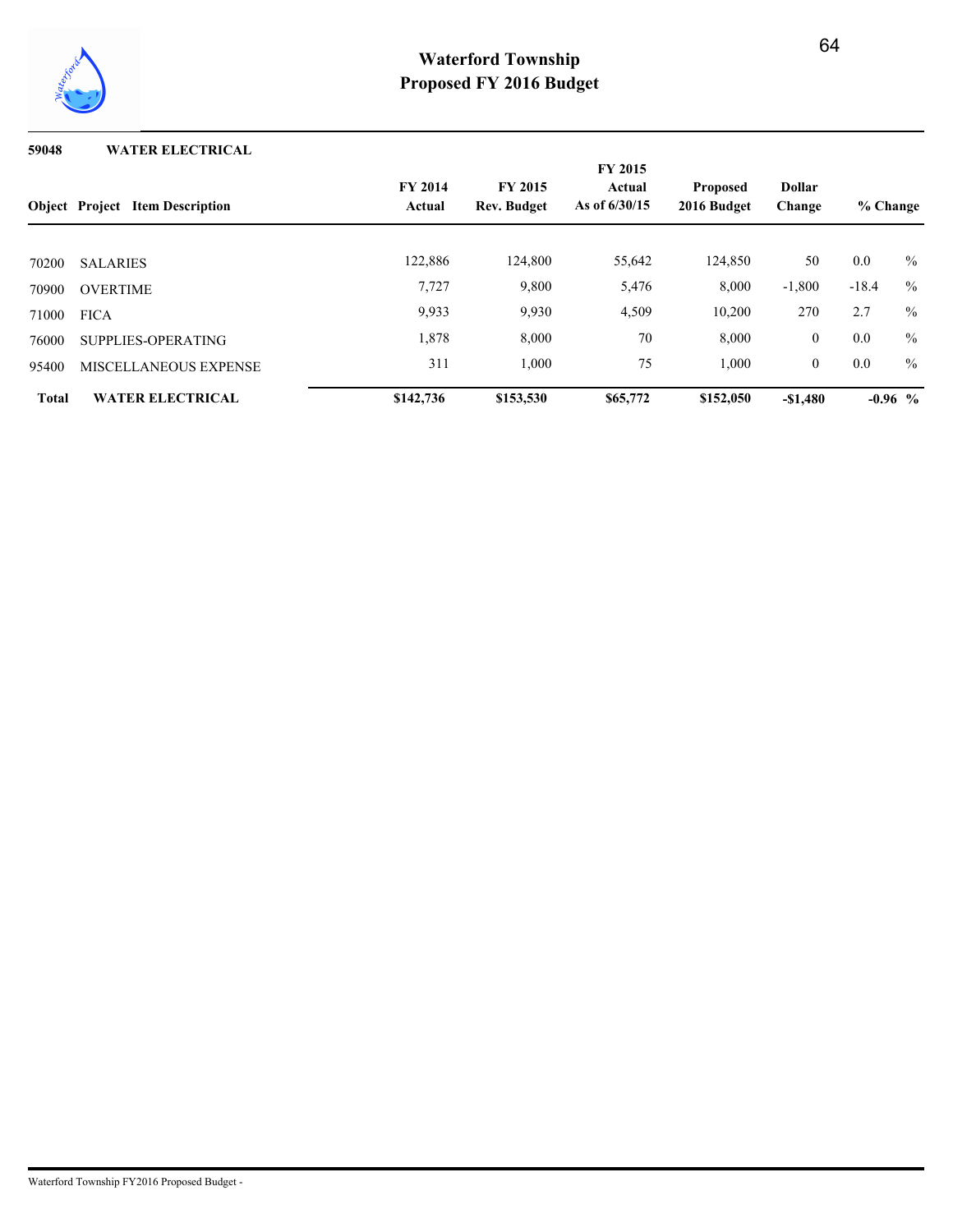

**59054 SEWER O & M**

|              |                                        | <b>FY 2015</b>           |                                      |                           |                                |                |          |               |
|--------------|----------------------------------------|--------------------------|--------------------------------------|---------------------------|--------------------------------|----------------|----------|---------------|
|              | <b>Object</b> Project Item Description | <b>FY 2014</b><br>Actual | <b>FY 2015</b><br><b>Rev. Budget</b> | Actual<br>As of $6/30/15$ | <b>Proposed</b><br>2016 Budget | <b>Dollar</b>  |          |               |
|              |                                        |                          |                                      |                           |                                | Change         | % Change |               |
|              |                                        |                          |                                      |                           |                                |                |          |               |
| 70200        | <b>SALARIES</b>                        | 200,509                  | 238,243                              | 91,368                    | 238,100                        | $-143$         | $-0.1$   | $\frac{0}{0}$ |
| 70900        | <b>OVERTIME</b>                        | 29,255                   | 25,000                               | 10,091                    | 25,000                         | $\overline{0}$ | 0.0      | $\frac{0}{0}$ |
| 71000        | <b>FICA</b>                            | 18,099                   | 20,138                               | 7,741                     | 20,138                         | $\overline{0}$ | 0.0      | $\frac{0}{0}$ |
| 76100        | <b>SUPPLIES-OPER, LATERALS</b>         | 8,972                    | 10,000                               | 2,455                     | 24,000                         | 14,000         | 140.0    | $\frac{0}{0}$ |
| 76300        | SUPPLIES-OPER. PUMP STAT.              | 9,642                    | 22,000                               | 2,619                     | 17,000                         | $-5,000$       | $-22.7$  | $\frac{0}{0}$ |
| 81000        | <b>SERVICE-SEWER TREATMENT</b>         | 8,574,483                | 9,975,000                            | 3,785,867                 | 9,500,000                      | $-475,000$     | $-4.8$   | $\%$          |
| 89000        | <b>PUBLIC UTILITIES</b>                | 86,261                   | 85,000                               | 47,703                    | 90,000                         | 5,000          | 5.9      | $\frac{0}{0}$ |
| 91000        | <b>SEWER MITIGATION</b>                | $\mathbf{0}$             | 10,000                               | $\overline{0}$            | 10,000                         | $\theta$       | 0.0      | $\frac{0}{0}$ |
| 92200        | <b>CONTR R&amp;M-OPER EQUIP</b>        | 28,336                   | 101,500                              | 5,537                     | 211,000                        | 109,500        | 107.9    | $\frac{0}{0}$ |
| 95400        | <b>MISCELLANEOUS EXPENSE</b>           | 1,239                    | 500                                  | 288                       | 500                            | $\overline{0}$ | 0.0      | $\frac{0}{0}$ |
| <b>Total</b> | <b>SEWER O &amp; M</b>                 | \$8,956,796              | \$10,487,381                         | \$3,953,669               | \$10,135,738                   | $-$ \$351,643  |          | $-3.35\%$     |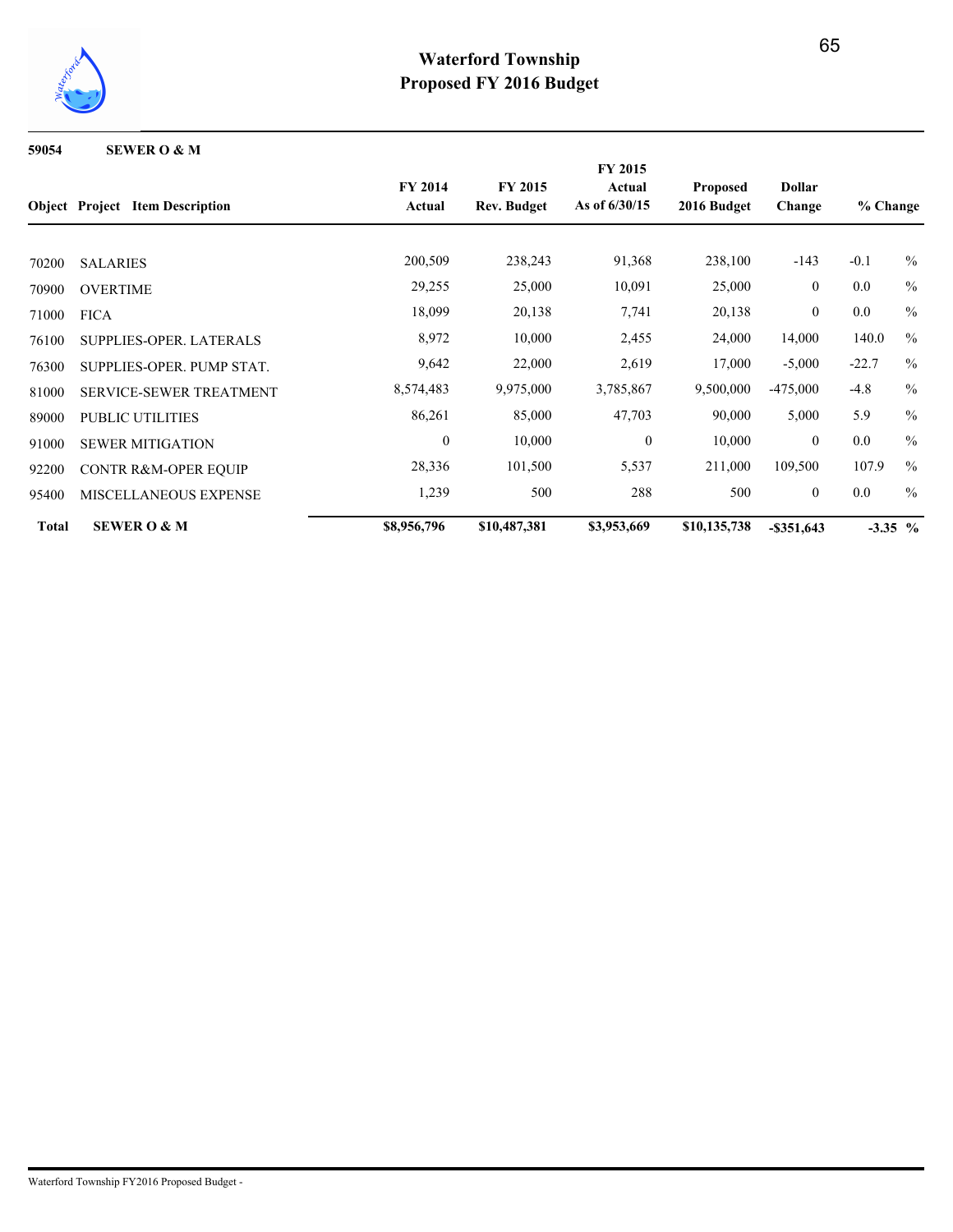

## **59055 SEWER CAPITAL IMPROVEMENT**

|              |                                        |                          |                                      | <b>FY 2015</b>            |                                |                         |               |               |
|--------------|----------------------------------------|--------------------------|--------------------------------------|---------------------------|--------------------------------|-------------------------|---------------|---------------|
|              | <b>Object Project Item Description</b> | <b>FY 2014</b><br>Actual | <b>FY 2015</b><br><b>Rev. Budget</b> | Actual<br>As of $6/30/15$ | <b>Proposed</b><br>2016 Budget | <b>Dollar</b><br>Change | % Change      |               |
|              |                                        |                          |                                      |                           |                                |                         |               |               |
| 97000        | CAPITAL - INFRASTRUCTURE               | 750                      | 65,000                               | $\mathbf{0}$              | 115,900                        | 50,900                  | 78.3          | $\frac{0}{0}$ |
| 97010        | CAPITAL - INFRA/PRESERVATION           | 516                      | 321,000                              | 15,236                    | 300,000                        | $-21.000$               | $-6.5$        | $\frac{0}{0}$ |
| 97125        | <b>CAPITAL - PERSONAL PROPERTY</b>     | $\theta$                 | 15,000                               | $\mathbf{0}$              | 5,000                          | $-10,000$               | $-66.7$       | $\frac{0}{0}$ |
| 97136        | <b>CAPITAL - VEHICLES</b>              | $\theta$                 | $\mathbf{0}$                         | $\theta$                  | 31,000                         | 31,000                  | 31,000.0 $\%$ |               |
| <b>Total</b> | <b>SEWER CAPITAL IMPROVEMENT</b>       | \$1,266                  | \$401,000                            | \$15,236                  | \$451,900                      | \$50,900                |               | $12.69~\%$    |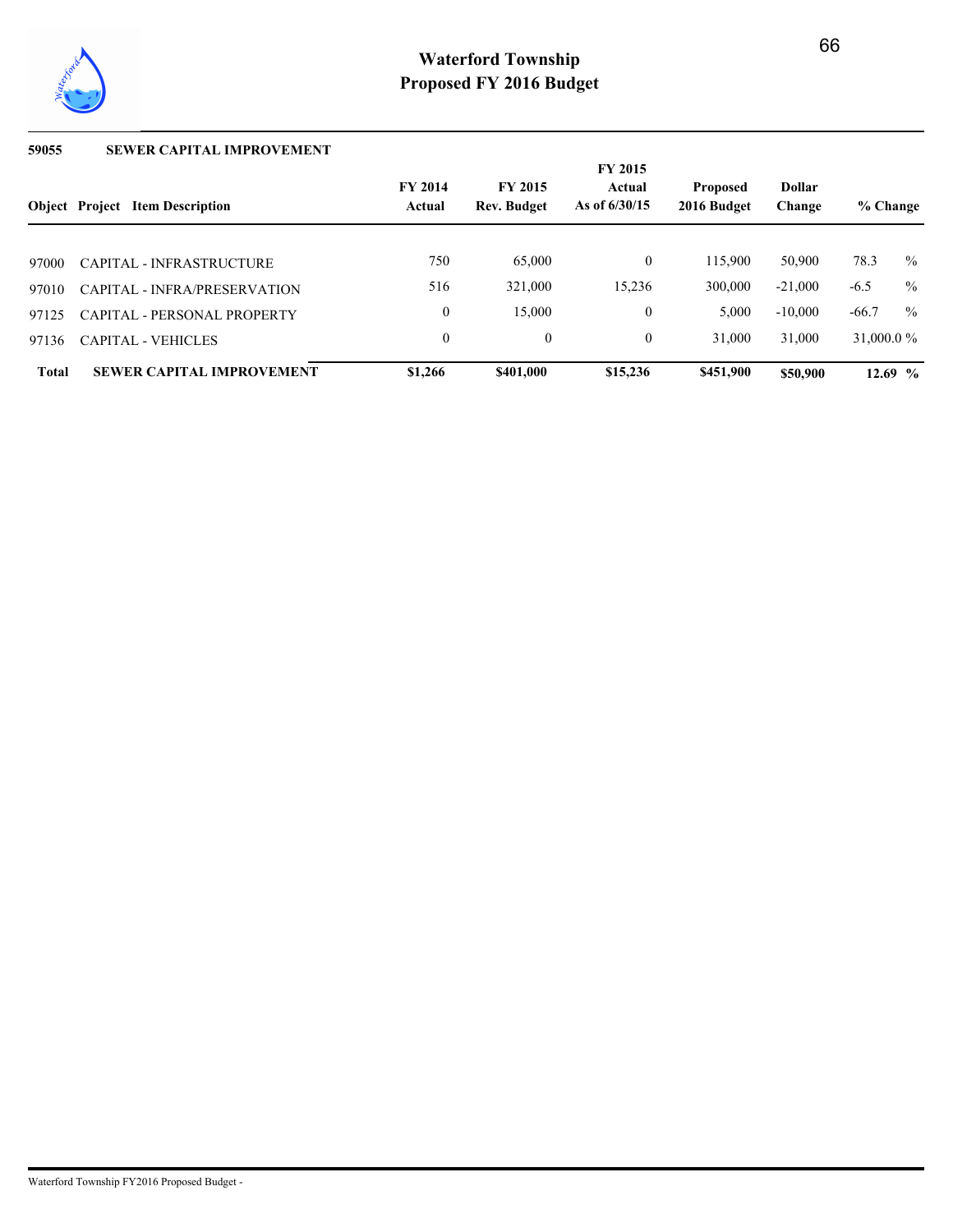

**59056 SEWER DEBT**

|              | <b>Object</b> Project Item Description | <b>FY 2014</b><br>Actual | <b>FY 2015</b><br><b>Rev. Budget</b> | <b>FY 2015</b><br>Actual<br>As of $6/30/15$ | <b>Proposed</b><br>2016 Budget | <b>Dollar</b><br>Change | % Change |               |
|--------------|----------------------------------------|--------------------------|--------------------------------------|---------------------------------------------|--------------------------------|-------------------------|----------|---------------|
| 99204        | <b>INTR EXP-SRF 2013</b>               | $\mathbf{0}$             | 31,322                               | 30,078                                      | 67,400                         | 36,078                  | 115.2    | $\frac{0}{0}$ |
| 99205        | <b>INTR EXP-OMI 2013</b>               | $\mathbf{0}$             | 184,140                              | 58,539                                      | 176,600                        | $-7,540$                | $-4.1$   | $\frac{0}{0}$ |
| 99206        | <b>INTR EXP-SEWER</b>                  | $\mathbf{0}$             | 75,372                               | 38,607                                      | 71,700                         | $-3,672$                | $-4.9$   | $\frac{0}{0}$ |
| 99207        | <b>INTR EXP-SEWER</b>                  | $\boldsymbol{0}$         | 40,503                               | 20,542                                      | 39,300                         | $-1,203$                | $-3.0$   | $\%$          |
| 99208        | <b>INTR EXP-2011A OMI BOND</b>         | $\boldsymbol{0}$         | 101,350                              | 44,154                                      | 97,200                         | $-4,150$                | $-4.1$   | $\frac{0}{0}$ |
| 99211        | <b>INTR EXP-SRF 2007</b>               | 41,558                   | 38,876                               | 19,438                                      | 36,200                         | $-2,676$                | $-6.9$   | $\frac{0}{0}$ |
| 99300        | <b>AGENT FEES</b>                      | 108                      | 250                                  | 20                                          | 110                            | $-140$                  | $-56.0$  | $\frac{0}{0}$ |
| <b>Total</b> | <b>SEWER DEBT</b>                      | \$41,665                 | \$471,813                            | \$211,378                                   | \$488,510                      | \$16,697                |          | 3.54 $%$      |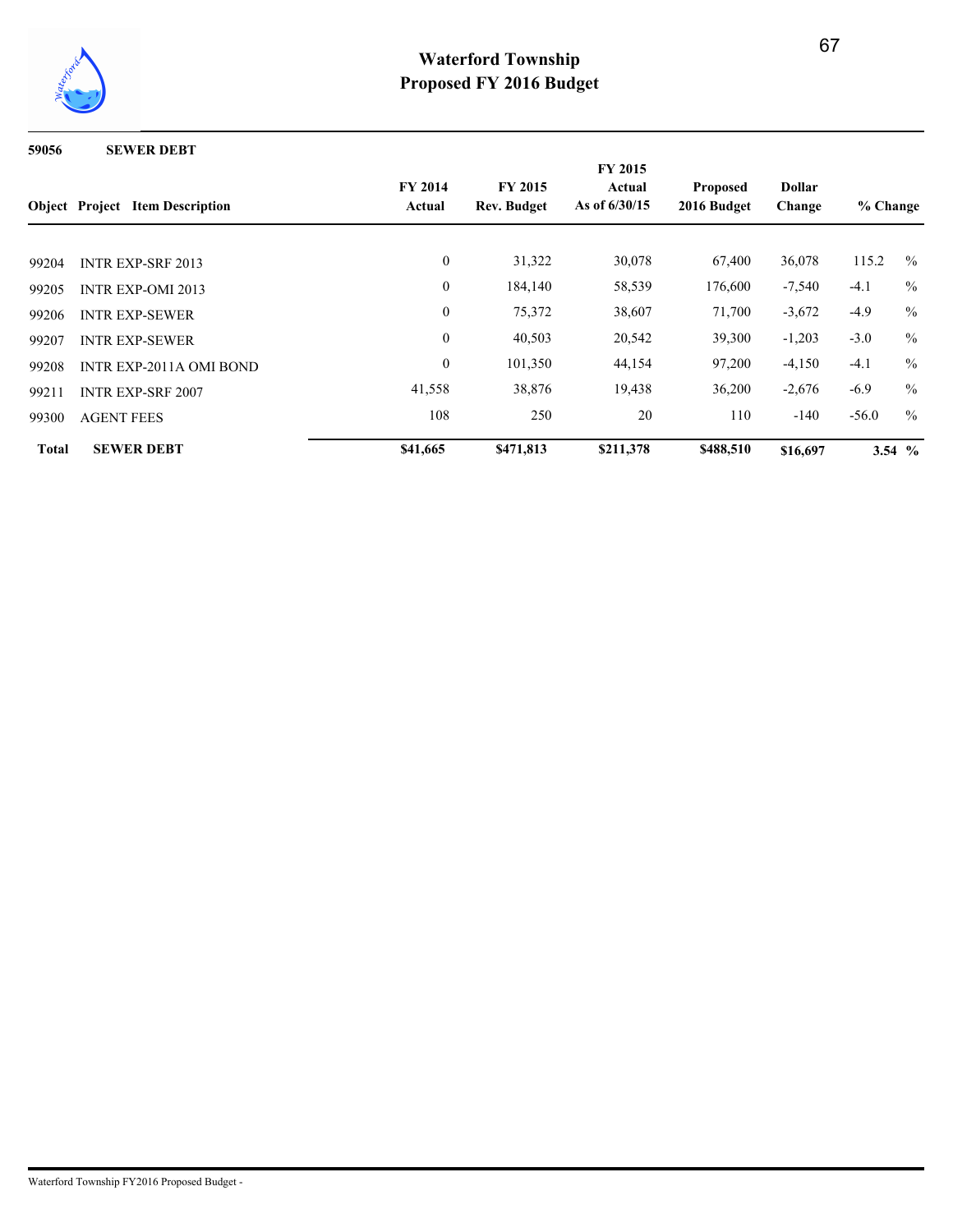

| 59057        | <b>HARDSHIP</b>                        |                          |                                      | <b>FY 2015</b>            |                                |                         |          |               |
|--------------|----------------------------------------|--------------------------|--------------------------------------|---------------------------|--------------------------------|-------------------------|----------|---------------|
|              | <b>Object</b> Project Item Description | <b>FY 2014</b><br>Actual | <b>FY 2015</b><br><b>Rev. Budget</b> | Actual<br>As of $6/30/15$ | <b>Proposed</b><br>2016 Budget | <b>Dollar</b><br>Change | % Change |               |
| 95050        | <b>HARDSHIP CONNECTION PYMTS</b>       | 0                        | 1,000                                | $\theta$                  | 1.000                          | $\overline{0}$          | 0.0      | $\frac{0}{0}$ |
| <b>Total</b> | <b>HARDSHIP</b>                        | \$0                      | \$1,000                              | \$0                       | \$1,000                        | \$0                     |          | $0.00\%$      |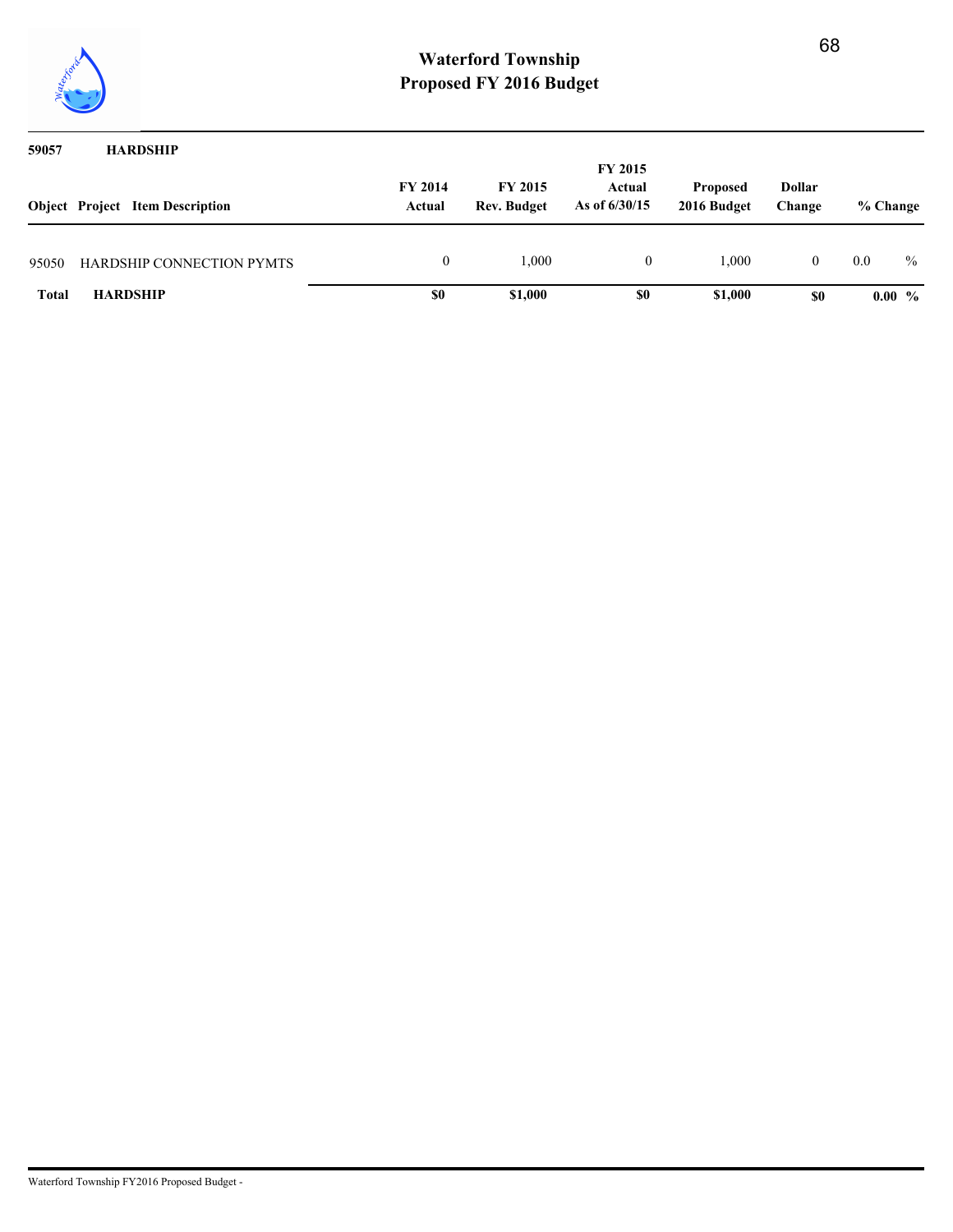

### **59058 ENGINEERING SERVICES**

|              |                                        | FY 2015        |                |                 |                 |               |                         |               |  |
|--------------|----------------------------------------|----------------|----------------|-----------------|-----------------|---------------|-------------------------|---------------|--|
|              |                                        | <b>FY 2014</b> | <b>FY 2015</b> | Actual          | <b>Proposed</b> | <b>Dollar</b> | % Change<br>1.5<br>$\%$ |               |  |
|              | <b>Object Project Item Description</b> | Actual         | Rev. Budget    | As of $6/30/15$ | 2016 Budget     | Change        |                         |               |  |
| 70200        | <b>SALARIES</b>                        | 390,409        | 401,234        | 160,046         | 407,200         | 5,966         |                         |               |  |
| 70900        | <b>OVERTIME</b>                        | 4,304          | 4,000          | 2,590           | 4,000           | $\mathbf{0}$  | 0.0                     | $\frac{0}{0}$ |  |
| 71000        | <b>FICA</b>                            | 30,558         | 31,000         | 12,366          | 33,200          | 2,200         | 7.1                     | $\frac{0}{0}$ |  |
| 71780        | DEFINED CONTRIB - EMPLOYER             | 213            | 10,950         | 2,980           | 10,950          | $\theta$      | 0.0                     | $\frac{0}{0}$ |  |
| 77115        | SUPPLIES-UTILITITY COORD.              | $\theta$       | 10,100         | 8,303           | 1,000           | $-9,100$      | $-90.1$                 | $\frac{0}{0}$ |  |
| 77120        | SUPPLIES-INFLOW/INFILTRATION           | 4,150          | 2,000          | 1,140           | 2,000           | $\mathbf{0}$  | 0.0                     | $\frac{0}{0}$ |  |
| 95400        | MISCELLANEOUS EXPENSE                  | 861            | 1,000          | 1,010           | 1,000           | $\mathbf{0}$  | 0.0                     | $\frac{0}{0}$ |  |
| <b>Total</b> | <b>ENGINEERING SERVICES</b>            | \$430,494      | \$460,284      | \$188,436       | \$459,350       | $-$ \$934     |                         | $-0.20\,%$    |  |